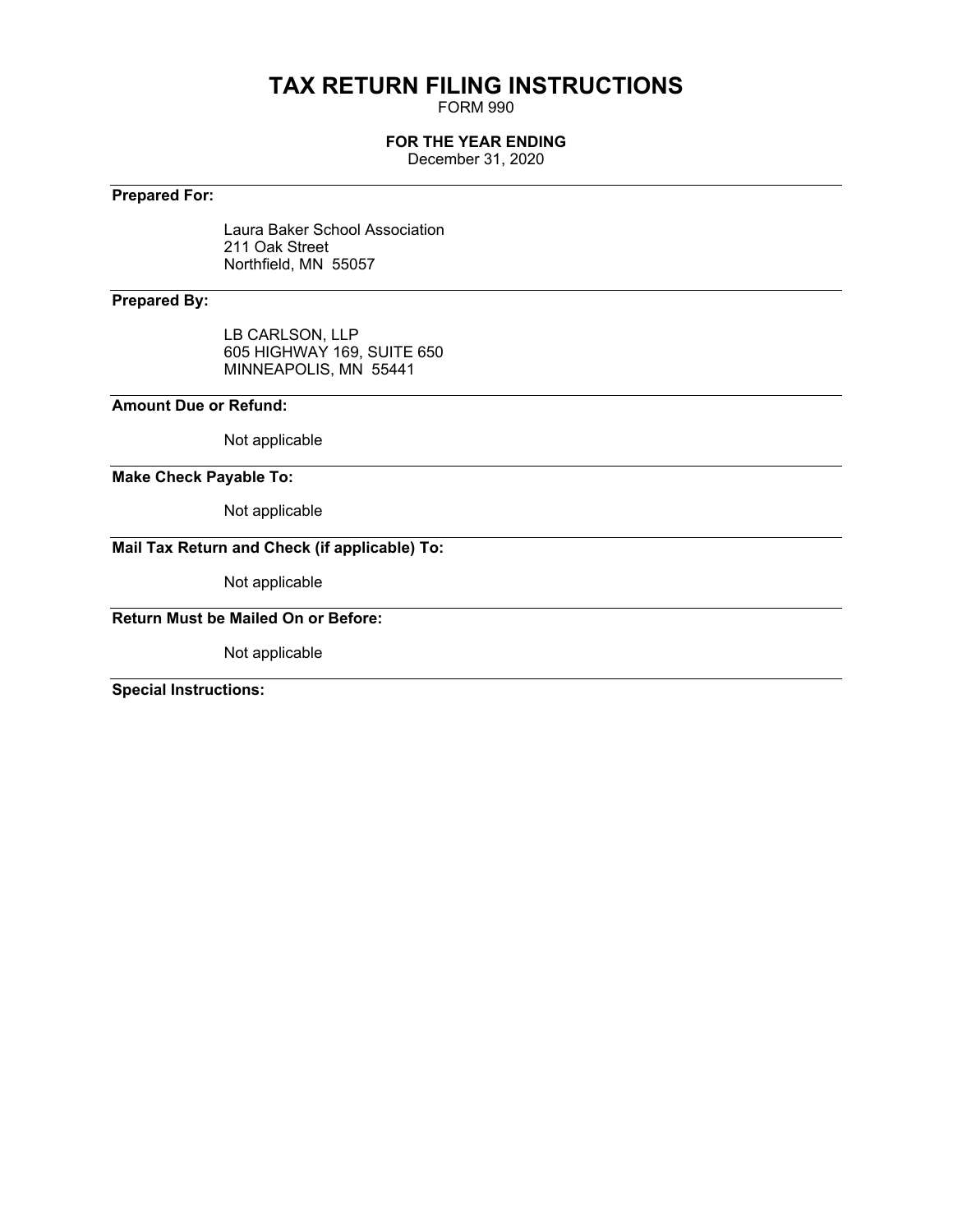## **TAX RETURN FILING INSTRUCTIONS**

FORM 990-T

### **FOR THE YEAR ENDING**

December 31, 2020

### **Prepared For:**

Laura Baker School Association 211 Oak Street Northfield, MN 55057

### **Prepared By:**

LB CARLSON, LLP 605 HIGHWAY 169, SUITE 650 MINNEAPOLIS, MN 55441

### **Amount Due or Refund:**

No amount is due.

### **Make Check Payable To:**

No amount is due.

### **Mail Tax Return and Check (if applicable) To:**

Department of the Treasury Internal Revenue Service Center Ogden, UT 84201-0027

**Return Must be Mailed On or Before:**

November 15, 2021

### **Special Instructions:**

The return should be signed and dated.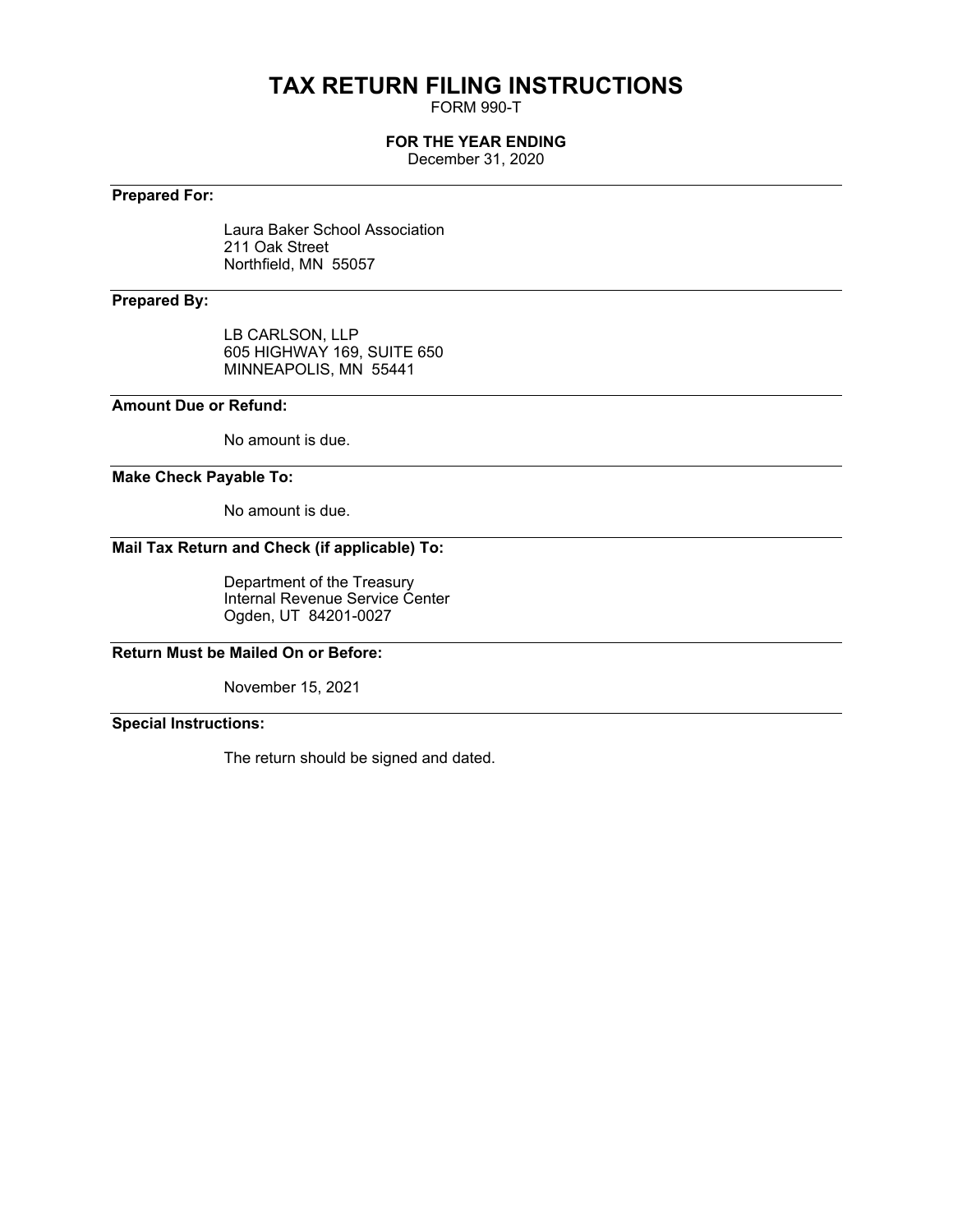(Rev. January 2020)

### **Application for Automatic Extension of Time To File an Exempt Organization Return**

Department of the Treasury Internal Revenue Service

- **| File a separate application for each return.**
- **| Go to www.irs.gov/Form8868 for the latest information.**

**Electronic filing (e-file).**  You can electronically file Form 8868 to request a 6-month automatic extension of time to file any of the filing of this form, visit www.irs.gov/e-file-providers/e-file-for-charities-and-non-profits. forms listed below with the exception of Form 8870, Information Return for Transfers Associated With Certain Personal Benefit Contracts, for which an extension request must be sent to the IRS in paper format (see instructions). For more details on the electronic

#### **Automatic 6-Month Extension of Time.** Only submit original (no copies needed).

All corporations required to file an income tax return other than Form 990-T (including 1120-C filers), partnerships, REMICs, and trusts must use Form 7004 to request an extension of time to file income tax returns.

| print<br>41-1291483<br>LAURA BAKER SCHOOL ASSOCIATION<br>File by the<br>Number, street, and room or suite no. If a P.O. box, see instructions.<br>due date for<br>filing your<br>211 OAK STREET<br>return. See<br>City, town or post office, state, and ZIP code. For a foreign address, see instructions.<br>instructions.<br>55057<br>NORTHFIELD, MN<br>Enter the Return Code for the return that this application is for (file a separate application for each return)<br>Application<br><b>Application</b><br>Return<br>Is For<br>Is For<br>Code<br>Form 990 or Form 990-EZ<br>Form 990-T (corporation)<br>01<br>02<br>Form 1041-A<br>Form 990-BL<br>Form 4720 (individual)<br>03<br>Form 4720 (other than individual)<br>Form 990-PF<br>04<br>Form 5227<br>Form 990-T (sec. 401(a) or 408(a) trust)<br>05<br>Form 6069<br>Form 990-T (trust other than above)<br>06<br>Form 8870<br>PAUL JUREWICZ<br>• The books are in the care of > 211 OAK STREET - NORTHFIELD, MN 55057<br>Telephone No. > (507)645-8866<br>Fax No. $\blacktriangleright$<br><u> 1989 - Andrea Albert III, politik a postala pre</u><br>• If this is for a Group Return, enter the organization's four digit Group Exemption Number (GEN) _________. If this is for the whole group, check this<br>and attach a list with the names and TINs of all members the extension is for.<br>. If it is for part of the group, check this box $\blacktriangleright$<br>$box \blacktriangleright$<br>NOVEMBER 15, 2021<br>I request an automatic 6-month extension of time until<br>, to file the exempt organization return for<br>1<br>the organization named above. The extension is for the organization's return for:<br>$\blacktriangleright$ $\boxed{\text{X}}$ calendar year $2020$ or<br>$\frac{1}{2}$ , and ending<br>Initial return<br>Final return<br>If the tax year entered in line 1 is for less than 12 months, check reason:<br>$\mathbf{2}$<br>Change in accounting period<br>If this application is for Forms 990-BL, 990-PF, 990-T, 4720, or 6069, enter the tentative tax, less<br>За<br>\$<br>any nonrefundable credits. See instructions.<br>За<br>If this application is for Forms 990-PF, 990-T, 4720, or 6069, enter any refundable credits and<br>b<br>Зb<br>\$<br>estimated tax payments made. Include any prior year overpayment allowed as a credit.<br><b>Balance due.</b> Subtract line 3b from line 3a. Include your payment with this form, if required, by<br>c<br>using EFTPS (Electronic Federal Tax Payment System). See instructions.<br>Зc<br>\$ | Taxpayer identification number (TIN) |
|----------------------------------------------------------------------------------------------------------------------------------------------------------------------------------------------------------------------------------------------------------------------------------------------------------------------------------------------------------------------------------------------------------------------------------------------------------------------------------------------------------------------------------------------------------------------------------------------------------------------------------------------------------------------------------------------------------------------------------------------------------------------------------------------------------------------------------------------------------------------------------------------------------------------------------------------------------------------------------------------------------------------------------------------------------------------------------------------------------------------------------------------------------------------------------------------------------------------------------------------------------------------------------------------------------------------------------------------------------------------------------------------------------------------------------------------------------------------------------------------------------------------------------------------------------------------------------------------------------------------------------------------------------------------------------------------------------------------------------------------------------------------------------------------------------------------------------------------------------------------------------------------------------------------------------------------------------------------------------------------------------------------------------------------------------------------------------------------------------------------------------------------------------------------------------------------------------------------------------------------------------------------------------------------------------------------------------------------------------------------------------------------------------------------------------------------------------------------------------------------------------------------------------------------------------|--------------------------------------|
|                                                                                                                                                                                                                                                                                                                                                                                                                                                                                                                                                                                                                                                                                                                                                                                                                                                                                                                                                                                                                                                                                                                                                                                                                                                                                                                                                                                                                                                                                                                                                                                                                                                                                                                                                                                                                                                                                                                                                                                                                                                                                                                                                                                                                                                                                                                                                                                                                                                                                                                                                          |                                      |
|                                                                                                                                                                                                                                                                                                                                                                                                                                                                                                                                                                                                                                                                                                                                                                                                                                                                                                                                                                                                                                                                                                                                                                                                                                                                                                                                                                                                                                                                                                                                                                                                                                                                                                                                                                                                                                                                                                                                                                                                                                                                                                                                                                                                                                                                                                                                                                                                                                                                                                                                                          |                                      |
|                                                                                                                                                                                                                                                                                                                                                                                                                                                                                                                                                                                                                                                                                                                                                                                                                                                                                                                                                                                                                                                                                                                                                                                                                                                                                                                                                                                                                                                                                                                                                                                                                                                                                                                                                                                                                                                                                                                                                                                                                                                                                                                                                                                                                                                                                                                                                                                                                                                                                                                                                          |                                      |
|                                                                                                                                                                                                                                                                                                                                                                                                                                                                                                                                                                                                                                                                                                                                                                                                                                                                                                                                                                                                                                                                                                                                                                                                                                                                                                                                                                                                                                                                                                                                                                                                                                                                                                                                                                                                                                                                                                                                                                                                                                                                                                                                                                                                                                                                                                                                                                                                                                                                                                                                                          | $\overline{0}$<br>$\mathbf{1}$       |
|                                                                                                                                                                                                                                                                                                                                                                                                                                                                                                                                                                                                                                                                                                                                                                                                                                                                                                                                                                                                                                                                                                                                                                                                                                                                                                                                                                                                                                                                                                                                                                                                                                                                                                                                                                                                                                                                                                                                                                                                                                                                                                                                                                                                                                                                                                                                                                                                                                                                                                                                                          | Return                               |
|                                                                                                                                                                                                                                                                                                                                                                                                                                                                                                                                                                                                                                                                                                                                                                                                                                                                                                                                                                                                                                                                                                                                                                                                                                                                                                                                                                                                                                                                                                                                                                                                                                                                                                                                                                                                                                                                                                                                                                                                                                                                                                                                                                                                                                                                                                                                                                                                                                                                                                                                                          | Code                                 |
|                                                                                                                                                                                                                                                                                                                                                                                                                                                                                                                                                                                                                                                                                                                                                                                                                                                                                                                                                                                                                                                                                                                                                                                                                                                                                                                                                                                                                                                                                                                                                                                                                                                                                                                                                                                                                                                                                                                                                                                                                                                                                                                                                                                                                                                                                                                                                                                                                                                                                                                                                          | 07                                   |
|                                                                                                                                                                                                                                                                                                                                                                                                                                                                                                                                                                                                                                                                                                                                                                                                                                                                                                                                                                                                                                                                                                                                                                                                                                                                                                                                                                                                                                                                                                                                                                                                                                                                                                                                                                                                                                                                                                                                                                                                                                                                                                                                                                                                                                                                                                                                                                                                                                                                                                                                                          | 08                                   |
|                                                                                                                                                                                                                                                                                                                                                                                                                                                                                                                                                                                                                                                                                                                                                                                                                                                                                                                                                                                                                                                                                                                                                                                                                                                                                                                                                                                                                                                                                                                                                                                                                                                                                                                                                                                                                                                                                                                                                                                                                                                                                                                                                                                                                                                                                                                                                                                                                                                                                                                                                          | 09                                   |
|                                                                                                                                                                                                                                                                                                                                                                                                                                                                                                                                                                                                                                                                                                                                                                                                                                                                                                                                                                                                                                                                                                                                                                                                                                                                                                                                                                                                                                                                                                                                                                                                                                                                                                                                                                                                                                                                                                                                                                                                                                                                                                                                                                                                                                                                                                                                                                                                                                                                                                                                                          | 10                                   |
|                                                                                                                                                                                                                                                                                                                                                                                                                                                                                                                                                                                                                                                                                                                                                                                                                                                                                                                                                                                                                                                                                                                                                                                                                                                                                                                                                                                                                                                                                                                                                                                                                                                                                                                                                                                                                                                                                                                                                                                                                                                                                                                                                                                                                                                                                                                                                                                                                                                                                                                                                          | 11                                   |
|                                                                                                                                                                                                                                                                                                                                                                                                                                                                                                                                                                                                                                                                                                                                                                                                                                                                                                                                                                                                                                                                                                                                                                                                                                                                                                                                                                                                                                                                                                                                                                                                                                                                                                                                                                                                                                                                                                                                                                                                                                                                                                                                                                                                                                                                                                                                                                                                                                                                                                                                                          | 12                                   |
|                                                                                                                                                                                                                                                                                                                                                                                                                                                                                                                                                                                                                                                                                                                                                                                                                                                                                                                                                                                                                                                                                                                                                                                                                                                                                                                                                                                                                                                                                                                                                                                                                                                                                                                                                                                                                                                                                                                                                                                                                                                                                                                                                                                                                                                                                                                                                                                                                                                                                                                                                          |                                      |
|                                                                                                                                                                                                                                                                                                                                                                                                                                                                                                                                                                                                                                                                                                                                                                                                                                                                                                                                                                                                                                                                                                                                                                                                                                                                                                                                                                                                                                                                                                                                                                                                                                                                                                                                                                                                                                                                                                                                                                                                                                                                                                                                                                                                                                                                                                                                                                                                                                                                                                                                                          | 0.                                   |
|                                                                                                                                                                                                                                                                                                                                                                                                                                                                                                                                                                                                                                                                                                                                                                                                                                                                                                                                                                                                                                                                                                                                                                                                                                                                                                                                                                                                                                                                                                                                                                                                                                                                                                                                                                                                                                                                                                                                                                                                                                                                                                                                                                                                                                                                                                                                                                                                                                                                                                                                                          |                                      |
|                                                                                                                                                                                                                                                                                                                                                                                                                                                                                                                                                                                                                                                                                                                                                                                                                                                                                                                                                                                                                                                                                                                                                                                                                                                                                                                                                                                                                                                                                                                                                                                                                                                                                                                                                                                                                                                                                                                                                                                                                                                                                                                                                                                                                                                                                                                                                                                                                                                                                                                                                          | 0.                                   |
|                                                                                                                                                                                                                                                                                                                                                                                                                                                                                                                                                                                                                                                                                                                                                                                                                                                                                                                                                                                                                                                                                                                                                                                                                                                                                                                                                                                                                                                                                                                                                                                                                                                                                                                                                                                                                                                                                                                                                                                                                                                                                                                                                                                                                                                                                                                                                                                                                                                                                                                                                          |                                      |
|                                                                                                                                                                                                                                                                                                                                                                                                                                                                                                                                                                                                                                                                                                                                                                                                                                                                                                                                                                                                                                                                                                                                                                                                                                                                                                                                                                                                                                                                                                                                                                                                                                                                                                                                                                                                                                                                                                                                                                                                                                                                                                                                                                                                                                                                                                                                                                                                                                                                                                                                                          | 0.                                   |
| Caution: If you are going to make an electronic funds withdrawal (direct debit) with this Form 8868, see Form 8453-EO and Form 8879-EO for payment<br>instructions.<br>For Privacy Act and Paperwork Reduction Act Notice, see instructions.<br>Form 8868 (Rev. 1-2020)<br>LHA                                                                                                                                                                                                                                                                                                                                                                                                                                                                                                                                                                                                                                                                                                                                                                                                                                                                                                                                                                                                                                                                                                                                                                                                                                                                                                                                                                                                                                                                                                                                                                                                                                                                                                                                                                                                                                                                                                                                                                                                                                                                                                                                                                                                                                                                           |                                      |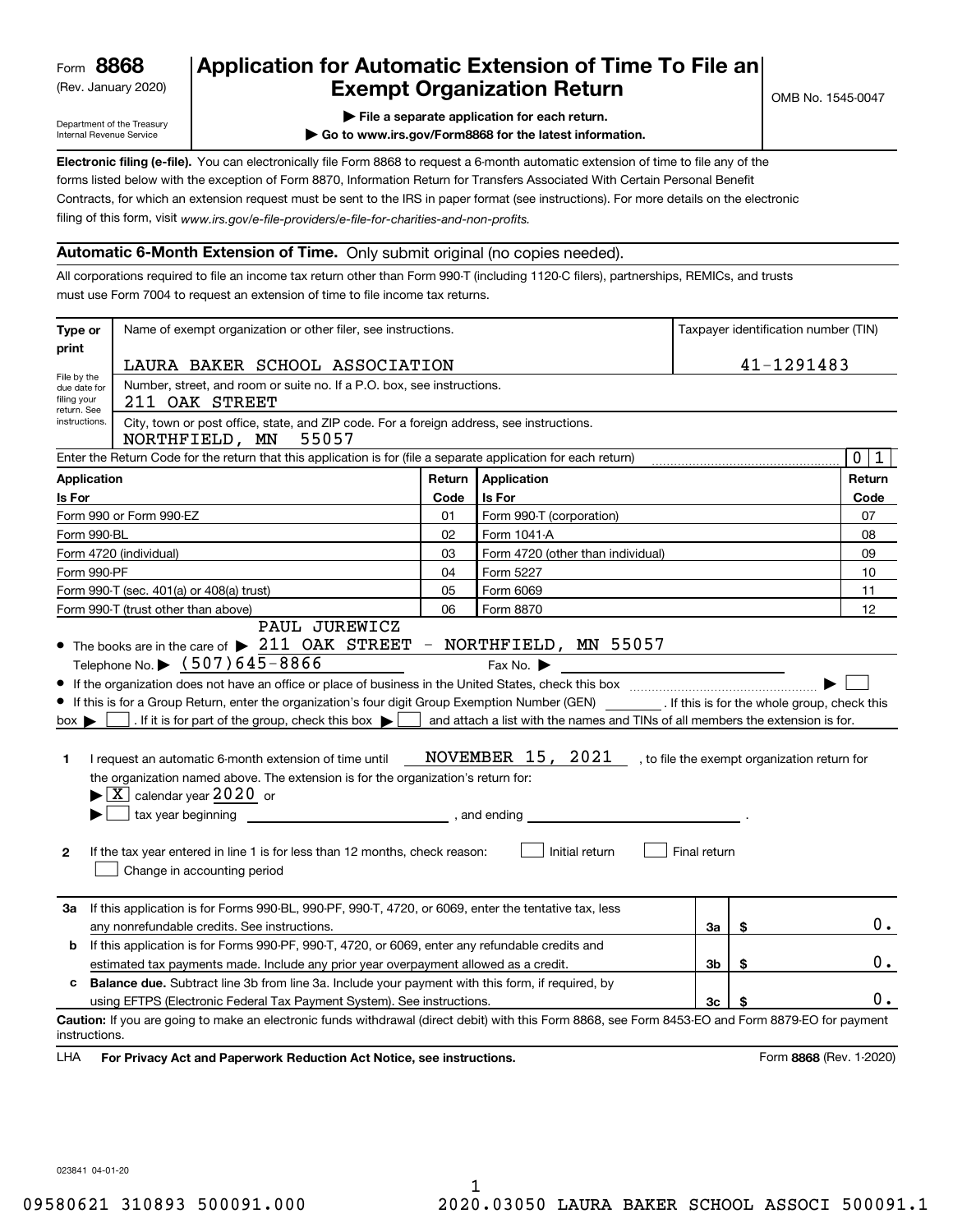| Form |  |
|------|--|

Department of the Treasury Internal Revenue Service

### **Return of Organization Exempt From Income Tax** EXTENDED TO NOVEMBER 15, 2021

**Under section 501(c), 527, or 4947(a)(1) of the Internal Revenue Code (except private foundations) 2020**

**| Do not enter social security numbers on this form as it may be made public.**

**| Go to www.irs.gov/Form990 for instructions and the latest information. Inspection**

OMB No. 1545-0047 **Open to Public** 

|                         |                             | A For the 2020 calendar year, or tax year beginning                                                                                                          | and ending |                                                         |                                                         |
|-------------------------|-----------------------------|--------------------------------------------------------------------------------------------------------------------------------------------------------------|------------|---------------------------------------------------------|---------------------------------------------------------|
| в                       | Check if<br>applicable:     | <b>C</b> Name of organization                                                                                                                                |            | D Employer identification number                        |                                                         |
|                         | Address<br>change           | LAURA BAKER SCHOOL ASSOCIATION                                                                                                                               |            |                                                         |                                                         |
|                         | Name<br>change              | Doing business as                                                                                                                                            |            | 41-1291483                                              |                                                         |
|                         | Initial<br>return           | Number and street (or P.O. box if mail is not delivered to street address)                                                                                   | Room/suite | E Telephone number                                      |                                                         |
|                         | Final<br>return/            | 211 OAK STREET                                                                                                                                               |            | $(507)645 - 8866$                                       |                                                         |
|                         | termin-<br>ated             | City or town, state or province, country, and ZIP or foreign postal code                                                                                     |            | G Gross receipts \$                                     | 6, 554, 912.                                            |
|                         | Amended<br>return           | NORTHFIELD, MN<br>55057                                                                                                                                      |            | $H(a)$ is this a group return                           |                                                         |
|                         | Applica-<br>tion<br>pending | F Name and address of principal officer: SANDRA GERDES<br>SAME AS C ABOVE                                                                                    |            | $H(b)$ Are all subordinates included? $\Box$ Yes $\Box$ | for subordinates? $\Box$ Yes $\boxed{X}$ No<br>  No     |
|                         |                             | Tax-exempt status: $\boxed{\mathbf{X}}$ 501(c)(3)<br>$\sqrt{\bullet}$ (insert no.)<br>$501(c)$ (<br>$4947(a)(1)$ or                                          | 527        |                                                         | If "No," attach a list. See instructions                |
|                         |                             | J Website: WWW.LAURABAKER.ORG                                                                                                                                |            | $H(c)$ Group exemption number $\blacktriangleright$     |                                                         |
|                         |                             | K Form of organization: X Corporation<br>Association<br>Other $\blacktriangleright$<br>Trust                                                                 |            |                                                         | L Year of formation: 1977 M State of legal domicile: MN |
|                         | Part I I                    | Summary                                                                                                                                                      |            |                                                         |                                                         |
|                         | 1.                          | Briefly describe the organization's mission or most significant activities: TO PROVIDE HOUSING AND OTHER                                                     |            |                                                         |                                                         |
|                         |                             | SERVICES TO ADULTS AND CHILDREN WITH INTELLECTUAL AND DEVELOPMENTAL                                                                                          |            |                                                         |                                                         |
| Activities & Governance | $\mathbf{2}$                | Check this box $\blacktriangleright$ $\Box$ if the organization discontinued its operations or disposed of more than 25% of its net assets.                  |            |                                                         |                                                         |
|                         | 3                           | Number of voting members of the governing body (Part VI, line 1a)                                                                                            |            | 3                                                       | 16                                                      |
|                         | 4                           |                                                                                                                                                              |            | $\overline{\mathbf{4}}$                                 | $\overline{16}$                                         |
|                         | 5                           |                                                                                                                                                              |            | $\overline{5}$                                          | 249                                                     |
|                         | 6                           |                                                                                                                                                              |            | 6                                                       | 160                                                     |
|                         |                             |                                                                                                                                                              |            | 7a                                                      | 0.                                                      |
|                         |                             |                                                                                                                                                              |            | 7b                                                      | 0.                                                      |
|                         |                             |                                                                                                                                                              |            | <b>Prior Year</b>                                       | <b>Current Year</b>                                     |
|                         | 8                           | Contributions and grants (Part VIII, line 1h)                                                                                                                |            | 550,643.<br>$\overline{5,116}$ , 000.                   | 1,567,871.<br>4,673,612.                                |
| Revenue                 | 9                           | Program service revenue (Part VIII, line 2g)                                                                                                                 |            | 1,769.                                                  | 2,561.                                                  |
|                         | 10                          |                                                                                                                                                              |            | 247,491.                                                | 263,384.                                                |
|                         |                             | 11 Other revenue (Part VIII, column (A), lines 5, 6d, 8c, 9c, 10c, and 11e)                                                                                  |            | 5,915,903.                                              | 6,507,428.                                              |
|                         | 12<br>13                    | Total revenue - add lines 8 through 11 (must equal Part VIII, column (A), line 12)                                                                           |            | ο.                                                      | 0.                                                      |
|                         | 14                          | Grants and similar amounts paid (Part IX, column (A), lines 1-3) <i>manumanonononononon</i><br>Benefits paid to or for members (Part IX, column (A), line 4) |            | $\overline{0}$ .                                        | 0.                                                      |
|                         | 15                          | Salaries, other compensation, employee benefits (Part IX, column (A), lines 5-10)                                                                            |            | 4,069,475.                                              | 4,074,824.                                              |
| Expenses                |                             |                                                                                                                                                              |            | 0.                                                      | $0$ .                                                   |
|                         |                             | $\blacktriangleright$ $\frac{149,347.}{ }$<br><b>b</b> Total fundraising expenses (Part IX, column (D), line 25)                                             |            |                                                         |                                                         |
|                         |                             |                                                                                                                                                              |            | 1,946,510.                                              | 1,922,575.                                              |
|                         | 18                          | Total expenses. Add lines 13-17 (must equal Part IX, column (A), line 25)                                                                                    |            | 6,015,985.                                              | 5,997,399.                                              |
|                         | 19                          |                                                                                                                                                              |            | $-100,082.$                                             | 510,029.                                                |
| بۆچ                     |                             |                                                                                                                                                              |            | <b>Beginning of Current Year</b>                        | <b>End of Year</b>                                      |
| ssets<br>Paris          |                             | <b>20</b> Total assets (Part X, line 16)                                                                                                                     |            | $\overline{5}$ , 511, 927.                              | 5,823,798.                                              |
|                         |                             | 21 Total liabilities (Part X, line 26)                                                                                                                       |            | 1,485,380.                                              | 1,243,618.                                              |
|                         | 22                          | Net assets or fund balances. Subtract line 21 from line 20 manual contents of the line                                                                       |            | 4,026,547.                                              | 4,580,180.                                              |
|                         |                             | <b>Part II   Signature Block</b>                                                                                                                             |            |                                                         |                                                         |

Under penalties of perjury, I declare that I have examined this return, including accompanying schedules and statements, and to the best of my knowledge and belief, it is true, correct, and complete. Declaration of preparer (other than officer) is based on all information of which preparer has any knowledge.

| Sign            | Signature of officer                                                            |                      | Date     |                                            |
|-----------------|---------------------------------------------------------------------------------|----------------------|----------|--------------------------------------------|
| Here            | SANDRA GERDES,                                                                  | EXECUTIVE DIRECTOR   |          |                                            |
|                 | Type or print name and title                                                    |                      |          |                                            |
|                 | Print/Type preparer's name                                                      | Preparer's signature | Date     | <b>PTIN</b><br>Check                       |
| Paid            | DARREN KRAY                                                                     |                      | 06/21/21 | P00296781<br>self-emploved                 |
| Preparer        | Firm's name LB CARLSON, LLP                                                     |                      |          | $1$ Firm's EIN $\triangleright$ 41-1504933 |
| Use Only        | Firm's address 605 HIGHWAY 169, SUITE 650                                       |                      |          |                                            |
|                 | MINNEAPOLIS, MN 55441                                                           |                      |          | Phone no. $763 - 535 - 8150$               |
|                 | May the IRS discuss this return with the preparer shown above? See instructions |                      |          | $X \vert Y$ es<br>No                       |
| 032001 12-23-20 | LHA For Paperwork Reduction Act Notice, see the separate instructions.          |                      |          | Form 990 (2020)                            |

SEE SCHEDULE O FOR ORGANIZATION MISSION STATEMENT CONTINUATION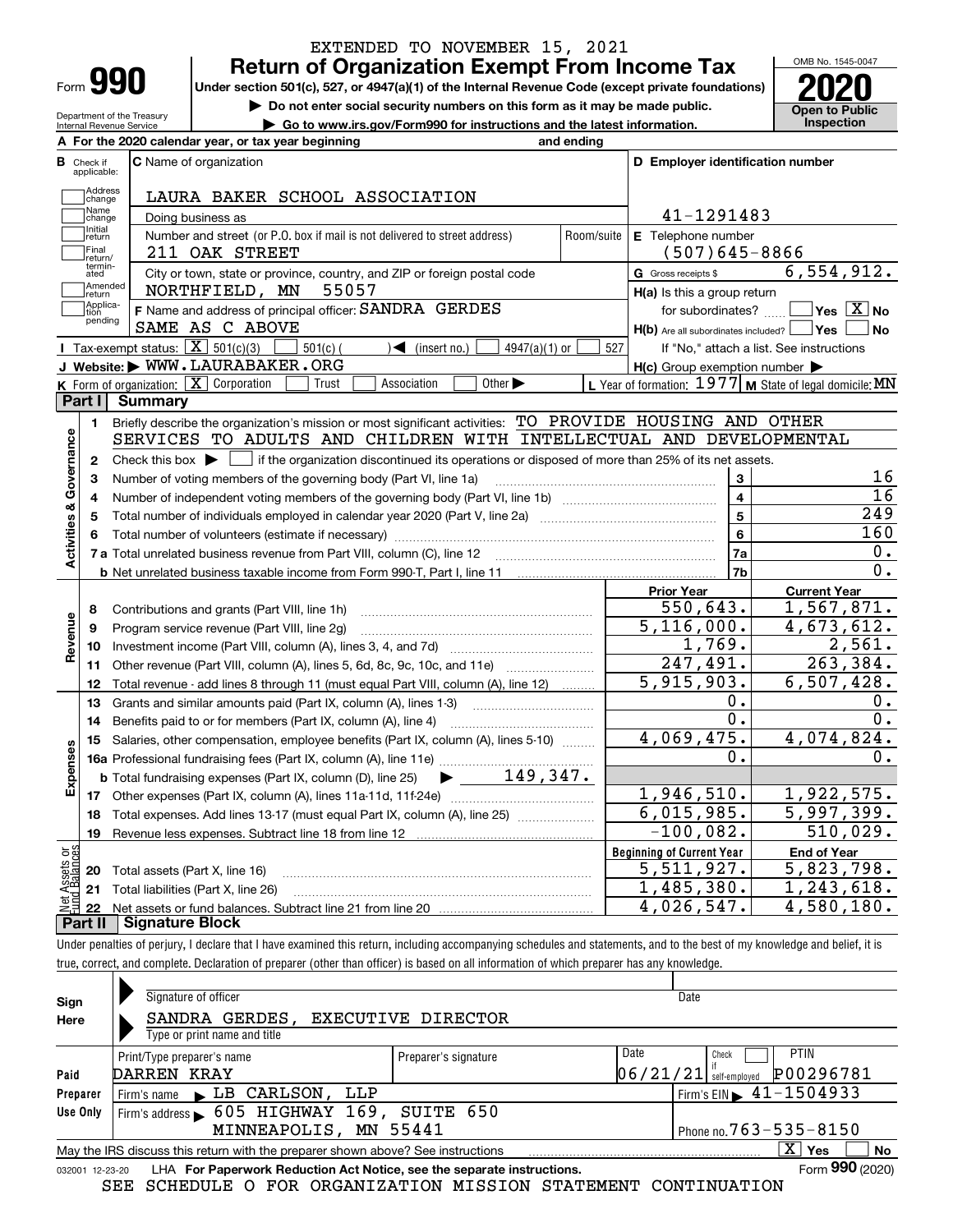|              | LAURA BAKER SCHOOL ASSOCIATION<br>Form 990 (2020)<br><b>Part III Statement of Program Service Accomplishments</b>                            | 41-1291483                  | Page 2                                                         |
|--------------|----------------------------------------------------------------------------------------------------------------------------------------------|-----------------------------|----------------------------------------------------------------|
|              |                                                                                                                                              |                             | $\overline{\mathtt{x}}$                                        |
| $\mathbf{1}$ | Check if Schedule O contains a response or note to any line in this Part III<br>Briefly describe the organization's mission:                 |                             |                                                                |
|              | TO PROVIDE HOUSING AND OTHER SERVICES TO ADULTS AND CHILDREN WITH                                                                            |                             |                                                                |
|              | INTELLECTUAL AND DEVELOPMENTAL DISABILITIES. OUR MISSION IS TO RESPECT                                                                       |                             |                                                                |
|              | THE LIFE CHOICES AND DREAMS OF PEOPLE WITH DEVELOPMENTAL DISABILITIES                                                                        |                             |                                                                |
|              | AND HELP THEM REACH THEIR GOALS.                                                                                                             |                             |                                                                |
|              |                                                                                                                                              |                             |                                                                |
| $\mathbf{2}$ | Did the organization undertake any significant program services during the year which were not listed on the                                 |                             |                                                                |
|              | prior Form 990 or 990-EZ?                                                                                                                    |                             | $\overline{\mathsf{Yes}\mathrel{\hspace{0.05cm}\mathbf{X}}$ No |
|              | If "Yes," describe these new services on Schedule O.                                                                                         |                             |                                                                |
| 3            | Did the organization cease conducting, or make significant changes in how it conducts, any program services?                                 |                             | $\overline{\ }$ Yes $\overline{\phantom{a}X}$ No               |
|              | If "Yes," describe these changes on Schedule O.                                                                                              |                             |                                                                |
| 4            | Describe the organization's program service accomplishments for each of its three largest program services, as measured by expenses.         |                             |                                                                |
|              | Section 501(c)(3) and 501(c)(4) organizations are required to report the amount of grants and allocations to others, the total expenses, and |                             |                                                                |
|              | revenue, if any, for each program service reported.                                                                                          |                             |                                                                |
| 4a           | 5, 215, 995. including grants of \$<br>(Expenses \$<br>(Code:                                                                                | 4,984,480.<br>) (Revenue \$ |                                                                |
|              | OAK STREET RESIDENTIAL SERVICES: AN INTERMEDIATE CARE FACILITY FOR                                                                           |                             |                                                                |
|              | PERSONS WITH INTELLECTUAL AND DEVELOPMENTAL DISABILITIES.                                                                                    | THESE                       |                                                                |
|              | SERVICES ARE LICENSED BY THE MINNESOTA DEPT OF HEALTH                                                                                        | (ICF-DD AND                 |                                                                |
|              | SUPERVISED LIVING FACILITY) AND THE MINNESOTA DEPT OF HUMAN SERVICES                                                                         |                             |                                                                |
|              | CONSOLIDATED STANDARDS FOR LICENSED PROGRAMS SERVING PEOPLE WITH                                                                             |                             |                                                                |
|              | INTELLECTUAL AND DEVELOPMENTAL DISABILITIES). SERVICES ARE FUNDED                                                                            |                             |                                                                |
|              | PRIMARILY THROUGH MEDICAID AND ARE AUTHORIZED THROUGH EACH PERSONS                                                                           |                             |                                                                |
|              | INTERDISCIPLINARY TEAM AND THEIR COUNTY OF FINANCIAL RESPONSIBILITY.                                                                         |                             |                                                                |
|              |                                                                                                                                              |                             |                                                                |
|              | OUR RATES ARE DETERMINED BY THE MN DEPT OF HUMAN SERVICES.                                                                                   |                             |                                                                |
|              | INCREASES/DECREASES ARE APPROVED THROUGH THE MN LEGISLATURE. CURRENTLY                                                                       |                             |                                                                |
|              | AT 18, WE ARE LICENSED TO SERVE 30 PEOPLE WITH INTELLECTUAL AND                                                                              |                             |                                                                |
| 4b           | ) (Expenses \$<br>(Code:<br>including grants of \$                                                                                           | ) (Revenue \$               |                                                                |
|              | COMMUNITY SERVICES: THESE SERVICES ARE PROVIDED IN THE NORTHFIELD AREA                                                                       |                             |                                                                |
|              | IN EACH PERSON'S HOME. WE OPERATE 6 COMMUNITY RESIDENTAL HOMES WHICH                                                                         |                             |                                                                |
|              | SUPPORT 3 OR 4 PEOPLE EACH. WE HAVE ANOTHER 11 CLIENTS TO WHOM WE                                                                            |                             |                                                                |
|              | PROVIDE IN-HOME SUPPORT IN THEIR OWN HOMES OR APARTMENTS.                                                                                    | THESE                       |                                                                |
|              | SERVICES ARE LICENSED BY THE MN DEPT OF HUMAN SERVICES. SERVICES ARE                                                                         |                             |                                                                |
|              | FUNDED PRIMARILY THROUGH MEDICAID, AND ARE AUTHORIZED THROUGH EACH                                                                           |                             |                                                                |
|              | PERSON'S INTERDISCIPLINARY TEAM AND THEIR COUNTY OF FINANCIAL                                                                                |                             |                                                                |
|              | RESPONSIBILITY.                                                                                                                              |                             |                                                                |
|              |                                                                                                                                              |                             |                                                                |
|              | WE ARE PAID AN HOURLY RATE FOR IN-HOME SUPPORT. COMMUNITY RESIDENTIAL                                                                        |                             |                                                                |
|              | CLIENTS HAVE A DAILY RATE DETERMINED BY THEIR COUNTY OF FINANCIAL                                                                            |                             |                                                                |
|              | RESPONSIBILITY IN CONJUNCTION WITH MN DEPT OF HUMAN SERVICES                                                                                 |                             |                                                                |
| 4с           | ) (Expenses \$<br>(Code:<br>including grants of \$                                                                                           | ) (Revenue \$               |                                                                |
|              | LAURA BAKER SCHOOL: IN 2016, WE CLOSED OUR PRIVATE SCHOOL AND NOW LEASE                                                                      |                             |                                                                |
|              | THAT SPACE TO THE CANNON VALLEY SPECIAL EDUCATION COOPERATIVE,                                                                               | THE                         |                                                                |
|              | CVSEC. CVSEC UTILIZES THIS SPACE TO PROVIDE SCHOOLING TO CHILDREN WITH                                                                       |                             |                                                                |
|              | INTELLECTUAL AND DEVELOPMENTAL DISABILITIES.                                                                                                 | THIS EDUCATIONAL PROGRAM    |                                                                |
|              | IS DESIGNED FOR CHILDREN WHO ARE UNABLE TO THRIVE IN A TYPICAL PUBLIC                                                                        |                             |                                                                |
|              | SCHOOL SETTING.                                                                                                                              |                             |                                                                |
|              |                                                                                                                                              |                             |                                                                |
|              |                                                                                                                                              |                             |                                                                |
|              |                                                                                                                                              |                             |                                                                |
|              |                                                                                                                                              |                             |                                                                |
|              |                                                                                                                                              |                             |                                                                |
|              |                                                                                                                                              |                             |                                                                |
| 4d           | Other program services (Describe on Schedule O.)                                                                                             |                             |                                                                |
|              | Expenses \$<br>including grants of \$<br>(Revenue \$                                                                                         |                             |                                                                |
| 4e           | $\overline{5,215,995.}$<br>Total program service expenses                                                                                    |                             |                                                                |
|              |                                                                                                                                              |                             | Form 990 (2020)                                                |
|              |                                                                                                                                              |                             |                                                                |
|              | SEE SCHEDULE O FOR CONTINUATION(S)<br>032002 12-23-20<br>3                                                                                   |                             |                                                                |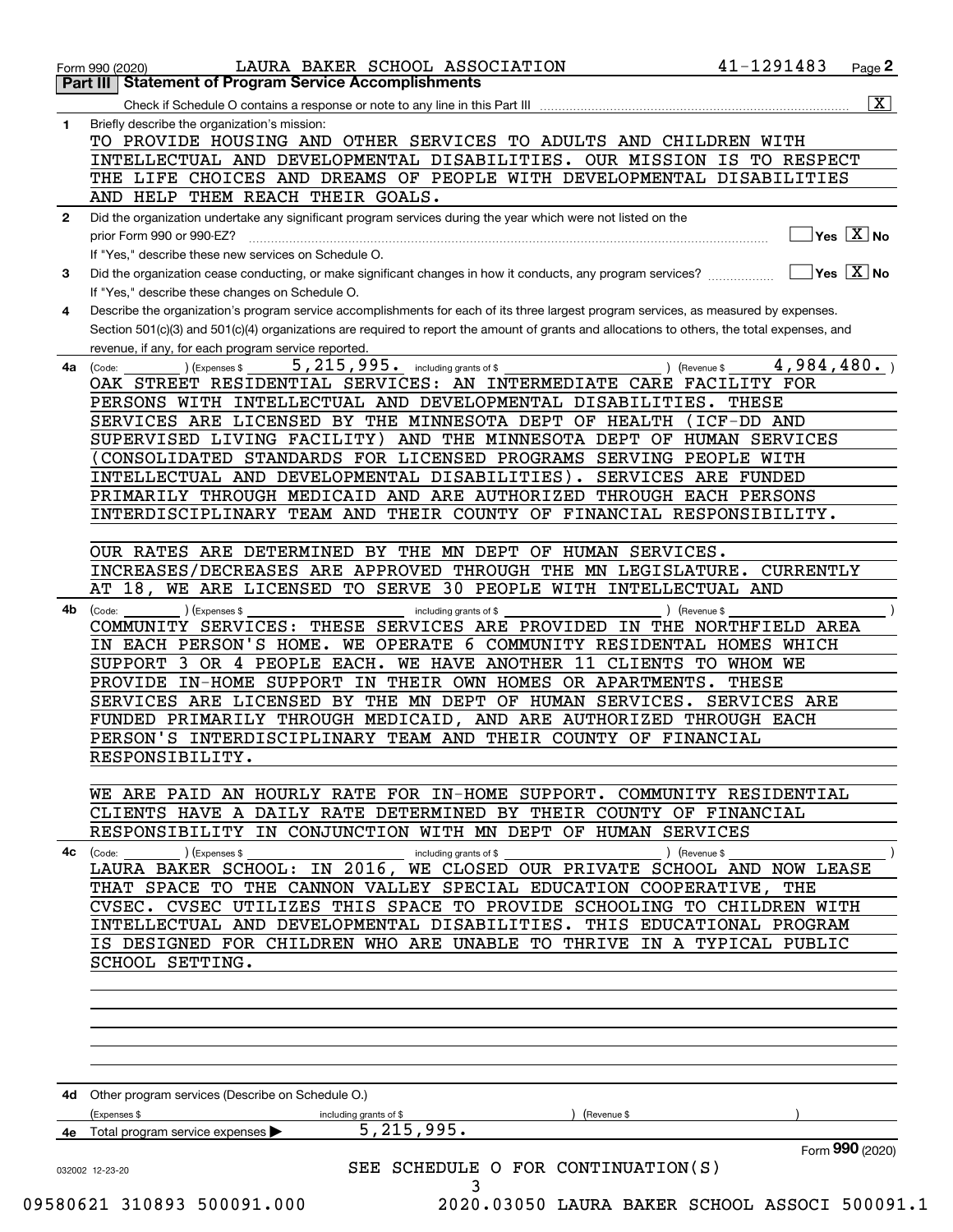|  | Form 990 (2020) |  |
|--|-----------------|--|

Form 990 (2020) LAURA BAKER SCHOOL ASSOCIATION 41-1291483 <sub>Page</sub> 3<br>**Part IV | Checklist of Required Schedules** 

|     |                                                                                                                                       |                 | Yes         | No              |
|-----|---------------------------------------------------------------------------------------------------------------------------------------|-----------------|-------------|-----------------|
| 1.  | Is the organization described in section $501(c)(3)$ or $4947(a)(1)$ (other than a private foundation)?                               |                 |             |                 |
|     |                                                                                                                                       | 1.              | X           |                 |
| 2   |                                                                                                                                       | $\overline{2}$  | $\mathbf X$ |                 |
| 3   | Did the organization engage in direct or indirect political campaign activities on behalf of or in opposition to candidates for       |                 |             |                 |
|     |                                                                                                                                       | 3               |             | x               |
| 4   | Section 501(c)(3) organizations. Did the organization engage in lobbying activities, or have a section 501(h) election in effect      | 4               |             | x               |
| 5   | Is the organization a section 501(c)(4), 501(c)(5), or 501(c)(6) organization that receives membership dues, assessments, or          |                 |             |                 |
|     |                                                                                                                                       | 5               |             | x               |
| 6   | Did the organization maintain any donor advised funds or any similar funds or accounts for which donors have the right to             |                 |             |                 |
|     | provide advice on the distribution or investment of amounts in such funds or accounts? If "Yes," complete Schedule D, Part I          | 6               |             | x               |
| 7   | Did the organization receive or hold a conservation easement, including easements to preserve open space,                             |                 |             |                 |
|     |                                                                                                                                       | $\overline{7}$  |             | x               |
| 8   | Did the organization maintain collections of works of art, historical treasures, or other similar assets? If "Yes," complete          |                 |             |                 |
|     |                                                                                                                                       | 8               |             | x               |
| 9   | Did the organization report an amount in Part X, line 21, for escrow or custodial account liability, serve as a custodian for         |                 |             |                 |
|     | amounts not listed in Part X; or provide credit counseling, debt management, credit repair, or debt negotiation services?             |                 |             |                 |
|     |                                                                                                                                       | 9               |             | x               |
| 10  | Did the organization, directly or through a related organization, hold assets in donor-restricted endowments                          |                 |             |                 |
|     |                                                                                                                                       | 10              |             | x               |
| 11  | If the organization's answer to any of the following questions is "Yes," then complete Schedule D, Parts VI, VIII, VIII, IX, or X     |                 |             |                 |
|     | as applicable.                                                                                                                        |                 |             |                 |
|     | a Did the organization report an amount for land, buildings, and equipment in Part X, line 10? If "Yes," complete Schedule D,         |                 |             |                 |
|     |                                                                                                                                       | 11a             | X           |                 |
|     | <b>b</b> Did the organization report an amount for investments - other securities in Part X, line 12, that is 5% or more of its total |                 |             | x               |
|     |                                                                                                                                       | 11 <sub>b</sub> |             |                 |
|     | c Did the organization report an amount for investments - program related in Part X, line 13, that is 5% or more of its total         | 11c             |             | x               |
|     | d Did the organization report an amount for other assets in Part X, line 15, that is 5% or more of its total assets reported in       |                 |             |                 |
|     |                                                                                                                                       | 11d             |             | х               |
|     |                                                                                                                                       | 11e             |             | $\mathbf X$     |
|     | Did the organization's separate or consolidated financial statements for the tax year include a footnote that addresses               |                 |             |                 |
|     | the organization's liability for uncertain tax positions under FIN 48 (ASC 740)? If "Yes," complete Schedule D, Part X                | 11f             | X           |                 |
|     | 12a Did the organization obtain separate, independent audited financial statements for the tax year? If "Yes," complete               |                 |             |                 |
|     |                                                                                                                                       | 12a             | X           |                 |
|     | <b>b</b> Was the organization included in consolidated, independent audited financial statements for the tax year?                    |                 |             |                 |
|     | If "Yes," and if the organization answered "No" to line 12a, then completing Schedule D, Parts XI and XII is optional                 | 12b             |             | ᅀ               |
| 13  |                                                                                                                                       | 13              |             | X               |
| 14a | Did the organization maintain an office, employees, or agents outside of the United States?                                           | 14a             |             | X               |
|     | <b>b</b> Did the organization have aggregate revenues or expenses of more than \$10,000 from grantmaking, fundraising, business,      |                 |             |                 |
|     | investment, and program service activities outside the United States, or aggregate foreign investments valued at \$100,000            |                 |             |                 |
|     |                                                                                                                                       | 14b             |             | x               |
| 15  | Did the organization report on Part IX, column (A), line 3, more than \$5,000 of grants or other assistance to or for any             |                 |             |                 |
|     | Did the organization report on Part IX, column (A), line 3, more than \$5,000 of aggregate grants or other assistance to              | 15              |             | x               |
| 16  |                                                                                                                                       | 16              |             | x               |
| 17  | Did the organization report a total of more than \$15,000 of expenses for professional fundraising services on Part IX,               |                 |             |                 |
|     |                                                                                                                                       | 17              |             | x               |
| 18  | Did the organization report more than \$15,000 total of fundraising event gross income and contributions on Part VIII, lines          |                 |             |                 |
|     |                                                                                                                                       | 18              | х           |                 |
| 19  | Did the organization report more than \$15,000 of gross income from gaming activities on Part VIII, line 9a? If "Yes."                |                 |             |                 |
|     |                                                                                                                                       | 19              |             | X,              |
|     |                                                                                                                                       | <b>20a</b>      |             | х               |
|     | b If "Yes" to line 20a, did the organization attach a copy of its audited financial statements to this return?                        | 20 <sub>b</sub> |             |                 |
| 21  | Did the organization report more than \$5,000 of grants or other assistance to any domestic organization or                           |                 |             |                 |
|     |                                                                                                                                       | 21              |             | x               |
|     | 032003 12-23-20                                                                                                                       |                 |             | Form 990 (2020) |

032003 12-23-20

4 09580621 310893 500091.000 2020.03050 LAURA BAKER SCHOOL ASSOCI 500091.1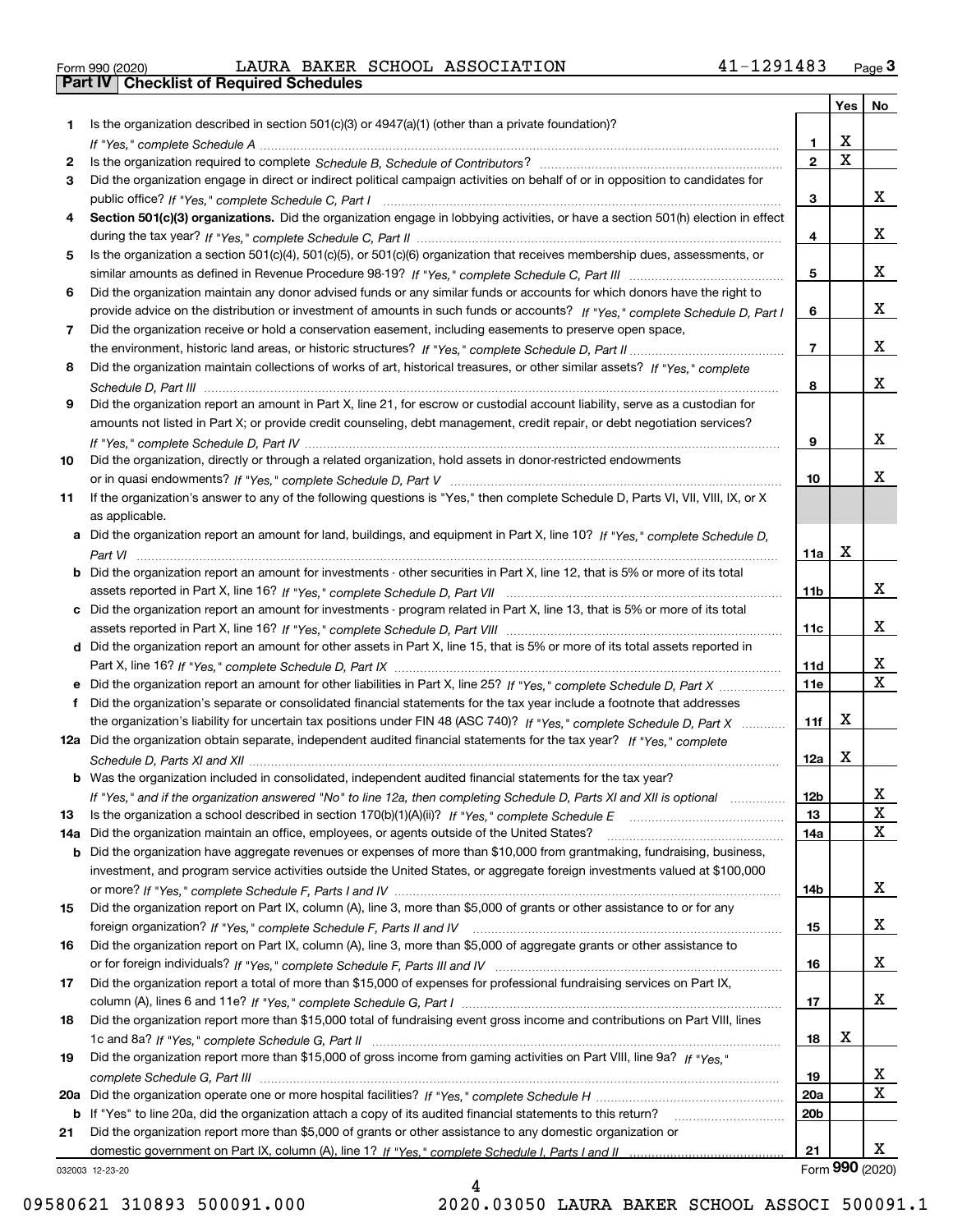|  | Form 990 (2020) |
|--|-----------------|
|  |                 |

Form 990 (2020) LAURA BAKER SCHOOL ASSOCIATION 41-1291483 <sub>Page</sub> 4<br>**Part IV | Checklist of Required Schedules** <sub>(continued)</sub>

*(continued)*

|          |                                                                                                                              |                 | Yes | No              |
|----------|------------------------------------------------------------------------------------------------------------------------------|-----------------|-----|-----------------|
| 22       | Did the organization report more than \$5,000 of grants or other assistance to or for domestic individuals on                |                 |     |                 |
|          |                                                                                                                              | 22              |     | x               |
| 23       | Did the organization answer "Yes" to Part VII, Section A, line 3, 4, or 5 about compensation of the organization's current   |                 |     |                 |
|          | and former officers, directors, trustees, key employees, and highest compensated employees? If "Yes," complete               |                 |     |                 |
|          |                                                                                                                              | 23              |     | x               |
|          | 24a Did the organization have a tax-exempt bond issue with an outstanding principal amount of more than \$100,000 as of the  |                 |     |                 |
|          | last day of the year, that was issued after December 31, 2002? If "Yes," answer lines 24b through 24d and complete           |                 |     |                 |
|          |                                                                                                                              | 24a             | x   |                 |
|          | b Did the organization invest any proceeds of tax-exempt bonds beyond a temporary period exception?                          | 24b             |     | X               |
|          | c Did the organization maintain an escrow account other than a refunding escrow at any time during the year to defease       |                 |     |                 |
|          | any tax-exempt bonds?                                                                                                        | 24c             |     | x               |
|          |                                                                                                                              | 24d             |     | $\mathbf X$     |
|          | 25a Section 501(c)(3), 501(c)(4), and 501(c)(29) organizations. Did the organization engage in an excess benefit             |                 |     |                 |
|          |                                                                                                                              | 25a             |     | х               |
|          | b Is the organization aware that it engaged in an excess benefit transaction with a disqualified person in a prior year, and |                 |     |                 |
|          | that the transaction has not been reported on any of the organization's prior Forms 990 or 990-EZ? If "Yes," complete        |                 |     |                 |
|          | Schedule L. Part I                                                                                                           | 25b             |     | x               |
| 26       | Did the organization report any amount on Part X, line 5 or 22, for receivables from or payables to any current              |                 |     |                 |
|          | or former officer, director, trustee, key employee, creator or founder, substantial contributor, or 35%                      |                 |     |                 |
|          |                                                                                                                              | 26              |     | x               |
| 27       | Did the organization provide a grant or other assistance to any current or former officer, director, trustee, key employee,  |                 |     |                 |
|          | creator or founder, substantial contributor or employee thereof, a grant selection committee member, or to a 35% controlled  |                 |     |                 |
|          | entity (including an employee thereof) or family member of any of these persons? If "Yes," complete Schedule L, Part III     | 27              |     | x               |
| 28       | Was the organization a party to a business transaction with one of the following parties (see Schedule L, Part IV            |                 |     |                 |
|          | instructions, for applicable filing thresholds, conditions, and exceptions):                                                 |                 |     |                 |
|          | a A current or former officer, director, trustee, key employee, creator or founder, or substantial contributor? If           |                 |     |                 |
|          |                                                                                                                              | 28a             |     | x               |
|          |                                                                                                                              | 28 <sub>b</sub> |     | $\mathbf X$     |
|          | c A 35% controlled entity of one or more individuals and/or organizations described in lines 28a or 28b? If                  |                 |     |                 |
|          |                                                                                                                              | 28c             |     | x               |
| 29       |                                                                                                                              | 29              |     | $\mathbf X$     |
| 30       | Did the organization receive contributions of art, historical treasures, or other similar assets, or qualified conservation  |                 |     |                 |
|          |                                                                                                                              | 30              |     | x               |
| 31       | Did the organization liquidate, terminate, or dissolve and cease operations? If "Yes," complete Schedule N, Part I           | 31              |     | $\mathbf x$     |
| 32       | Did the organization sell, exchange, dispose of, or transfer more than 25% of its net assets? If "Yes," complete             |                 |     |                 |
|          |                                                                                                                              | 32              |     | х               |
| 33       | Did the organization own 100% of an entity disregarded as separate from the organization under Regulations                   |                 |     |                 |
|          |                                                                                                                              | 33              |     | х               |
| 34       | Was the organization related to any tax-exempt or taxable entity? If "Yes," complete Schedule R, Part II, III, or IV, and    |                 |     |                 |
|          |                                                                                                                              | 34              |     | X               |
|          | 35a Did the organization have a controlled entity within the meaning of section 512(b)(13)?                                  | 35a             |     | х               |
|          | b If "Yes" to line 35a, did the organization receive any payment from or engage in any transaction with a controlled entity  |                 |     |                 |
|          |                                                                                                                              | 35 <sub>b</sub> |     |                 |
| 36       | Section 501(c)(3) organizations. Did the organization make any transfers to an exempt non-charitable related organization?   |                 |     |                 |
|          |                                                                                                                              | 36              |     | x               |
| 37       | Did the organization conduct more than 5% of its activities through an entity that is not a related organization             |                 |     |                 |
|          | and that is treated as a partnership for federal income tax purposes? If "Yes," complete Schedule R, Part VI                 | 37              |     | x               |
| 38       | Did the organization complete Schedule O and provide explanations in Schedule O for Part VI, lines 11b and 19?               |                 |     |                 |
|          | Note: All Form 990 filers are required to complete Schedule O                                                                | 38              | X   |                 |
| ∣ Part V | <b>Statements Regarding Other IRS Filings and Tax Compliance</b>                                                             |                 |     |                 |
|          | Check if Schedule O contains a response or note to any line in this Part V                                                   |                 |     |                 |
|          |                                                                                                                              |                 | Yes | No              |
|          | 10<br>1a                                                                                                                     |                 |     |                 |
|          | $\bf{0}$<br><b>b</b> Enter the number of Forms W-2G included in line 1a. Enter -0- if not applicable<br>1b                   |                 |     |                 |
| c        | Did the organization comply with backup withholding rules for reportable payments to vendors and reportable gaming           |                 |     |                 |
|          | (gambling) winnings to prize winners?                                                                                        | 1c              | х   |                 |
|          | 032004 12-23-20                                                                                                              |                 |     | Form 990 (2020) |
|          | 5                                                                                                                            |                 |     |                 |

09580621 310893 500091.000 2020.03050 LAURA BAKER SCHOOL ASSOCI 500091.1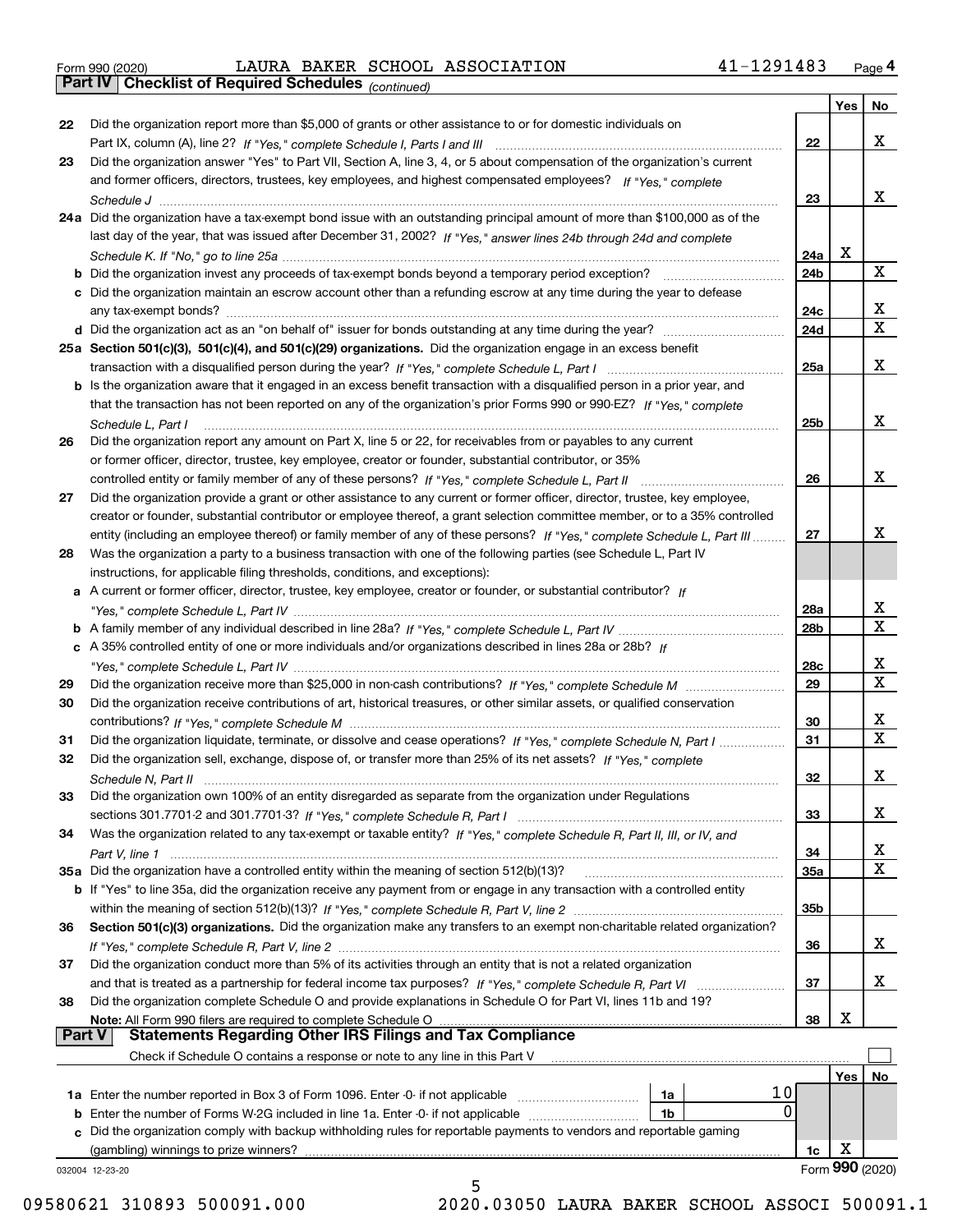|               | LAURA BAKER SCHOOL ASSOCIATION<br>Form 990 (2020)                                                                                               |                 | 41-1291483 |                |         | $Page$ <sup>5</sup> |
|---------------|-------------------------------------------------------------------------------------------------------------------------------------------------|-----------------|------------|----------------|---------|---------------------|
| <b>Part V</b> | Statements Regarding Other IRS Filings and Tax Compliance (continued)                                                                           |                 |            |                |         |                     |
|               |                                                                                                                                                 |                 |            |                | Yes $ $ | No                  |
|               | 2a Enter the number of employees reported on Form W-3, Transmittal of Wage and Tax Statements,                                                  |                 |            |                |         |                     |
|               | filed for the calendar year ending with or within the year covered by this return                                                               | 2a              | 249        |                |         |                     |
|               |                                                                                                                                                 |                 |            | 2b             | X       |                     |
|               |                                                                                                                                                 |                 |            |                |         |                     |
|               | 3a Did the organization have unrelated business gross income of \$1,000 or more during the year?                                                |                 |            | За             |         | х                   |
|               |                                                                                                                                                 |                 |            | 3b             |         |                     |
|               | 4a At any time during the calendar year, did the organization have an interest in, or a signature or other authority over, a                    |                 |            |                |         |                     |
|               |                                                                                                                                                 |                 |            | 4a             |         | х                   |
|               | <b>b</b> If "Yes," enter the name of the foreign country $\blacktriangleright$                                                                  |                 |            |                |         |                     |
|               | See instructions for filing requirements for FinCEN Form 114, Report of Foreign Bank and Financial Accounts (FBAR).                             |                 |            |                |         |                     |
|               | 5a Was the organization a party to a prohibited tax shelter transaction at any time during the tax year?                                        |                 |            | 5а             |         | X                   |
|               |                                                                                                                                                 |                 |            | 5b             |         | х                   |
|               |                                                                                                                                                 |                 |            | 5 <sub>c</sub> |         |                     |
|               | 6a Does the organization have annual gross receipts that are normally greater than \$100,000, and did the organization solicit                  |                 |            |                |         |                     |
|               | any contributions that were not tax deductible as charitable contributions?                                                                     |                 |            | 6a             |         | х                   |
|               | b If "Yes," did the organization include with every solicitation an express statement that such contributions or gifts                          |                 |            |                |         |                     |
|               | were not tax deductible?                                                                                                                        |                 |            | 6b             |         |                     |
| 7             | Organizations that may receive deductible contributions under section 170(c).                                                                   |                 |            |                |         |                     |
| а             | Did the organization receive a payment in excess of \$75 made partly as a contribution and partly for goods and services provided to the payor? |                 |            | 7a             |         | х                   |
|               | <b>b</b> If "Yes," did the organization notify the donor of the value of the goods or services provided?                                        |                 |            | 7b             |         |                     |
| с             | Did the organization sell, exchange, or otherwise dispose of tangible personal property for which it was required                               |                 |            |                |         |                     |
|               | to file Form 8282?                                                                                                                              |                 |            | 7c             |         | х                   |
|               |                                                                                                                                                 | 7d              |            |                |         |                     |
| е             | Did the organization receive any funds, directly or indirectly, to pay premiums on a personal benefit contract?                                 |                 |            | 7e             |         |                     |
| f             | Did the organization, during the year, pay premiums, directly or indirectly, on a personal benefit contract?                                    |                 |            | 7f             |         |                     |
| g             | If the organization received a contribution of qualified intellectual property, did the organization file Form 8899 as required?                |                 |            | 7g             |         |                     |
| h             | If the organization received a contribution of cars, boats, airplanes, or other vehicles, did the organization file a Form 1098-C?              |                 |            | 7h             |         |                     |
| 8             | Sponsoring organizations maintaining donor advised funds. Did a donor advised fund maintained by the                                            |                 |            |                |         |                     |
|               | sponsoring organization have excess business holdings at any time during the year?                                                              |                 |            | 8              |         |                     |
| 9             | Sponsoring organizations maintaining donor advised funds.                                                                                       |                 |            |                |         |                     |
| а             | Did the sponsoring organization make any taxable distributions under section 4966?                                                              |                 |            | 9а             |         |                     |
| b             |                                                                                                                                                 |                 |            | 9b             |         |                     |
| 10            | Section 501(c)(7) organizations. Enter:                                                                                                         |                 |            |                |         |                     |
|               |                                                                                                                                                 | 10a             |            |                |         |                     |
|               | <b>b</b> Gross receipts, included on Form 990, Part VIII, line 12, for public use of club facilities <i>manument</i>                            | 10b             |            |                |         |                     |
| 11            | Section 501(c)(12) organizations. Enter:                                                                                                        |                 |            |                |         |                     |
| a             |                                                                                                                                                 | 11a             |            |                |         |                     |
|               | b Gross income from other sources (Do not net amounts due or paid to other sources against                                                      |                 |            |                |         |                     |
|               | amounts due or received from them.)                                                                                                             | 11b             |            |                |         |                     |
|               | 12a Section 4947(a)(1) non-exempt charitable trusts. Is the organization filing Form 990 in lieu of Form 1041?                                  |                 |            | 12a            |         |                     |
|               | <b>b</b> If "Yes," enter the amount of tax-exempt interest received or accrued during the year                                                  | 12b             |            |                |         |                     |
| 13            | Section 501(c)(29) qualified nonprofit health insurance issuers.                                                                                |                 |            |                |         |                     |
|               | <b>a</b> Is the organization licensed to issue qualified health plans in more than one state?                                                   |                 |            | 13а            |         |                     |
|               | Note: See the instructions for additional information the organization must report on Schedule O.                                               |                 |            |                |         |                     |
|               | <b>b</b> Enter the amount of reserves the organization is required to maintain by the states in which the                                       |                 |            |                |         |                     |
|               |                                                                                                                                                 | 13 <sub>b</sub> |            |                |         |                     |
| с             |                                                                                                                                                 | 13с             |            |                |         |                     |
| 14a           | Did the organization receive any payments for indoor tanning services during the tax year?                                                      |                 |            | 14a            |         | х                   |
|               |                                                                                                                                                 |                 |            | 14b            |         |                     |
| 15            | Is the organization subject to the section 4960 tax on payment(s) of more than \$1,000,000 in remuneration or                                   |                 |            |                |         |                     |
|               |                                                                                                                                                 |                 |            | 15             |         | х                   |
|               | If "Yes," see instructions and file Form 4720, Schedule N.                                                                                      |                 |            |                |         |                     |
| 16            | Is the organization an educational institution subject to the section 4968 excise tax on net investment income?                                 |                 | .          | 16             |         | X                   |
|               | If "Yes," complete Form 4720, Schedule O.                                                                                                       |                 |            |                |         |                     |

Form (2020) **990**

032005 12-23-20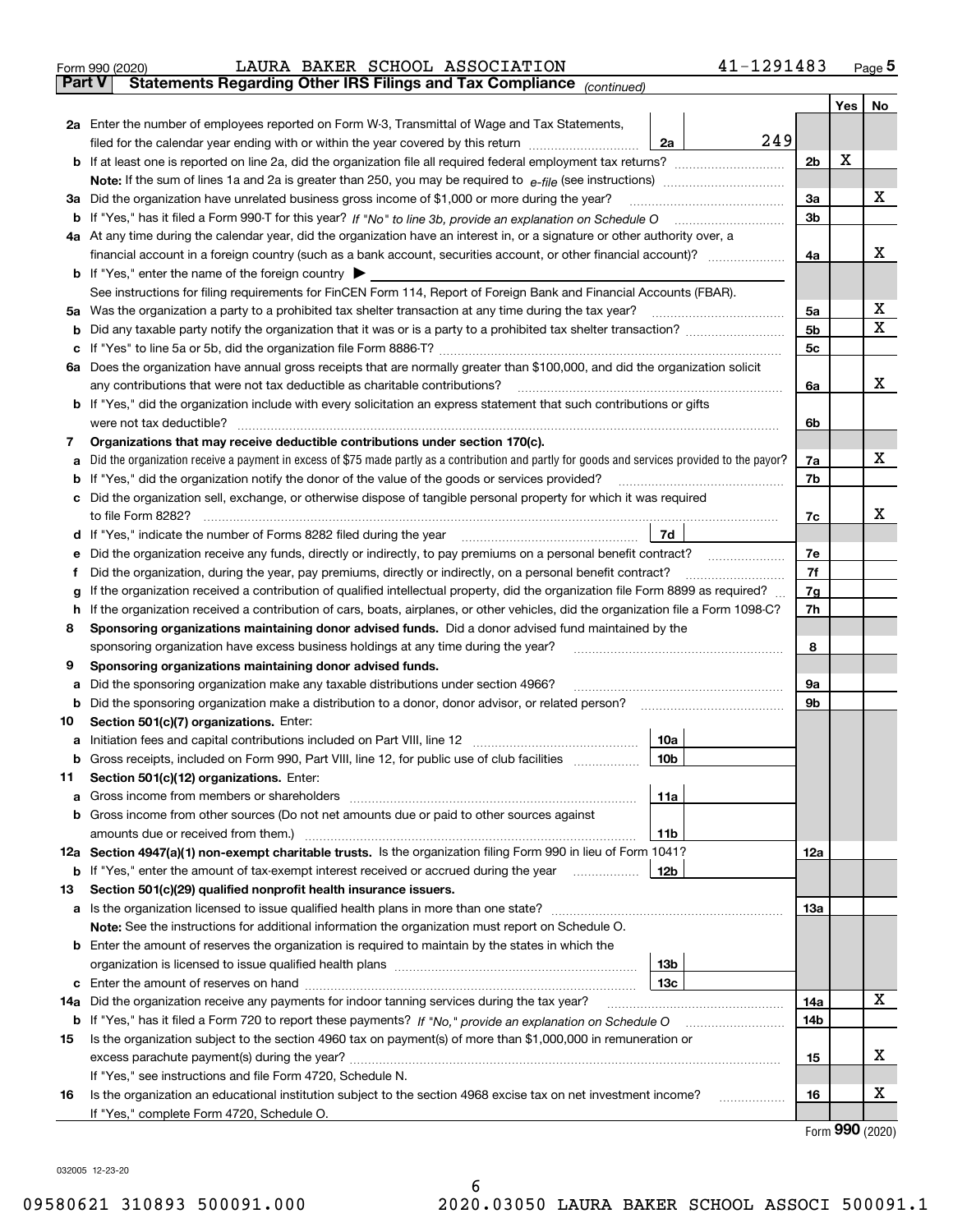|  | Form 990 (2020) |
|--|-----------------|
|  |                 |

LAURA BAKER SCHOOL ASSOCIATION 41-1291483

*For each "Yes" response to lines 2 through 7b below, and for a "No" response to line 8a, 8b, or 10b below, describe the circumstances, processes, or changes on Schedule O. See instructions.* Form 990 (2020) **1998** LAURA BAKER SCHOOL ASSOCIATION **11-1291483** Page 6<br>**Part VI Governance, Management, and Disclosure** For each "Yes" response to lines 2 through 7b below, and for a "No" response

|    |                                                                                                                                                                               |    |    |                 | Yes   No |                 |
|----|-------------------------------------------------------------------------------------------------------------------------------------------------------------------------------|----|----|-----------------|----------|-----------------|
|    | <b>1a</b> Enter the number of voting members of the governing body at the end of the tax year <i>manumum</i>                                                                  | 1a | 16 |                 |          |                 |
|    | If there are material differences in voting rights among members of the governing body, or if the governing                                                                   |    |    |                 |          |                 |
|    | body delegated broad authority to an executive committee or similar committee, explain on Schedule O.                                                                         |    |    |                 |          |                 |
|    | <b>b</b> Enter the number of voting members included on line 1a, above, who are independent <i>manumum</i>                                                                    | 1b | 16 |                 |          |                 |
| 2  | Did any officer, director, trustee, or key employee have a family relationship or a business relationship with any other                                                      |    |    |                 |          |                 |
|    | officer, director, trustee, or key employee?                                                                                                                                  |    |    | $\mathbf{2}$    |          | X               |
| 3  | Did the organization delegate control over management duties customarily performed by or under the direct supervision                                                         |    |    |                 |          |                 |
|    |                                                                                                                                                                               |    |    | 3               |          | X               |
| 4  | Did the organization make any significant changes to its governing documents since the prior Form 990 was filed?                                                              |    |    | $\overline{4}$  |          | $\mathbf X$     |
| 5  |                                                                                                                                                                               |    |    | 5               |          | $\mathbf X$     |
| 6  |                                                                                                                                                                               |    |    | 6               |          | $\mathbf X$     |
| 7a | Did the organization have members, stockholders, or other persons who had the power to elect or appoint one or                                                                |    |    |                 |          |                 |
|    |                                                                                                                                                                               |    |    | 7a              |          | х               |
|    | <b>b</b> Are any governance decisions of the organization reserved to (or subject to approval by) members, stockholders, or                                                   |    |    |                 |          |                 |
|    | persons other than the governing body?                                                                                                                                        |    |    | 7b              |          | х               |
| 8  | Did the organization contemporaneously document the meetings held or written actions undertaken during the year by the following:                                             |    |    |                 |          |                 |
| a  |                                                                                                                                                                               |    |    | 8a              | X        |                 |
|    |                                                                                                                                                                               |    |    | 8b              | X        |                 |
| 9  | Is there any officer, director, trustee, or key employee listed in Part VII, Section A, who cannot be reached at the                                                          |    |    |                 |          |                 |
|    |                                                                                                                                                                               |    |    | 9               |          | x               |
|    | Section B. Policies (This Section B requests information about policies not required by the Internal Revenue Code.)                                                           |    |    |                 |          |                 |
|    |                                                                                                                                                                               |    |    |                 | Yes      | No              |
|    |                                                                                                                                                                               |    |    | 10a             |          | X               |
|    | <b>b</b> If "Yes," did the organization have written policies and procedures governing the activities of such chapters, affiliates,                                           |    |    |                 |          |                 |
|    |                                                                                                                                                                               |    |    | 10 <sub>b</sub> |          |                 |
|    | 11a Has the organization provided a complete copy of this Form 990 to all members of its governing body before filing the form?                                               |    |    | 11a             | X        |                 |
|    | <b>b</b> Describe in Schedule O the process, if any, used by the organization to review this Form 990.                                                                        |    |    |                 |          |                 |
|    |                                                                                                                                                                               |    |    | 12a             | X        |                 |
|    |                                                                                                                                                                               |    |    |                 | X        |                 |
| b  |                                                                                                                                                                               |    |    | 12 <sub>b</sub> |          |                 |
|    | c Did the organization regularly and consistently monitor and enforce compliance with the policy? If "Yes." describe                                                          |    |    |                 | X        |                 |
|    | in Schedule O how this was done manufactured and continuum control of the Schedule O how this was done manufactured and continuum control of the Schedule O how this was done |    |    | 12c             | X        |                 |
| 13 |                                                                                                                                                                               |    |    | 13              | X        |                 |
| 14 | Did the organization have a written document retention and destruction policy? manufactured and the organization have a written document retention and destruction policy?    |    |    | 14              |          |                 |
| 15 | Did the process for determining compensation of the following persons include a review and approval by independent                                                            |    |    |                 |          |                 |
|    | persons, comparability data, and contemporaneous substantiation of the deliberation and decision?                                                                             |    |    |                 |          |                 |
|    |                                                                                                                                                                               |    |    | 15a             | X        |                 |
|    |                                                                                                                                                                               |    |    | 15 <sub>b</sub> | X        |                 |
|    | If "Yes" to line 15a or 15b, describe the process in Schedule O (see instructions).                                                                                           |    |    |                 |          |                 |
|    | 16a Did the organization invest in, contribute assets to, or participate in a joint venture or similar arrangement with a                                                     |    |    |                 |          |                 |
|    | taxable entity during the year?                                                                                                                                               |    |    | 16a             |          | X               |
|    | b If "Yes," did the organization follow a written policy or procedure requiring the organization to evaluate its participation                                                |    |    |                 |          |                 |
|    | in joint venture arrangements under applicable federal tax law, and take steps to safeguard the organization's                                                                |    |    |                 |          |                 |
|    | exempt status with respect to such arrangements?                                                                                                                              |    |    | 16 <sub>b</sub> |          |                 |
|    | <b>Section C. Disclosure</b>                                                                                                                                                  |    |    |                 |          |                 |
| 17 | List the states with which a copy of this Form 990 is required to be filed $\blacktriangleright MN$                                                                           |    |    |                 |          |                 |
| 18 | Section 6104 requires an organization to make its Forms 1023 (1024 or 1024-A, if applicable), 990, and 990-T (Section 501(c)(3)s only) available                              |    |    |                 |          |                 |
|    | for public inspection. Indicate how you made these available. Check all that apply.                                                                                           |    |    |                 |          |                 |
|    | $ X $ Own website<br>$\lfloor x \rfloor$ Upon request<br>Another's website<br>Other (explain on Schedule O)                                                                   |    |    |                 |          |                 |
| 19 | Describe on Schedule O whether (and if so, how) the organization made its governing documents, conflict of interest policy, and financial                                     |    |    |                 |          |                 |
|    | statements available to the public during the tax year.                                                                                                                       |    |    |                 |          |                 |
| 20 | State the name, address, and telephone number of the person who possesses the organization's books and records                                                                |    |    |                 |          |                 |
|    | PAUL JUREWICZ - (507)645-8866                                                                                                                                                 |    |    |                 |          |                 |
|    | 55057<br>211 OAK STREET, NORTHFIELD, MN                                                                                                                                       |    |    |                 |          |                 |
|    |                                                                                                                                                                               |    |    |                 |          | Form 990 (2020) |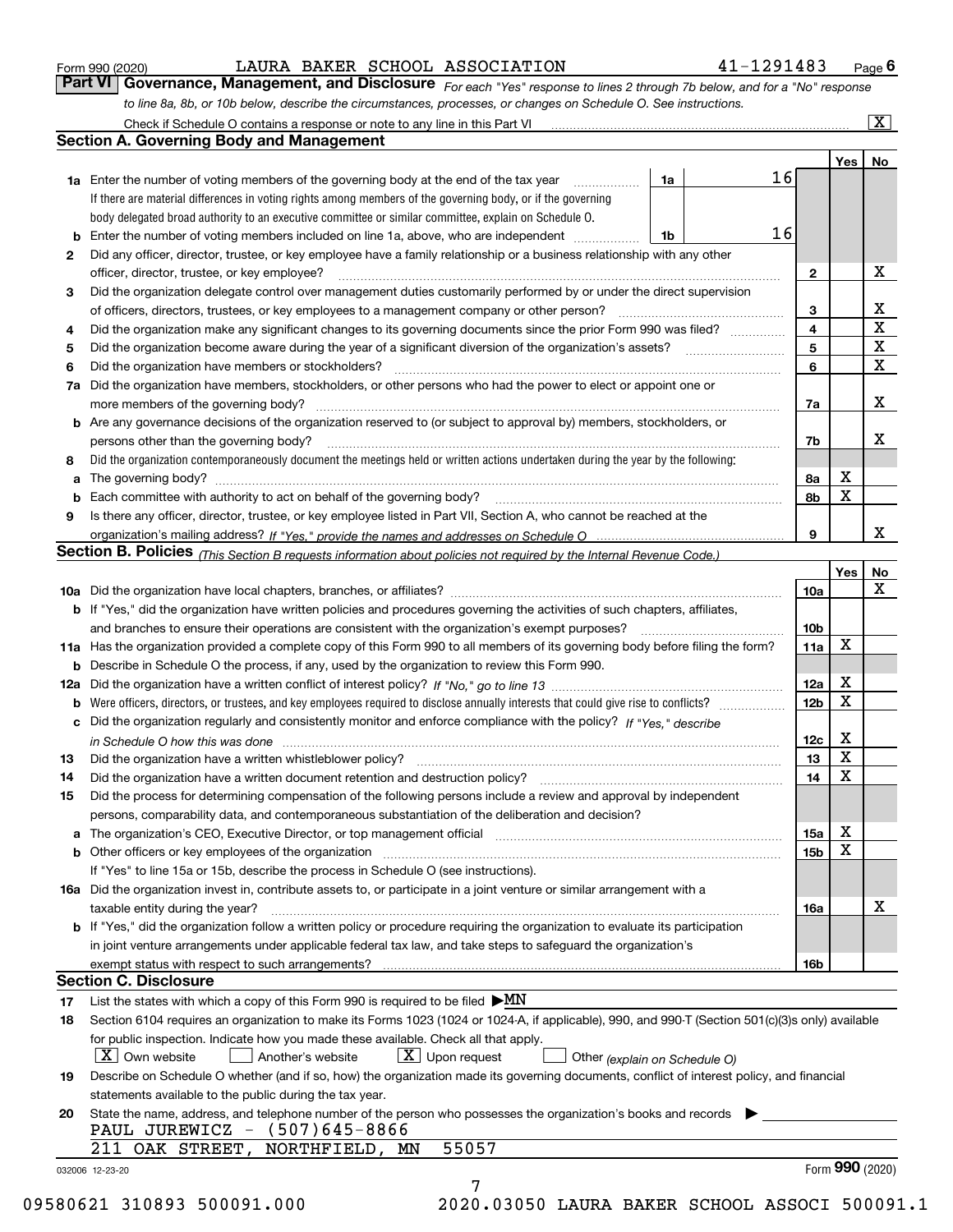$\mathcal{L}^{\text{max}}$ 

### **7Part VII Compensation of Officers, Directors, Trustees, Key Employees, Highest Compensated Employees, and Independent Contractors**

Check if Schedule O contains a response or note to any line in this Part VII

**Section A. Officers, Directors, Trustees, Key Employees, and Highest Compensated Employees**

**1a**  Complete this table for all persons required to be listed. Report compensation for the calendar year ending with or within the organization's tax year. **•** List all of the organization's current officers, directors, trustees (whether individuals or organizations), regardless of amount of compensation.

Enter -0- in columns (D), (E), and (F) if no compensation was paid.

 $\bullet$  List all of the organization's  $\,$ current key employees, if any. See instructions for definition of "key employee."

**•** List the organization's five current highest compensated employees (other than an officer, director, trustee, or key employee) who received reportable compensation (Box 5 of Form W-2 and/or Box 7 of Form 1099-MISC) of more than \$100,000 from the organization and any related organizations.

**•** List all of the organization's former officers, key employees, and highest compensated employees who received more than \$100,000 of reportable compensation from the organization and any related organizations.

**former directors or trustees**  ¥ List all of the organization's that received, in the capacity as a former director or trustee of the organization, more than \$10,000 of reportable compensation from the organization and any related organizations.

See instructions for the order in which to list the persons above.

Check this box if neither the organization nor any related organization compensated any current officer, director, or trustee.  $\mathcal{L}^{\text{max}}$ 

| (A)                          | (B)               |                                |                                         |             | (C)          |                                  |           | (D)             | (E)             | (F)             |
|------------------------------|-------------------|--------------------------------|-----------------------------------------|-------------|--------------|----------------------------------|-----------|-----------------|-----------------|-----------------|
| Name and title               | Average           |                                | Position<br>(do not check more than one |             | Reportable   | Reportable                       | Estimated |                 |                 |                 |
|                              | hours per         |                                | box, unless person is both an           |             |              |                                  |           | compensation    | compensation    | amount of       |
|                              | week              |                                | officer and a director/trustee)         |             |              |                                  |           | from            | from related    | other           |
|                              | (list any         |                                |                                         |             |              |                                  |           | the             | organizations   | compensation    |
|                              | hours for         |                                |                                         |             |              |                                  |           | organization    | (W-2/1099-MISC) | from the        |
|                              | related           |                                |                                         |             |              |                                  |           | (W-2/1099-MISC) |                 | organization    |
|                              | organizations     |                                |                                         |             |              |                                  |           |                 |                 | and related     |
|                              | below<br>line)    | Individual trustee or director | Institutional trustee                   | Officer     | Key employee | Highest compensated<br> employee | Former    |                 |                 | organizations   |
| SANDRA GERDES<br>(1)         | 40.00             |                                |                                         |             |              |                                  |           |                 |                 |                 |
| EXECUTIVE DIRECTOR           |                   |                                |                                         | $\mathbf X$ |              |                                  |           | 105,591.        | $\mathbf 0$ .   | 6, 201.         |
| (2)<br>PAUL JUREWICZ         | 32.00             |                                |                                         |             |              |                                  |           |                 |                 |                 |
| CFO                          |                   |                                |                                         | $\mathbf X$ |              |                                  |           | 57,524.         | $0$ .           | 575.            |
| GREG CLOSSER<br>(3)          | 2.00              |                                |                                         |             |              |                                  |           |                 |                 |                 |
| PRESIDENT                    |                   | $\overline{\mathbf{X}}$        |                                         | $\mathbf X$ |              |                                  |           | 0.              | 0.              | $0_{.}$         |
| <b>BOB GILBERTSON</b><br>(4) | 2.00              |                                |                                         |             |              |                                  |           |                 |                 |                 |
| VICE PRESIDENT               |                   | X                              |                                         | $\mathbf X$ |              |                                  |           | 0.              | 0.              | $0_{.}$         |
| <b>RUTH NEUGER</b><br>(5)    | 2.00              |                                |                                         |             |              |                                  |           |                 |                 |                 |
| <b>SECRETARY</b>             |                   | X                              |                                         | $\mathbf X$ |              |                                  |           | 0.              | 0.              | $0_{.}$         |
| KENT HOLDEN<br>(6)           | $\overline{2.00}$ |                                |                                         |             |              |                                  |           |                 |                 |                 |
| <b>TREASURER</b>             |                   | $\overline{\mathbf{X}}$        |                                         | $\mathbf X$ |              |                                  |           | 0.              | 0.              | $0_{.}$         |
| MATT SEWICH<br>(7)           | 1.00              |                                |                                         |             |              |                                  |           |                 |                 |                 |
| <b>TRUSTEE</b>               |                   | X                              |                                         |             |              |                                  |           | 0.              | 0.              | $0_{.}$         |
| CHERYL BUCK<br>(8)           | 1.00              |                                |                                         |             |              |                                  |           |                 |                 |                 |
| <b>TRUSTEE</b>               |                   | X                              |                                         |             |              |                                  |           | 0.              | 0.              | $0_{.}$         |
| <b>JOE HARGIS</b><br>(9)     | 1.00              |                                |                                         |             |              |                                  |           |                 |                 |                 |
| <b>TRUSTEE</b>               |                   | X                              |                                         |             |              |                                  |           | 0.              | 0.              | $0_{.}$         |
| (10) MARIAH JACOBSEN         | 1.00              |                                |                                         |             |              |                                  |           |                 |                 |                 |
| <b>TRUSTEE</b>               |                   | X                              |                                         |             |              |                                  |           | 0.              | 0.              | $0_{.}$         |
| (11) MARY CLOSNER            | 1.00              |                                |                                         |             |              |                                  |           |                 |                 |                 |
| <b>TRUSTEE</b>               |                   | X                              |                                         |             |              |                                  |           | 0.              | 0.              | $0$ .           |
| (12) STEVEN UNDERDAHL        | 1.00              |                                |                                         |             |              |                                  |           |                 |                 |                 |
| <b>TRUSTEE</b>               |                   | X                              |                                         |             |              |                                  |           | 0.              | 0.              | $0$ .           |
| (13) BARB ANDERSON           | 1.00              |                                |                                         |             |              |                                  |           |                 |                 |                 |
| <b>TRUSTEE</b>               |                   | X                              |                                         |             |              |                                  |           | 0.              | 0.              | 0.              |
| (14) MATT CHRISTENSEN        | 1.00              |                                |                                         |             |              |                                  |           |                 |                 |                 |
| <b>TRUSTEE</b>               |                   | $\mathbf X$                    |                                         |             |              |                                  |           | 0.              | $\mathbf 0$ .   | 0.              |
| (15) CAROLINE YAUN           | 1.00              |                                |                                         |             |              |                                  |           |                 |                 |                 |
| TRUSTEE                      |                   | $\mathbf X$                    |                                         |             |              |                                  |           | $\mathbf 0$ .   | $\mathbf 0$ .   | 0.              |
| (16) CARRIE DUBA             | 1.00              |                                |                                         |             |              |                                  |           |                 |                 |                 |
| TRUSTEE                      |                   | $\mathbf X$                    |                                         |             |              |                                  |           | $\mathbf 0$ .   | $\mathbf 0$ .   | $0_{.}$         |
| (17) JIM LOE                 | 1.00              |                                |                                         |             |              |                                  |           |                 |                 |                 |
| <b>TRUSTEE</b>               |                   | $\mathbf X$                    |                                         |             |              |                                  |           | $\mathbf 0$ .   | $\mathbf 0$ .   | 0.              |
| 032007 12-23-20              |                   |                                |                                         |             |              |                                  |           |                 |                 | Form 990 (2020) |

8

032007 12-23-20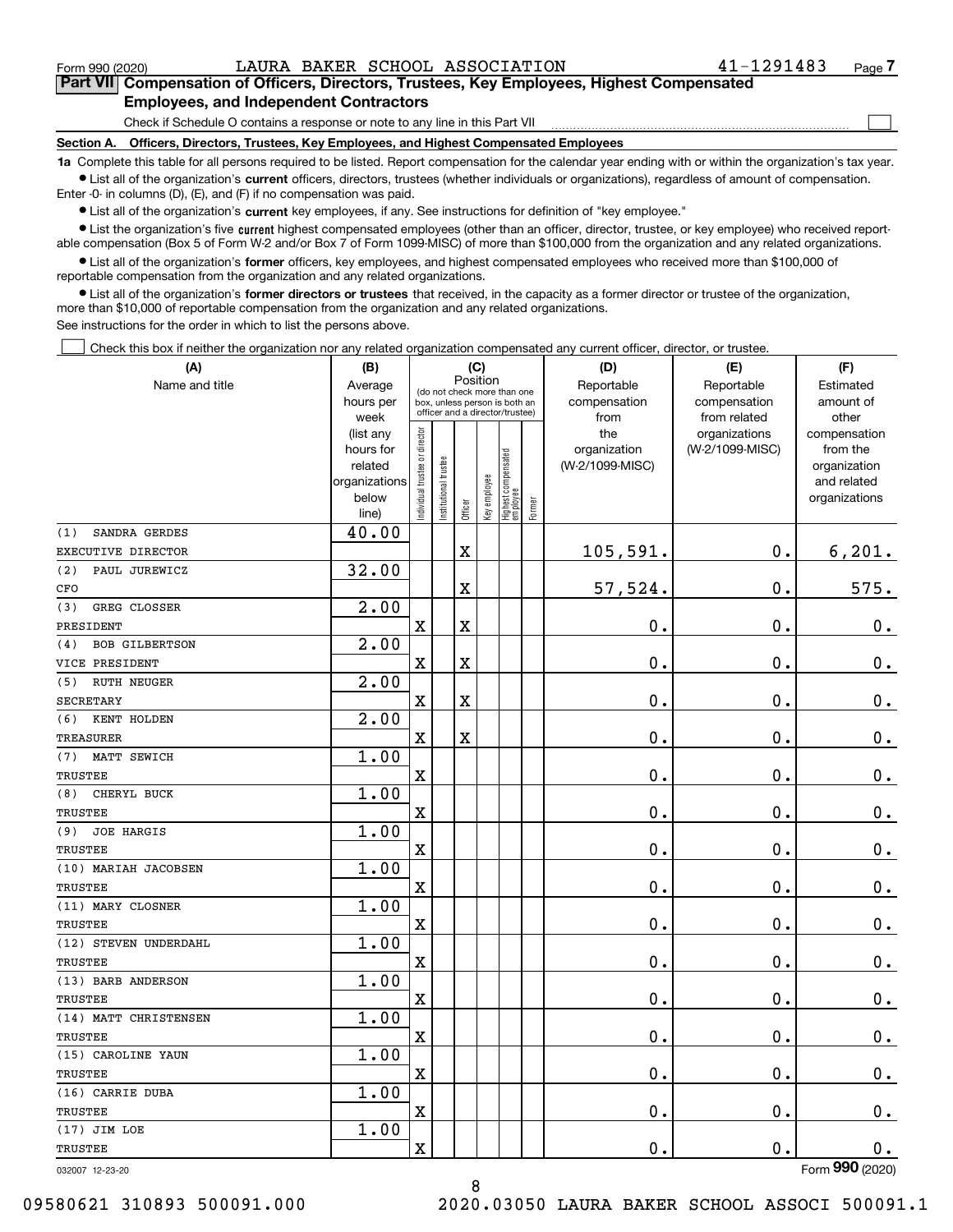|              | Form 990 (2020)                                                                                                                                                     | LAURA BAKER SCHOOL ASSOCIATION |                                |                       |         |              |                                                                  |        |                                | 41-1291483                   |                  |                     | Page 8                 |
|--------------|---------------------------------------------------------------------------------------------------------------------------------------------------------------------|--------------------------------|--------------------------------|-----------------------|---------|--------------|------------------------------------------------------------------|--------|--------------------------------|------------------------------|------------------|---------------------|------------------------|
|              | <b>Part VII</b><br>Section A. Officers, Directors, Trustees, Key Employees, and Highest Compensated Employees (continued)                                           |                                |                                |                       |         |              |                                                                  |        |                                |                              |                  |                     |                        |
|              | (A)<br>(B)                                                                                                                                                          |                                |                                | (C)<br>Position       |         |              |                                                                  | (D)    | (E)                            |                              |                  | (F)                 |                        |
|              | Name and title                                                                                                                                                      | Average<br>hours per           |                                |                       |         |              | (do not check more than one                                      |        | Reportable<br>compensation     | Reportable                   |                  |                     | Estimated<br>amount of |
|              |                                                                                                                                                                     | week                           |                                |                       |         |              | box, unless person is both an<br>officer and a director/trustee) |        | from                           | compensation<br>from related |                  |                     | other                  |
|              |                                                                                                                                                                     | (list any                      |                                |                       |         |              |                                                                  |        | the                            | organizations                |                  |                     | compensation           |
|              |                                                                                                                                                                     | hours for                      |                                |                       |         |              |                                                                  |        | organization                   | (W-2/1099-MISC)              |                  |                     | from the               |
|              |                                                                                                                                                                     | related                        |                                |                       |         |              |                                                                  |        | (W-2/1099-MISC)                |                              |                  |                     | organization           |
|              |                                                                                                                                                                     | organizations<br>below         |                                |                       |         |              |                                                                  |        |                                |                              |                  |                     | and related            |
|              |                                                                                                                                                                     | line)                          | Individual trustee or director | Institutional trustee | Officer | key employee | Highest compensated<br>  employee                                | Former |                                |                              |                  |                     | organizations          |
|              | (18) ASHA BOZICEVICH                                                                                                                                                | 1.00                           |                                |                       |         |              |                                                                  |        |                                |                              |                  |                     |                        |
|              | STUDENT BOARD MEMBER                                                                                                                                                |                                | X                              |                       |         |              |                                                                  |        | 0.                             |                              | 0.               |                     | 0.                     |
|              |                                                                                                                                                                     |                                |                                |                       |         |              |                                                                  |        |                                |                              |                  |                     |                        |
|              |                                                                                                                                                                     |                                |                                |                       |         |              |                                                                  |        |                                |                              |                  |                     |                        |
|              |                                                                                                                                                                     |                                |                                |                       |         |              |                                                                  |        |                                |                              |                  |                     |                        |
|              |                                                                                                                                                                     |                                |                                |                       |         |              |                                                                  |        |                                |                              |                  |                     |                        |
|              |                                                                                                                                                                     |                                |                                |                       |         |              |                                                                  |        |                                |                              |                  |                     |                        |
|              |                                                                                                                                                                     |                                |                                |                       |         |              |                                                                  |        |                                |                              |                  |                     |                        |
|              |                                                                                                                                                                     |                                |                                |                       |         |              |                                                                  |        |                                |                              |                  |                     |                        |
|              |                                                                                                                                                                     |                                |                                |                       |         |              |                                                                  |        |                                |                              |                  |                     |                        |
|              |                                                                                                                                                                     |                                |                                |                       |         |              |                                                                  |        |                                |                              |                  |                     |                        |
|              |                                                                                                                                                                     |                                |                                |                       |         |              |                                                                  |        |                                |                              |                  |                     |                        |
|              |                                                                                                                                                                     |                                |                                |                       |         |              |                                                                  |        |                                |                              |                  |                     |                        |
|              |                                                                                                                                                                     |                                |                                |                       |         |              |                                                                  |        |                                |                              |                  |                     |                        |
|              |                                                                                                                                                                     |                                |                                |                       |         |              |                                                                  |        |                                |                              |                  |                     |                        |
|              |                                                                                                                                                                     |                                |                                |                       |         |              |                                                                  |        | 163,115.                       |                              | 0.               |                     | 6,776.                 |
|              | c Total from continuation sheets to Part VII, Section A                                                                                                             |                                |                                |                       |         |              |                                                                  |        | 0.                             |                              | $\overline{0}$ . |                     | 0.                     |
|              |                                                                                                                                                                     |                                |                                |                       |         |              |                                                                  |        | 163, 115.                      |                              | $\overline{0}$ . |                     | 6,776.                 |
| 2            | Total number of individuals (including but not limited to those listed above) who received more than \$100,000 of reportable                                        |                                |                                |                       |         |              |                                                                  |        |                                |                              |                  |                     |                        |
|              | compensation from the organization $\blacktriangleright$                                                                                                            |                                |                                |                       |         |              |                                                                  |        |                                |                              |                  |                     | 1                      |
| 3            | Did the organization list any former officer, director, trustee, key employee, or highest compensated employee on                                                   |                                |                                |                       |         |              |                                                                  |        |                                |                              |                  |                     | Yes<br>No              |
|              | line 1a? If "Yes," complete Schedule J for such individual manufactured contained and the Ves," complete Schedule J for such individual                             |                                |                                |                       |         |              |                                                                  |        |                                |                              |                  | 3                   | х                      |
| 4            | For any individual listed on line 1a, is the sum of reportable compensation and other compensation from the organization                                            |                                |                                |                       |         |              |                                                                  |        |                                |                              |                  |                     |                        |
|              |                                                                                                                                                                     |                                |                                |                       |         |              |                                                                  |        |                                |                              |                  | 4                   | х                      |
| 5            | Did any person listed on line 1a receive or accrue compensation from any unrelated organization or individual for services                                          |                                |                                |                       |         |              |                                                                  |        |                                |                              |                  |                     |                        |
|              |                                                                                                                                                                     |                                |                                |                       |         |              |                                                                  |        |                                |                              |                  | 5                   | х                      |
|              | <b>Section B. Independent Contractors</b>                                                                                                                           |                                |                                |                       |         |              |                                                                  |        |                                |                              |                  |                     |                        |
| 1            | Complete this table for your five highest compensated independent contractors that received more than \$100,000 of compensation from                                |                                |                                |                       |         |              |                                                                  |        |                                |                              |                  |                     |                        |
|              | the organization. Report compensation for the calendar year ending with or within the organization's tax year.                                                      |                                |                                |                       |         |              |                                                                  |        |                                |                              |                  |                     |                        |
|              | (A)<br>Name and business address                                                                                                                                    |                                |                                |                       |         |              |                                                                  |        | (B)<br>Description of services |                              |                  | (C)<br>Compensation |                        |
|              | KIMMY CLEAN, LLC                                                                                                                                                    |                                |                                |                       |         |              |                                                                  |        | JANITORIAL AND                 |                              |                  |                     |                        |
|              | P.O. BOX 306, NEW PRAGUE, MN 56071                                                                                                                                  |                                |                                |                       |         |              |                                                                  |        | <b>MAINTENANCE SERVICES</b>    |                              |                  |                     | 136,576.               |
|              |                                                                                                                                                                     |                                |                                |                       |         |              |                                                                  |        |                                |                              |                  |                     |                        |
|              |                                                                                                                                                                     |                                |                                |                       |         |              |                                                                  |        |                                |                              |                  |                     |                        |
|              |                                                                                                                                                                     |                                |                                |                       |         |              |                                                                  |        |                                |                              |                  |                     |                        |
|              |                                                                                                                                                                     |                                |                                |                       |         |              |                                                                  |        |                                |                              |                  |                     |                        |
|              |                                                                                                                                                                     |                                |                                |                       |         |              |                                                                  |        |                                |                              |                  |                     |                        |
|              |                                                                                                                                                                     |                                |                                |                       |         |              |                                                                  |        |                                |                              |                  |                     |                        |
|              |                                                                                                                                                                     |                                |                                |                       |         |              |                                                                  |        |                                |                              |                  |                     |                        |
| $\mathbf{2}$ | Total number of independent contractors (including but not limited to those listed above) who received more than<br>\$100,000 of compensation from the organization |                                |                                |                       |         | 1            |                                                                  |        |                                |                              |                  |                     |                        |
|              |                                                                                                                                                                     |                                |                                |                       |         |              |                                                                  |        |                                |                              |                  |                     | Form 990 (2020)        |

032008 12-23-20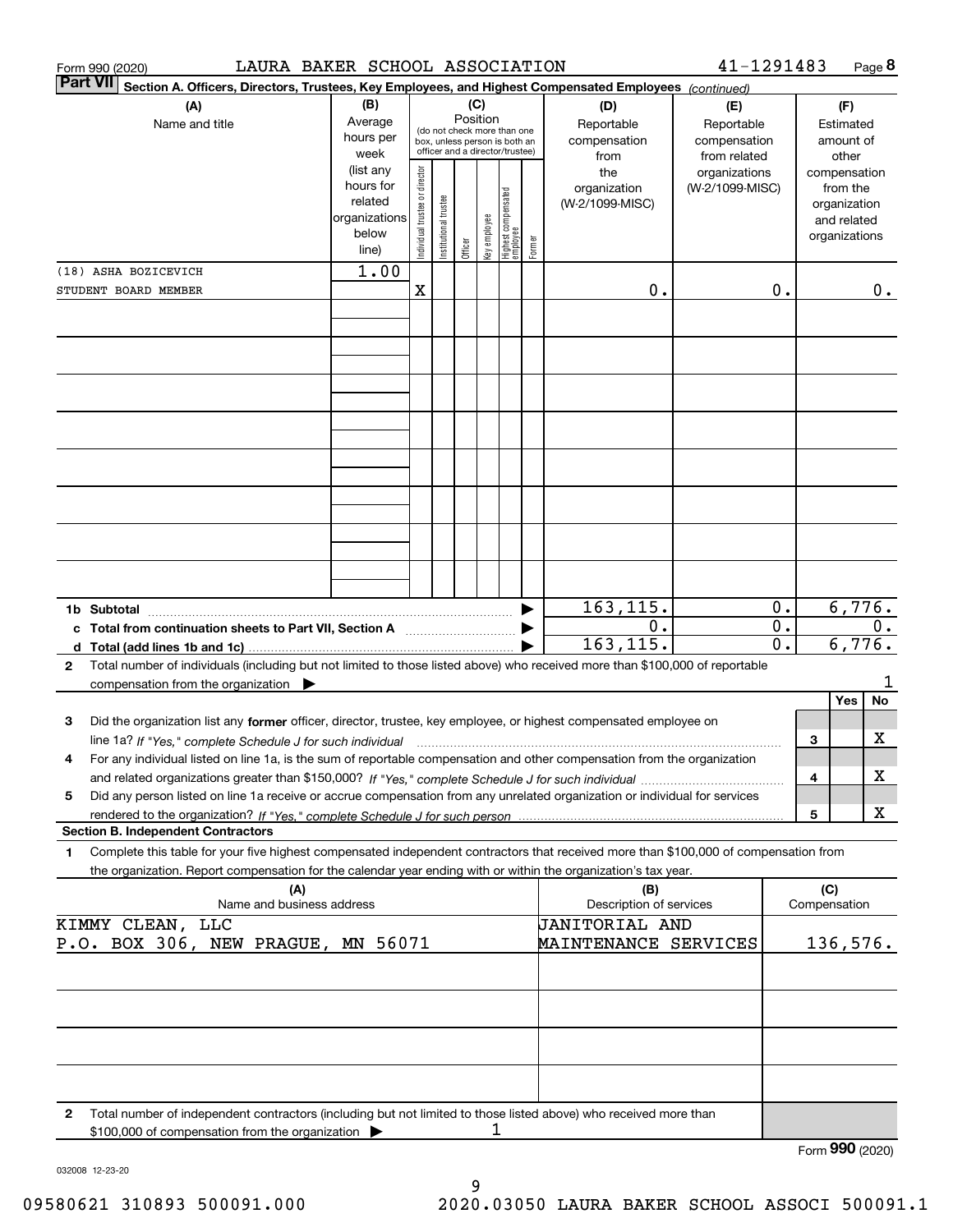|                                                           | <b>Part VIII</b> | <b>Statement of Revenue</b>                                                   |                      |                           |                                  |                          |                               |                         |
|-----------------------------------------------------------|------------------|-------------------------------------------------------------------------------|----------------------|---------------------------|----------------------------------|--------------------------|-------------------------------|-------------------------|
|                                                           |                  | Check if Schedule O contains a response or note to any line in this Part VIII |                      |                           |                                  |                          |                               |                         |
|                                                           |                  |                                                                               |                      |                           | (A)<br>Total revenue             | (B)<br>Related or exempt | $\overline{(C)}$<br>Unrelated | (D)<br>Revenue excluded |
|                                                           |                  |                                                                               |                      |                           |                                  | function revenue         | business revenue              | from tax under          |
|                                                           |                  |                                                                               |                      |                           |                                  |                          |                               | sections 512 - 514      |
|                                                           |                  | <b>1 a</b> Federated campaigns                                                | 1a                   |                           |                                  |                          |                               |                         |
|                                                           |                  | <b>b</b> Membership dues                                                      | 1 <sub>b</sub>       |                           |                                  |                          |                               |                         |
|                                                           | c                | Fundraising events                                                            | 1 <sub>c</sub>       | $\overline{211,633}$ .    |                                  |                          |                               |                         |
| Contributions, Gifts, Grants<br>and Other Similar Amounts | d                | Related organizations                                                         | 1 <sub>d</sub>       | 898,431.                  |                                  |                          |                               |                         |
|                                                           | е                | Government grants (contributions)                                             | 1e                   |                           |                                  |                          |                               |                         |
|                                                           | f                | All other contributions, gifts, grants, and                                   |                      | 457,807.                  |                                  |                          |                               |                         |
|                                                           |                  | similar amounts not included above                                            | 1f<br>$1g$ \$        | 13,044.                   |                                  |                          |                               |                         |
|                                                           | h.               | Noncash contributions included in lines 1a-1f                                 |                      | $\blacktriangleright$     | 1,567,871.                       |                          |                               |                         |
|                                                           |                  |                                                                               |                      | <b>Business Code</b>      |                                  |                          |                               |                         |
|                                                           |                  | 2 a RESIDENT SERVICES                                                         |                      | 624100                    |                                  | 4,672,769.4,672,769.     |                               |                         |
|                                                           | b                | <b>CATERING REVENUE</b>                                                       |                      | 722320                    | 843.                             | 843.                     |                               |                         |
|                                                           | c                |                                                                               |                      |                           |                                  |                          |                               |                         |
|                                                           | d                |                                                                               |                      |                           |                                  |                          |                               |                         |
| Program Service<br>Revenue                                | e                |                                                                               |                      |                           |                                  |                          |                               |                         |
|                                                           | f                | All other program service revenue                                             |                      |                           |                                  |                          |                               |                         |
|                                                           |                  |                                                                               |                      |                           | $\blacktriangleright$ 4,673,612. |                          |                               |                         |
|                                                           | 3                | Investment income (including dividends, interest, and                         |                      |                           |                                  |                          |                               |                         |
|                                                           |                  |                                                                               |                      |                           | 2,561.                           |                          |                               | 2,561.                  |
|                                                           | 4                | Income from investment of tax-exempt bond proceeds                            |                      |                           |                                  |                          |                               |                         |
|                                                           | 5                |                                                                               |                      |                           |                                  |                          |                               |                         |
|                                                           |                  |                                                                               | (i) Real             | (ii) Personal             |                                  |                          |                               |                         |
|                                                           | 6а               | Gross rents                                                                   | $6a$ 285, 159.       |                           |                                  |                          |                               |                         |
|                                                           | b                | Less: rental expenses                                                         | 6b                   | 0.                        |                                  |                          |                               |                         |
|                                                           | c                | Rental income or (loss)                                                       | $6c$ 285, 159.       |                           |                                  |                          |                               |                         |
|                                                           |                  | d Net rental income or (loss)                                                 |                      |                           | 285, 159.                        | 285, 159.                |                               |                         |
|                                                           |                  | 7 a Gross amount from sales of                                                | (i) Securities       | (ii) Other                |                                  |                          |                               |                         |
|                                                           |                  | assets other than inventory                                                   | 7a                   |                           |                                  |                          |                               |                         |
|                                                           |                  | <b>b</b> Less: cost or other basis                                            |                      |                           |                                  |                          |                               |                         |
| Revenue                                                   |                  | and sales expenses                                                            | 7 <sub>b</sub><br>7c |                           |                                  |                          |                               |                         |
|                                                           |                  | c Gain or (loss)                                                              |                      | ▶                         |                                  |                          |                               |                         |
|                                                           |                  | 8 a Gross income from fundraising events (not                                 |                      |                           |                                  |                          |                               |                         |
| Othe                                                      |                  | including \$                                                                  | $211, 633$ . of      |                           |                                  |                          |                               |                         |
|                                                           |                  | contributions reported on line 1c). See                                       |                      |                           |                                  |                          |                               |                         |
|                                                           |                  |                                                                               |                      | 0.<br>8a                  |                                  |                          |                               |                         |
|                                                           |                  | <b>b</b> Less: direct expenses <i>manually contained</i>                      |                      | 47,484.<br>8 <sub>b</sub> |                                  |                          |                               |                         |
|                                                           |                  | c Net income or (loss) from fundraising events                                |                      |                           | $-47,484.$                       |                          |                               | $-47,484.$              |
|                                                           |                  | 9 a Gross income from gaming activities. See                                  |                      |                           |                                  |                          |                               |                         |
|                                                           |                  |                                                                               |                      | 9a                        |                                  |                          |                               |                         |
|                                                           |                  | <b>b</b> Less: direct expenses <b>manually</b>                                |                      | 9 <sub>b</sub>            |                                  |                          |                               |                         |
|                                                           |                  | c Net income or (loss) from gaming activities                                 |                      |                           |                                  |                          |                               |                         |
|                                                           |                  | 10 a Gross sales of inventory, less returns                                   |                      |                           |                                  |                          |                               |                         |
|                                                           |                  |                                                                               |                      | 10a                       |                                  |                          |                               |                         |
|                                                           |                  | <b>b</b> Less: cost of goods sold                                             |                      | 10b                       |                                  |                          |                               |                         |
|                                                           |                  | c Net income or (loss) from sales of inventory                                |                      |                           |                                  |                          |                               |                         |
|                                                           |                  |                                                                               |                      | <b>Business Code</b>      |                                  |                          |                               |                         |
|                                                           |                  | 11 a OTHER INCOME                                                             |                      | 900099                    | 25,709.                          | 25,709.                  |                               |                         |
|                                                           | b                |                                                                               |                      |                           |                                  |                          |                               |                         |
|                                                           | c                |                                                                               |                      |                           |                                  |                          |                               |                         |
| Miscellaneous<br>Revenue                                  |                  |                                                                               |                      |                           |                                  |                          |                               |                         |
|                                                           |                  |                                                                               |                      | ▶                         | 25,709.                          |                          |                               |                         |
|                                                           | 12               |                                                                               |                      |                           |                                  | 6, 507, 428.4, 984, 480. | 0.                            | $-44,923.$              |
|                                                           | 032009 12-23-20  |                                                                               |                      |                           |                                  |                          |                               | Form 990 (2020)         |

Form 990 (2020) LAURA BAKER SCHOOL ASSOCIATION 4 I-I 2 9 I 4 8 3 Page

LAURA BAKER SCHOOL ASSOCIATION 41-1291483

**9**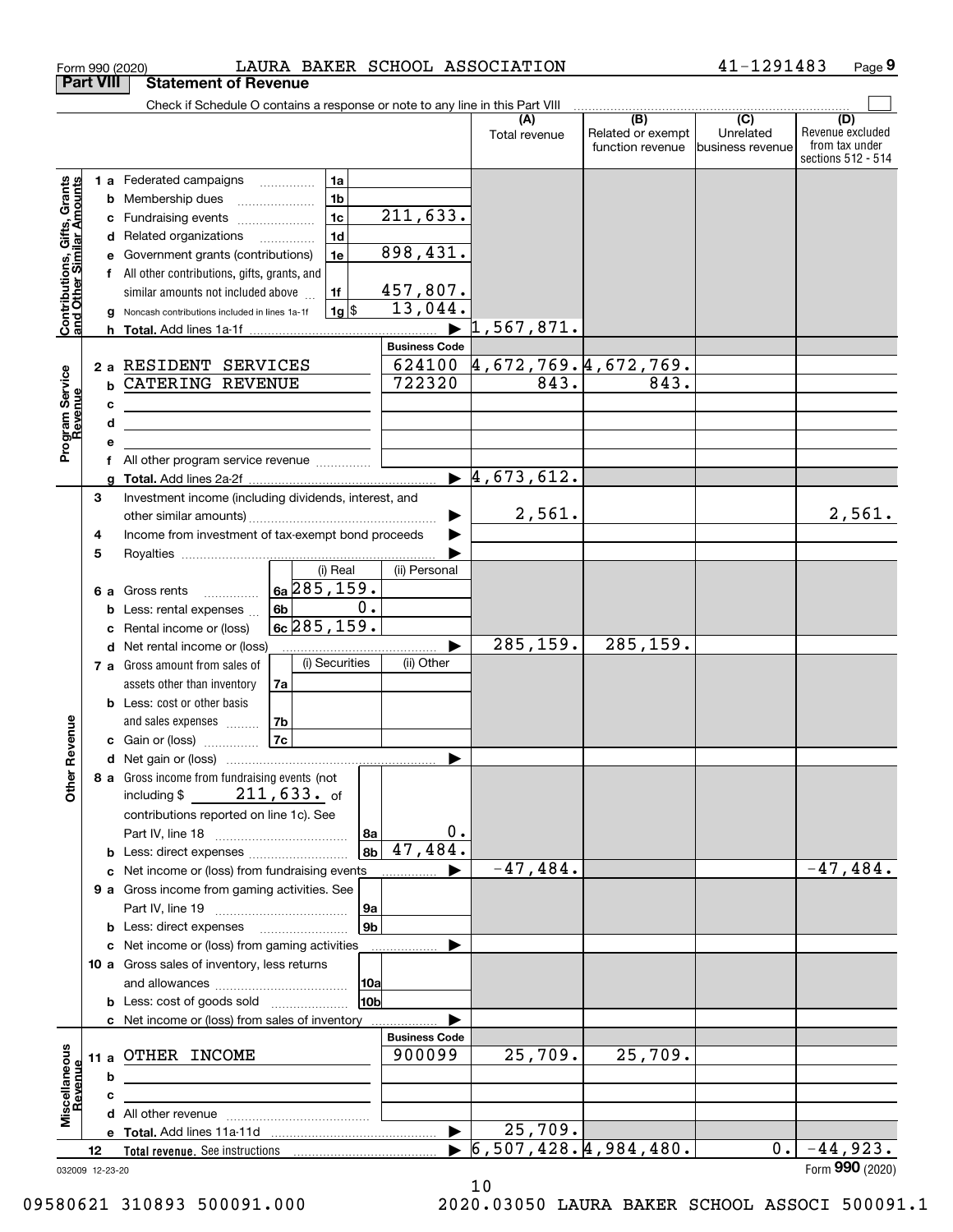$_{\rm Form\ 990\ (2020)}$  LAURA BAKER SCHOOL ASSOCIATION 41-1291483  $_{\rm Page}$ **Part IX Statement of Functional Expenses**

|                  | Section 501(c)(3) and 501(c)(4) organizations must complete all columns. All other organizations must complete column (A).                                                                                 |                       |                                    |                                           |                                |
|------------------|------------------------------------------------------------------------------------------------------------------------------------------------------------------------------------------------------------|-----------------------|------------------------------------|-------------------------------------------|--------------------------------|
|                  | Check if Schedule O contains a response or note to any line in this Part IX                                                                                                                                |                       |                                    |                                           |                                |
|                  | Do not include amounts reported on lines 6b,<br>7b, 8b, 9b, and 10b of Part VIII.                                                                                                                          | (A)<br>Total expenses | (B)<br>Program service<br>expenses | (C)<br>Management and<br>general expenses | (D)<br>Fundraising<br>expenses |
| 1.               | Grants and other assistance to domestic organizations                                                                                                                                                      |                       |                                    |                                           |                                |
|                  | and domestic governments. See Part IV, line 21                                                                                                                                                             |                       |                                    |                                           |                                |
| $\mathbf{2}$     | Grants and other assistance to domestic                                                                                                                                                                    |                       |                                    |                                           |                                |
|                  | individuals. See Part IV, line 22                                                                                                                                                                          |                       |                                    |                                           |                                |
| 3                | Grants and other assistance to foreign                                                                                                                                                                     |                       |                                    |                                           |                                |
|                  | organizations, foreign governments, and foreign                                                                                                                                                            |                       |                                    |                                           |                                |
|                  | individuals. See Part IV, lines 15 and 16                                                                                                                                                                  |                       |                                    |                                           |                                |
| 4                | Benefits paid to or for members                                                                                                                                                                            |                       |                                    |                                           |                                |
| 5                | Compensation of current officers, directors,                                                                                                                                                               |                       |                                    |                                           |                                |
|                  |                                                                                                                                                                                                            | 163, 115.             | 145,184.                           | 13,419.                                   | 4,512.                         |
| 6                | Compensation not included above to disqualified                                                                                                                                                            |                       |                                    |                                           |                                |
|                  | persons (as defined under section 4958(f)(1)) and                                                                                                                                                          |                       |                                    |                                           |                                |
|                  | persons described in section $4958(c)(3)(B)$                                                                                                                                                               |                       |                                    |                                           |                                |
| 7                | Other salaries and wages                                                                                                                                                                                   | 3,432,433.            | 3,055,107.                         | 282,381.                                  | 94,945.                        |
| 8                | Pension plan accruals and contributions (include                                                                                                                                                           |                       |                                    |                                           |                                |
|                  | section 401(k) and 403(b) employer contributions)                                                                                                                                                          | 47,695.               | 18,380.                            | 28,418.                                   | $\frac{897}{5,128}$            |
| 9                |                                                                                                                                                                                                            | 170,935.              | 165,807.                           |                                           |                                |
| 10               |                                                                                                                                                                                                            | 260, 646.             | 233, 367.                          | 21,438.                                   | 5,841.                         |
| 11               | Fees for services (nonemployees):                                                                                                                                                                          |                       |                                    |                                           |                                |
| a                |                                                                                                                                                                                                            |                       |                                    |                                           |                                |
| b                |                                                                                                                                                                                                            | 888.                  |                                    | 888.                                      |                                |
| c                |                                                                                                                                                                                                            | $\overline{56,114}$ . | 332.                               | 55,639.                                   | 143.                           |
| d                |                                                                                                                                                                                                            |                       |                                    |                                           |                                |
| е                | Professional fundraising services. See Part IV, line 17                                                                                                                                                    |                       |                                    |                                           |                                |
| f                | Investment management fees                                                                                                                                                                                 |                       |                                    |                                           |                                |
| g                | Other. (If line 11g amount exceeds 10% of line 25,                                                                                                                                                         |                       |                                    |                                           |                                |
|                  | column (A) amount, list line 11g expenses on Sch 0.)                                                                                                                                                       |                       |                                    |                                           |                                |
| 12 <sup>12</sup> |                                                                                                                                                                                                            | 16,512.               |                                    |                                           | 16,512.                        |
| 13               |                                                                                                                                                                                                            | 8,868.                | 366.                               | 8,502.                                    |                                |
| 14               |                                                                                                                                                                                                            |                       |                                    |                                           |                                |
| 15               |                                                                                                                                                                                                            |                       |                                    |                                           |                                |
| 16               |                                                                                                                                                                                                            | 283,540.              | 280,344.                           | 3,196.                                    |                                |
| 17               |                                                                                                                                                                                                            | 13,403.               | 13,403.                            |                                           |                                |
| 18               | Payments of travel or entertainment expenses                                                                                                                                                               |                       |                                    |                                           |                                |
|                  | for any federal, state, or local public officials                                                                                                                                                          |                       |                                    |                                           |                                |
| 19               | Conferences, conventions, and meetings                                                                                                                                                                     | 18,848.               | 13,613.                            | $\overline{4,152}$ .                      | 1,083.                         |
| 20               | Interest                                                                                                                                                                                                   | 66,270.               | 35,883.                            | 30,387.                                   |                                |
| 21               |                                                                                                                                                                                                            |                       |                                    |                                           |                                |
| 22               | Depreciation, depletion, and amortization                                                                                                                                                                  | 315,633.              | 271,998.                           | 43,635.                                   |                                |
| 23               | Insurance                                                                                                                                                                                                  | 164,337.              | 125, 354.                          | 35,449.                                   | 3,534.                         |
| 24               | Other expenses. Itemize expenses not covered<br>above (List miscellaneous expenses on line 24e. If<br>line 24e amount exceeds 10% of line 25, column (A)<br>amount, list line 24e expenses on Schedule O.) |                       |                                    |                                           |                                |
|                  | a PURCHASED SERVICES                                                                                                                                                                                       | 344,944.              | 304,937.                           | 29,603.                                   | 10,404.                        |
| b                | FOOD                                                                                                                                                                                                       | 202,865.              | 202,768.                           | 72.                                       | 25.                            |
| c.               | PROGRAM EXPENSES                                                                                                                                                                                           | 177,968.              | 169,070.                           | 8,898.                                    |                                |
| d                | REPAIRS AND MAINTENANCE                                                                                                                                                                                    | 96,882.               | 66,414.                            | 30,468.                                   |                                |
|                  | e All other expenses                                                                                                                                                                                       | 155,503.              | 113,668.                           | 35,512.                                   | 6,323.                         |
| 25               | Total functional expenses. Add lines 1 through 24e                                                                                                                                                         | 5,997,399.            | 5, 215, 995.                       | 632,057.                                  | 149,347.                       |
| 26               | <b>Joint costs.</b> Complete this line only if the organization                                                                                                                                            |                       |                                    |                                           |                                |
|                  | reported in column (B) joint costs from a combined                                                                                                                                                         |                       |                                    |                                           |                                |
|                  | educational campaign and fundraising solicitation.                                                                                                                                                         |                       |                                    |                                           |                                |
|                  | Check here $\blacktriangleright$<br>if following SOP 98-2 (ASC 958-720)                                                                                                                                    |                       |                                    |                                           |                                |

11

032010 12-23-20

Form (2020) **990**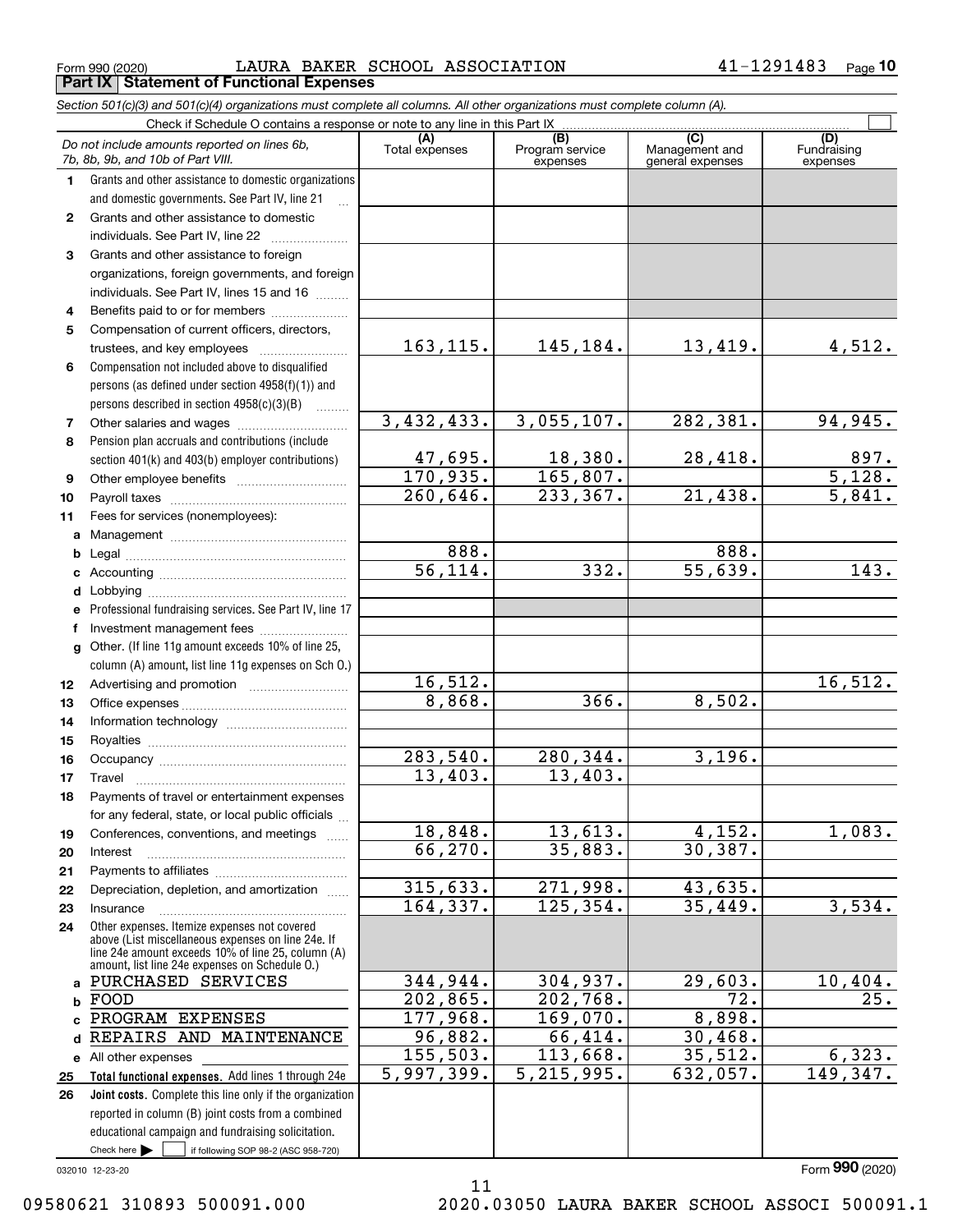**33**

Total liabilities and net assets/fund balances

**33**

 $5,511,927.$  33 5,823,798.

Form (2020) **990**

| Part X          | <b>Balance Sheet</b> |       |              |        |                    |                |      |
|-----------------|----------------------|-------|--------------|--------|--------------------|----------------|------|
| Form 990 (2020) |                      | LAURA | <b>BAKER</b> | SCHOOL | <b>ASSOCIATION</b> | u<br>1483<br>- | Page |

|                             |          |                                                                                                                  |            |    | (A)<br>Beginning of year      |                         | (B)<br>End of year            |
|-----------------------------|----------|------------------------------------------------------------------------------------------------------------------|------------|----|-------------------------------|-------------------------|-------------------------------|
|                             | 1        | Cash - non-interest-bearing                                                                                      |            |    | 209,653.                      | $\blacksquare$          | 121,057.                      |
|                             | 2        |                                                                                                                  |            |    | 286, 187.                     | $\mathbf{2}$            | 1,073,243.                    |
|                             | З        |                                                                                                                  |            |    |                               | 3                       |                               |
|                             | 4        |                                                                                                                  |            |    | 436,523.                      | $\overline{\mathbf{4}}$ | 274, 727.                     |
|                             | 5        | Loans and other receivables from any current or former officer, director,                                        |            |    |                               |                         |                               |
|                             |          | trustee, key employee, creator or founder, substantial contributor, or 35%                                       |            |    |                               |                         |                               |
|                             |          | controlled entity or family member of any of these persons                                                       |            |    |                               | 5                       |                               |
|                             | 6        | Loans and other receivables from other disqualified persons (as defined                                          |            |    |                               |                         |                               |
|                             |          | under section 4958(f)(1)), and persons described in section 4958(c)(3)(B)                                        |            | 6  |                               |                         |                               |
|                             | 7        |                                                                                                                  |            |    | $\overline{7}$                |                         |                               |
| Assets                      | 8        |                                                                                                                  |            |    |                               | 8                       |                               |
|                             | 9        | Prepaid expenses and deferred charges                                                                            |            |    | 42,394.                       | $\mathbf{9}$            | 42,948.                       |
|                             |          | 10a Land, buildings, and equipment: cost or other                                                                |            |    |                               |                         |                               |
|                             |          |                                                                                                                  |            |    |                               |                         |                               |
|                             |          | <b>b</b> Less: accumulated depreciation<br>.                                                                     |            |    | $\frac{4,134,607.}{400,213.}$ | 10 <sub>c</sub>         | $\frac{3,864,527.}{444,946.}$ |
|                             | 11       |                                                                                                                  |            | 11 |                               |                         |                               |
|                             | 12       |                                                                                                                  |            | 12 |                               |                         |                               |
|                             | 13       |                                                                                                                  |            | 13 |                               |                         |                               |
|                             | 14       |                                                                                                                  |            |    | 14                            |                         |                               |
|                             | 15       |                                                                                                                  |            |    | 2,350.<br>5,511,927.          | 15                      | 2,350.                        |
|                             | 16       |                                                                                                                  |            |    | 391,068.                      | 16<br>17                | 5,823,798.<br>346,906.        |
|                             | 17       |                                                                                                                  |            |    | 18                            |                         |                               |
|                             | 18       |                                                                                                                  |            | 19 |                               |                         |                               |
|                             | 19<br>20 | Deferred revenue manual contracts and contracts are all the contracts and contracts are contracted and contracts |            |    |                               | 20                      | 12,323.                       |
|                             | 21       | Escrow or custodial account liability. Complete Part IV of Schedule D                                            |            |    |                               | 21                      |                               |
|                             | 22       | Loans and other payables to any current or former officer, director,                                             |            |    |                               |                         |                               |
| Liabilities                 |          | trustee, key employee, creator or founder, substantial contributor, or 35%                                       |            |    |                               |                         |                               |
|                             |          | controlled entity or family member of any of these persons                                                       |            |    |                               | 22                      |                               |
|                             | 23       | Secured mortgages and notes payable to unrelated third parties                                                   |            |    | 1,094,312.                    | 23                      | 884,389.                      |
|                             | 24       | Unsecured notes and loans payable to unrelated third parties                                                     |            |    |                               | 24                      |                               |
|                             | 25       | Other liabilities (including federal income tax, payables to related third                                       |            |    |                               |                         |                               |
|                             |          | parties, and other liabilities not included on lines 17-24). Complete Part X                                     |            |    |                               |                         |                               |
|                             |          | of Schedule D                                                                                                    |            |    |                               | 25                      |                               |
|                             | 26       | Total liabilities. Add lines 17 through 25                                                                       |            |    | 1,485,380.                    | 26                      | 1, 243, 618.                  |
|                             |          | Organizations that follow FASB ASC 958, check here $\blacktriangleright \boxed{X}$                               |            |    |                               |                         |                               |
|                             |          | and complete lines 27, 28, 32, and 33.                                                                           |            |    |                               |                         |                               |
|                             | 27       | Net assets without donor restrictions                                                                            |            |    | 4,011,400.                    | 27                      | 4,566,234.                    |
|                             | 28       | Net assets with donor restrictions                                                                               |            |    | 15, 147.                      | 28                      | 13,946.                       |
|                             |          | Organizations that do not follow FASB ASC 958, check here $\blacktriangleright$                                  |            |    |                               |                         |                               |
|                             |          | and complete lines 29 through 33.                                                                                |            |    |                               |                         |                               |
|                             | 29       |                                                                                                                  |            |    |                               | 29                      |                               |
|                             | 30       | Paid-in or capital surplus, or land, building, or equipment fund                                                 |            |    |                               | 30                      |                               |
| Net Assets or Fund Balances | 31       | Retained earnings, endowment, accumulated income, or other funds                                                 |            | .  |                               | 31                      |                               |
|                             | 32       | Total net assets or fund balances                                                                                | 4,026,547. | 32 | $\overline{4,580,180.}$       |                         |                               |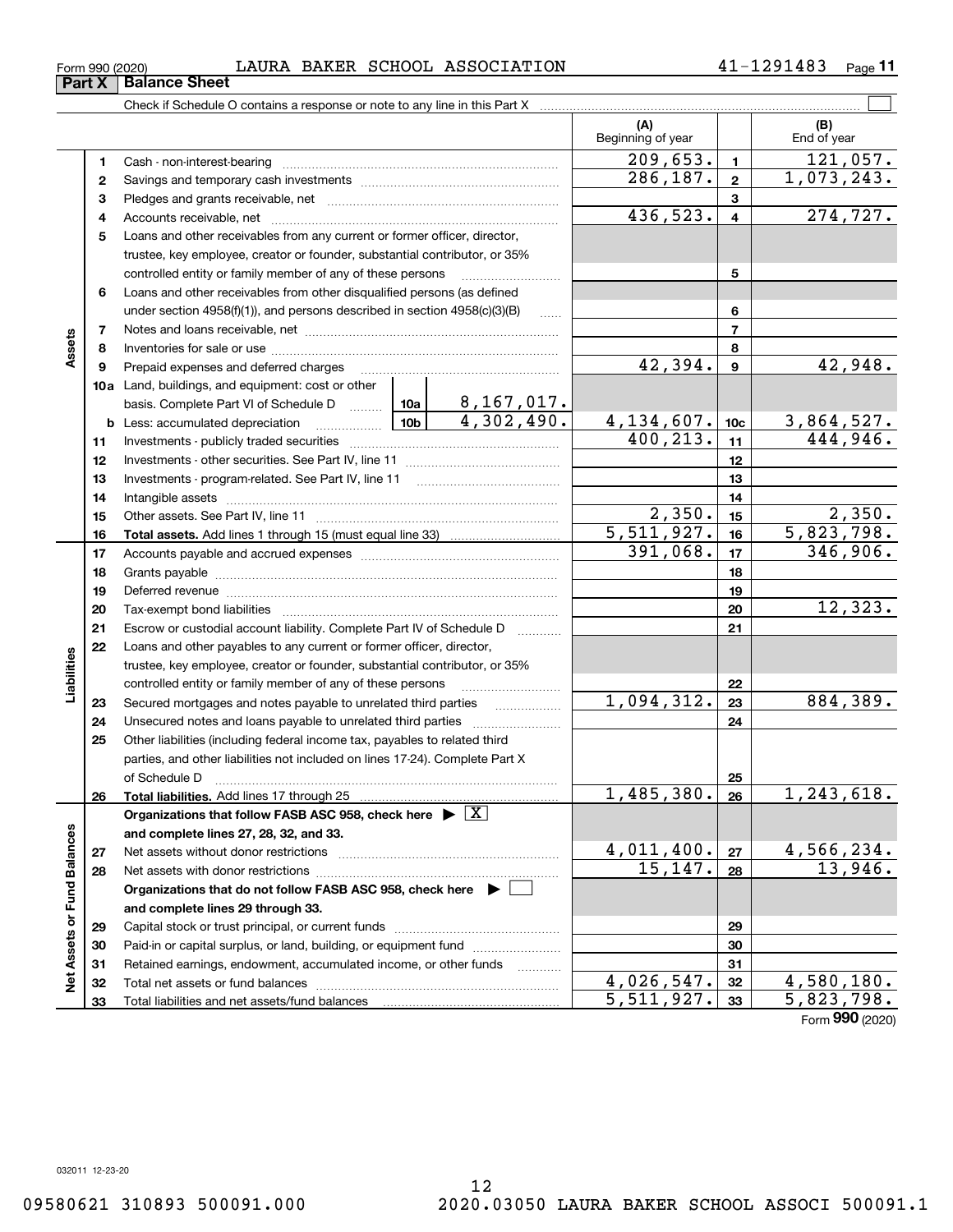|    | LAURA BAKER SCHOOL ASSOCIATION<br>Form 990 (2020)                                                                                                                                                                              |                | 41-1291483     |     | Page $12$               |  |
|----|--------------------------------------------------------------------------------------------------------------------------------------------------------------------------------------------------------------------------------|----------------|----------------|-----|-------------------------|--|
|    | Part XI<br><b>Reconciliation of Net Assets</b>                                                                                                                                                                                 |                |                |     |                         |  |
|    |                                                                                                                                                                                                                                |                |                |     | $\overline{\mathbf{x}}$ |  |
|    |                                                                                                                                                                                                                                |                |                |     |                         |  |
| 1  |                                                                                                                                                                                                                                | $\mathbf{1}$   | 6,507,428.     |     |                         |  |
| 2  |                                                                                                                                                                                                                                | $\overline{2}$ | 5,997,399.     |     |                         |  |
| з  | Revenue less expenses. Subtract line 2 from line 1                                                                                                                                                                             | 3              | 510,029.       |     |                         |  |
| 4  |                                                                                                                                                                                                                                | $\overline{4}$ | 4,026,547.     |     |                         |  |
| 5  |                                                                                                                                                                                                                                | 5              |                |     | 44,733.                 |  |
| 6  |                                                                                                                                                                                                                                | 6              |                |     |                         |  |
| 7  | Investment expenses www.communication.com/www.communication.com/www.communication.com/www.communication.com                                                                                                                    | $\overline{7}$ |                |     |                         |  |
| 8  | Prior period adjustments material contents and content of the content of the content of the content of the content of the content of the content of the content of the content of the content of the content of the content of | 8              |                |     |                         |  |
| 9  | Other changes in net assets or fund balances (explain on Schedule O)                                                                                                                                                           | 9              |                |     | $-1,129.$               |  |
| 10 | Net assets or fund balances at end of year. Combine lines 3 through 9 (must equal Part X, line 32,                                                                                                                             |                |                |     |                         |  |
|    |                                                                                                                                                                                                                                | 10             | 4,580,180.     |     |                         |  |
|    | Part XII Financial Statements and Reporting                                                                                                                                                                                    |                |                |     |                         |  |
|    |                                                                                                                                                                                                                                |                |                |     |                         |  |
|    |                                                                                                                                                                                                                                |                |                | Yes | No                      |  |
| 1. | $\mathbf{X}$ Accrual<br>Accounting method used to prepare the Form 990: <u>[</u> Cash<br>Other<br>$\perp$                                                                                                                      |                |                |     |                         |  |
|    | If the organization changed its method of accounting from a prior year or checked "Other," explain in Schedule O.                                                                                                              |                |                |     | Χ                       |  |
|    | 2a Were the organization's financial statements compiled or reviewed by an independent accountant?                                                                                                                             |                |                |     |                         |  |
|    | If "Yes," check a box below to indicate whether the financial statements for the year were compiled or reviewed on a                                                                                                           |                |                |     |                         |  |
|    | separate basis, consolidated basis, or both:                                                                                                                                                                                   |                |                |     |                         |  |
|    | Consolidated basis<br>Both consolidated and separate basis<br>Separate basis                                                                                                                                                   |                |                |     |                         |  |
|    | <b>b</b> Were the organization's financial statements audited by an independent accountant?                                                                                                                                    |                | 2 <sub>b</sub> | X   |                         |  |
|    | If "Yes," check a box below to indicate whether the financial statements for the year were audited on a separate basis,                                                                                                        |                |                |     |                         |  |
|    | consolidated basis, or both:                                                                                                                                                                                                   |                |                |     |                         |  |
|    | $\lfloor x \rfloor$ Separate basis<br><b>Consolidated basis</b><br>Both consolidated and separate basis                                                                                                                        |                |                |     |                         |  |
|    | c If "Yes" to line 2a or 2b, does the organization have a committee that assumes responsibility for oversight of the audit,                                                                                                    |                |                |     |                         |  |
|    |                                                                                                                                                                                                                                |                | 2c             | X   |                         |  |
|    | If the organization changed either its oversight process or selection process during the tax year, explain on Schedule O.                                                                                                      |                |                |     |                         |  |
|    | 3a As a result of a federal award, was the organization required to undergo an audit or audits as set forth in the Single Audit                                                                                                |                |                |     |                         |  |
|    |                                                                                                                                                                                                                                |                | За             |     | х                       |  |
|    | <b>b</b> If "Yes," did the organization undergo the required audit or audits? If the organization did not undergo the required audit                                                                                           |                |                |     |                         |  |
|    | or audits, explain why on Schedule O and describe any steps taken to undergo such audits [11] our manuscription why on Schedule O and describe any steps taken to undergo such audits                                          |                | 3b             |     |                         |  |

Form (2020) **990**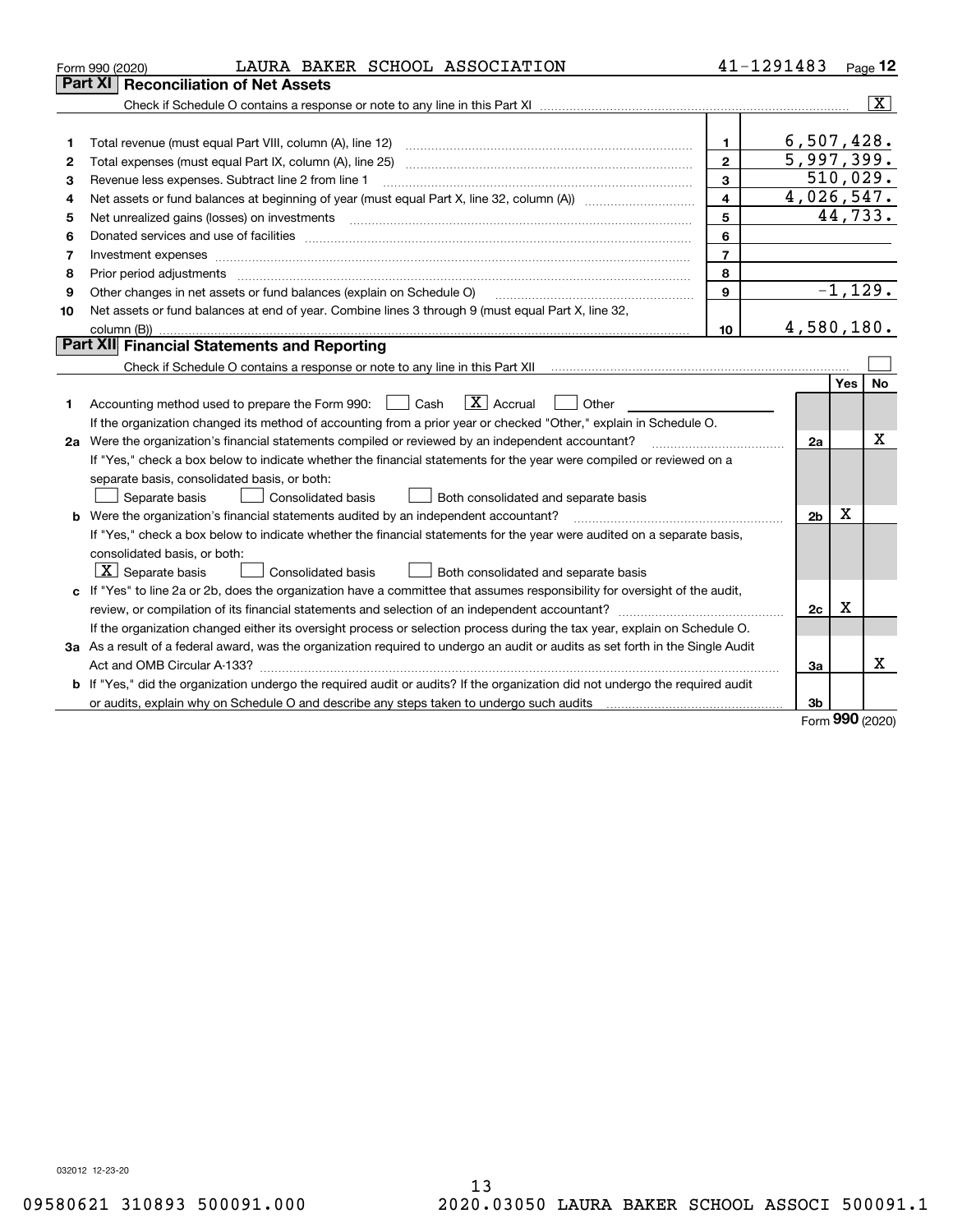| <b>SCHEDULE A</b> |
|-------------------|
|-------------------|

Department of the Treasury Internal Revenue Service

**(Form 990 or 990-EZ)**

### **Public Charity Status and Public Support**

**Complete if the organization is a section 501(c)(3) organization or a section 4947(a)(1) nonexempt charitable trust. | Attach to Form 990 or Form 990-EZ.** 

| Go to www.irs.gov/Form990 for instructions and the latest information. |  |  |
|------------------------------------------------------------------------|--|--|

| OMB No. 1545-0047                   |
|-------------------------------------|
| 120                                 |
| <b>Open to Public</b><br>Inspection |

| Name of the organization |  |
|--------------------------|--|
|--------------------------|--|

|                          | <b>Employer identification number</b><br>Name of the organization                                                                            |          |                                                        |     |                                                                |                            |  |                            |  |  |
|--------------------------|----------------------------------------------------------------------------------------------------------------------------------------------|----------|--------------------------------------------------------|-----|----------------------------------------------------------------|----------------------------|--|----------------------------|--|--|
|                          |                                                                                                                                              |          | LAURA BAKER SCHOOL ASSOCIATION                         |     |                                                                |                            |  | 41-1291483                 |  |  |
| Part I                   | Reason for Public Charity Status. (All organizations must complete this part.) See instructions.                                             |          |                                                        |     |                                                                |                            |  |                            |  |  |
|                          | The organization is not a private foundation because it is: (For lines 1 through 12, check only one box.)                                    |          |                                                        |     |                                                                |                            |  |                            |  |  |
| 1                        | A church, convention of churches, or association of churches described in section $170(b)(1)(A)(i)$ .                                        |          |                                                        |     |                                                                |                            |  |                            |  |  |
| 2                        | A school described in section 170(b)(1)(A)(ii). (Attach Schedule E (Form 990 or 990-EZ).)                                                    |          |                                                        |     |                                                                |                            |  |                            |  |  |
| З                        | A hospital or a cooperative hospital service organization described in section 170(b)(1)(A)(iii).                                            |          |                                                        |     |                                                                |                            |  |                            |  |  |
| 4                        | A medical research organization operated in conjunction with a hospital described in section 170(b)(1)(A)(iii). Enter the hospital's name,   |          |                                                        |     |                                                                |                            |  |                            |  |  |
|                          | city, and state:                                                                                                                             |          |                                                        |     |                                                                |                            |  |                            |  |  |
| 5                        | An organization operated for the benefit of a college or university owned or operated by a governmental unit described in                    |          |                                                        |     |                                                                |                            |  |                            |  |  |
|                          | section 170(b)(1)(A)(iv). (Complete Part II.)                                                                                                |          |                                                        |     |                                                                |                            |  |                            |  |  |
| 6                        | A federal, state, or local government or governmental unit described in section 170(b)(1)(A)(v).                                             |          |                                                        |     |                                                                |                            |  |                            |  |  |
| $\lfloor x \rfloor$<br>7 | An organization that normally receives a substantial part of its support from a governmental unit or from the general public described in    |          |                                                        |     |                                                                |                            |  |                            |  |  |
|                          | section 170(b)(1)(A)(vi). (Complete Part II.)                                                                                                |          |                                                        |     |                                                                |                            |  |                            |  |  |
|                          |                                                                                                                                              |          |                                                        |     |                                                                |                            |  |                            |  |  |
| 8                        | A community trust described in section 170(b)(1)(A)(vi). (Complete Part II.)                                                                 |          |                                                        |     |                                                                |                            |  |                            |  |  |
| 9                        | An agricultural research organization described in section 170(b)(1)(A)(ix) operated in conjunction with a land-grant college                |          |                                                        |     |                                                                |                            |  |                            |  |  |
|                          | or university or a non-land-grant college of agriculture (see instructions). Enter the name, city, and state of the college or               |          |                                                        |     |                                                                |                            |  |                            |  |  |
|                          | university:                                                                                                                                  |          |                                                        |     |                                                                |                            |  |                            |  |  |
| 10                       | An organization that normally receives (1) more than 33 1/3% of its support from contributions, membership fees, and gross receipts from     |          |                                                        |     |                                                                |                            |  |                            |  |  |
|                          | activities related to its exempt functions, subject to certain exceptions; and (2) no more than 33 1/3% of its support from gross investment |          |                                                        |     |                                                                |                            |  |                            |  |  |
|                          | income and unrelated business taxable income (less section 511 tax) from businesses acquired by the organization after June 30, 1975.        |          |                                                        |     |                                                                |                            |  |                            |  |  |
|                          | See section 509(a)(2). (Complete Part III.)                                                                                                  |          |                                                        |     |                                                                |                            |  |                            |  |  |
| 11                       | An organization organized and operated exclusively to test for public safety. See section 509(a)(4).                                         |          |                                                        |     |                                                                |                            |  |                            |  |  |
| 12                       | An organization organized and operated exclusively for the benefit of, to perform the functions of, or to carry out the purposes of one or   |          |                                                        |     |                                                                |                            |  |                            |  |  |
|                          | more publicly supported organizations described in section 509(a)(1) or section 509(a)(2). See section 509(a)(3). Check the box in           |          |                                                        |     |                                                                |                            |  |                            |  |  |
|                          | lines 12a through 12d that describes the type of supporting organization and complete lines 12e, 12f, and 12g.                               |          |                                                        |     |                                                                |                            |  |                            |  |  |
| а                        | Type I. A supporting organization operated, supervised, or controlled by its supported organization(s), typically by giving                  |          |                                                        |     |                                                                |                            |  |                            |  |  |
|                          | the supported organization(s) the power to regularly appoint or elect a majority of the directors or trustees of the supporting              |          |                                                        |     |                                                                |                            |  |                            |  |  |
|                          | organization. You must complete Part IV, Sections A and B.                                                                                   |          |                                                        |     |                                                                |                            |  |                            |  |  |
| b                        | Type II. A supporting organization supervised or controlled in connection with its supported organization(s), by having                      |          |                                                        |     |                                                                |                            |  |                            |  |  |
|                          | control or management of the supporting organization vested in the same persons that control or manage the supported                         |          |                                                        |     |                                                                |                            |  |                            |  |  |
|                          | organization(s). You must complete Part IV, Sections A and C.                                                                                |          |                                                        |     |                                                                |                            |  |                            |  |  |
| с                        | Type III functionally integrated. A supporting organization operated in connection with, and functionally integrated with,                   |          |                                                        |     |                                                                |                            |  |                            |  |  |
|                          | its supported organization(s) (see instructions). You must complete Part IV, Sections A, D, and E.                                           |          |                                                        |     |                                                                |                            |  |                            |  |  |
| d                        | Type III non-functionally integrated. A supporting organization operated in connection with its supported organization(s)                    |          |                                                        |     |                                                                |                            |  |                            |  |  |
|                          | that is not functionally integrated. The organization generally must satisfy a distribution requirement and an attentiveness                 |          |                                                        |     |                                                                |                            |  |                            |  |  |
|                          | requirement (see instructions). You must complete Part IV, Sections A and D, and Part V.                                                     |          |                                                        |     |                                                                |                            |  |                            |  |  |
| е                        | Check this box if the organization received a written determination from the IRS that it is a Type I, Type II, Type III                      |          |                                                        |     |                                                                |                            |  |                            |  |  |
|                          | functionally integrated, or Type III non-functionally integrated supporting organization.                                                    |          |                                                        |     |                                                                |                            |  |                            |  |  |
| f                        | Enter the number of supported organizations                                                                                                  |          |                                                        |     |                                                                |                            |  |                            |  |  |
|                          | Provide the following information about the supported organization(s).                                                                       |          |                                                        |     |                                                                |                            |  |                            |  |  |
|                          | (i) Name of supported                                                                                                                        | (ii) EIN | (iii) Type of organization<br>(described on lines 1-10 |     | (iv) Is the organization listed<br>in your governing document? | (v) Amount of monetary     |  | (vi) Amount of other       |  |  |
|                          | organization                                                                                                                                 |          | above (see instructions))                              | Yes | No                                                             | support (see instructions) |  | support (see instructions) |  |  |
|                          |                                                                                                                                              |          |                                                        |     |                                                                |                            |  |                            |  |  |
|                          |                                                                                                                                              |          |                                                        |     |                                                                |                            |  |                            |  |  |
|                          |                                                                                                                                              |          |                                                        |     |                                                                |                            |  |                            |  |  |
|                          |                                                                                                                                              |          |                                                        |     |                                                                |                            |  |                            |  |  |
|                          |                                                                                                                                              |          |                                                        |     |                                                                |                            |  |                            |  |  |
|                          |                                                                                                                                              |          |                                                        |     |                                                                |                            |  |                            |  |  |
|                          |                                                                                                                                              |          |                                                        |     |                                                                |                            |  |                            |  |  |
|                          |                                                                                                                                              |          |                                                        |     |                                                                |                            |  |                            |  |  |
|                          |                                                                                                                                              |          |                                                        |     |                                                                |                            |  |                            |  |  |
|                          |                                                                                                                                              |          |                                                        |     |                                                                |                            |  |                            |  |  |
| Total                    |                                                                                                                                              |          |                                                        |     |                                                                |                            |  |                            |  |  |
|                          |                                                                                                                                              |          |                                                        |     |                                                                |                            |  |                            |  |  |

LHA For Paperwork Reduction Act Notice, see the Instructions for Form 990 or 990-EZ. <sub>032021</sub> o1-25-21 Schedule A (Form 990 or 990-EZ) 2020 14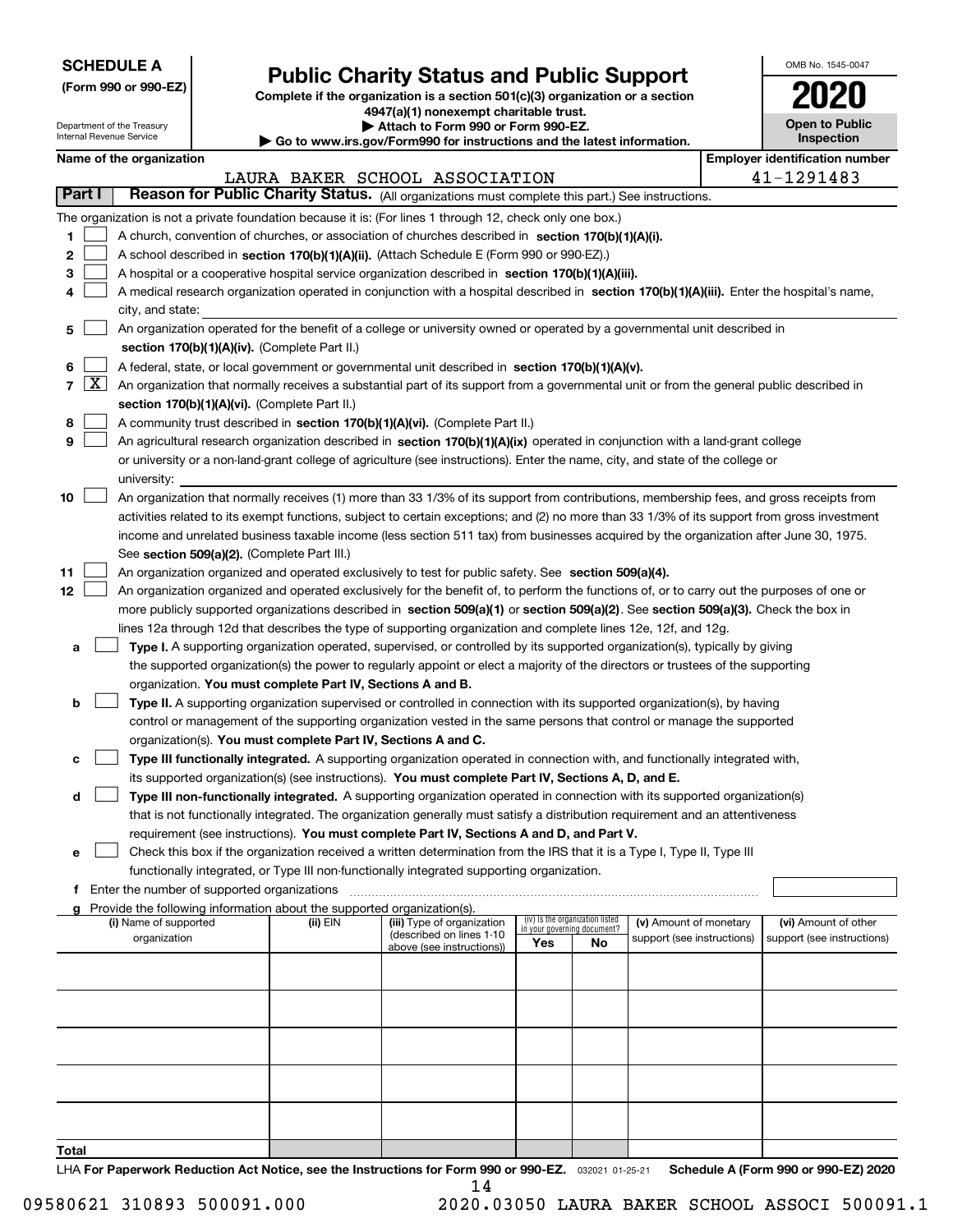#### Schedule A (Form 990 or 990-EZ) 2020  $\,$  LAURA BAKER <code>SCHOOL</code> <code>ASSOCIATION</code>  $\,$  <code>41–1291483</code> <code> Page</code> **Part II Support Schedule for Organizations Described in Sections 170(b)(1)(A)(iv) and 170(b)(1)(A)(vi)**

**2**

(Complete only if you checked the box on line 5, 7, or 8 of Part I or if the organization failed to qualify under Part III. If the organization fails to qualify under the tests listed below, please complete Part III.)

| <b>Section A. Public Support</b>                                                                                                               |           |           |            |            |          |                                         |
|------------------------------------------------------------------------------------------------------------------------------------------------|-----------|-----------|------------|------------|----------|-----------------------------------------|
| Calendar year (or fiscal year beginning in) $\blacktriangleright$                                                                              | (a) 2016  | (b) 2017  | $(c)$ 2018 | $(d)$ 2019 | (e) 2020 | (f) Total                               |
| <b>1</b> Gifts, grants, contributions, and                                                                                                     |           |           |            |            |          |                                         |
| membership fees received. (Do not                                                                                                              |           |           |            |            |          |                                         |
| include any "unusual grants.")                                                                                                                 | 395,678.  | 484,430.  | 405,610.   | 550, 643.  | 636,440. | 2472801.                                |
| 2 Tax revenues levied for the organ-                                                                                                           |           |           |            |            |          |                                         |
| ization's benefit and either paid to                                                                                                           |           |           |            |            |          |                                         |
| or expended on its behalf                                                                                                                      |           |           |            |            |          |                                         |
| 3 The value of services or facilities                                                                                                          |           |           |            |            |          |                                         |
| furnished by a governmental unit to                                                                                                            |           |           |            |            |          |                                         |
| the organization without charge                                                                                                                |           |           |            |            |          |                                         |
| 4 Total. Add lines 1 through 3                                                                                                                 | 395,678.  | 484,430.  | 405,610.   | 550,643.   | 636,440. | 2472801.                                |
| 5 The portion of total contributions                                                                                                           |           |           |            |            |          |                                         |
| by each person (other than a                                                                                                                   |           |           |            |            |          |                                         |
| governmental unit or publicly                                                                                                                  |           |           |            |            |          |                                         |
| supported organization) included                                                                                                               |           |           |            |            |          |                                         |
| on line 1 that exceeds 2% of the                                                                                                               |           |           |            |            |          |                                         |
| amount shown on line 11,                                                                                                                       |           |           |            |            |          |                                         |
| column (f)                                                                                                                                     |           |           |            |            |          | $\frac{91,947.}{2380854.}$              |
| 6 Public support. Subtract line 5 from line 4.                                                                                                 |           |           |            |            |          |                                         |
| <b>Section B. Total Support</b>                                                                                                                |           |           |            |            |          |                                         |
| Calendar year (or fiscal year beginning in)                                                                                                    | (a) 2016  | (b) 2017  | $(c)$ 2018 | $(d)$ 2019 | (e) 2020 | (f) Total                               |
| <b>7</b> Amounts from line 4                                                                                                                   | 395,678.  | 484, 430. | 405,610.   | 550, 643.  | 636,440. | 2472801.                                |
| 8 Gross income from interest,                                                                                                                  |           |           |            |            |          |                                         |
| dividends, payments received on                                                                                                                |           |           |            |            |          |                                         |
| securities loans, rents, royalties,                                                                                                            |           |           |            |            |          |                                         |
| and income from similar sources                                                                                                                | 159, 314. | 285, 753. | 321,555.   | 286, 233.  | 287,720. | 1340575.                                |
| 9 Net income from unrelated business                                                                                                           |           |           |            |            |          |                                         |
| activities, whether or not the                                                                                                                 |           |           |            |            |          |                                         |
| business is regularly carried on                                                                                                               |           |           |            |            |          |                                         |
| <b>10</b> Other income. Do not include gain                                                                                                    |           |           |            |            |          |                                         |
| or loss from the sale of capital                                                                                                               |           |           |            |            |          |                                         |
| assets (Explain in Part VI.) <b>Constant</b>                                                                                                   | 67, 393.  | 22,102.   | 20,869.    | 23,887.    |          | $25,709.$ 159,960.                      |
| <b>11 Total support.</b> Add lines 7 through 10                                                                                                |           |           |            |            |          | 3973336.                                |
| 12 Gross receipts from related activities, etc. (see instructions)                                                                             |           |           |            |            | 12       |                                         |
| 13 First 5 years. If the Form 990 is for the organization's first, second, third, fourth, or fifth tax year as a section 501(c)(3)             |           |           |            |            |          |                                         |
| organization, check this box and stop here                                                                                                     |           |           |            |            |          |                                         |
| <b>Section C. Computation of Public Support Percentage</b>                                                                                     |           |           |            |            |          |                                         |
|                                                                                                                                                |           |           |            |            | 14       | 59.92<br>$\frac{9}{6}$                  |
|                                                                                                                                                |           |           |            |            | 15       | 59.49<br>%                              |
| 16a 33 1/3% support test - 2020. If the organization did not check the box on line 13, and line 14 is 33 1/3% or more, check this box and      |           |           |            |            |          |                                         |
| stop here. The organization qualifies as a publicly supported organization                                                                     |           |           |            |            |          | $\blacktriangleright$ $\vert$ X $\vert$ |
| b 33 1/3% support test - 2019. If the organization did not check a box on line 13 or 16a, and line 15 is 33 1/3% or more, check this box       |           |           |            |            |          |                                         |
| and stop here. The organization qualifies as a publicly supported organization                                                                 |           |           |            |            |          |                                         |
| 17a 10% -facts-and-circumstances test - 2020. If the organization did not check a box on line 13, 16a, or 16b, and line 14 is 10% or more,     |           |           |            |            |          |                                         |
| and if the organization meets the facts and circumstances test, check this box and stop here. Explain in Part VI how the organization          |           |           |            |            |          |                                         |
| meets the facts-and-circumstances test. The organization qualifies as a publicly supported organization                                        |           |           |            |            |          |                                         |
| <b>b 10% -facts-and-circumstances test - 2019.</b> If the organization did not check a box on line 13, 16a, 16b, or 17a, and line 15 is 10% or |           |           |            |            |          |                                         |
| more, and if the organization meets the facts-and-circumstances test, check this box and stop here. Explain in Part VI how the                 |           |           |            |            |          |                                         |
| organization meets the facts-and-circumstances test. The organization qualifies as a publicly supported organization                           |           |           |            |            |          |                                         |
| 18 Private foundation. If the organization did not check a box on line 13, 16a, 16b, 17a, or 17b, check this box and see instructions          |           |           |            |            |          |                                         |
|                                                                                                                                                |           |           |            |            |          | Schedule A (Form 990 or 990-EZ) 2020    |

**Schedule A (Form 990 or 990-EZ) 2020**

032022 01-25-21

15 09580621 310893 500091.000 2020.03050 LAURA BAKER SCHOOL ASSOCI 500091.1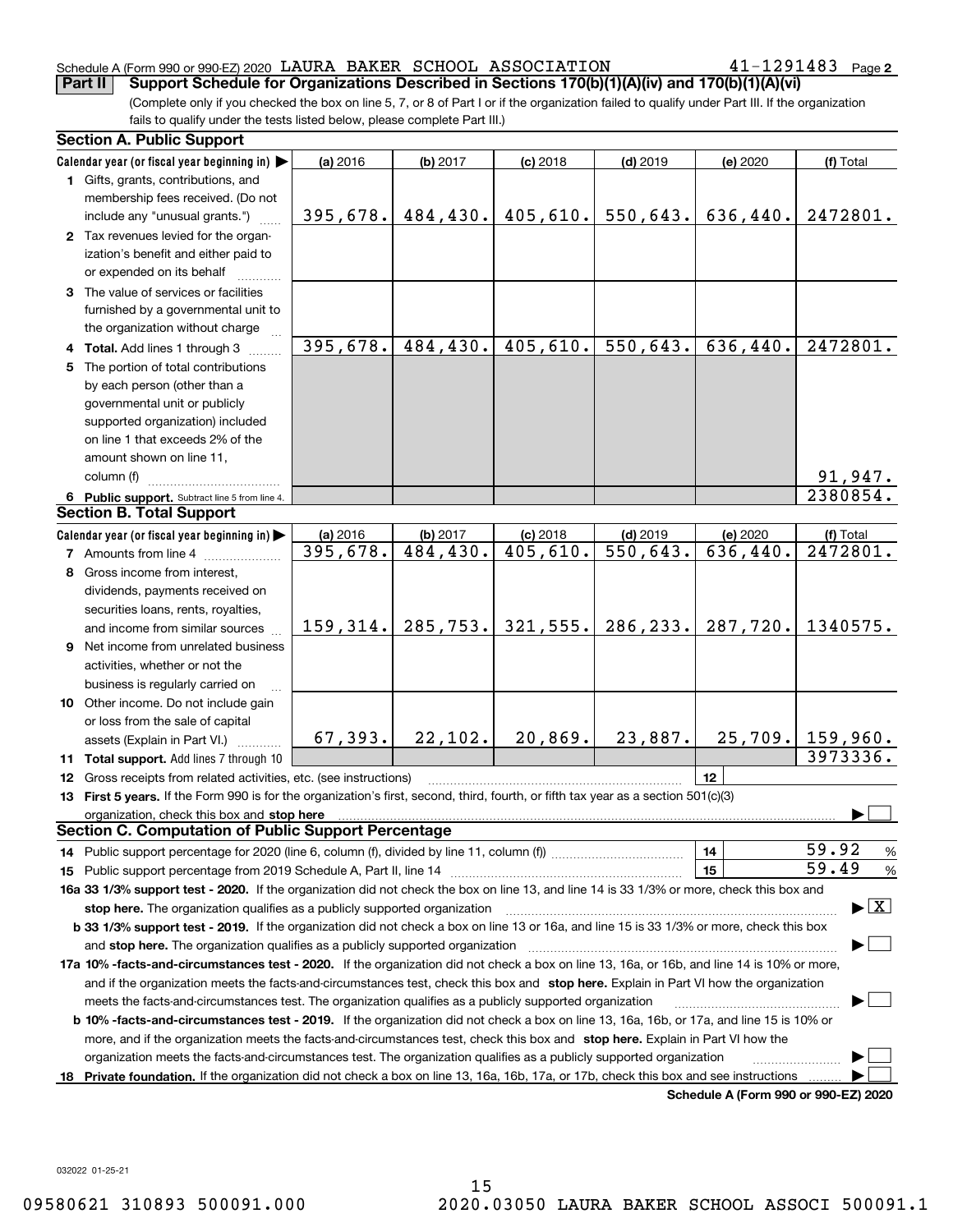#### Schedule A (Form 990 or 990-EZ) 2020  $\,$  LAURA BAKER <code>SCHOOL</code> <code>ASSOCIATION</code>  $\,$  <code>41–1291483</code> <code> Page</code> **Part III Support Schedule for Organizations Described in Section 509(a)(2)**

(Complete only if you checked the box on line 10 of Part I or if the organization failed to qualify under Part II. If the organization fails to qualify under the tests listed below, please complete Part II.)

|    | <b>Section A. Public Support</b>                                                                                                                                                                                              |          |          |            |            |          |                                      |
|----|-------------------------------------------------------------------------------------------------------------------------------------------------------------------------------------------------------------------------------|----------|----------|------------|------------|----------|--------------------------------------|
|    | Calendar year (or fiscal year beginning in) $\blacktriangleright$                                                                                                                                                             | (a) 2016 | (b) 2017 | $(c)$ 2018 | $(d)$ 2019 | (e) 2020 | (f) Total                            |
|    | 1 Gifts, grants, contributions, and                                                                                                                                                                                           |          |          |            |            |          |                                      |
|    | membership fees received. (Do not                                                                                                                                                                                             |          |          |            |            |          |                                      |
|    | include any "unusual grants.")                                                                                                                                                                                                |          |          |            |            |          |                                      |
|    | 2 Gross receipts from admissions,<br>merchandise sold or services per-<br>formed, or facilities furnished in<br>any activity that is related to the<br>organization's tax-exempt purpose                                      |          |          |            |            |          |                                      |
|    | 3 Gross receipts from activities that<br>are not an unrelated trade or bus-                                                                                                                                                   |          |          |            |            |          |                                      |
|    | iness under section 513                                                                                                                                                                                                       |          |          |            |            |          |                                      |
|    | 4 Tax revenues levied for the organ-                                                                                                                                                                                          |          |          |            |            |          |                                      |
|    | ization's benefit and either paid to<br>or expended on its behalf<br>.                                                                                                                                                        |          |          |            |            |          |                                      |
|    | 5 The value of services or facilities                                                                                                                                                                                         |          |          |            |            |          |                                      |
|    | furnished by a governmental unit to                                                                                                                                                                                           |          |          |            |            |          |                                      |
|    | the organization without charge                                                                                                                                                                                               |          |          |            |            |          |                                      |
|    | <b>6 Total.</b> Add lines 1 through 5                                                                                                                                                                                         |          |          |            |            |          |                                      |
|    | 7a Amounts included on lines 1, 2, and                                                                                                                                                                                        |          |          |            |            |          |                                      |
|    | 3 received from disqualified persons                                                                                                                                                                                          |          |          |            |            |          |                                      |
|    | <b>b</b> Amounts included on lines 2 and 3 received<br>from other than disqualified persons that<br>exceed the greater of \$5,000 or 1% of the<br>amount on line 13 for the year                                              |          |          |            |            |          |                                      |
|    | c Add lines 7a and 7b                                                                                                                                                                                                         |          |          |            |            |          |                                      |
|    | 8 Public support. (Subtract line 7c from line 6.)                                                                                                                                                                             |          |          |            |            |          |                                      |
|    | <b>Section B. Total Support</b>                                                                                                                                                                                               |          |          |            |            |          |                                      |
|    | Calendar year (or fiscal year beginning in) $\blacktriangleright$                                                                                                                                                             | (a) 2016 | (b) 2017 | $(c)$ 2018 | $(d)$ 2019 | (e) 2020 | (f) Total                            |
|    | 9 Amounts from line 6                                                                                                                                                                                                         |          |          |            |            |          |                                      |
|    | 10a Gross income from interest,<br>dividends, payments received on<br>securities loans, rents, royalties,<br>and income from similar sources                                                                                  |          |          |            |            |          |                                      |
|    | <b>b</b> Unrelated business taxable income<br>(less section 511 taxes) from businesses                                                                                                                                        |          |          |            |            |          |                                      |
|    | acquired after June 30, 1975                                                                                                                                                                                                  |          |          |            |            |          |                                      |
|    | c Add lines 10a and 10b<br>11 Net income from unrelated business<br>activities not included in line 10b,<br>whether or not the business is<br>regularly carried on                                                            |          |          |            |            |          |                                      |
|    | 12 Other income. Do not include gain<br>or loss from the sale of capital<br>assets (Explain in Part VI.)                                                                                                                      |          |          |            |            |          |                                      |
|    | <b>13</b> Total support. (Add lines 9, 10c, 11, and 12.)                                                                                                                                                                      |          |          |            |            |          |                                      |
|    | 14 First 5 years. If the Form 990 is for the organization's first, second, third, fourth, or fifth tax year as a section 501(c)(3) organization,                                                                              |          |          |            |            |          |                                      |
|    | check this box and stop here with the continuum control to the control of the state of the state of the control of the state of the control of the control of the control of the control of the control of the control of the |          |          |            |            |          |                                      |
|    | <b>Section C. Computation of Public Support Percentage</b>                                                                                                                                                                    |          |          |            |            |          |                                      |
|    | 15 Public support percentage for 2020 (line 8, column (f), divided by line 13, column (f))                                                                                                                                    |          |          |            |            | 15       | %                                    |
|    | 16 Public support percentage from 2019 Schedule A, Part III, line 15                                                                                                                                                          |          |          |            |            | 16       | %                                    |
|    | <b>Section D. Computation of Investment Income Percentage</b>                                                                                                                                                                 |          |          |            |            |          |                                      |
|    | 17 Investment income percentage for 2020 (line 10c, column (f), divided by line 13, column (f))                                                                                                                               |          |          |            |            | 17       | %                                    |
|    | <b>18</b> Investment income percentage from <b>2019</b> Schedule A, Part III, line 17                                                                                                                                         |          |          |            |            | 18       | %                                    |
|    | 19a 33 1/3% support tests - 2020. If the organization did not check the box on line 14, and line 15 is more than 33 1/3%, and line 17 is not                                                                                  |          |          |            |            |          |                                      |
|    | more than 33 1/3%, check this box and stop here. The organization qualifies as a publicly supported organization                                                                                                              |          |          |            |            |          | ▶                                    |
|    | b 33 1/3% support tests - 2019. If the organization did not check a box on line 14 or line 19a, and line 16 is more than 33 1/3%, and                                                                                         |          |          |            |            |          |                                      |
|    | line 18 is not more than 33 1/3%, check this box and stop here. The organization qualifies as a publicly supported organization                                                                                               |          |          |            |            |          |                                      |
| 20 | <b>Private foundation.</b> If the organization did not check a box on line 14, 19a, or 19b, check this box and see instructions                                                                                               |          |          |            |            |          |                                      |
|    | 032023 01-25-21                                                                                                                                                                                                               |          | 16       |            |            |          | Schedule A (Form 990 or 990-EZ) 2020 |

09580621 310893 500091.000 2020.03050 LAURA BAKER SCHOOL ASSOCI 500091.1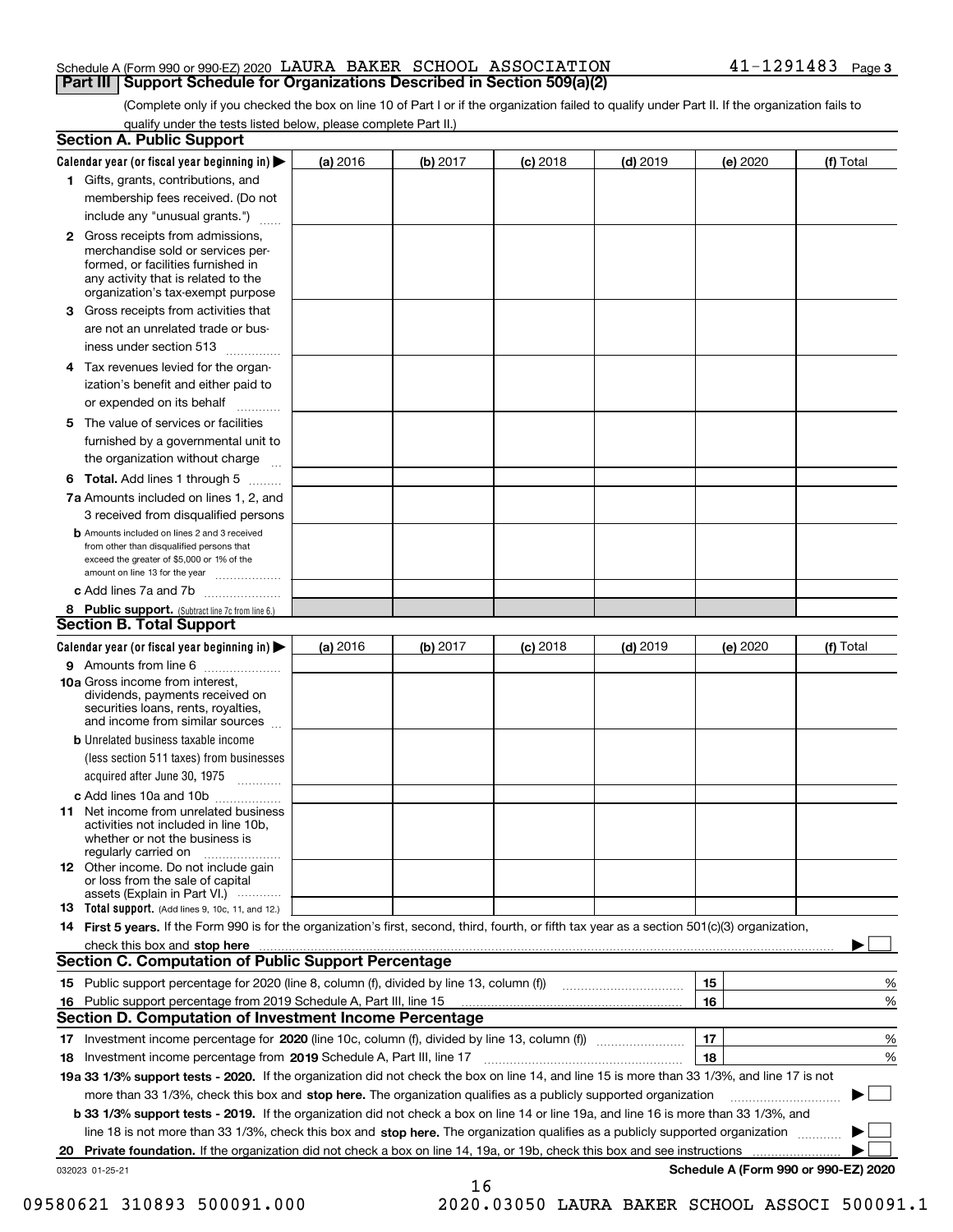### Schedule A (Form 990 or 990-EZ) 2020 LAURA BAKER SCHOOL ASSOCIATION 41-1291483 Page

### **Part IV Supporting Organizations**

(Complete only if you checked a box in line 12 on Part I. If you checked box 12a, Part I, complete Sections A and B. If you checked box 12b, Part I, complete Sections A and C. If you checked box 12c, Part I, complete Sections A, D, and E. If you checked box 12d, Part I, complete Sections A and D, and complete Part V.)

### **Section A. All Supporting Organizations**

- **1** Are all of the organization's supported organizations listed by name in the organization's governing documents? If "No," describe in **Part VI** how the supported organizations are designated. If designated by *class or purpose, describe the designation. If historic and continuing relationship, explain.*
- **2** Did the organization have any supported organization that does not have an IRS determination of status under section 509(a)(1) or (2)? If "Yes," explain in Part VI how the organization determined that the supported *organization was described in section 509(a)(1) or (2).*
- **3a** Did the organization have a supported organization described in section 501(c)(4), (5), or (6)? If "Yes," answer *lines 3b and 3c below.*
- **b** Did the organization confirm that each supported organization qualified under section 501(c)(4), (5), or (6) and satisfied the public support tests under section 509(a)(2)? If "Yes," describe in **Part VI** when and how the *organization made the determination.*
- **c**Did the organization ensure that all support to such organizations was used exclusively for section 170(c)(2)(B) purposes? If "Yes," explain in **Part VI** what controls the organization put in place to ensure such use.
- **4a***If* Was any supported organization not organized in the United States ("foreign supported organization")? *"Yes," and if you checked box 12a or 12b in Part I, answer lines 4b and 4c below.*
- **b** Did the organization have ultimate control and discretion in deciding whether to make grants to the foreign supported organization? If "Yes," describe in **Part VI** how the organization had such control and discretion *despite being controlled or supervised by or in connection with its supported organizations.*
- **c** Did the organization support any foreign supported organization that does not have an IRS determination under sections 501(c)(3) and 509(a)(1) or (2)? If "Yes," explain in **Part VI** what controls the organization used *to ensure that all support to the foreign supported organization was used exclusively for section 170(c)(2)(B) purposes.*
- **5a** Did the organization add, substitute, or remove any supported organizations during the tax year? If "Yes," answer lines 5b and 5c below (if applicable). Also, provide detail in **Part VI,** including (i) the names and EIN *numbers of the supported organizations added, substituted, or removed; (ii) the reasons for each such action; (iii) the authority under the organization's organizing document authorizing such action; and (iv) how the action was accomplished (such as by amendment to the organizing document).*
- **b** Type I or Type II only. Was any added or substituted supported organization part of a class already designated in the organization's organizing document?
- **cSubstitutions only.**  Was the substitution the result of an event beyond the organization's control?
- **6** Did the organization provide support (whether in the form of grants or the provision of services or facilities) to **Part VI.** *If "Yes," provide detail in* support or benefit one or more of the filing organization's supported organizations? anyone other than (i) its supported organizations, (ii) individuals that are part of the charitable class benefited by one or more of its supported organizations, or (iii) other supporting organizations that also
- **7**Did the organization provide a grant, loan, compensation, or other similar payment to a substantial contributor *If "Yes," complete Part I of Schedule L (Form 990 or 990-EZ).* regard to a substantial contributor? (as defined in section 4958(c)(3)(C)), a family member of a substantial contributor, or a 35% controlled entity with
- **8** Did the organization make a loan to a disqualified person (as defined in section 4958) not described in line 7? *If "Yes," complete Part I of Schedule L (Form 990 or 990-EZ).*
- **9a** Was the organization controlled directly or indirectly at any time during the tax year by one or more in section 509(a)(1) or (2))? If "Yes," *provide detail in* <code>Part VI.</code> disqualified persons, as defined in section 4946 (other than foundation managers and organizations described
- **b** Did one or more disqualified persons (as defined in line 9a) hold a controlling interest in any entity in which the supporting organization had an interest? If "Yes," provide detail in P**art VI**.
- **c**Did a disqualified person (as defined in line 9a) have an ownership interest in, or derive any personal benefit from, assets in which the supporting organization also had an interest? If "Yes," provide detail in P**art VI.**
- **10a** Was the organization subject to the excess business holdings rules of section 4943 because of section supporting organizations)? If "Yes," answer line 10b below. 4943(f) (regarding certain Type II supporting organizations, and all Type III non-functionally integrated
- **b** Did the organization have any excess business holdings in the tax year? (Use Schedule C, Form 4720, to *determine whether the organization had excess business holdings.)*

17

032024 01-25-21

**Schedule A (Form 990 or 990-EZ) 2020**

**1**

**2**

**3a**

**3b**

**3c**

**4a**

**4b**

**4c**

**5a**

**5b5c**

**6**

**7**

**8**

**9a**

**9b**

**9c**

**10a**

**10b**

**Yes No**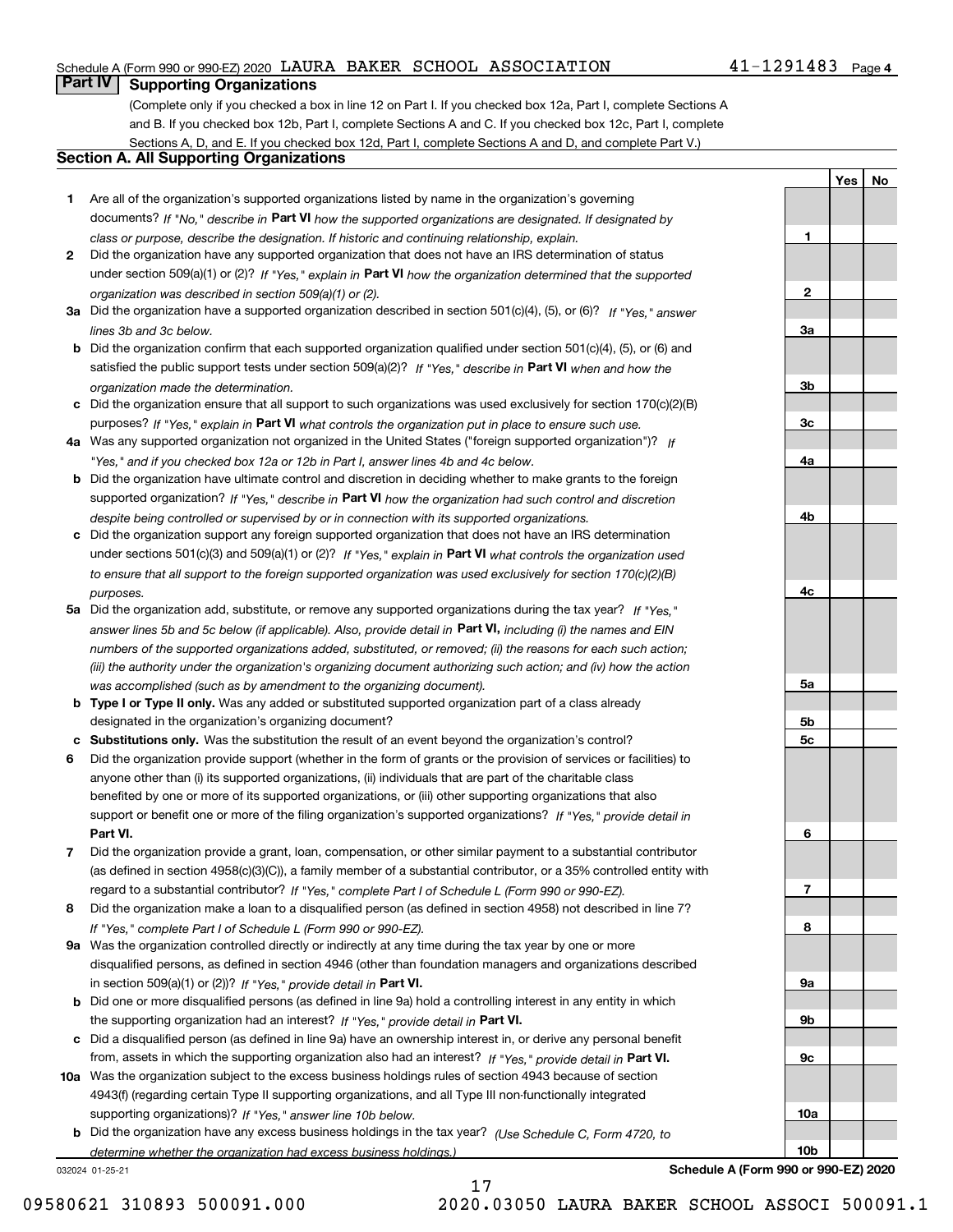### Schedule A (Form 990 or 990-EZ) 2020 LAURA BAKER SCHOOL ASSOCIATION 41-1291483 Page **Part IV Supporting Organizations** *(continued)*

|                  |                                                                                                                                                                                                                                                                                                                                                                                                                                                                                                                          |              | Yes   No |    |
|------------------|--------------------------------------------------------------------------------------------------------------------------------------------------------------------------------------------------------------------------------------------------------------------------------------------------------------------------------------------------------------------------------------------------------------------------------------------------------------------------------------------------------------------------|--------------|----------|----|
| 11               | Has the organization accepted a gift or contribution from any of the following persons?                                                                                                                                                                                                                                                                                                                                                                                                                                  |              |          |    |
|                  | a A person who directly or indirectly controls, either alone or together with persons described in lines 11b and                                                                                                                                                                                                                                                                                                                                                                                                         |              |          |    |
|                  | 11c below, the governing body of a supported organization?                                                                                                                                                                                                                                                                                                                                                                                                                                                               | 11a          |          |    |
|                  | <b>b</b> A family member of a person described in line 11a above?                                                                                                                                                                                                                                                                                                                                                                                                                                                        | 11b          |          |    |
|                  | c A 35% controlled entity of a person described in line 11a or 11b above? If "Yes" to line 11a, 11b, or 11c, provide                                                                                                                                                                                                                                                                                                                                                                                                     |              |          |    |
|                  | detail in Part VI.                                                                                                                                                                                                                                                                                                                                                                                                                                                                                                       | 11c          |          |    |
|                  | <b>Section B. Type I Supporting Organizations</b>                                                                                                                                                                                                                                                                                                                                                                                                                                                                        |              |          |    |
|                  |                                                                                                                                                                                                                                                                                                                                                                                                                                                                                                                          |              | Yes      | No |
| 1.               | Did the governing body, members of the governing body, officers acting in their official capacity, or membership of one or<br>more supported organizations have the power to regularly appoint or elect at least a majority of the organization's officers,<br>directors, or trustees at all times during the tax year? If "No," describe in Part VI how the supported organization(s)<br>effectively operated, supervised, or controlled the organization's activities. If the organization had more than one supported |              |          |    |
|                  | organization, describe how the powers to appoint and/or remove officers, directors, or trustees were allocated among the<br>supported organizations and what conditions or restrictions, if any, applied to such powers during the tax year.                                                                                                                                                                                                                                                                             | 1            |          |    |
| 2                | Did the organization operate for the benefit of any supported organization other than the supported                                                                                                                                                                                                                                                                                                                                                                                                                      |              |          |    |
|                  | organization(s) that operated, supervised, or controlled the supporting organization? If "Yes," explain in                                                                                                                                                                                                                                                                                                                                                                                                               |              |          |    |
|                  | Part VI how providing such benefit carried out the purposes of the supported organization(s) that operated,                                                                                                                                                                                                                                                                                                                                                                                                              |              |          |    |
|                  | supervised, or controlled the supporting organization.                                                                                                                                                                                                                                                                                                                                                                                                                                                                   | $\mathbf{2}$ |          |    |
|                  | <b>Section C. Type II Supporting Organizations</b>                                                                                                                                                                                                                                                                                                                                                                                                                                                                       |              |          |    |
|                  |                                                                                                                                                                                                                                                                                                                                                                                                                                                                                                                          |              | Yes      | No |
|                  |                                                                                                                                                                                                                                                                                                                                                                                                                                                                                                                          |              |          |    |
| 1.               | Were a majority of the organization's directors or trustees during the tax year also a majority of the directors                                                                                                                                                                                                                                                                                                                                                                                                         |              |          |    |
|                  | or trustees of each of the organization's supported organization(s)? If "No," describe in Part VI how control                                                                                                                                                                                                                                                                                                                                                                                                            |              |          |    |
|                  | or management of the supporting organization was vested in the same persons that controlled or managed                                                                                                                                                                                                                                                                                                                                                                                                                   |              |          |    |
|                  | the supported organization(s).<br><b>Section D. All Type III Supporting Organizations</b>                                                                                                                                                                                                                                                                                                                                                                                                                                | 1            |          |    |
|                  |                                                                                                                                                                                                                                                                                                                                                                                                                                                                                                                          |              |          |    |
|                  |                                                                                                                                                                                                                                                                                                                                                                                                                                                                                                                          |              | Yes      | No |
| 1                | Did the organization provide to each of its supported organizations, by the last day of the fifth month of the                                                                                                                                                                                                                                                                                                                                                                                                           |              |          |    |
|                  | organization's tax year, (i) a written notice describing the type and amount of support provided during the prior tax                                                                                                                                                                                                                                                                                                                                                                                                    |              |          |    |
|                  | year, (ii) a copy of the Form 990 that was most recently filed as of the date of notification, and (iii) copies of the                                                                                                                                                                                                                                                                                                                                                                                                   |              |          |    |
|                  | organization's governing documents in effect on the date of notification, to the extent not previously provided?                                                                                                                                                                                                                                                                                                                                                                                                         | 1            |          |    |
| 2                | Were any of the organization's officers, directors, or trustees either (i) appointed or elected by the supported                                                                                                                                                                                                                                                                                                                                                                                                         |              |          |    |
|                  | organization(s) or (ii) serving on the governing body of a supported organization? If "No," explain in Part VI how                                                                                                                                                                                                                                                                                                                                                                                                       |              |          |    |
|                  | the organization maintained a close and continuous working relationship with the supported organization(s).                                                                                                                                                                                                                                                                                                                                                                                                              | $\mathbf{2}$ |          |    |
| 3                | By reason of the relationship described in line 2, above, did the organization's supported organizations have a                                                                                                                                                                                                                                                                                                                                                                                                          |              |          |    |
|                  | significant voice in the organization's investment policies and in directing the use of the organization's                                                                                                                                                                                                                                                                                                                                                                                                               |              |          |    |
|                  | income or assets at all times during the tax year? If "Yes," describe in Part VI the role the organization's                                                                                                                                                                                                                                                                                                                                                                                                             |              |          |    |
|                  | supported organizations played in this regard.                                                                                                                                                                                                                                                                                                                                                                                                                                                                           | 3            |          |    |
|                  | <b>Section E. Type III Functionally Integrated Supporting Organizations</b>                                                                                                                                                                                                                                                                                                                                                                                                                                              |              |          |    |
| 1<br>a<br>b<br>c | Check the box next to the method that the organization used to satisfy the Integral Part Test during the year (see instructions).<br>The organization satisfied the Activities Test. Complete line 2 below.<br>The organization is the parent of each of its supported organizations. Complete line 3 below.<br>The organization supported a governmental entity. Describe in Part VI how you supported a governmental entity (see instructions).                                                                        |              |          |    |
| 2                | Activities Test. Answer lines 2a and 2b below.                                                                                                                                                                                                                                                                                                                                                                                                                                                                           |              | Yes      | No |
| a                | Did substantially all of the organization's activities during the tax year directly further the exempt purposes of                                                                                                                                                                                                                                                                                                                                                                                                       |              |          |    |
|                  | the supported organization(s) to which the organization was responsive? If "Yes," then in Part VI identify                                                                                                                                                                                                                                                                                                                                                                                                               |              |          |    |
|                  | those supported organizations and explain how these activities directly furthered their exempt purposes,                                                                                                                                                                                                                                                                                                                                                                                                                 |              |          |    |
|                  | how the organization was responsive to those supported organizations, and how the organization determined                                                                                                                                                                                                                                                                                                                                                                                                                |              |          |    |
|                  | that these activities constituted substantially all of its activities.                                                                                                                                                                                                                                                                                                                                                                                                                                                   | 2a           |          |    |
|                  | <b>b</b> Did the activities described in line 2a, above, constitute activities that, but for the organization's involvement,                                                                                                                                                                                                                                                                                                                                                                                             |              |          |    |
|                  | one or more of the organization's supported organization(s) would have been engaged in? If "Yes," explain in                                                                                                                                                                                                                                                                                                                                                                                                             |              |          |    |
|                  |                                                                                                                                                                                                                                                                                                                                                                                                                                                                                                                          |              |          |    |
|                  | <b>Part VI</b> the reasons for the organization's position that its supported organization(s) would have engaged in                                                                                                                                                                                                                                                                                                                                                                                                      | 2b           |          |    |
|                  | these activities but for the organization's involvement.                                                                                                                                                                                                                                                                                                                                                                                                                                                                 |              |          |    |
| 3                | Parent of Supported Organizations. Answer lines 3a and 3b below.                                                                                                                                                                                                                                                                                                                                                                                                                                                         |              |          |    |
|                  | a Did the organization have the power to regularly appoint or elect a majority of the officers, directors, or                                                                                                                                                                                                                                                                                                                                                                                                            |              |          |    |
|                  | trustees of each of the supported organizations? If "Yes" or "No" provide details in Part VI.                                                                                                                                                                                                                                                                                                                                                                                                                            | За           |          |    |
|                  | <b>b</b> Did the organization exercise a substantial degree of direction over the policies, programs, and activities of each                                                                                                                                                                                                                                                                                                                                                                                             |              |          |    |
|                  | of its supported organizations? If "Yes." describe in Part VI the role played by the organization in this regard.                                                                                                                                                                                                                                                                                                                                                                                                        | 3b           |          |    |

18

032025 01-25-21

**Schedule A (Form 990 or 990-EZ) 2020**

<sup>09580621</sup> <sup>310893</sup> 500091.000 2020.03050 LAURA BAKER SCHOOL ASSOCI 500091.1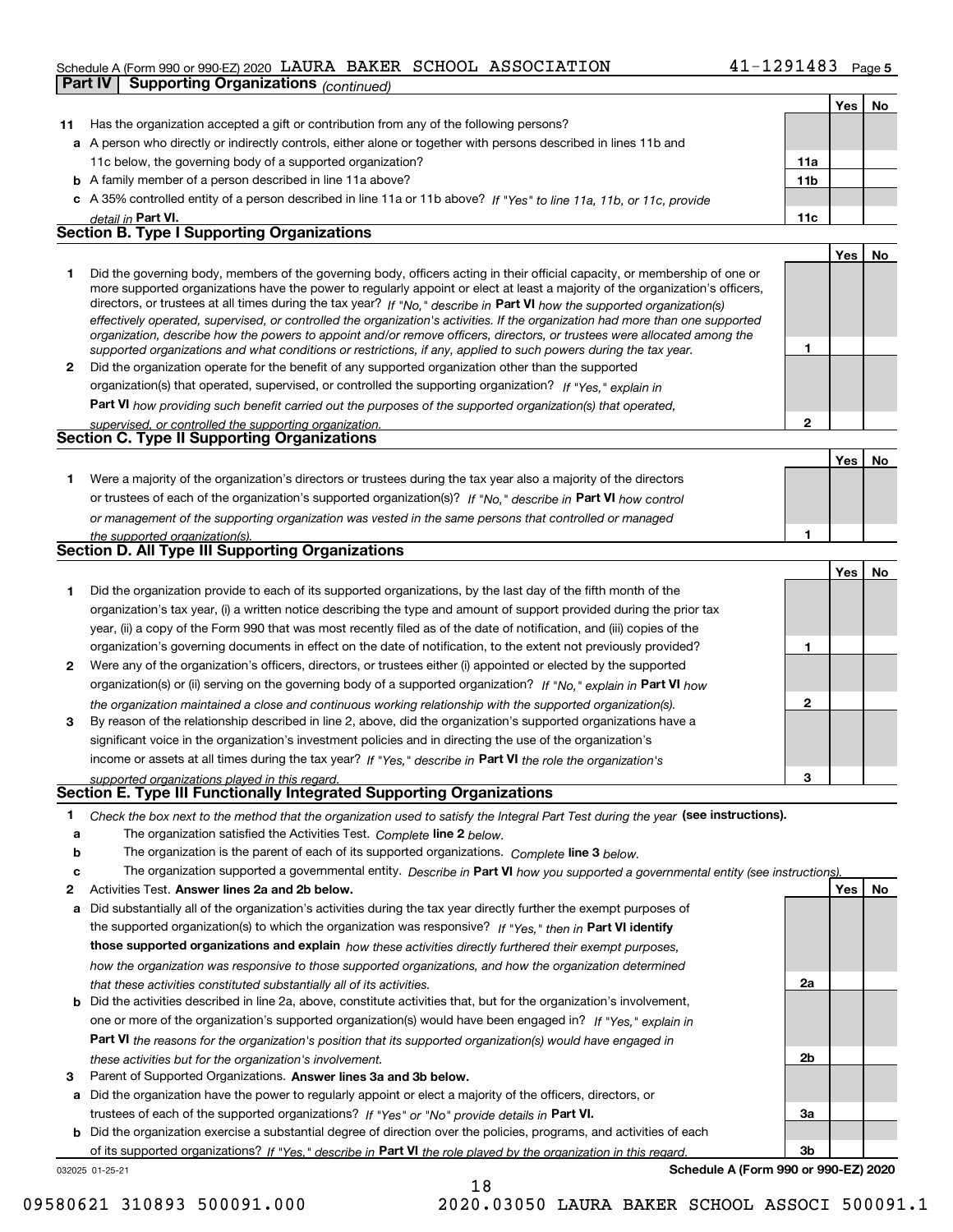#### Schedule A (Form 990 or 990-EZ) 2020 LAURA BAKER SCHOOL ASSOCIATION 41-1291483 Page **Part V Type III Non-Functionally Integrated 509(a)(3) Supporting Organizations**

**1Part VI** Check here if the organization satisfied the Integral Part Test as a qualifying trust on Nov. 20, 1970 ( *explain in* Part VI). See instructions.<br>All other Type III pen functionally integrated supporting examizat All other Type III non-functionally integrated supporting organizations must complete Sections A through E.

|              | Section A - Adjusted Net Income                                                                                                   |                | (A) Prior Year | (B) Current Year<br>(optional) |
|--------------|-----------------------------------------------------------------------------------------------------------------------------------|----------------|----------------|--------------------------------|
| 1            | Net short-term capital gain                                                                                                       | 1              |                |                                |
| $\mathbf{2}$ | Recoveries of prior-year distributions                                                                                            | $\mathbf{2}$   |                |                                |
| 3            | Other gross income (see instructions)                                                                                             | 3              |                |                                |
| 4            | Add lines 1 through 3.                                                                                                            | 4              |                |                                |
| 5            | Depreciation and depletion                                                                                                        | 5              |                |                                |
| 6            | Portion of operating expenses paid or incurred for production or                                                                  |                |                |                                |
|              | collection of gross income or for management, conservation, or                                                                    |                |                |                                |
|              | maintenance of property held for production of income (see instructions)                                                          | 6              |                |                                |
| 7            | Other expenses (see instructions)                                                                                                 | $\overline{7}$ |                |                                |
| 8            | Adjusted Net Income (subtract lines 5, 6, and 7 from line 4)                                                                      | 8              |                |                                |
|              | <b>Section B - Minimum Asset Amount</b>                                                                                           |                | (A) Prior Year | (B) Current Year<br>(optional) |
| 1            | Aggregate fair market value of all non-exempt-use assets (see                                                                     |                |                |                                |
|              | instructions for short tax year or assets held for part of year):                                                                 |                |                |                                |
|              | <b>a</b> Average monthly value of securities                                                                                      | 1a             |                |                                |
|              | <b>b</b> Average monthly cash balances                                                                                            | 1 <sub>b</sub> |                |                                |
|              | c Fair market value of other non-exempt-use assets                                                                                | 1c             |                |                                |
|              | d Total (add lines 1a, 1b, and 1c)                                                                                                | 1d             |                |                                |
|              | e Discount claimed for blockage or other factors                                                                                  |                |                |                                |
|              | (explain in detail in Part VI):                                                                                                   |                |                |                                |
| 2            | Acquisition indebtedness applicable to non-exempt-use assets                                                                      | $\mathbf{2}$   |                |                                |
| 3            | Subtract line 2 from line 1d.                                                                                                     | 3              |                |                                |
| 4            | Cash deemed held for exempt use. Enter 0.015 of line 3 (for greater amount,                                                       |                |                |                                |
|              | see instructions)                                                                                                                 | 4              |                |                                |
| 5            | Net value of non-exempt-use assets (subtract line 4 from line 3)                                                                  | 5              |                |                                |
| 6            | Multiply line 5 by 0.035.                                                                                                         | 6              |                |                                |
| 7            | Recoveries of prior-year distributions                                                                                            | 7              |                |                                |
| 8            | <b>Minimum Asset Amount</b> (add line 7 to line 6)                                                                                | 8              |                |                                |
|              | <b>Section C - Distributable Amount</b>                                                                                           |                |                | <b>Current Year</b>            |
| 1            | Adjusted net income for prior year (from Section A, line 8, column A)                                                             | 1              |                |                                |
| 2            | Enter 0.85 of line 1.                                                                                                             | $\mathbf{2}$   |                |                                |
| 3            | Minimum asset amount for prior year (from Section B, line 8, column A)                                                            | 3              |                |                                |
| 4            | Enter greater of line 2 or line 3.                                                                                                | 4              |                |                                |
| 5            | Income tax imposed in prior year                                                                                                  | 5              |                |                                |
| 6            | <b>Distributable Amount.</b> Subtract line 5 from line 4, unless subject to                                                       |                |                |                                |
|              | emergency temporary reduction (see instructions).                                                                                 | 6              |                |                                |
| 7            | Check here if the current year is the organization's first as a non-functionally integrated Type III supporting organization (see |                |                |                                |

instructions).

**Schedule A (Form 990 or 990-EZ) 2020**

032026 01-25-21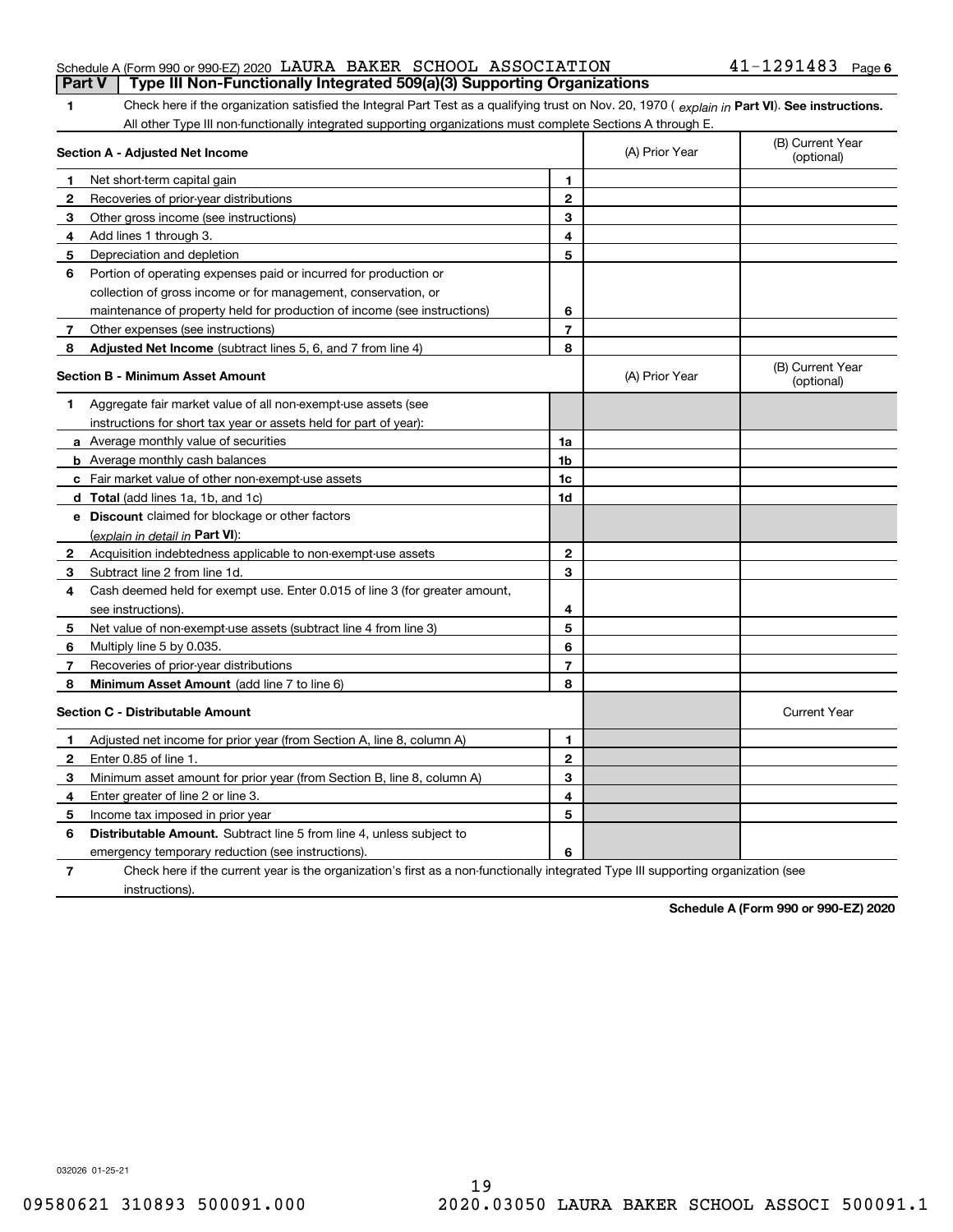#### Schedule A (Form 990 or 990-EZ) 2020 LAURA BAKER SCHOOL ASSOCIATION 4 L-I ZY I 4 8 3 Page LAURA BAKER SCHOOL ASSOCIATION 41-1291483

| Part V         | Type III Non-Functionally Integrated 509(a)(3) Supporting Organizations                    |                                    | (continued)                                   |    |                                                  |
|----------------|--------------------------------------------------------------------------------------------|------------------------------------|-----------------------------------------------|----|--------------------------------------------------|
|                | <b>Section D - Distributions</b>                                                           |                                    |                                               |    | <b>Current Year</b>                              |
| 1.             | Amounts paid to supported organizations to accomplish exempt purposes                      |                                    |                                               | 1  |                                                  |
| 2              | Amounts paid to perform activity that directly furthers exempt purposes of supported       |                                    |                                               |    |                                                  |
|                | organizations, in excess of income from activity                                           |                                    | 2                                             |    |                                                  |
| 3              | Administrative expenses paid to accomplish exempt purposes of supported organizations      |                                    |                                               | 3  |                                                  |
| 4              | Amounts paid to acquire exempt-use assets                                                  |                                    |                                               | 4  |                                                  |
| 5              | Qualified set-aside amounts (prior IRS approval required - provide details in Part VI)     |                                    |                                               | 5  |                                                  |
| 6              | Other distributions ( <i>describe in</i> Part VI). See instructions.                       |                                    |                                               | 6  |                                                  |
| 7              | Total annual distributions. Add lines 1 through 6.                                         |                                    |                                               | 7  |                                                  |
| 8              | Distributions to attentive supported organizations to which the organization is responsive |                                    |                                               |    |                                                  |
|                | (provide details in Part VI). See instructions.                                            |                                    |                                               | 8  |                                                  |
| 9              | Distributable amount for 2020 from Section C, line 6                                       |                                    |                                               | 9  |                                                  |
| 10             | Line 8 amount divided by line 9 amount                                                     |                                    |                                               | 10 |                                                  |
|                | <b>Section E - Distribution Allocations</b> (see instructions)                             | (i)<br><b>Excess Distributions</b> | (ii)<br><b>Underdistributions</b><br>Pre-2020 |    | (iii)<br><b>Distributable</b><br>Amount for 2020 |
| 1              | Distributable amount for 2020 from Section C, line 6                                       |                                    |                                               |    |                                                  |
| 2              | Underdistributions, if any, for years prior to 2020 (reason-                               |                                    |                                               |    |                                                  |
|                | able cause required - explain in Part VI). See instructions.                               |                                    |                                               |    |                                                  |
| 3              | Excess distributions carryover, if any, to 2020                                            |                                    |                                               |    |                                                  |
|                | a From 2015                                                                                |                                    |                                               |    |                                                  |
|                | <b>b</b> From 2016                                                                         |                                    |                                               |    |                                                  |
|                | $c$ From 2017                                                                              |                                    |                                               |    |                                                  |
|                | <b>d</b> From 2018                                                                         |                                    |                                               |    |                                                  |
|                | e From 2019                                                                                |                                    |                                               |    |                                                  |
|                | f Total of lines 3a through 3e                                                             |                                    |                                               |    |                                                  |
|                | g Applied to underdistributions of prior years                                             |                                    |                                               |    |                                                  |
|                | <b>h</b> Applied to 2020 distributable amount                                              |                                    |                                               |    |                                                  |
|                | Carryover from 2015 not applied (see instructions)                                         |                                    |                                               |    |                                                  |
|                | Remainder. Subtract lines 3g, 3h, and 3i from line 3f.                                     |                                    |                                               |    |                                                  |
| 4              | Distributions for 2020 from Section D,                                                     |                                    |                                               |    |                                                  |
|                | line $7:$                                                                                  |                                    |                                               |    |                                                  |
|                | a Applied to underdistributions of prior years                                             |                                    |                                               |    |                                                  |
|                | <b>b</b> Applied to 2020 distributable amount                                              |                                    |                                               |    |                                                  |
|                | c Remainder. Subtract lines 4a and 4b from line 4.                                         |                                    |                                               |    |                                                  |
| 5              | Remaining underdistributions for years prior to 2020, if                                   |                                    |                                               |    |                                                  |
|                | any. Subtract lines 3g and 4a from line 2. For result greater                              |                                    |                                               |    |                                                  |
|                | than zero, explain in Part VI. See instructions.                                           |                                    |                                               |    |                                                  |
| 6              | Remaining underdistributions for 2020. Subtract lines 3h                                   |                                    |                                               |    |                                                  |
|                | and 4b from line 1. For result greater than zero, explain in                               |                                    |                                               |    |                                                  |
|                | Part VI. See instructions.                                                                 |                                    |                                               |    |                                                  |
| $\overline{7}$ | Excess distributions carryover to 2021. Add lines 3j                                       |                                    |                                               |    |                                                  |
|                | and 4c.                                                                                    |                                    |                                               |    |                                                  |
| 8              | Breakdown of line 7:                                                                       |                                    |                                               |    |                                                  |
|                | a Excess from 2016                                                                         |                                    |                                               |    |                                                  |
|                | <b>b</b> Excess from 2017                                                                  |                                    |                                               |    |                                                  |
|                | c Excess from 2018                                                                         |                                    |                                               |    |                                                  |
|                | d Excess from 2019                                                                         |                                    |                                               |    |                                                  |
|                | e Excess from 2020                                                                         |                                    |                                               |    |                                                  |

**Schedule A (Form 990 or 990-EZ) 2020**

032027 01-25-21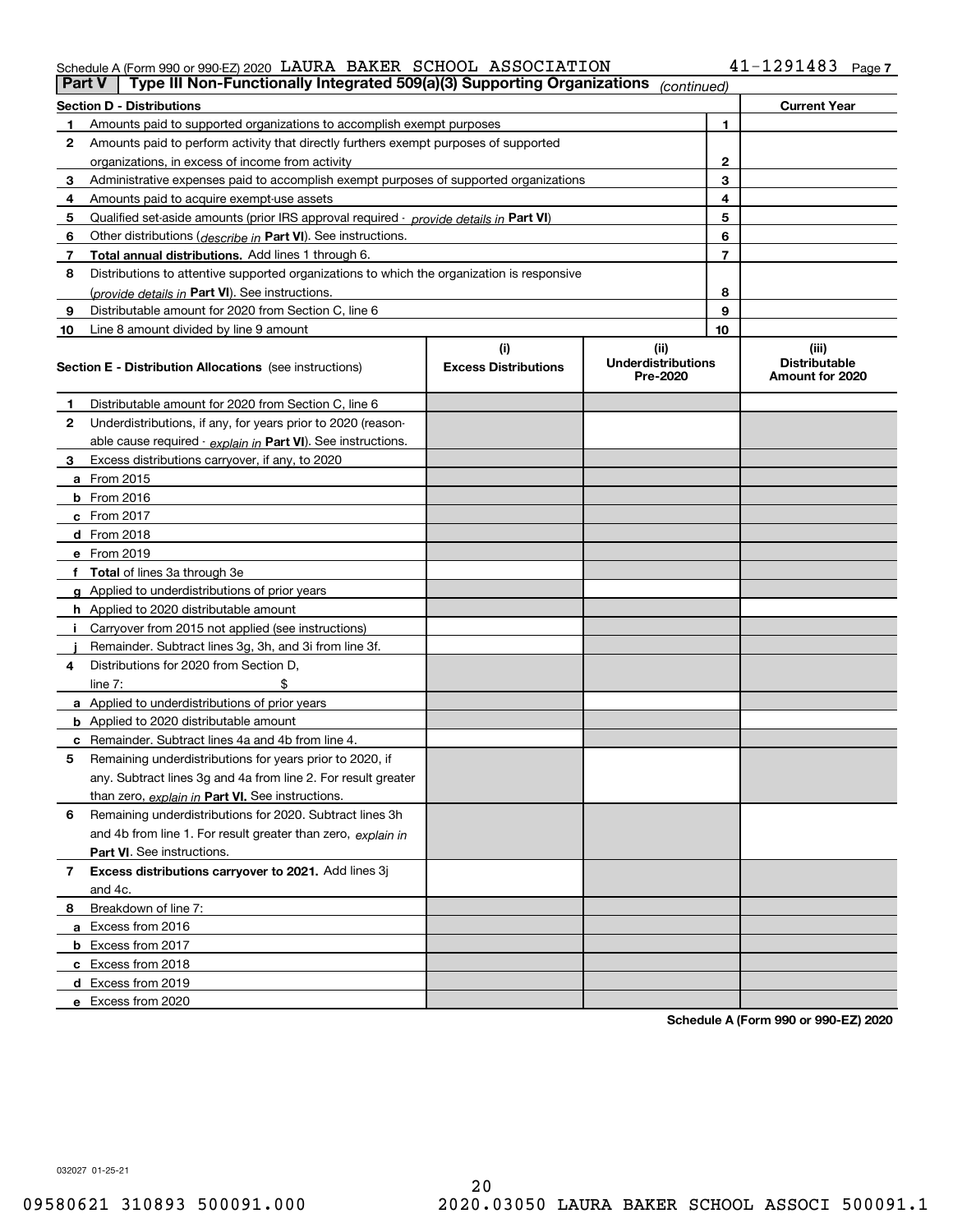| Schedule A (Form 990 or 990-EZ) 2020 LAURA BAKER SCHOOL ASSOCIATION |  |  | $41 - 1291483$ Page 8 |  |
|---------------------------------------------------------------------|--|--|-----------------------|--|
|                                                                     |  |  |                       |  |

Part VI | Supplemental Information. Provide the explanations required by Part II, line 10; Part II, line 17a or 17b; Part III, line 12; Part IV, Section A, lines 1, 2, 3b, 3c, 4b, 4c, 5a, 6, 9a, 9b, 9c, 11a, 11b, and 11c; Part IV, Section B, lines 1 and 2; Part IV, Section C, line 1; Part IV, Section D, lines 2 and 3; Part IV, Section E, lines 1c, 2a, 2b, 3a, and 3b; Part V, line 1; Part V, Section B, line 1e; Part V, Section D, lines 5, 6, and 8; and Part V, Section E, lines 2, 5, and 6. Also complete this part for any additional information. (See instructions.)

SCHEDULE A, PART II, LINE 10, EXPLANATION FOR OTHER INCOME:

| 2020 AMOUNT: \$ | 25,709. |                                                                                                                        |  |  |
|-----------------|---------|------------------------------------------------------------------------------------------------------------------------|--|--|
| 2019 AMOUNT: \$ | 23,887. | <u> 1989 - Johann John Stein, mars an deus Amerikaansk kommunister (</u>                                               |  |  |
| 2018 AMOUNT: \$ | 20,869. | <u> 1989 - Johann Stoff, deutscher Stoffen und der Stoffen und der Stoffen und der Stoffen und der Stoffen und der</u> |  |  |
| 2017 AMOUNT: \$ | 22,102. |                                                                                                                        |  |  |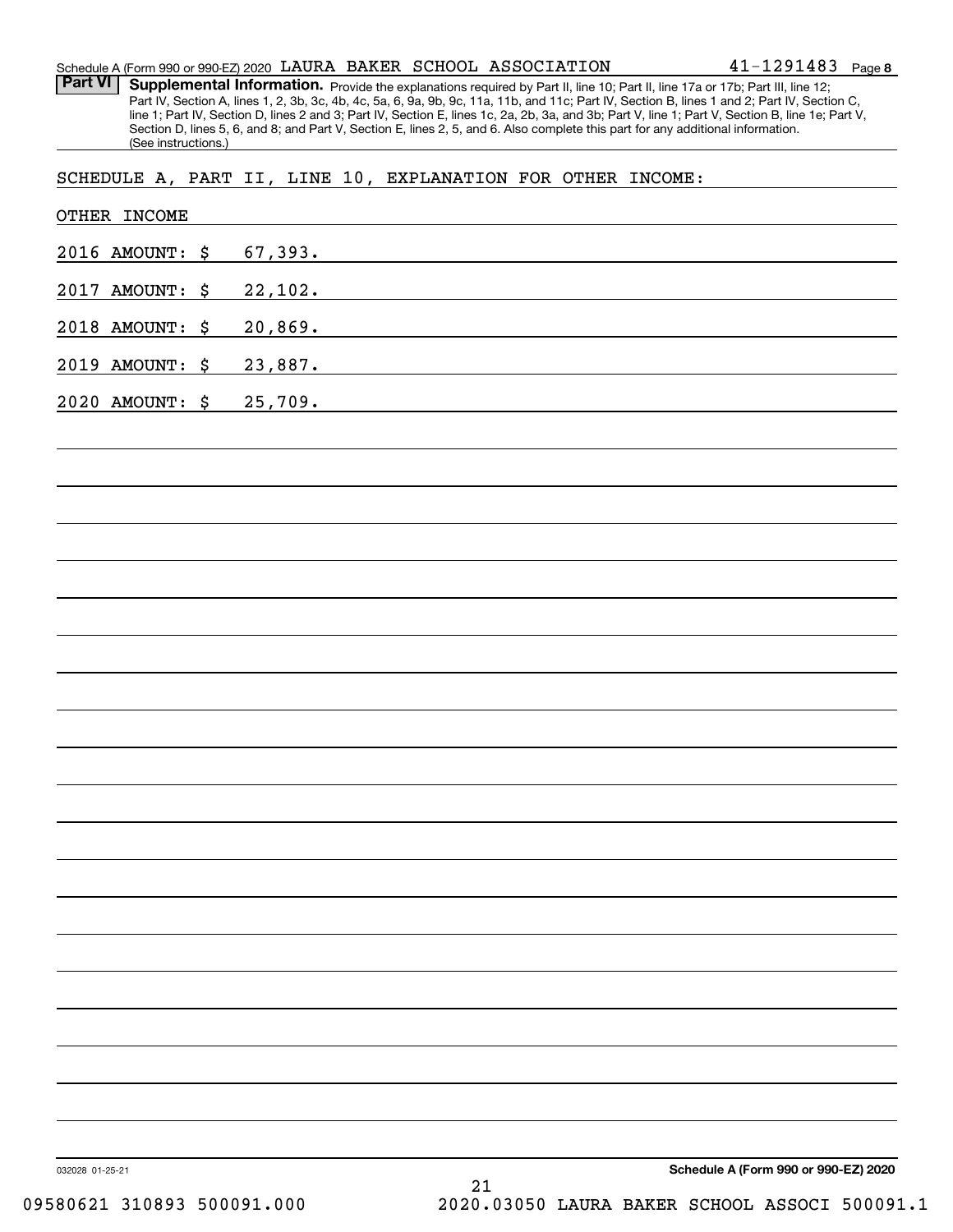| <b>SCHEDULE D</b> |  |
|-------------------|--|
|-------------------|--|

### **Supplemental Financial Statements**

(Form 990)<br>
Pepartment of the Treasury<br>
Department of the Treasury<br>
Department of the Treasury<br>
Department of the Treasury<br> **Co to www.irs.gov/Form990 for instructions and the latest information.**<br> **Co to www.irs.gov/Form9** 



Department of the Treasury Internal Revenue Service

**Name of the organization Employer identification number**

|         | LAURA BAKER SCHOOL ASSOCIATION                                                                                                                                                                                                |                                                | 41-1291483                                         |
|---------|-------------------------------------------------------------------------------------------------------------------------------------------------------------------------------------------------------------------------------|------------------------------------------------|----------------------------------------------------|
| Part I  | Organizations Maintaining Donor Advised Funds or Other Similar Funds or Accounts. Complete if the                                                                                                                             |                                                |                                                    |
|         | organization answered "Yes" on Form 990, Part IV, line 6.                                                                                                                                                                     |                                                |                                                    |
|         |                                                                                                                                                                                                                               | (a) Donor advised funds                        | (b) Funds and other accounts                       |
| 1       |                                                                                                                                                                                                                               |                                                |                                                    |
| 2       | Aggregate value of contributions to (during year)                                                                                                                                                                             |                                                |                                                    |
| 3       |                                                                                                                                                                                                                               |                                                |                                                    |
| 4       |                                                                                                                                                                                                                               |                                                |                                                    |
| 5       | Did the organization inform all donors and donor advisors in writing that the assets held in donor advised funds                                                                                                              |                                                |                                                    |
|         |                                                                                                                                                                                                                               |                                                | Yes<br>No                                          |
| 6       | Did the organization inform all grantees, donors, and donor advisors in writing that grant funds can be used only                                                                                                             |                                                |                                                    |
|         | for charitable purposes and not for the benefit of the donor or donor advisor, or for any other purpose conferring                                                                                                            |                                                |                                                    |
|         | impermissible private benefit?                                                                                                                                                                                                |                                                | Yes<br>No                                          |
| Part II | Conservation Easements. Complete if the organization answered "Yes" on Form 990, Part IV, line 7.                                                                                                                             |                                                |                                                    |
| 1       | Purpose(s) of conservation easements held by the organization (check all that apply).                                                                                                                                         |                                                |                                                    |
|         | Preservation of land for public use (for example, recreation or education)                                                                                                                                                    |                                                | Preservation of a historically important land area |
|         | Protection of natural habitat                                                                                                                                                                                                 | Preservation of a certified historic structure |                                                    |
|         | Preservation of open space                                                                                                                                                                                                    |                                                |                                                    |
| 2       | Complete lines 2a through 2d if the organization held a qualified conservation contribution in the form of a conservation easement on the last                                                                                |                                                |                                                    |
|         | day of the tax year.                                                                                                                                                                                                          |                                                | Held at the End of the Tax Year                    |
|         |                                                                                                                                                                                                                               |                                                | 2a                                                 |
|         |                                                                                                                                                                                                                               |                                                |                                                    |
| b       | Total acreage restricted by conservation easements                                                                                                                                                                            |                                                | 2 <sub>b</sub>                                     |
| с       |                                                                                                                                                                                                                               |                                                | 2c                                                 |
| d       | Number of conservation easements included in (c) acquired after 7/25/06, and not on a historic structure                                                                                                                      |                                                |                                                    |
|         | listed in the National Register [111] Marshall Register [11] Marshall Register [11] Marshall Register [11] Marshall Register [11] Marshall Register [11] Marshall Register [11] Marshall Register [11] Marshall Register [11] |                                                | 2d                                                 |
| 3       | Number of conservation easements modified, transferred, released, extinguished, or terminated by the organization during the tax                                                                                              |                                                |                                                    |
|         | $year \blacktriangleright$                                                                                                                                                                                                    |                                                |                                                    |
| 4       | Number of states where property subject to conservation easement is located >                                                                                                                                                 |                                                |                                                    |
| 5       | Does the organization have a written policy regarding the periodic monitoring, inspection, handling of                                                                                                                        |                                                |                                                    |
|         | violations, and enforcement of the conservation easements it holds?                                                                                                                                                           |                                                | Yes<br>No                                          |
| 6       | Staff and volunteer hours devoted to monitoring, inspecting, handling of violations, and enforcing conservation easements during the year                                                                                     |                                                |                                                    |
|         |                                                                                                                                                                                                                               |                                                |                                                    |
| 7       | Amount of expenses incurred in monitoring, inspecting, handling of violations, and enforcing conservation easements during the year                                                                                           |                                                |                                                    |
|         | $\blacktriangleright$ \$                                                                                                                                                                                                      |                                                |                                                    |
| 8       | Does each conservation easement reported on line 2(d) above satisfy the requirements of section 170(h)(4)(B)(i)                                                                                                               |                                                |                                                    |
|         |                                                                                                                                                                                                                               |                                                | Yes<br>No                                          |
| 9       | In Part XIII, describe how the organization reports conservation easements in its revenue and expense statement and                                                                                                           |                                                |                                                    |
|         | balance sheet, and include, if applicable, the text of the footnote to the organization's financial statements that describes the                                                                                             |                                                |                                                    |
|         | organization's accounting for conservation easements.                                                                                                                                                                         |                                                |                                                    |
|         | Organizations Maintaining Collections of Art, Historical Treasures, or Other Similar Assets.<br>Part III                                                                                                                      |                                                |                                                    |
|         | Complete if the organization answered "Yes" on Form 990, Part IV, line 8.                                                                                                                                                     |                                                |                                                    |
|         | 1a If the organization elected, as permitted under FASB ASC 958, not to report in its revenue statement and balance sheet works                                                                                               |                                                |                                                    |
|         | of art, historical treasures, or other similar assets held for public exhibition, education, or research in furtherance of public                                                                                             |                                                |                                                    |
|         | service, provide in Part XIII the text of the footnote to its financial statements that describes these items.                                                                                                                |                                                |                                                    |
| b       | If the organization elected, as permitted under FASB ASC 958, to report in its revenue statement and balance sheet works of                                                                                                   |                                                |                                                    |
|         | art, historical treasures, or other similar assets held for public exhibition, education, or research in furtherance of public service,                                                                                       |                                                |                                                    |
|         | provide the following amounts relating to these items:                                                                                                                                                                        |                                                |                                                    |
|         |                                                                                                                                                                                                                               |                                                | -\$                                                |
|         | (ii) Assets included in Form 990, Part X                                                                                                                                                                                      |                                                | $\blacktriangleright$ \$                           |
| 2       | If the organization received or held works of art, historical treasures, or other similar assets for financial gain, provide                                                                                                  |                                                |                                                    |
|         | the following amounts required to be reported under FASB ASC 958 relating to these items:                                                                                                                                     |                                                |                                                    |
| а       |                                                                                                                                                                                                                               |                                                | \$<br>▶                                            |
|         |                                                                                                                                                                                                                               |                                                | $\blacktriangleright$ \$                           |
|         | LHA For Paperwork Reduction Act Notice, see the Instructions for Form 990.                                                                                                                                                    |                                                | Schedule D (Form 990) 2020                         |

032051 12-01-20

28

<sup>09580621</sup> <sup>310893</sup> 500091.000 2020.03050 LAURA BAKER SCHOOL ASSOCI 500091.1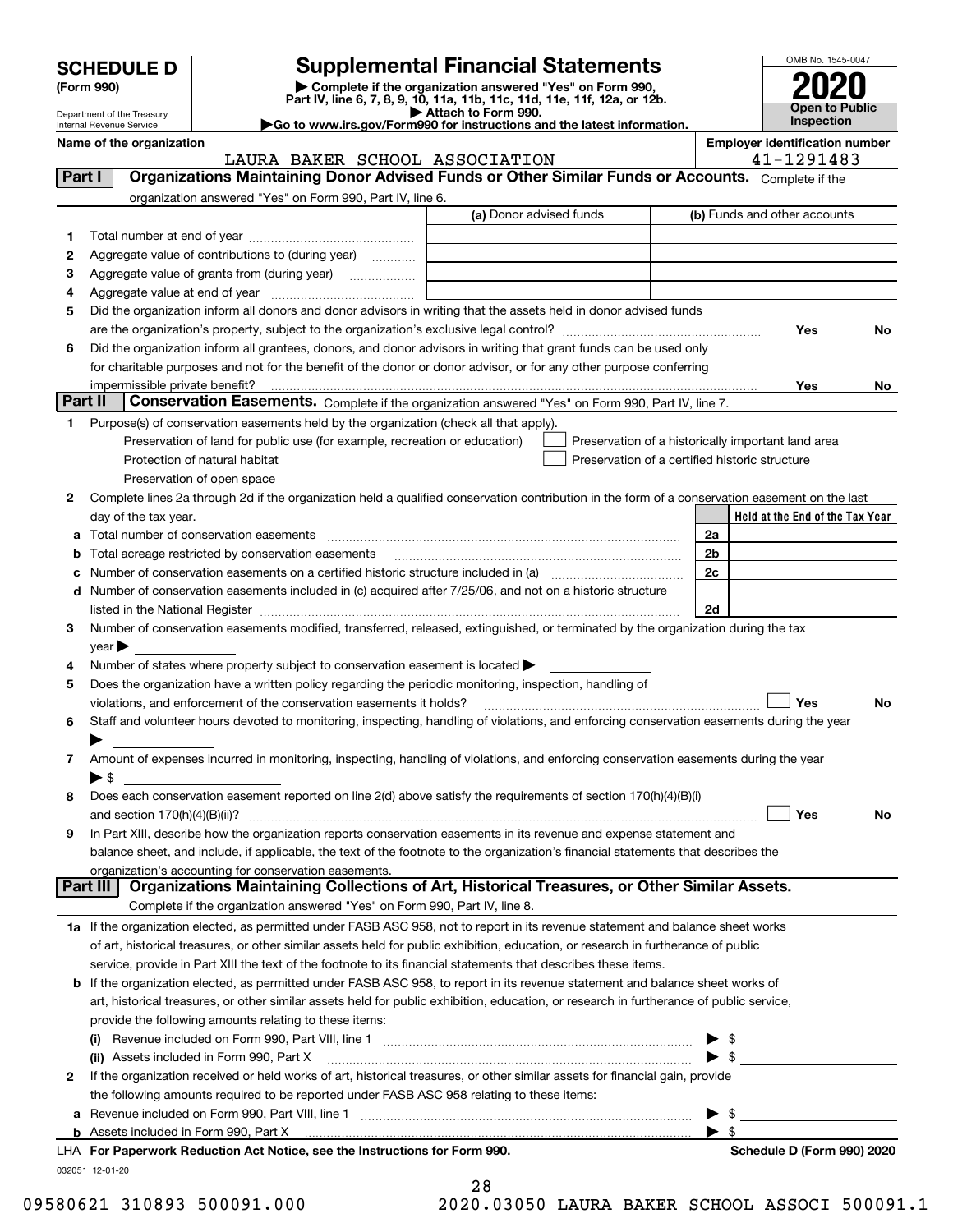|        | Schedule D (Form 990) 2020                                                                                                                                                                                                     | LAURA BAKER SCHOOL ASSOCIATION          |   |                |                                                                                                                                                                                                                               |                                 |                      | $41 - 1291483$ Page 2    |            |
|--------|--------------------------------------------------------------------------------------------------------------------------------------------------------------------------------------------------------------------------------|-----------------------------------------|---|----------------|-------------------------------------------------------------------------------------------------------------------------------------------------------------------------------------------------------------------------------|---------------------------------|----------------------|--------------------------|------------|
|        | Part III<br>Organizations Maintaining Collections of Art, Historical Treasures, or Other Similar Assets (continued)                                                                                                            |                                         |   |                |                                                                                                                                                                                                                               |                                 |                      |                          |            |
| 3      | Using the organization's acquisition, accession, and other records, check any of the following that make significant use of its<br>collection items (check all that apply):                                                    |                                         |   |                |                                                                                                                                                                                                                               |                                 |                      |                          |            |
| а      | Public exhibition                                                                                                                                                                                                              |                                         |   |                | Loan or exchange program                                                                                                                                                                                                      |                                 |                      |                          |            |
| b      | Scholarly research                                                                                                                                                                                                             |                                         | e |                | Other and the contract of the contract of the contract of the contract of the contract of the contract of the contract of the contract of the contract of the contract of the contract of the contract of the contract of the |                                 |                      |                          |            |
| c      | Preservation for future generations                                                                                                                                                                                            |                                         |   |                |                                                                                                                                                                                                                               |                                 |                      |                          |            |
| 4      | Provide a description of the organization's collections and explain how they further the organization's exempt purpose in Part XIII.                                                                                           |                                         |   |                |                                                                                                                                                                                                                               |                                 |                      |                          |            |
| 5      | During the year, did the organization solicit or receive donations of art, historical treasures, or other similar assets                                                                                                       |                                         |   |                |                                                                                                                                                                                                                               |                                 |                      |                          |            |
|        |                                                                                                                                                                                                                                |                                         |   |                |                                                                                                                                                                                                                               |                                 |                      | Yes                      | No.        |
|        | Escrow and Custodial Arrangements. Complete if the organization answered "Yes" on Form 990, Part IV, line 9, or<br><b>Part IV</b>                                                                                              |                                         |   |                |                                                                                                                                                                                                                               |                                 |                      |                          |            |
|        | reported an amount on Form 990, Part X, line 21.                                                                                                                                                                               |                                         |   |                |                                                                                                                                                                                                                               |                                 |                      |                          |            |
|        | 1a Is the organization an agent, trustee, custodian or other intermediary for contributions or other assets not included                                                                                                       |                                         |   |                |                                                                                                                                                                                                                               |                                 |                      | Yes                      | No.        |
|        | <b>b</b> If "Yes," explain the arrangement in Part XIII and complete the following table:                                                                                                                                      |                                         |   |                |                                                                                                                                                                                                                               |                                 |                      |                          |            |
|        |                                                                                                                                                                                                                                |                                         |   |                |                                                                                                                                                                                                                               |                                 |                      | Amount                   |            |
| c      | Beginning balance material contracts and contracts and contracts and contracts and contracts and contracts and                                                                                                                 |                                         |   |                |                                                                                                                                                                                                                               | 1c                              |                      |                          |            |
|        | d Additions during the year measurement contains and a state of the year measurement of the year measurement of                                                                                                                |                                         |   |                |                                                                                                                                                                                                                               | 1d                              |                      |                          |            |
| е      | Distributions during the year manufactured and continuum and the year manufactured and the year manufactured and the year manufactured and the year manufactured and the year manufactured and the year manufactured and the y |                                         |   |                |                                                                                                                                                                                                                               | 1e                              |                      |                          |            |
| f.     | Ending balance measurements are all the contract of the contract of the contract of the contract of the contract of the contract of the contract of the contract of the contract of the contract of the contract of the contra |                                         |   |                |                                                                                                                                                                                                                               | 1f                              |                      |                          |            |
|        | 2a Did the organization include an amount on Form 990, Part X, line 21, for escrow or custodial account liability?                                                                                                             |                                         |   |                |                                                                                                                                                                                                                               |                                 |                      | Yes                      | No         |
|        | <b>b</b> If "Yes," explain the arrangement in Part XIII. Check here if the explanation has been provided on Part XIII                                                                                                          |                                         |   |                |                                                                                                                                                                                                                               |                                 |                      |                          |            |
| Part V | Endowment Funds. Complete if the organization answered "Yes" on Form 990, Part IV, line 10.                                                                                                                                    |                                         |   |                |                                                                                                                                                                                                                               |                                 |                      |                          |            |
|        |                                                                                                                                                                                                                                | (a) Current year                        |   | (b) Prior year | (c) Two years back                                                                                                                                                                                                            |                                 | (d) Three years back | (e) Four years back      |            |
|        | 1a Beginning of year balance                                                                                                                                                                                                   |                                         |   |                |                                                                                                                                                                                                                               |                                 |                      |                          |            |
| b      |                                                                                                                                                                                                                                |                                         |   |                |                                                                                                                                                                                                                               |                                 |                      |                          |            |
| с      | Net investment earnings, gains, and losses                                                                                                                                                                                     |                                         |   |                |                                                                                                                                                                                                                               |                                 |                      |                          |            |
| d      |                                                                                                                                                                                                                                |                                         |   |                |                                                                                                                                                                                                                               |                                 |                      |                          |            |
|        | e Other expenditures for facilities                                                                                                                                                                                            |                                         |   |                |                                                                                                                                                                                                                               |                                 |                      |                          |            |
|        | and programs                                                                                                                                                                                                                   |                                         |   |                |                                                                                                                                                                                                                               |                                 |                      |                          |            |
|        |                                                                                                                                                                                                                                |                                         |   |                |                                                                                                                                                                                                                               |                                 |                      |                          |            |
| g<br>2 | Provide the estimated percentage of the current year end balance (line 1g, column (a)) held as:                                                                                                                                |                                         |   |                |                                                                                                                                                                                                                               |                                 |                      |                          |            |
| а      | Board designated or quasi-endowment >                                                                                                                                                                                          |                                         | % |                |                                                                                                                                                                                                                               |                                 |                      |                          |            |
| b      | Permanent endowment                                                                                                                                                                                                            | %                                       |   |                |                                                                                                                                                                                                                               |                                 |                      |                          |            |
| c      | Term endowment $\blacktriangleright$                                                                                                                                                                                           | %                                       |   |                |                                                                                                                                                                                                                               |                                 |                      |                          |            |
|        | The percentages on lines 2a, 2b, and 2c should equal 100%.                                                                                                                                                                     |                                         |   |                |                                                                                                                                                                                                                               |                                 |                      |                          |            |
|        | 3a Are there endowment funds not in the possession of the organization that are held and administered for the organization                                                                                                     |                                         |   |                |                                                                                                                                                                                                                               |                                 |                      |                          |            |
|        | by:                                                                                                                                                                                                                            |                                         |   |                |                                                                                                                                                                                                                               |                                 |                      |                          | Yes<br>No. |
|        | (i)                                                                                                                                                                                                                            |                                         |   |                |                                                                                                                                                                                                                               |                                 |                      | 3a(i)                    |            |
|        |                                                                                                                                                                                                                                |                                         |   |                |                                                                                                                                                                                                                               |                                 |                      | 3a(ii)                   |            |
|        |                                                                                                                                                                                                                                |                                         |   |                |                                                                                                                                                                                                                               |                                 |                      | 3b                       |            |
| 4      | Describe in Part XIII the intended uses of the organization's endowment funds.                                                                                                                                                 |                                         |   |                |                                                                                                                                                                                                                               |                                 |                      |                          |            |
|        | Land, Buildings, and Equipment.<br>Part VI                                                                                                                                                                                     |                                         |   |                |                                                                                                                                                                                                                               |                                 |                      |                          |            |
|        | Complete if the organization answered "Yes" on Form 990, Part IV, line 11a. See Form 990, Part X, line 10.                                                                                                                     |                                         |   |                |                                                                                                                                                                                                                               |                                 |                      |                          |            |
|        | Description of property                                                                                                                                                                                                        | (a) Cost or other<br>basis (investment) |   |                | (b) Cost or other<br>basis (other)                                                                                                                                                                                            | (c) Accumulated<br>depreciation |                      | (d) Book value           |            |
|        |                                                                                                                                                                                                                                |                                         |   |                | 379,109.                                                                                                                                                                                                                      |                                 |                      |                          | 379, 109.  |
| b      |                                                                                                                                                                                                                                |                                         |   |                | 6, 263, 724.                                                                                                                                                                                                                  | 3,108,594.                      |                      | $\overline{3,155,130}$ . |            |
| c      | Leasehold improvements                                                                                                                                                                                                         |                                         |   |                | 741,751.                                                                                                                                                                                                                      | 505, 234.                       |                      |                          | 236,517.   |
| d      |                                                                                                                                                                                                                                |                                         |   |                | 782,433.                                                                                                                                                                                                                      | 688,662.                        |                      |                          | 93,771.    |
|        |                                                                                                                                                                                                                                |                                         |   |                |                                                                                                                                                                                                                               |                                 |                      |                          |            |
|        |                                                                                                                                                                                                                                |                                         |   |                |                                                                                                                                                                                                                               |                                 |                      | 3,864,527.               |            |

**Schedule D (Form 990) 2020**

032052 12-01-20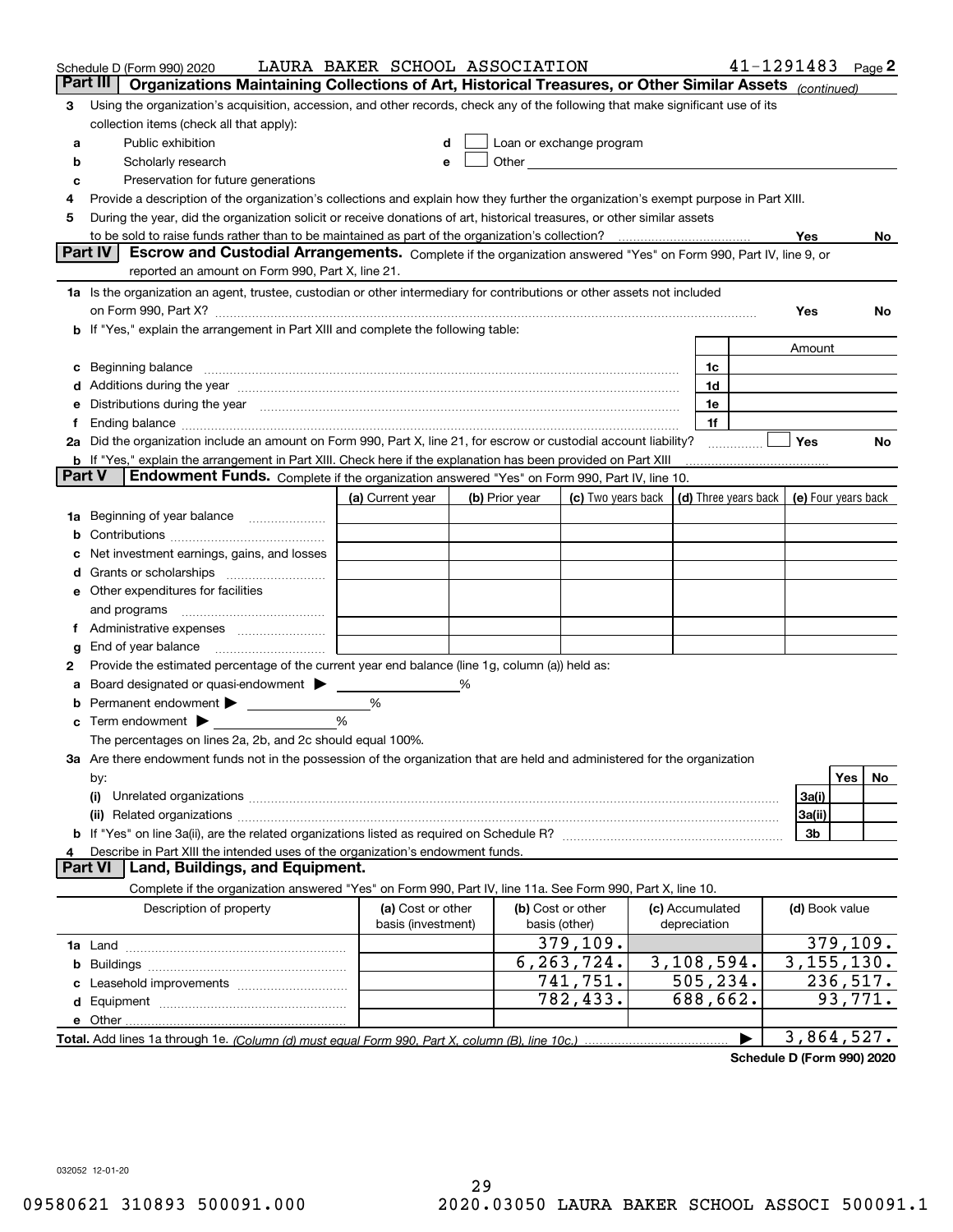| 41-1291483<br>LAURA BAKER SCHOOL ASSOCIATION<br>Schedule D (Form 990) 2020 | Page |  |
|----------------------------------------------------------------------------|------|--|
|----------------------------------------------------------------------------|------|--|

### (a) Description of security or category (including name of security)  $\vert$  (b) Book value  $\vert$  (c) **(1)**Financial derivatives **(2)** Closely held equity interests ~~~~~~~~~~~ **(3)** Other Complete if the organization answered "Yes" on Form 990, Part IV, line 11b. See Form 990, Part X, line 12.  $(b)$  Book value  $\vert$  (c) Method of valuation: Cost or end-of-year market value (A)(B)(C)(D)(E)(F)**Part VII Investments - Other Securities.**

|  | <b>Total.</b> (Col. (b) must equal Form 990, Part X, col. (B) line 12.) $\blacktriangleright$ |  |  |  |  |  |
|--|-----------------------------------------------------------------------------------------------|--|--|--|--|--|

### **Part VIII Investments - Program Related.**

Complete if the organization answered "Yes" on Form 990, Part IV, line 11c. See Form 990, Part X, line 13.

| (a) Description of investment                                    | (b) Book value | (c) Method of valuation: Cost or end-of-year market value |
|------------------------------------------------------------------|----------------|-----------------------------------------------------------|
| (1)                                                              |                |                                                           |
| (2)                                                              |                |                                                           |
| $\frac{1}{2}$                                                    |                |                                                           |
| (4)                                                              |                |                                                           |
| $\left(5\right)$                                                 |                |                                                           |
| (6)                                                              |                |                                                           |
| (7)                                                              |                |                                                           |
| (8)                                                              |                |                                                           |
| (9)                                                              |                |                                                           |
| Total. (Col. (b) must equal Form 990, Part X, col. (B) line 13.) |                |                                                           |

### **Part IX Other Assets.**

(G)(H)

Complete if the organization answered "Yes" on Form 990, Part IV, line 11d. See Form 990, Part X, line 15.

| (a) Description                                                                                                   | (b) Book value |
|-------------------------------------------------------------------------------------------------------------------|----------------|
| (1)                                                                                                               |                |
| (2)                                                                                                               |                |
| (3)                                                                                                               |                |
| (4)                                                                                                               |                |
| $\frac{1}{2}$ (5)                                                                                                 |                |
| (6)                                                                                                               |                |
|                                                                                                                   |                |
| (8)                                                                                                               |                |
| (9)                                                                                                               |                |
|                                                                                                                   |                |
| <b>Part X</b><br><b>Other Liabilities.</b>                                                                        |                |
| Complete if the organization answered "Yes" on Form 990, Part IV, line 11e or 11f. See Form 990, Part X, line 25. |                |

| 1.                | (a) Description of liability | (b) Book value |
|-------------------|------------------------------|----------------|
|                   | (1) Federal income taxes     |                |
| (2)               |                              |                |
| (3)               |                              |                |
| (4)               |                              |                |
| $\frac{1}{2}$ (5) |                              |                |
| (6)               |                              |                |
| (7)               |                              |                |
| (8)               |                              |                |
| (9)               |                              |                |
|                   |                              |                |

**2.**

Liability for uncertain tax positions. In Part XIII, provide the text of the footnote to the organization's financial statements that reports the organization's liability for uncertain tax positions under FASB ASC 740. Check here if the text of the footnote has been provided in Part XIII  $\boxed{\text{X}}$ 

**Schedule D (Form 990) 2020**

032053 12-01-20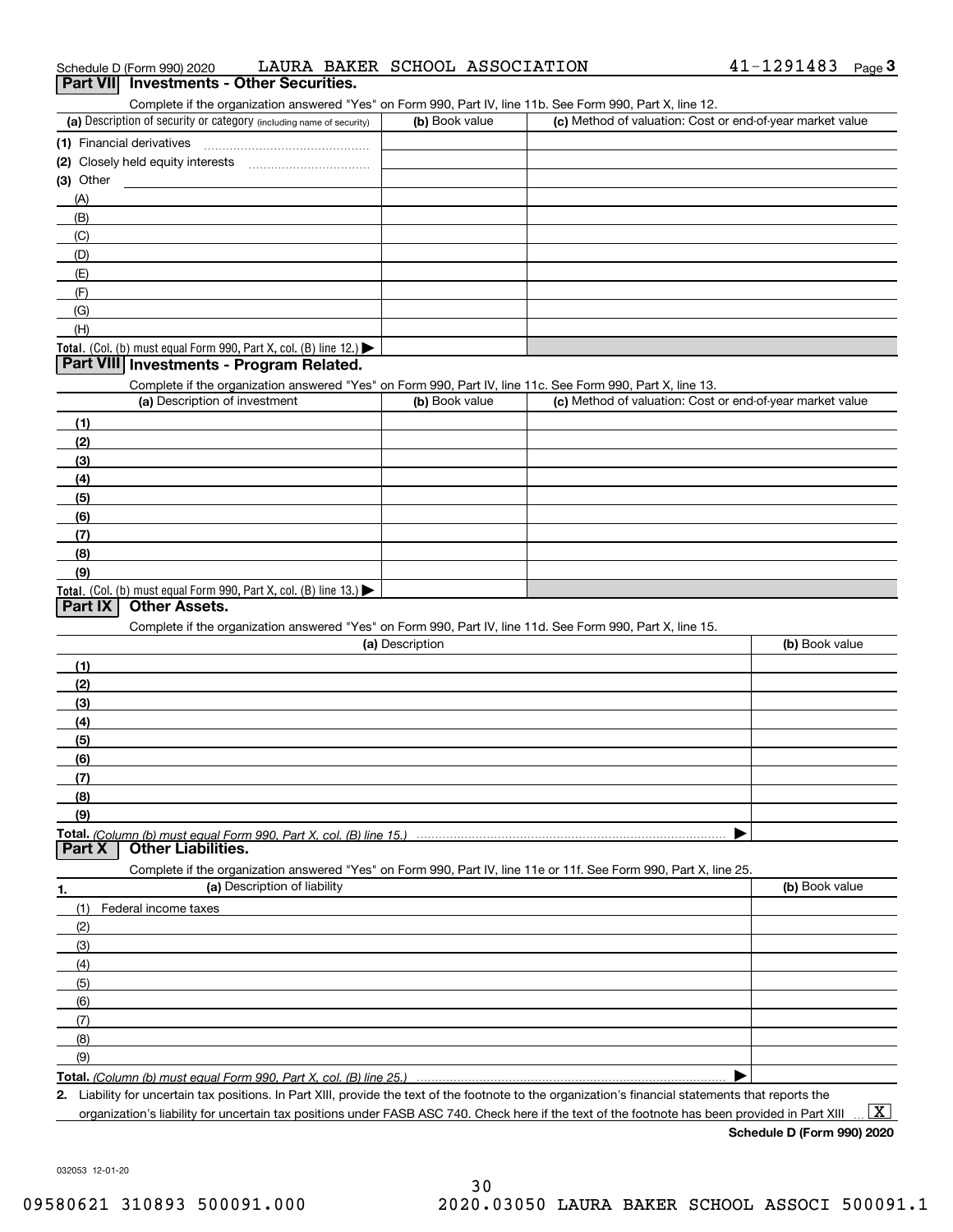|    | LAURA BAKER SCHOOL ASSOCIATION<br>Schedule D (Form 990) 2020                                                        |                |         |                | 41-1291483<br>Page 4    |
|----|---------------------------------------------------------------------------------------------------------------------|----------------|---------|----------------|-------------------------|
|    | Reconciliation of Revenue per Audited Financial Statements With Revenue per Return.<br>Part XI                      |                |         |                |                         |
|    | Complete if the organization answered "Yes" on Form 990, Part IV, line 12a.                                         |                |         |                |                         |
| 1  | Total revenue, gains, and other support per audited financial statements                                            |                |         | $\blacksquare$ | 6,600,623.              |
| 2  | Amounts included on line 1 but not on Form 990, Part VIII, line 12:                                                 |                |         |                |                         |
| a  | Net unrealized gains (losses) on investments [11] matter contracts and the unrealized gains (losses) on investments | 2a             | 44,733. |                |                         |
| b  |                                                                                                                     | 2 <sub>b</sub> |         |                |                         |
|    |                                                                                                                     | 2c             |         |                |                         |
| d  |                                                                                                                     | 2d             | 48,462. |                |                         |
| е  | Add lines 2a through 2d                                                                                             |                |         | 2е             | 93,195.                 |
| 3  |                                                                                                                     |                |         | $\mathbf{3}$   | 6,507,428.              |
| 4  | Amounts included on Form 990, Part VIII, line 12, but not on line 1:                                                |                |         |                |                         |
| a  |                                                                                                                     | 4a             |         |                |                         |
|    |                                                                                                                     | 4 <sub>h</sub> |         |                |                         |
|    | c Add lines 4a and 4b                                                                                               |                |         | 4с             | 0.                      |
| 5  |                                                                                                                     |                |         | 5              | 6,507,428.              |
|    | Part XII   Reconciliation of Expenses per Audited Financial Statements With Expenses per Return.                    |                |         |                |                         |
|    | Complete if the organization answered "Yes" on Form 990, Part IV, line 12a.                                         |                |         |                |                         |
| 1  | Total expenses and losses per audited financial statements                                                          |                |         | $\blacksquare$ | 6,046,990.              |
| 2  | Amounts included on line 1 but not on Form 990, Part IX, line 25:                                                   |                |         |                |                         |
| a  |                                                                                                                     | 2a             |         |                |                         |
| b  |                                                                                                                     | 2 <sub>b</sub> |         |                |                         |
| c. |                                                                                                                     | 2c             |         |                |                         |
| d  |                                                                                                                     | 2d             | 49,591. |                |                         |
|    |                                                                                                                     |                |         | 2e             | <u>49,591.</u>          |
| з  |                                                                                                                     |                |         | 3              | $\overline{5,997,399.}$ |
| 4  | Amounts included on Form 990, Part IX, line 25, but not on line 1:                                                  |                |         |                |                         |
| a  |                                                                                                                     | 4a             |         |                |                         |
| b  | Other (Describe in Part XIII.)                                                                                      | 4 <sub>b</sub> |         |                |                         |
|    | c Add lines 4a and 4b                                                                                               |                |         | 4c             |                         |
| 5  |                                                                                                                     |                |         | 5              | 5,997,399.              |
|    | Part XIII Supplemental Information.                                                                                 |                |         |                |                         |
|    |                                                                                                                     |                |         |                |                         |

Provide the descriptions required for Part II, lines 3, 5, and 9; Part III, lines 1a and 4; Part IV, lines 1b and 2b; Part V, line 4; Part X, line 2; Part XI, lines 2d and 4b; and Part XII, lines 2d and 4b. Also complete this part to provide any additional information.

### PART X, LINE 2:

INCOME TAX STATUS

THE ORGANIZATION IS EXEMPT FROM TAXATION AS A NONPROFIT ORGANIZATION IN

ACCORDANCE WITH SECTION  $501(C)(3)$  OF THE INTERNAL REVENUE CODE.

ACCORDINGLY, NO PROVISION FOR INCOME TAXES HAS BEEN MADE ON THE FINANCIAL

STATEMENTS. THE ORGANIZATION IS CLASSIFIED AS A PUBLICLY-SUPPORTED

CHARITABLE ORGANIZATION UNDER SECTION 509(A)(1) OF THE CODE AND

CONTRIBUTIONS TO THE ORGANIZATION QUALIFY AS A CHARITABLE TAX DEDUCTION BY

THE CONTRIBUTOR.

| EFFECTIVE JANUARY 1, 2009, THE ORGANIZATION ADOPTED ACCOUNTING GUIDANCE |  |  |  |  |  |  |  |
|-------------------------------------------------------------------------|--|--|--|--|--|--|--|
|-------------------------------------------------------------------------|--|--|--|--|--|--|--|

31

032054 12-01-20

**Schedule D (Form 990) 2020**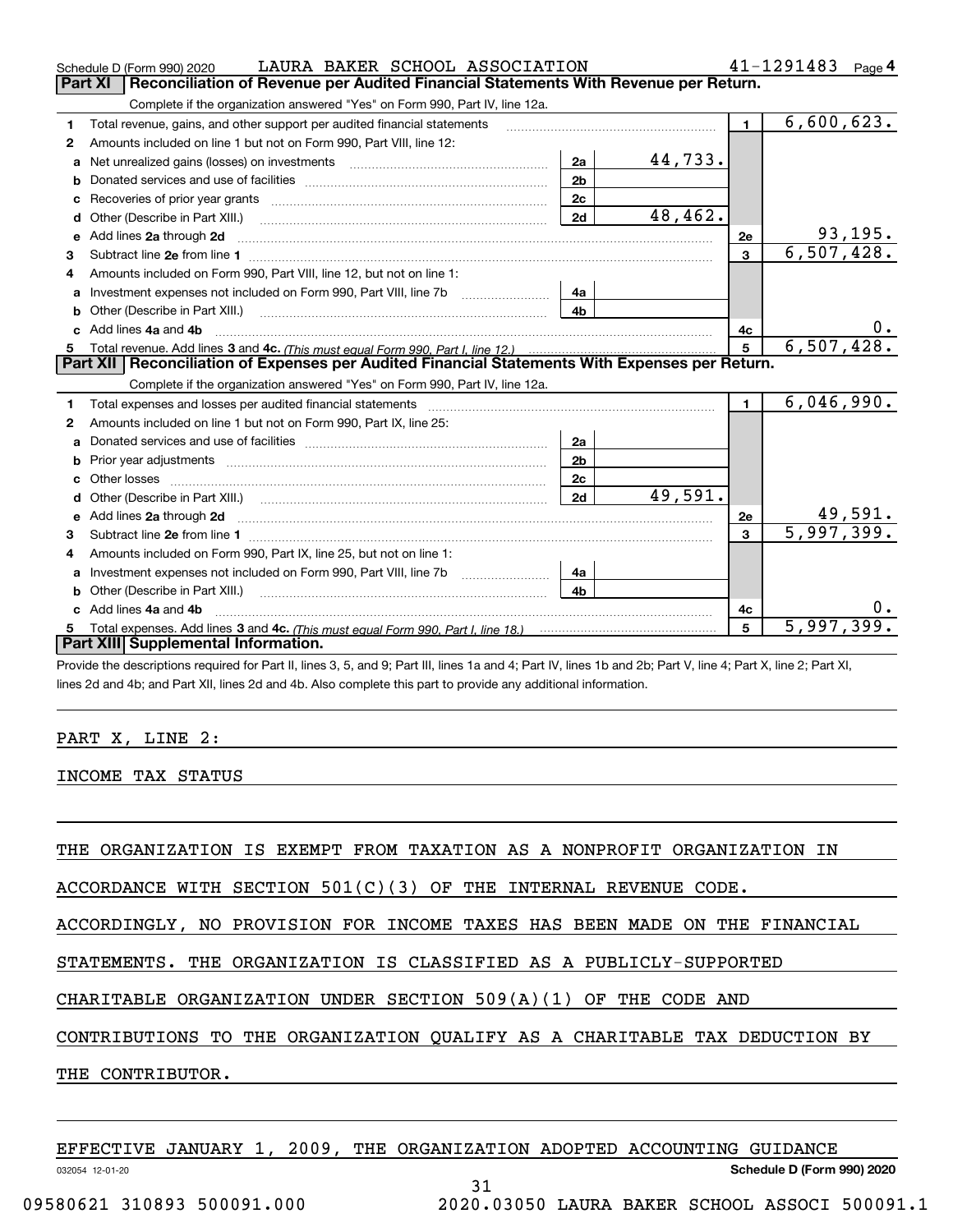| LAURA BAKER SCHOOL ASSOCIATION<br>Schedule D (Form 990) 2020<br>Part XIII Supplemental Information (continued) | $41 - 1291483$ Page 5 |      |
|----------------------------------------------------------------------------------------------------------------|-----------------------|------|
|                                                                                                                |                       |      |
| RELATED TO UNCERTAINTY IN INCOME TAXES. THIS GUIDANCE CLARIFIES THE                                            |                       |      |
| RECOGNITION THRESHOLD AND MEASUREMENTS REQUIREMENTS FOR INCOME TAX                                             |                       |      |
| POSITION TAKEN OR EXPECTED<br>TO BE TAKEN ON INCOME TAX RETURNS.                                               | THIS                  |      |
| INCLUDES POSITIONS THAT THE<br>ENTITY IS EXEMPT FROM INCOME TAXES OR NOT                                       |                       |      |
| INCOME TAXES ON UNRELATED BUSINESS INCOME. UNDER THE ACCOUNTING<br>SUBJECT<br>TO                               |                       |      |
| STANDARDS, THE ORGANIZATION RECOGNIZES TAX BENEFITS FROM UNCERTAIN TAX                                         |                       |      |
| IS MORE LIKELY THAN NOT THAT THE TAX POSITIONS WILL<br>POSITIONS ONLY IF<br>IT                                 |                       |      |
| SUSTAINED ON EXAMINATION BY TAXING AUTHORITIES. THE ORGANIZATION HAS<br>BE.                                    |                       |      |
| IDENTIFIED NO INCOME TAX UNCERTAINTIES.                                                                        |                       |      |
|                                                                                                                |                       |      |
| TO EXAMINATION FOR THE TAX YEARS 2017<br>THE ORGANIZATION IS OPEN                                              | THROUGH               |      |
| 2020.                                                                                                          |                       |      |
|                                                                                                                |                       |      |
| PART XI, LINE 2D - OTHER ADJUSTMENTS:                                                                          |                       |      |
| DIRECT FUNDRAISING EXPENSES                                                                                    | 47,484.               |      |
| UNRELATED BUSINESS TAXABLE INCOME                                                                              |                       | 978. |
| TOTAL TO SCHEDULE D, PART XI, LINE 2D                                                                          | 48,462.               |      |

PART XII, LINE 2D - OTHER ADJUSTMENTS:

DIRECT FUNDRAISING EXPENSES 47,484.

ROUNDING ADJUSTMENT

| UNRELATED    | BUSINESS TAXABLE INCOME EXPENESES |          |      |    |         |
|--------------|-----------------------------------|----------|------|----|---------|
|              |                                   |          |      |    |         |
| TOTAL<br>TO. | SCHEDULE .<br>D                   | PART XII | LINE | 2D | 49,591. |

**Schedule D (Form 990) 2020**

032055 12-01-20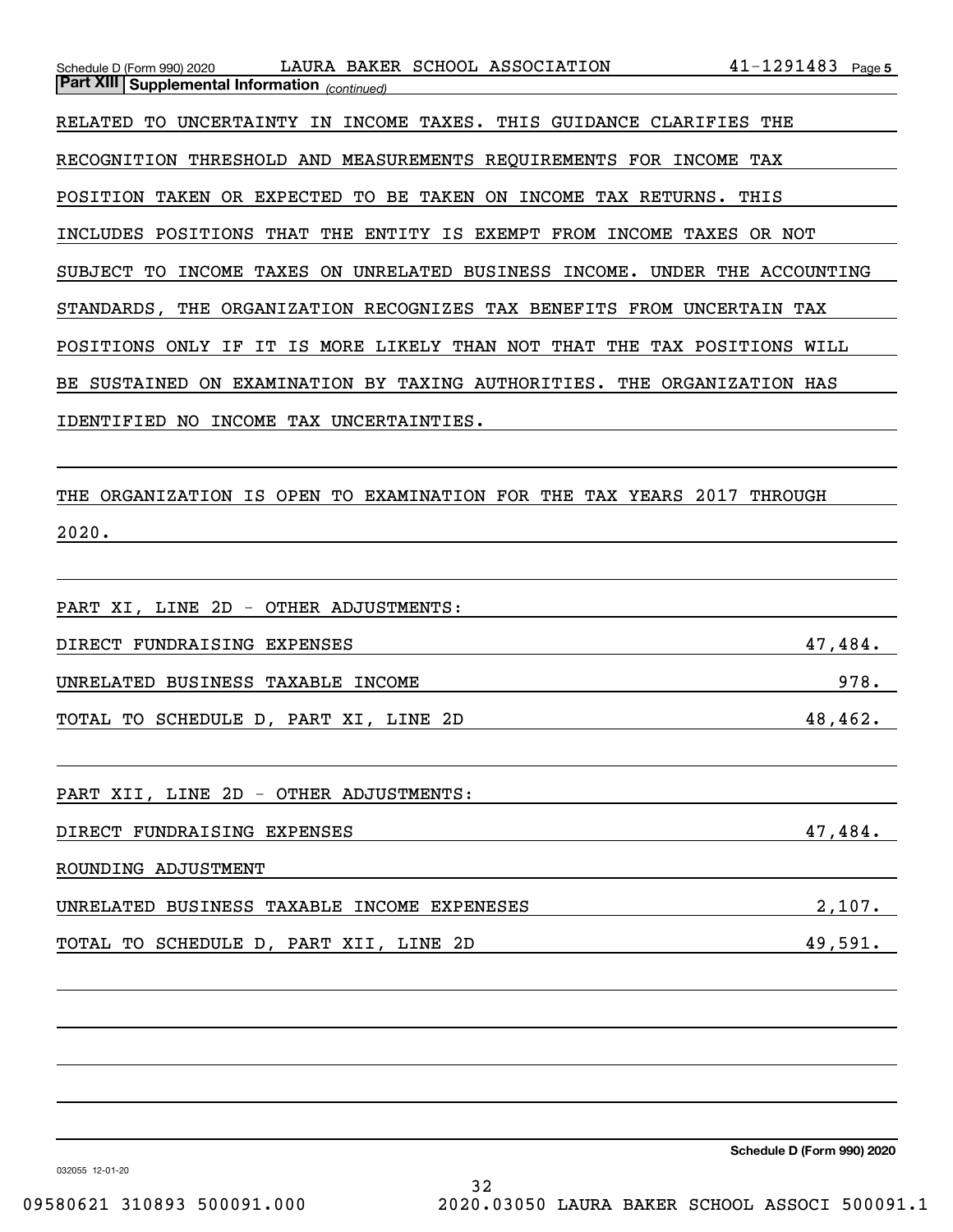| <b>SCHEDULE G</b>                                                                                                                             |                                                                                                 | <b>Supplemental Information Regarding Fundraising or Gaming Activities</b>                                                                                                                                                                                                                                                                                                                                                                                                                                                                                |                                                                            |    |                                                                            |  |                                                                            | OMB No. 1545-0047                                       |
|-----------------------------------------------------------------------------------------------------------------------------------------------|-------------------------------------------------------------------------------------------------|-----------------------------------------------------------------------------------------------------------------------------------------------------------------------------------------------------------------------------------------------------------------------------------------------------------------------------------------------------------------------------------------------------------------------------------------------------------------------------------------------------------------------------------------------------------|----------------------------------------------------------------------------|----|----------------------------------------------------------------------------|--|----------------------------------------------------------------------------|---------------------------------------------------------|
| (Form 990 or 990-EZ)                                                                                                                          | Complete if the organization answered "Yes" on Form 990, Part IV, line 17, 18, or 19, or if the | 2020                                                                                                                                                                                                                                                                                                                                                                                                                                                                                                                                                      |                                                                            |    |                                                                            |  |                                                                            |                                                         |
| Department of the Treasury                                                                                                                    |                                                                                                 | Attach to Form 990 or Form 990-EZ.                                                                                                                                                                                                                                                                                                                                                                                                                                                                                                                        |                                                                            |    |                                                                            |  |                                                                            | <b>Open to Public</b>                                   |
| Internal Revenue Service                                                                                                                      |                                                                                                 | Go to www.irs.gov/Form990 for instructions and the latest information.                                                                                                                                                                                                                                                                                                                                                                                                                                                                                    |                                                                            |    |                                                                            |  |                                                                            | Inspection                                              |
| Name of the organization                                                                                                                      |                                                                                                 | LAURA BAKER SCHOOL ASSOCIATION                                                                                                                                                                                                                                                                                                                                                                                                                                                                                                                            |                                                                            |    |                                                                            |  | 41-1291483                                                                 | <b>Employer identification number</b>                   |
| Part I                                                                                                                                        | required to complete this part.                                                                 | Fundraising Activities. Complete if the organization answered "Yes" on Form 990, Part IV, line 17. Form 990-EZ filers are not                                                                                                                                                                                                                                                                                                                                                                                                                             |                                                                            |    |                                                                            |  |                                                                            |                                                         |
| Mail solicitations<br>a<br>b<br>Phone solicitations<br>c<br>In-person solicitations<br>d<br>compensated at least \$5,000 by the organization. | Internet and email solicitations                                                                | 1 Indicate whether the organization raised funds through any of the following activities. Check all that apply.<br>е<br>f<br>Special fundraising events<br>g<br>2 a Did the organization have a written or oral agreement with any individual (including officers, directors, trustees, or<br>key employees listed in Form 990, Part VII) or entity in connection with professional fundraising services?<br><b>b</b> If "Yes," list the 10 highest paid individuals or entities (fundraisers) pursuant to agreements under which the fundraiser is to be |                                                                            |    | Solicitation of non-government grants<br>Solicitation of government grants |  | Yes                                                                        | No                                                      |
| (i) Name and address of individual<br>or entity (fundraiser)                                                                                  |                                                                                                 | (ii) Activity                                                                                                                                                                                                                                                                                                                                                                                                                                                                                                                                             | (iii) Did<br>fundraiser<br>have custody<br>or control of<br>contributions? |    | (iv) Gross receipts<br>from activity                                       |  | (v) Amount paid<br>to (or retained by)<br>fundraiser<br>listed in col. (i) | (vi) Amount paid<br>to (or retained by)<br>organization |
|                                                                                                                                               |                                                                                                 |                                                                                                                                                                                                                                                                                                                                                                                                                                                                                                                                                           | Yes                                                                        | No |                                                                            |  |                                                                            |                                                         |
|                                                                                                                                               |                                                                                                 |                                                                                                                                                                                                                                                                                                                                                                                                                                                                                                                                                           |                                                                            |    |                                                                            |  |                                                                            |                                                         |
|                                                                                                                                               |                                                                                                 |                                                                                                                                                                                                                                                                                                                                                                                                                                                                                                                                                           |                                                                            |    |                                                                            |  |                                                                            |                                                         |
|                                                                                                                                               |                                                                                                 |                                                                                                                                                                                                                                                                                                                                                                                                                                                                                                                                                           |                                                                            |    |                                                                            |  |                                                                            |                                                         |
|                                                                                                                                               |                                                                                                 |                                                                                                                                                                                                                                                                                                                                                                                                                                                                                                                                                           |                                                                            |    |                                                                            |  |                                                                            |                                                         |
|                                                                                                                                               |                                                                                                 |                                                                                                                                                                                                                                                                                                                                                                                                                                                                                                                                                           |                                                                            |    |                                                                            |  |                                                                            |                                                         |
|                                                                                                                                               |                                                                                                 |                                                                                                                                                                                                                                                                                                                                                                                                                                                                                                                                                           |                                                                            |    |                                                                            |  |                                                                            |                                                         |
|                                                                                                                                               |                                                                                                 |                                                                                                                                                                                                                                                                                                                                                                                                                                                                                                                                                           |                                                                            |    |                                                                            |  |                                                                            |                                                         |
|                                                                                                                                               |                                                                                                 |                                                                                                                                                                                                                                                                                                                                                                                                                                                                                                                                                           |                                                                            |    |                                                                            |  |                                                                            |                                                         |
|                                                                                                                                               |                                                                                                 |                                                                                                                                                                                                                                                                                                                                                                                                                                                                                                                                                           |                                                                            |    |                                                                            |  |                                                                            |                                                         |
|                                                                                                                                               |                                                                                                 |                                                                                                                                                                                                                                                                                                                                                                                                                                                                                                                                                           |                                                                            |    |                                                                            |  |                                                                            |                                                         |
|                                                                                                                                               |                                                                                                 |                                                                                                                                                                                                                                                                                                                                                                                                                                                                                                                                                           |                                                                            |    |                                                                            |  |                                                                            |                                                         |
|                                                                                                                                               |                                                                                                 |                                                                                                                                                                                                                                                                                                                                                                                                                                                                                                                                                           |                                                                            |    |                                                                            |  |                                                                            |                                                         |
| Total<br>or licensing.                                                                                                                        |                                                                                                 | 3 List all states in which the organization is registered or licensed to solicit contributions or has been notified it is exempt from registration                                                                                                                                                                                                                                                                                                                                                                                                        |                                                                            |    |                                                                            |  |                                                                            |                                                         |
|                                                                                                                                               |                                                                                                 |                                                                                                                                                                                                                                                                                                                                                                                                                                                                                                                                                           |                                                                            |    |                                                                            |  |                                                                            |                                                         |
|                                                                                                                                               |                                                                                                 |                                                                                                                                                                                                                                                                                                                                                                                                                                                                                                                                                           |                                                                            |    |                                                                            |  |                                                                            |                                                         |
|                                                                                                                                               |                                                                                                 |                                                                                                                                                                                                                                                                                                                                                                                                                                                                                                                                                           |                                                                            |    |                                                                            |  |                                                                            |                                                         |
|                                                                                                                                               |                                                                                                 |                                                                                                                                                                                                                                                                                                                                                                                                                                                                                                                                                           |                                                                            |    |                                                                            |  |                                                                            |                                                         |
|                                                                                                                                               |                                                                                                 |                                                                                                                                                                                                                                                                                                                                                                                                                                                                                                                                                           |                                                                            |    |                                                                            |  |                                                                            |                                                         |
|                                                                                                                                               |                                                                                                 |                                                                                                                                                                                                                                                                                                                                                                                                                                                                                                                                                           |                                                                            |    |                                                                            |  |                                                                            |                                                         |
|                                                                                                                                               |                                                                                                 | LHA For Paperwork Reduction Act Notice, see the Instructions for Form 990 or 990-EZ.                                                                                                                                                                                                                                                                                                                                                                                                                                                                      |                                                                            |    |                                                                            |  |                                                                            | Schedule G (Form 990 or 990-EZ) 2020                    |
|                                                                                                                                               |                                                                                                 |                                                                                                                                                                                                                                                                                                                                                                                                                                                                                                                                                           |                                                                            |    |                                                                            |  |                                                                            |                                                         |

032081 11-25-20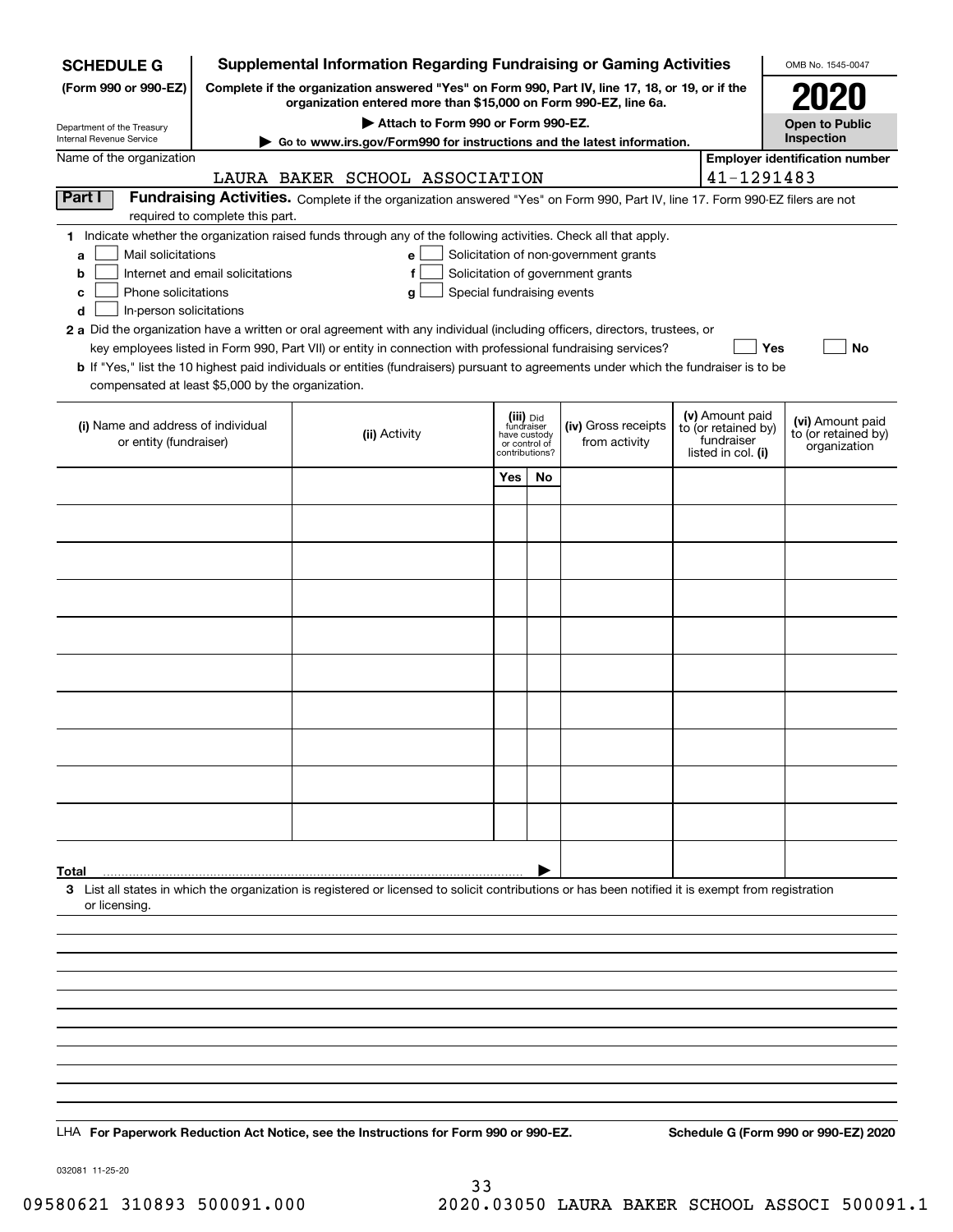|  |  | Schedule G (Form 990 or 990-EZ) 2020 LAURA BAKER SCHOOL ASSOCIATION | $41 - 1291483$ Page 2 |  |
|--|--|---------------------------------------------------------------------|-----------------------|--|
|  |  |                                                                     |                       |  |

**Part II** | Fundraising Events. Complete if the organization answered "Yes" on Form 990, Part IV, line 18, or reported more than \$15,000 of fundraising event contributions and gross income on Form 990-EZ, lines 1 and 6b. List events with gross receipts greater than \$5,000.

|                 |          | of fundraising event contributions and gross income on Form 990-EZ, lines T and 6D. List events with gross receipts greater than \$5,000. |                   |                         |                  |                            |
|-----------------|----------|-------------------------------------------------------------------------------------------------------------------------------------------|-------------------|-------------------------|------------------|----------------------------|
|                 |          |                                                                                                                                           | (a) Event $#1$    | $(b)$ Event #2          | (c) Other events | (d) Total events           |
|                 |          |                                                                                                                                           |                   |                         | <b>NONE</b>      | (add col. (a) through      |
|                 |          |                                                                                                                                           | <b>GALA EVENT</b> | <b>GOLF EVENT</b>       |                  | col. (c)                   |
|                 |          |                                                                                                                                           | (event type)      | (event type)            | (total number)   |                            |
| Revenue         |          |                                                                                                                                           | 178,414.          | 33,219.                 |                  | 211,633.                   |
|                 | 1.       |                                                                                                                                           |                   |                         |                  |                            |
|                 |          |                                                                                                                                           | 178,414.          | 33,219.                 |                  | 211,633.                   |
|                 |          |                                                                                                                                           |                   |                         |                  |                            |
|                 | 3        | Gross income (line 1 minus line 2)                                                                                                        |                   |                         |                  |                            |
|                 |          |                                                                                                                                           |                   |                         |                  |                            |
|                 | 4        |                                                                                                                                           |                   |                         |                  |                            |
|                 | 5        |                                                                                                                                           |                   |                         |                  |                            |
|                 |          |                                                                                                                                           |                   |                         |                  |                            |
| Direct Expenses | 6        |                                                                                                                                           |                   |                         |                  |                            |
|                 |          |                                                                                                                                           |                   |                         |                  |                            |
|                 | 7        |                                                                                                                                           | 2, 240.           |                         |                  | 2,240.                     |
|                 |          |                                                                                                                                           |                   |                         |                  |                            |
|                 | 8        |                                                                                                                                           |                   |                         |                  |                            |
|                 | 9        |                                                                                                                                           | 35,995.           | 9,249.                  |                  | 45,244.                    |
|                 | 10       | Direct expense summary. Add lines 4 through 9 in column (d)                                                                               |                   |                         |                  | 47,484.                    |
|                 |          | 11 Net income summary. Subtract line 10 from line 3, column (d)                                                                           |                   |                         |                  | $-47,484.$                 |
|                 | Part III | Gaming. Complete if the organization answered "Yes" on Form 990, Part IV, line 19, or reported more than                                  |                   |                         |                  |                            |
|                 |          | \$15,000 on Form 990-EZ, line 6a.                                                                                                         |                   |                         |                  |                            |
|                 |          |                                                                                                                                           | (a) Bingo         | (b) Pull tabs/instant   | (c) Other gaming | (d) Total gaming (add      |
| Revenue         |          |                                                                                                                                           |                   | bingo/progressive bingo |                  | col. (a) through col. (c)) |
|                 |          |                                                                                                                                           |                   |                         |                  |                            |
|                 | 1        |                                                                                                                                           |                   |                         |                  |                            |
|                 |          |                                                                                                                                           |                   |                         |                  |                            |
|                 | 2        |                                                                                                                                           |                   |                         |                  |                            |
|                 | 3        |                                                                                                                                           |                   |                         |                  |                            |
| Direct Expenses |          |                                                                                                                                           |                   |                         |                  |                            |
|                 | 4        |                                                                                                                                           |                   |                         |                  |                            |
|                 |          |                                                                                                                                           |                   |                         |                  |                            |
|                 |          | 5 Other direct expenses                                                                                                                   |                   |                         |                  |                            |
|                 |          |                                                                                                                                           | Yes<br>%          | Yes<br>%                | Yes<br>%         |                            |
|                 | 6.       | Volunteer labor                                                                                                                           | No                | No                      | No               |                            |
|                 |          |                                                                                                                                           |                   |                         |                  |                            |
|                 | 7        | Direct expense summary. Add lines 2 through 5 in column (d)                                                                               |                   |                         |                  |                            |
|                 |          |                                                                                                                                           |                   |                         |                  |                            |
|                 | 8        |                                                                                                                                           |                   |                         |                  |                            |
|                 |          |                                                                                                                                           |                   |                         |                  |                            |
| 9               |          | Enter the state(s) in which the organization conducts gaming activities:                                                                  |                   |                         |                  |                            |
|                 |          |                                                                                                                                           |                   |                         |                  | Yes<br><b>No</b>           |
|                 |          | <b>b</b> If "No," explain:                                                                                                                |                   |                         |                  |                            |
|                 |          |                                                                                                                                           |                   |                         |                  |                            |
|                 |          |                                                                                                                                           |                   |                         |                  |                            |
|                 |          |                                                                                                                                           |                   |                         |                  | │ ∣Yes<br>No               |
|                 |          | <b>b</b> If "Yes," explain:                                                                                                               |                   |                         |                  |                            |
|                 |          |                                                                                                                                           |                   |                         |                  |                            |
|                 |          |                                                                                                                                           |                   |                         |                  |                            |
|                 |          |                                                                                                                                           |                   |                         |                  |                            |

34 09580621 310893 500091.000 2020.03050 LAURA BAKER SCHOOL ASSOCI 500091.1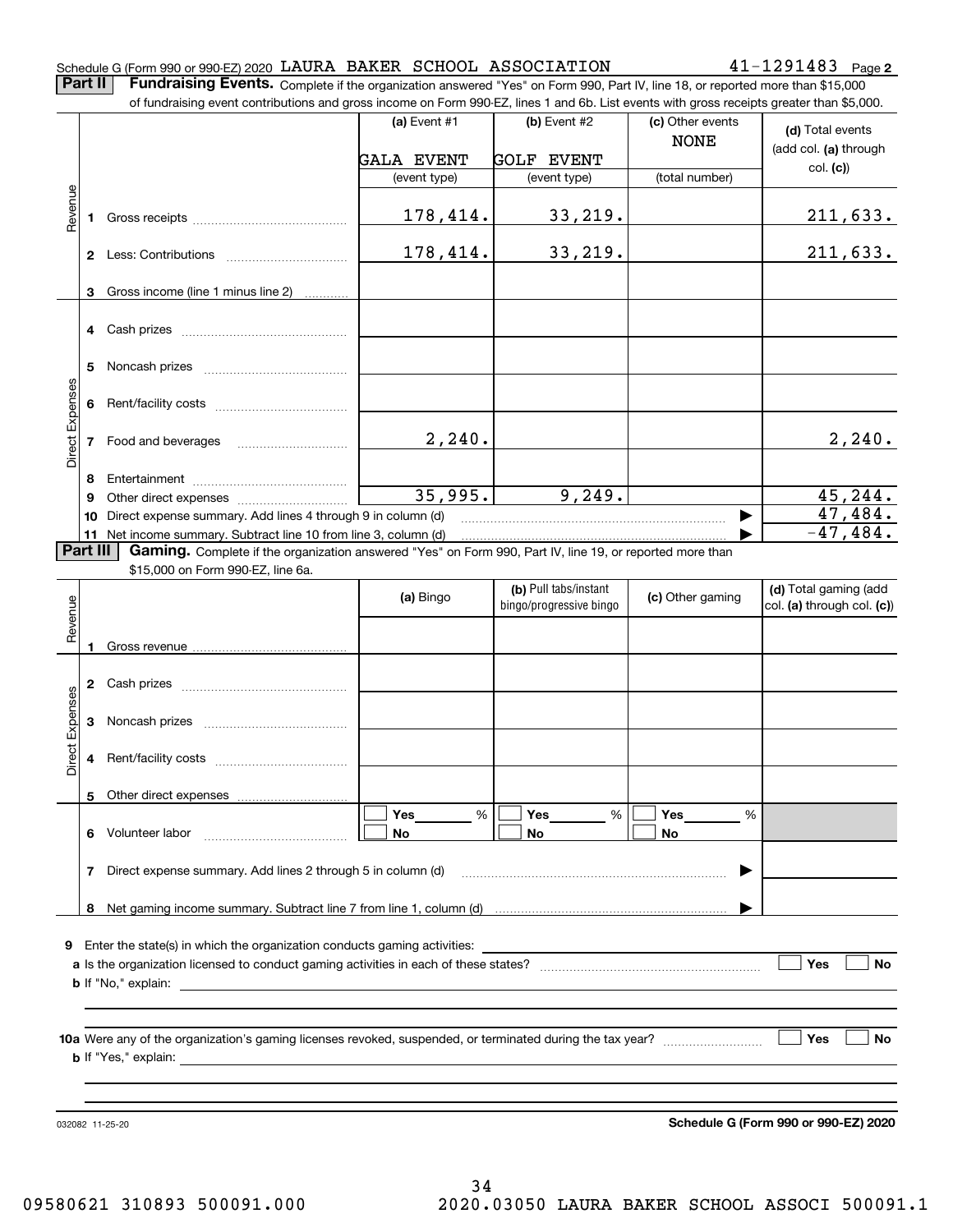|    | Schedule G (Form 990 or 990-EZ) 2020 LAURA BAKER SCHOOL ASSOCIATION                                                                                                                                                                                          | 41-1291483      |     | Page 3               |
|----|--------------------------------------------------------------------------------------------------------------------------------------------------------------------------------------------------------------------------------------------------------------|-----------------|-----|----------------------|
| 11 |                                                                                                                                                                                                                                                              |                 | Yes | No                   |
|    | 12 Is the organization a grantor, beneficiary or trustee of a trust, or a member of a partnership or other entity formed                                                                                                                                     |                 | Yes | No                   |
|    | 13 Indicate the percentage of gaming activity conducted in:                                                                                                                                                                                                  |                 |     |                      |
|    |                                                                                                                                                                                                                                                              | 1За             |     | %                    |
|    | <b>b</b> An outside facility <b>contained an according to the contract of the contract of the contract of the contract of the contract of the contract of the contract of the contract of the contract of the contract of the contrac</b>                    | 13 <sub>b</sub> |     | %                    |
|    | 14 Enter the name and address of the person who prepares the organization's gaming/special events books and records:                                                                                                                                         |                 |     |                      |
|    |                                                                                                                                                                                                                                                              |                 |     |                      |
|    |                                                                                                                                                                                                                                                              |                 |     |                      |
|    | 15a Does the organization have a contract with a third party from whom the organization receives gaming revenue?                                                                                                                                             |                 | Yes | No                   |
|    |                                                                                                                                                                                                                                                              |                 |     |                      |
|    | of gaming revenue retained by the third party $\triangleright$ \$                                                                                                                                                                                            |                 |     |                      |
|    | c If "Yes," enter name and address of the third party:                                                                                                                                                                                                       |                 |     |                      |
|    | Name $\blacktriangleright$ $\bot$                                                                                                                                                                                                                            |                 |     |                      |
|    |                                                                                                                                                                                                                                                              |                 |     |                      |
|    | 16 Gaming manager information:                                                                                                                                                                                                                               |                 |     |                      |
|    |                                                                                                                                                                                                                                                              |                 |     |                      |
|    |                                                                                                                                                                                                                                                              |                 |     |                      |
|    | Gaming manager compensation > \$                                                                                                                                                                                                                             |                 |     |                      |
|    |                                                                                                                                                                                                                                                              |                 |     |                      |
|    |                                                                                                                                                                                                                                                              |                 |     |                      |
|    |                                                                                                                                                                                                                                                              |                 |     |                      |
|    | Employee<br>Director/officer<br>Independent contractor                                                                                                                                                                                                       |                 |     |                      |
|    | 17 Mandatory distributions:                                                                                                                                                                                                                                  |                 |     |                      |
|    | a Is the organization required under state law to make charitable distributions from the gaming proceeds to                                                                                                                                                  |                 |     |                      |
|    | retain the state gaming license?                                                                                                                                                                                                                             |                 |     | $\Box$ Yes $\Box$ No |
|    | <b>b</b> Enter the amount of distributions required under state law to be distributed to other exempt organizations or spent in the                                                                                                                          |                 |     |                      |
|    | organization's own exempt activities during the tax year $\triangleright$ \$                                                                                                                                                                                 |                 |     |                      |
|    | <b>Part IV</b><br>Supplemental Information. Provide the explanations required by Part I, line 2b, columns (iii) and (v); and Part III, lines 9, 9b, 10b,<br>15b, 15c, 16, and 17b, as applicable. Also provide any additional information. See instructions. |                 |     |                      |
|    |                                                                                                                                                                                                                                                              |                 |     |                      |
|    |                                                                                                                                                                                                                                                              |                 |     |                      |
|    |                                                                                                                                                                                                                                                              |                 |     |                      |
|    |                                                                                                                                                                                                                                                              |                 |     |                      |
|    |                                                                                                                                                                                                                                                              |                 |     |                      |
|    |                                                                                                                                                                                                                                                              |                 |     |                      |
|    |                                                                                                                                                                                                                                                              |                 |     |                      |
|    |                                                                                                                                                                                                                                                              |                 |     |                      |
|    |                                                                                                                                                                                                                                                              |                 |     |                      |
|    |                                                                                                                                                                                                                                                              |                 |     |                      |
|    | Schedule G (Form 990 or 990-EZ) 2020<br>032083 11-25-20<br>35                                                                                                                                                                                                |                 |     |                      |
|    |                                                                                                                                                                                                                                                              |                 |     |                      |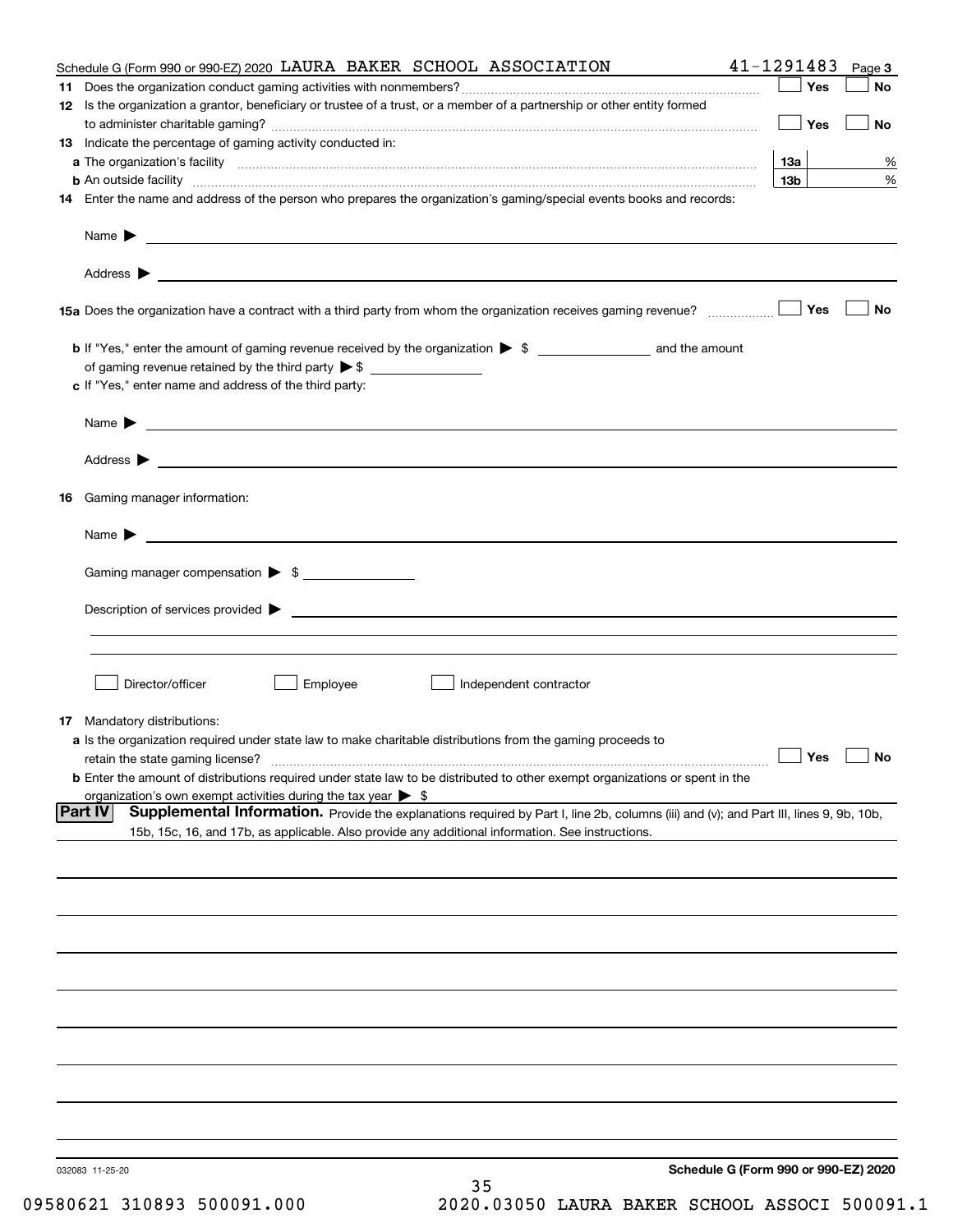|  |  | Schedule G (Form 990 or 990-EZ) |  |
|--|--|---------------------------------|--|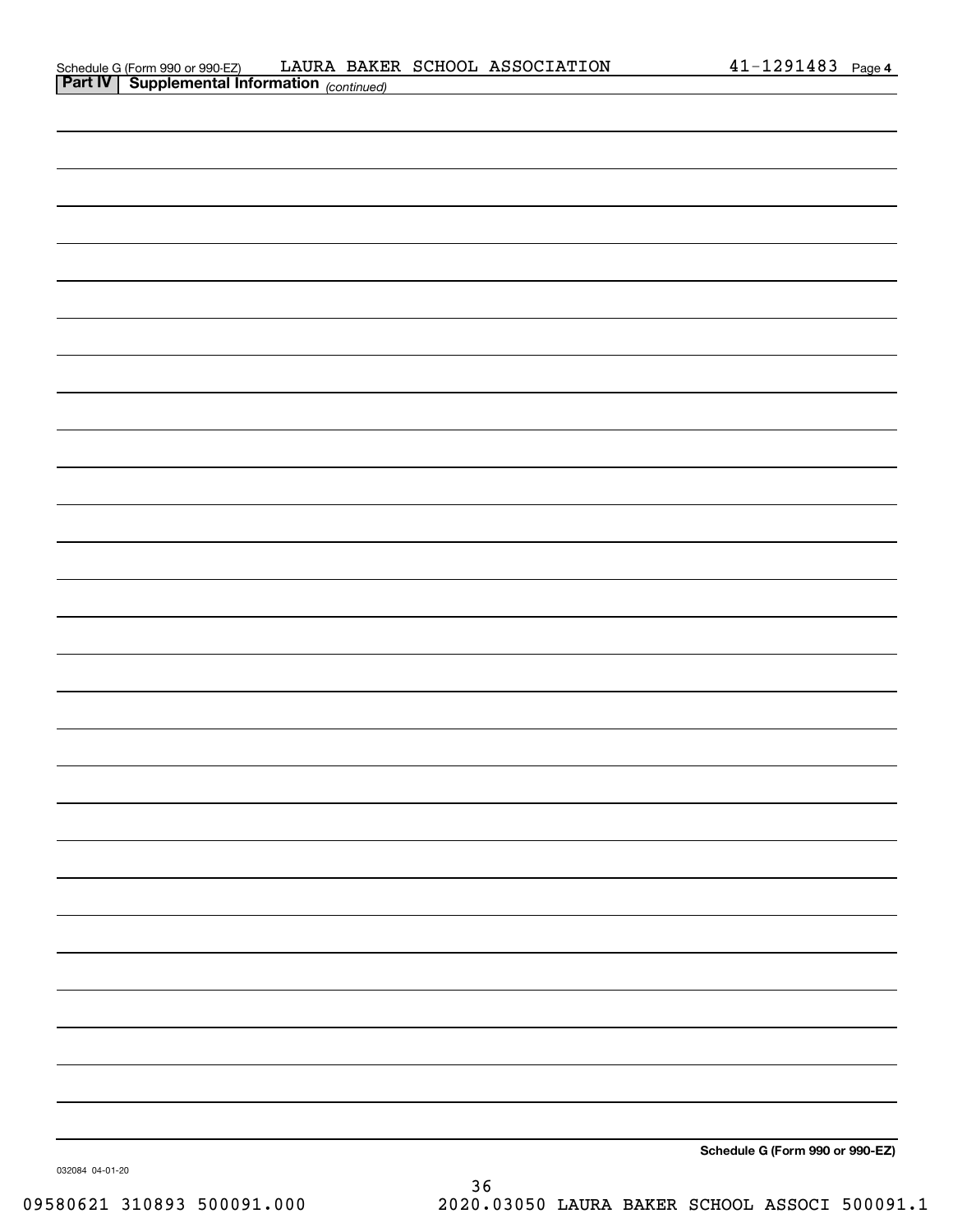| <b>Employer identification number</b><br>Name of the organization<br>41-1291483<br>LAURA BAKER SCHOOL ASSOCIATION<br><b>Bond Issues</b><br>Part I<br>(g) Defeased (h) On behalf<br>(b) Issuer EIN<br>$(c)$ CUSIP $#$<br>(f) Description of purpose<br>(a) Issuer name<br>(d) Date issued<br>(e) Issue price<br>of issuer<br>Yes   No<br>Yes<br><b>No</b><br><b>BUILDING</b> | (i) Pooled<br>financing<br>Yes   No<br>$\mathbf x$ |
|-----------------------------------------------------------------------------------------------------------------------------------------------------------------------------------------------------------------------------------------------------------------------------------------------------------------------------------------------------------------------------|----------------------------------------------------|
|                                                                                                                                                                                                                                                                                                                                                                             |                                                    |
|                                                                                                                                                                                                                                                                                                                                                                             |                                                    |
|                                                                                                                                                                                                                                                                                                                                                                             |                                                    |
|                                                                                                                                                                                                                                                                                                                                                                             |                                                    |
|                                                                                                                                                                                                                                                                                                                                                                             |                                                    |
|                                                                                                                                                                                                                                                                                                                                                                             |                                                    |
| $ 41-6005424 $ NONEAVAIL 05/28/14 1,256,715. CONSTRUCTION<br>X<br>X<br>A CITY OF NORTHFIELD                                                                                                                                                                                                                                                                                 |                                                    |
|                                                                                                                                                                                                                                                                                                                                                                             |                                                    |
| B                                                                                                                                                                                                                                                                                                                                                                           |                                                    |
|                                                                                                                                                                                                                                                                                                                                                                             |                                                    |
| C                                                                                                                                                                                                                                                                                                                                                                           |                                                    |
|                                                                                                                                                                                                                                                                                                                                                                             |                                                    |
| D                                                                                                                                                                                                                                                                                                                                                                           |                                                    |
| Part II<br><b>Proceeds</b>                                                                                                                                                                                                                                                                                                                                                  |                                                    |
| в<br>C.<br>D<br>A                                                                                                                                                                                                                                                                                                                                                           |                                                    |
| Amount of bonds retired<br>$\mathbf 1$                                                                                                                                                                                                                                                                                                                                      |                                                    |
| 2                                                                                                                                                                                                                                                                                                                                                                           |                                                    |
| 1, 256, 715.<br>3<br>Total proceeds of issue                                                                                                                                                                                                                                                                                                                                |                                                    |
| 4                                                                                                                                                                                                                                                                                                                                                                           |                                                    |
| 5                                                                                                                                                                                                                                                                                                                                                                           |                                                    |
| Proceeds in refunding escrows<br>6                                                                                                                                                                                                                                                                                                                                          |                                                    |
| Issuance costs from proceeds<br>$\mathbf{7}$                                                                                                                                                                                                                                                                                                                                |                                                    |
| 8<br>Credit enhancement from proceeds                                                                                                                                                                                                                                                                                                                                       |                                                    |
| 9                                                                                                                                                                                                                                                                                                                                                                           |                                                    |
| 1,256,633.<br>Capital expenditures from proceeds<br>10                                                                                                                                                                                                                                                                                                                      |                                                    |
| 82.<br>Other spent proceeds<br>11                                                                                                                                                                                                                                                                                                                                           |                                                    |
| Other unspent proceeds<br>12                                                                                                                                                                                                                                                                                                                                                |                                                    |
| 2014<br>13<br>Year of substantial completion (intermal control of the state of substantial completion (intermal)                                                                                                                                                                                                                                                            |                                                    |
| <b>No</b><br><b>Yes</b><br>Yes<br>Yes<br>No<br>No<br>Yes<br>No                                                                                                                                                                                                                                                                                                              |                                                    |
|                                                                                                                                                                                                                                                                                                                                                                             |                                                    |
| 14 Were the bonds issued as part of a refunding issue of tax-exempt bonds (or,<br>x                                                                                                                                                                                                                                                                                         |                                                    |
| if issued prior to 2018, a current refunding issue)?<br>Were the bonds issued as part of a refunding issue of taxable bonds (or, if                                                                                                                                                                                                                                         |                                                    |
| 15<br>X                                                                                                                                                                                                                                                                                                                                                                     |                                                    |
| $\mathbf X$                                                                                                                                                                                                                                                                                                                                                                 |                                                    |
| Has the final allocation of proceeds been made?<br>16                                                                                                                                                                                                                                                                                                                       |                                                    |
| Does the organization maintain adequate books and records to support the<br>17<br>х<br>final allocation of proceeds?                                                                                                                                                                                                                                                        |                                                    |

**For Paperwork Reduction Act Notice, see the Instructions for Form 990. Schedule K (Form 990) 2020** LHA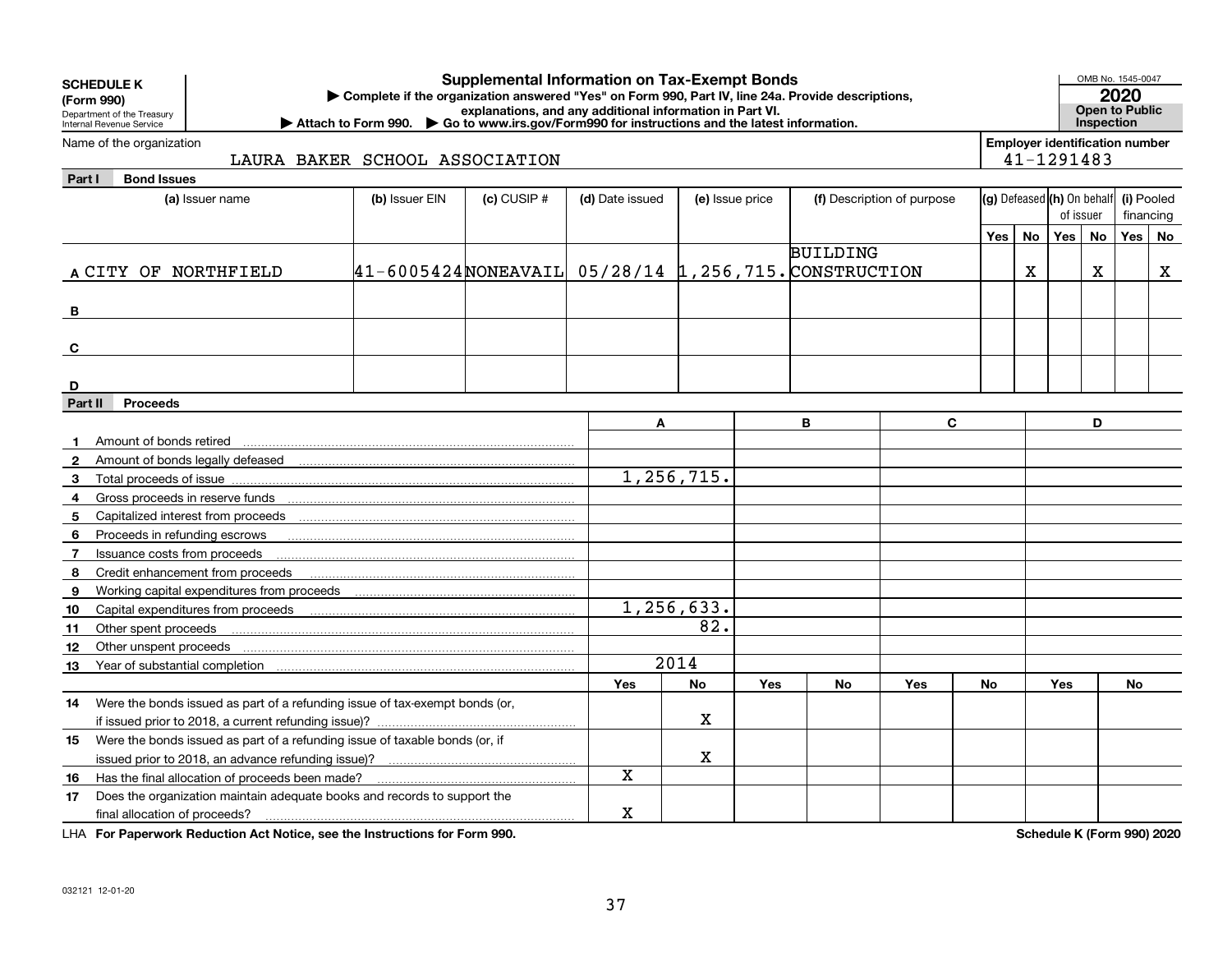### Schedule K (Form 990) 2020 Page LAURA BAKER SCHOOL ASSOCIATION 41-1291483

**2**

| <b>Private Business Use</b><br>Part III                                                            |            |                         |            |           |            |           |            |               |
|----------------------------------------------------------------------------------------------------|------------|-------------------------|------------|-----------|------------|-----------|------------|---------------|
|                                                                                                    |            |                         |            | в         |            | C         | D          |               |
| Was the organization a partner in a partnership, or a member of an LLC,                            | Yes        | <b>No</b>               | <b>Yes</b> | <b>No</b> | <b>Yes</b> | <b>No</b> | <b>Yes</b> | <b>No</b>     |
|                                                                                                    |            | $\mathbf X$             |            |           |            |           |            |               |
| 2 Are there any lease arrangements that may result in private business use of                      |            |                         |            |           |            |           |            |               |
|                                                                                                    |            | x                       |            |           |            |           |            |               |
| 3a Are there any management or service contracts that may result in private                        |            |                         |            |           |            |           |            |               |
|                                                                                                    |            | X                       |            |           |            |           |            |               |
| <b>b</b> If "Yes" to line 3a, does the organization routinely engage bond counsel or other outside |            |                         |            |           |            |           |            |               |
| counsel to review any management or service contracts relating to the financed property?           |            |                         |            |           |            |           |            |               |
| c Are there any research agreements that may result in private business use of                     |            |                         |            |           |            |           |            |               |
|                                                                                                    |            | X                       |            |           |            |           |            |               |
| d If "Yes" to line 3c, does the organization routinely engage bond counsel or other                |            |                         |            |           |            |           |            |               |
| outside counsel to review any research agreements relating to the financed property?               |            |                         |            |           |            |           |            |               |
| Enter the percentage of financed property used in a private business use by entities               |            |                         |            |           |            |           |            |               |
| other than a section 501(c)(3) organization or a state or local government<br>▶                    |            | %                       |            | %         |            | %         |            | ℅             |
| 5 Enter the percentage of financed property used in a private business use as a                    |            |                         |            |           |            |           |            |               |
| result of unrelated trade or business activity carried on by your organization,                    |            |                         |            |           |            |           |            |               |
|                                                                                                    |            | %                       |            | %         |            |           |            | %             |
| another section 501(c)(3) organization, or a state or local government<br>6                        |            | %                       |            | %         |            | %<br>%    |            | $\frac{1}{2}$ |
| Total of lines 4 and 5                                                                             |            | X                       |            |           |            |           |            |               |
| $\overline{7}$                                                                                     |            |                         |            |           |            |           |            |               |
| 8a Has there been a sale or disposition of any of the bond-financed property to a non-             |            | X                       |            |           |            |           |            |               |
| governmental person other than a 501(c)(3) organization since the bonds were issued?               |            |                         |            |           |            |           |            |               |
| <b>b</b> If "Yes" to line 8a, enter the percentage of bond-financed property sold or               |            |                         |            |           |            |           |            |               |
| disposed of <u>www.communications.communications.communications.com</u>                            |            | %                       |            | %         |            | %         |            |               |
| c If "Yes" to line 8a, was any remedial action taken pursuant to Regulations                       |            |                         |            |           |            |           |            |               |
|                                                                                                    |            |                         |            |           |            |           |            |               |
| 9 Has the organization established written procedures to ensure that all                           |            |                         |            |           |            |           |            |               |
| nonqualified bonds of the issue are remediated in accordance with the                              |            |                         |            |           |            |           |            |               |
|                                                                                                    |            | x                       |            |           |            |           |            |               |
| Part IV Arbitrage                                                                                  |            |                         |            |           |            |           |            |               |
|                                                                                                    |            | A                       |            | B         |            | C         |            | D             |
| Has the issuer filed Form 8038-T, Arbitrage Rebate, Yield Reduction and<br>1.                      | <b>Yes</b> | No                      | <b>Yes</b> | <b>No</b> | <b>Yes</b> | No        | <b>Yes</b> | No            |
| Penalty in Lieu of Arbitrage Rebate?                                                               |            | X                       |            |           |            |           |            |               |
| 2 If "No" to line 1, did the following apply?                                                      |            |                         |            |           |            |           |            |               |
|                                                                                                    |            | $\mathbf{x}$            |            |           |            |           |            |               |
|                                                                                                    |            | $\mathbf X$             |            |           |            |           |            |               |
| <b>c</b> No rebate due? $\ldots$                                                                   |            | $\overline{\mathbf{x}}$ |            |           |            |           |            |               |
| If "Yes" to line 2c, provide in Part VI the date the rebate computation was                        |            |                         |            |           |            |           |            |               |
| performed                                                                                          |            |                         |            |           |            |           |            |               |
| Is the bond issue a variable rate issue?<br>3                                                      |            | X                       |            |           |            |           |            |               |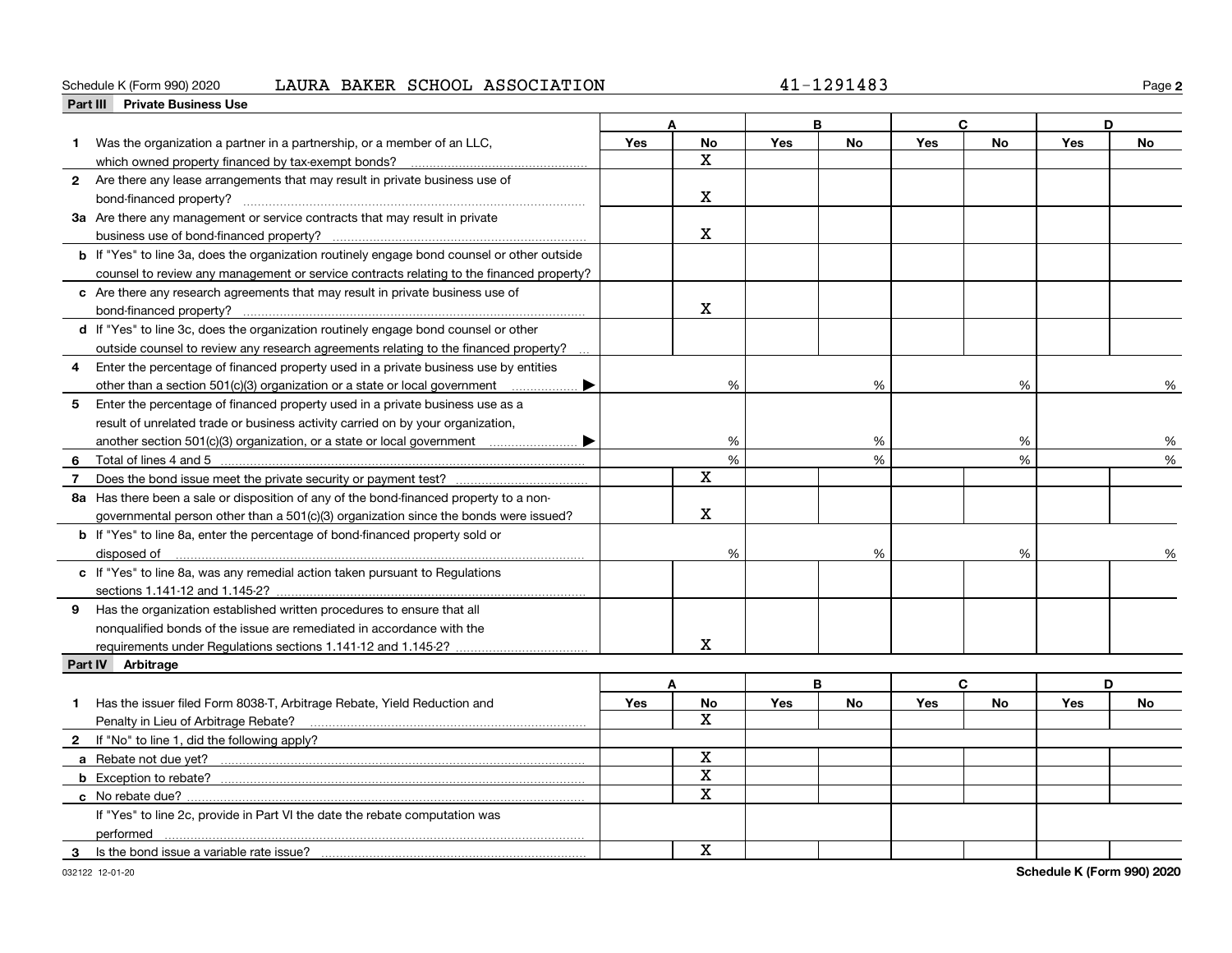### Schedule K (Form 990) 2020 Page LAURA BAKER SCHOOL ASSOCIATION 41-1291483

**3**

| Part IV Arbitrage (continued)                                                                                                |            |             |            |           |            |           |     |           |
|------------------------------------------------------------------------------------------------------------------------------|------------|-------------|------------|-----------|------------|-----------|-----|-----------|
|                                                                                                                              | A          |             | B          |           | C          |           | D   |           |
| 4a Has the organization or the governmental issuer entered into a qualified                                                  | <b>Yes</b> | <b>No</b>   | <b>Yes</b> | <b>No</b> | Yes        | No        | Yes | No        |
| hedge with respect to the bond issue?                                                                                        |            | $\mathbf X$ |            |           |            |           |     |           |
|                                                                                                                              |            |             |            |           |            |           |     |           |
|                                                                                                                              |            |             |            |           |            |           |     |           |
| d Was the hedge superintegrated?                                                                                             |            |             |            |           |            |           |     |           |
| e Was the hedge terminated?                                                                                                  |            |             |            |           |            |           |     |           |
| 5a Were gross proceeds invested in a guaranteed investment contract (GIC)?                                                   |            | $\mathbf X$ |            |           |            |           |     |           |
|                                                                                                                              |            |             |            |           |            |           |     |           |
| c Term of GIC                                                                                                                |            |             |            |           |            |           |     |           |
| d Was the requiatory safe harbor for establishing the fair market value of the GIC satisfied?                                |            |             |            |           |            |           |     |           |
| Were any gross proceeds invested beyond an available temporary period?<br>6                                                  |            | $\mathbf X$ |            |           |            |           |     |           |
| Has the organization established written procedures to monitor the<br>$\overline{7}$                                         |            |             |            |           |            |           |     |           |
|                                                                                                                              |            | $\mathbf X$ |            |           |            |           |     |           |
| <b>Procedures To Undertake Corrective Action</b><br>Part V                                                                   |            |             |            |           |            |           |     |           |
|                                                                                                                              | A          |             | B          |           |            | C         | D   |           |
| Has the organization established written procedures to ensure that violations                                                | <b>Yes</b> | <b>No</b>   | Yes        | <b>No</b> | <b>Yes</b> | <b>No</b> | Yes | <b>No</b> |
| of federal tax requirements are timely identified and corrected through the                                                  |            |             |            |           |            |           |     |           |
| voluntary closing agreement program if self-remediation isn't available under                                                |            |             |            |           |            |           |     |           |
| applicable regulations?                                                                                                      |            | x           |            |           |            |           |     |           |
| Part VI Supplemental Information. Provide additional information for responses to questions on Schedule K. See instructions. |            |             |            |           |            |           |     |           |
|                                                                                                                              |            |             |            |           |            |           |     |           |
|                                                                                                                              |            |             |            |           |            |           |     |           |
|                                                                                                                              |            |             |            |           |            |           |     |           |
|                                                                                                                              |            |             |            |           |            |           |     |           |
|                                                                                                                              |            |             |            |           |            |           |     |           |
|                                                                                                                              |            |             |            |           |            |           |     |           |
|                                                                                                                              |            |             |            |           |            |           |     |           |
|                                                                                                                              |            |             |            |           |            |           |     |           |
|                                                                                                                              |            |             |            |           |            |           |     |           |
|                                                                                                                              |            |             |            |           |            |           |     |           |
|                                                                                                                              |            |             |            |           |            |           |     |           |
|                                                                                                                              |            |             |            |           |            |           |     |           |
|                                                                                                                              |            |             |            |           |            |           |     |           |
|                                                                                                                              |            |             |            |           |            |           |     |           |
|                                                                                                                              |            |             |            |           |            |           |     |           |
|                                                                                                                              |            |             |            |           |            |           |     |           |
|                                                                                                                              |            |             |            |           |            |           |     |           |
|                                                                                                                              |            |             |            |           |            |           |     |           |
|                                                                                                                              |            |             |            |           |            |           |     |           |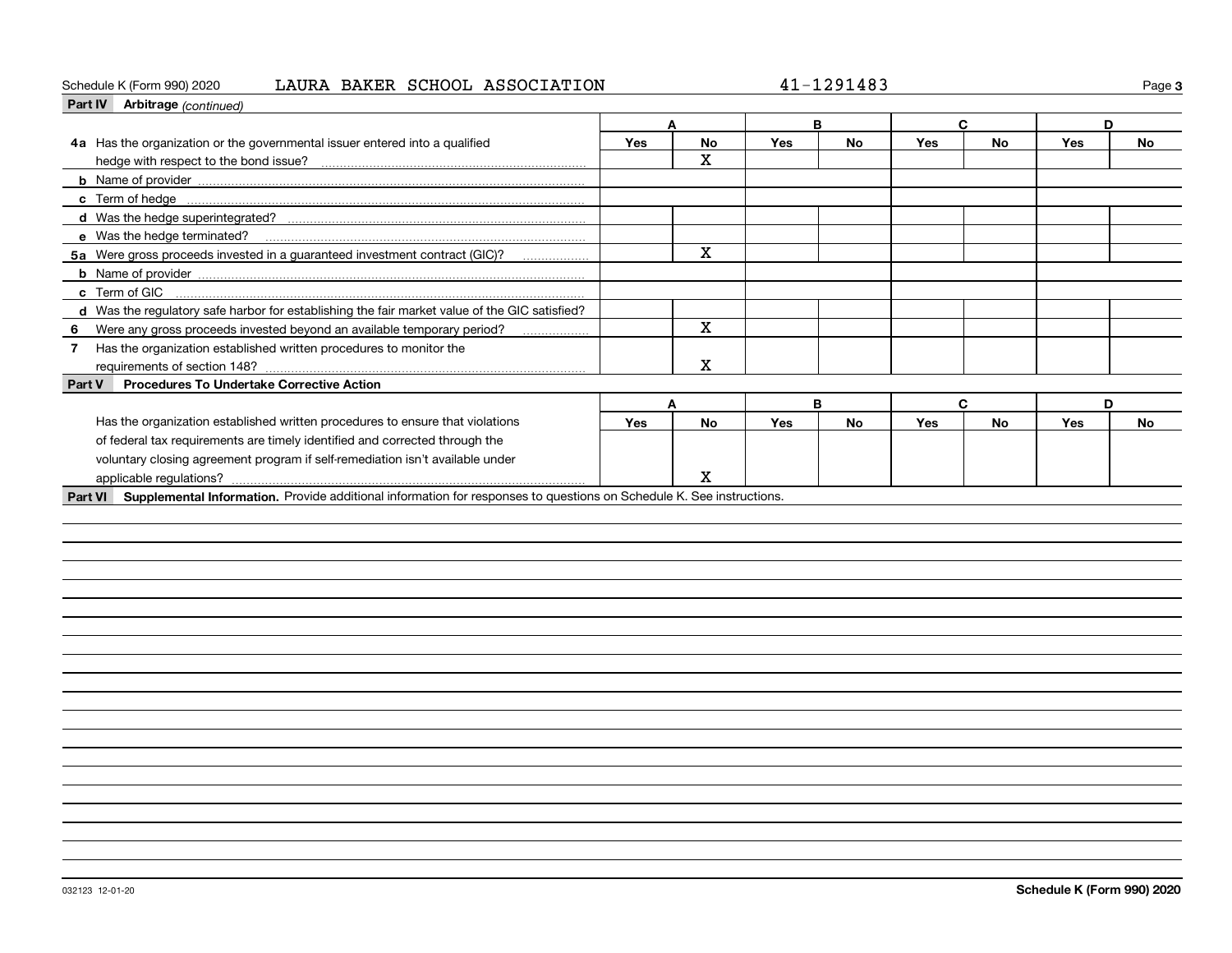**(Form 990 or 990-EZ)**

Department of the Treasury Internal Revenue Service Name of the organization

### **Complete to provide information for responses to specific questions on SCHEDULE O Supplemental Information to Form 990 or 990-EZ**

**Form 990 or 990-EZ or to provide any additional information. | Attach to Form 990 or 990-EZ. | Go to www.irs.gov/Form990 for the latest information.**



LAURA BAKER SCHOOL ASSOCIATION 141-1291483

FORM 990, PART I, LINE 1, DESCRIPTION OF ORGANIZATION MISSION:

DISABILITIES.

FORM 990, PART III, LINE 4A, PROGRAM SERVICE ACCOMPLISHMENTS:

DEVELOPMENTAL DISABILITIES. EACH PERSON SERVED RECEIVES SERVICES 24

HOURS A DAY AND RECEIVES ACTIVE TREATMENT SERVICES TO ASSIST HIM/HER TO

MAINTAIN AND IMPROVE IN ANY AREAS THAT LIMIT HIS/HER ABILITY TO LIVE

INDEPENDENTLY IN THE COMMUNITY. ACTIVE TREATMENT INCLUDES INDIVIDUAL

SERVICE AND PROGRAM PLANS FOR EACH INDIVIDUAL WHICH ARE REVIEWED AND

UPDATED MONTHLY, QUARTERLY AND ANNUALLY TO MEASURE PROGRESS TOWARD

THOSE GOALS. WE PROVIDE ASSISTANCE TO EACH PERSON IN THE ACTIVITIES OF

DAILY LIVING, INCLUDING BUT NOT LIMITED TO: SELF-CARE (E.G. DRESSING,

GROOMING, TOILETING), MONEY MANAGEMENT, HOUSEHOLD MANAGEMENT, COMMUNITY

ACCESS AND INTEGRATION, MOBILITY, LEISURE AND RECREATION.

FORM 990, PART III, LINE 4B, PROGRAM SERVICE ACCOMPLISHMENTS:

REIMBURSEMENT GUIDELINES. EACH PERSON'S RATE IS DEPENDENT UPON HIS/HER

NEEDS FOR SUPPORT AND IS INDIVIDUALIZED TO THE GREATEST EXTENT

POSSIBLE. SERVICES GENERALLY ARE FUNDED BY MEDICAID. WHILE RATE CHANGES

CAN BE INITIATED BASED UPON CHANGES IN AN INDIVIDUAL'S NEEDS, GENERAL

RATE CHANGES TO ACCOMMODATE INFLATION AND STAFF INCREASES ARE APPROVED

THROUGH THE MN LEGISLATURE.

WE ARE CURRENTLY SERVING 31 INDIVIDUALS IN COMMUNITY SERVICES. EACH

PERSON HAS INDIVIDUAL SERVICE AND PROGRAM PLANS WHICH ARE REVIEWED AND

UPDATED MONTHLY, QUARTERLY AND ANNUALLY TO MEASURE PROGRESS TOWARD

032211 11-20-20 LHA For Paperwork Reduction Act Notice, see the Instructions for Form 990 or 990-EZ. Schedule O (Form 990 or 990-EZ) 2020

40

09580621 310893 500091.000 2020.03050 LAURA BAKER SCHOOL ASSOCI 500091.1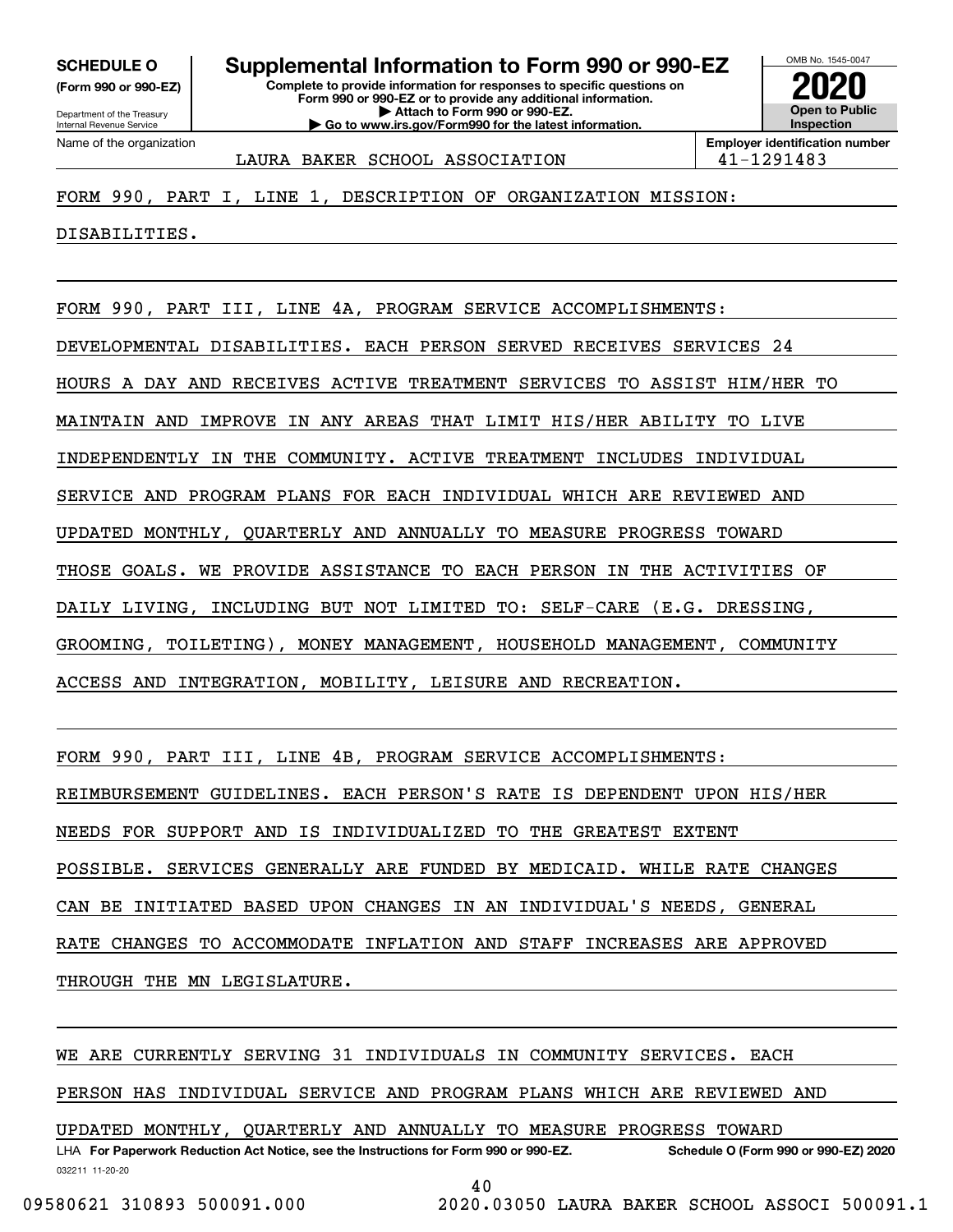| Schedule O (Form 990 or 990-EZ) 2020<br>Page 2                         |                                                     |  |  |  |  |  |  |  |
|------------------------------------------------------------------------|-----------------------------------------------------|--|--|--|--|--|--|--|
| Name of the organization<br>LAURA BAKER SCHOOL ASSOCIATION             | <b>Employer identification number</b><br>41-1291483 |  |  |  |  |  |  |  |
| THOSE GOALS. WE PROVIDE ASSISTANCE TO EACH PERSON IN THE ACTIVITIES OF |                                                     |  |  |  |  |  |  |  |

DAILY LIVING, INCLUDING BUT NOT LIMITED: SELF-CARE (E.G. DRESSING,

GROOMING, TOILETING), MONEY MANAGEMENT, HOUSEHOLD MANAGEMENT, COMMUNITY

ACCESS AND INTEGRATION, MOBILITY, LEISURE AND RECREATION.

FORM 990, PART VI, SECTION B, LINE 11B:

FORM 990 IS PROVIDED TO THE FINANCE COMMITTEE AND THE BOARD OF DIRECTORS

FOR APPROVAL AT A BOARD MEETING PRIOR TO FILING.

FORM 990, PART VI, SECTION B, LINE 12C:

ALL TRUSTEES ARE REQUIRED TO PROVIDE A WRITTEN STATEMENT AND DISCLOSE ANY

POTENTIAL CONFILCTS OF INTEREST TO THE ORGANIZATION EACH YEAR.

FORM 990, PART VI, SECTION B, LINE 15:

THE ORGANIZATION REVIEWS AND SETS COMPENSATION OF ITS EXECUTIVES USING

PUBLISHED SALARY SURVEYS OF COMPARABLE ORGANIZATIONS.

FORM 990, PART VI, SECTION C, LINE 19:

GOVERNING DOCUMENTS, CONFLICT OF INTEREST POLICY AND FINANCIAL STATEMENTS

41

ARE AVAILABLE UPON REQUEST. THE ORGANIZATION'S FINANCIAL STATEMENTS ARE

ALSO POSTED ON GUIDESTAR.ORG.

FORM 990, PART XI, LINE 9, CHANGES IN NET ASSETS:

ROUNDING

UNRELATED BUSINESS TAXABLE INCOME  $-1,129$ .

TOTAL TO FORM 990, PART XI, LINE 9  $-1,129$ .

032212 11-20-20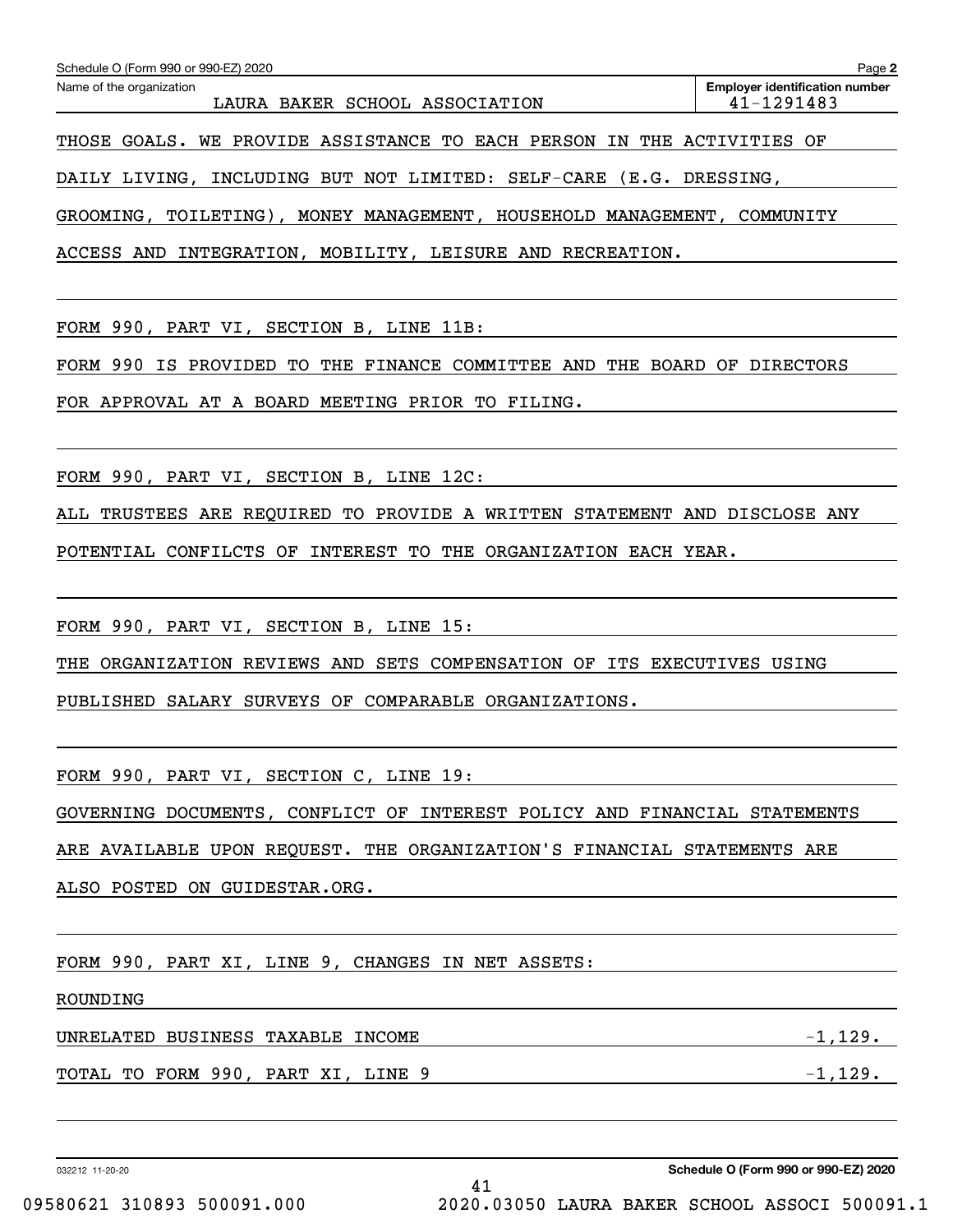### **CARRYOVER DATA TO 2021**

| Name<br>LAURA BAKER SCHOOL ASSOCIATION                                                                         | <b>Employer Identification Number</b><br>$41 - 1291483$ |         |  |  |
|----------------------------------------------------------------------------------------------------------------|---------------------------------------------------------|---------|--|--|
| Based on the information provided with this return, the following are possible carryover amounts to next year. |                                                         |         |  |  |
| FEDERAL POST-2017 NET OPERATING LOSS - FINGERPRINTING SERVIC                                                   |                                                         | 5,044.  |  |  |
| FEDERAL PRE-2018 NET OPERATING LOSS                                                                            |                                                         | 16,469. |  |  |
| MN NET OPERATING LOSS                                                                                          |                                                         | 58,366. |  |  |
|                                                                                                                |                                                         |         |  |  |
|                                                                                                                |                                                         |         |  |  |
|                                                                                                                |                                                         |         |  |  |
|                                                                                                                |                                                         |         |  |  |
|                                                                                                                |                                                         |         |  |  |
|                                                                                                                |                                                         |         |  |  |
|                                                                                                                |                                                         |         |  |  |
|                                                                                                                |                                                         |         |  |  |
|                                                                                                                |                                                         |         |  |  |
|                                                                                                                |                                                         |         |  |  |
|                                                                                                                |                                                         |         |  |  |
|                                                                                                                |                                                         |         |  |  |
|                                                                                                                |                                                         |         |  |  |
|                                                                                                                |                                                         |         |  |  |
|                                                                                                                |                                                         |         |  |  |
|                                                                                                                |                                                         |         |  |  |
|                                                                                                                |                                                         |         |  |  |
|                                                                                                                |                                                         |         |  |  |
|                                                                                                                |                                                         |         |  |  |
|                                                                                                                |                                                         |         |  |  |
|                                                                                                                |                                                         |         |  |  |
|                                                                                                                |                                                         |         |  |  |
|                                                                                                                |                                                         |         |  |  |
|                                                                                                                |                                                         |         |  |  |
|                                                                                                                |                                                         |         |  |  |
|                                                                                                                |                                                         |         |  |  |
|                                                                                                                |                                                         |         |  |  |
|                                                                                                                |                                                         |         |  |  |
|                                                                                                                |                                                         |         |  |  |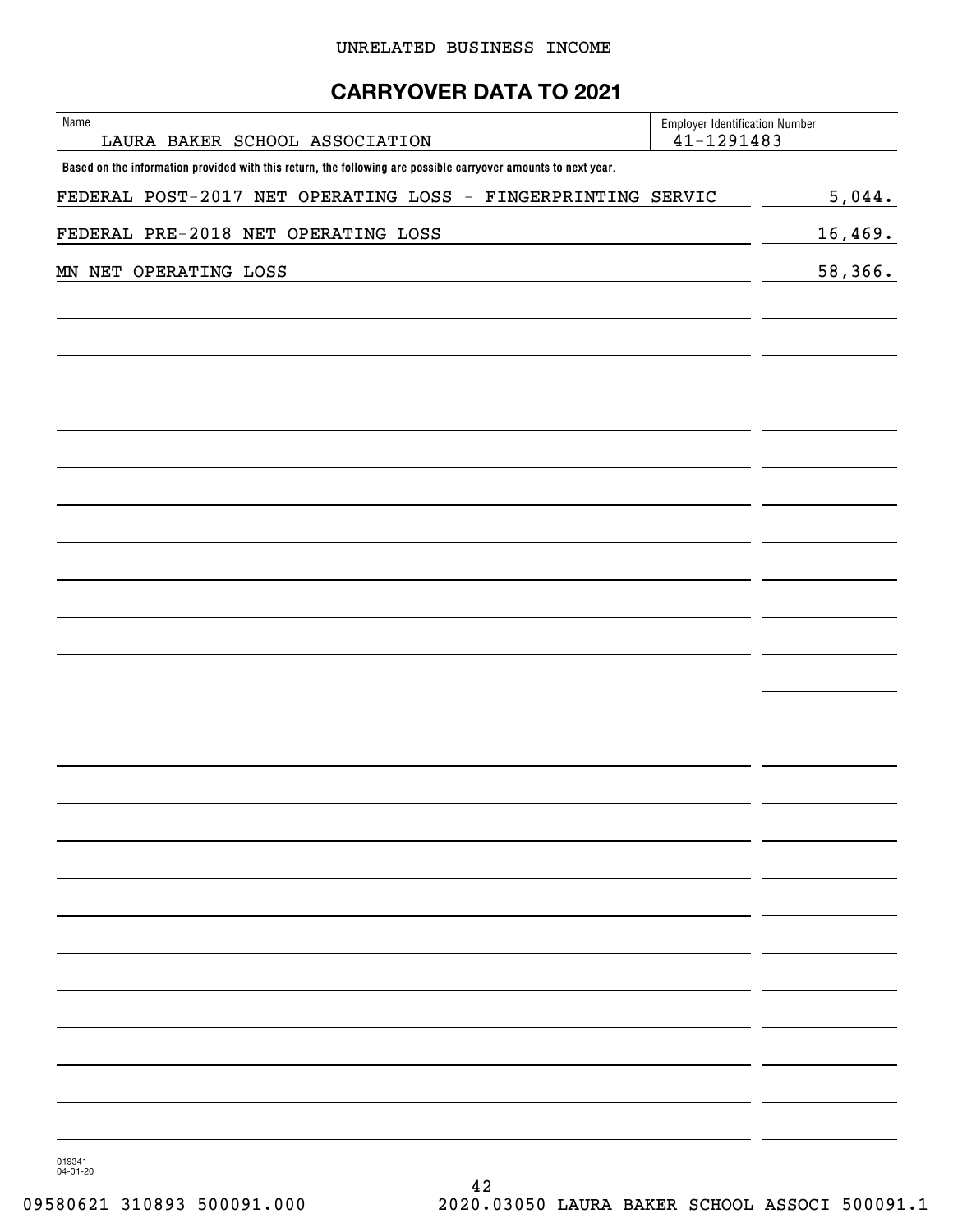(Rev. January 2020)

### **Application for Automatic Extension of Time To File an Exempt Organization Return**

Department of the Treasury Internal Revenue Service

- **| File a separate application for each return.**
- **| Go to www.irs.gov/Form8868 for the latest information.**

**Electronic filing (e-file).**  You can electronically file Form 8868 to request a 6-month automatic extension of time to file any of the filing of this form, visit www.irs.gov/e-file-providers/e-file-for-charities-and-non-profits. forms listed below with the exception of Form 8870, Information Return for Transfers Associated With Certain Personal Benefit Contracts, for which an extension request must be sent to the IRS in paper format (see instructions). For more details on the electronic

#### **Automatic 6-Month Extension of Time.** Only submit original (no copies needed).

All corporations required to file an income tax return other than Form 990-T (including 1120-C filers), partnerships, REMICs, and trusts must use Form 7004 to request an extension of time to file income tax returns.

| Type or                                                                              | Name of exempt organization or other filer, see instructions.                                                                                                                                                                                                                                                                                                                                                                                                                                                                                                                                    |        | Taxpayer identification number (TIN)                                                                                  |              |    |                                              |
|--------------------------------------------------------------------------------------|--------------------------------------------------------------------------------------------------------------------------------------------------------------------------------------------------------------------------------------------------------------------------------------------------------------------------------------------------------------------------------------------------------------------------------------------------------------------------------------------------------------------------------------------------------------------------------------------------|--------|-----------------------------------------------------------------------------------------------------------------------|--------------|----|----------------------------------------------|
| print                                                                                | LAURA BAKER SCHOOL ASSOCIATION                                                                                                                                                                                                                                                                                                                                                                                                                                                                                                                                                                   |        |                                                                                                                       | 41-1291483   |    |                                              |
| File by the<br>due date for<br>filing your                                           | Number, street, and room or suite no. If a P.O. box, see instructions.<br>211 OAK STREET                                                                                                                                                                                                                                                                                                                                                                                                                                                                                                         |        |                                                                                                                       |              |    |                                              |
| return. See<br>instructions.                                                         | City, town or post office, state, and ZIP code. For a foreign address, see instructions.<br>55057<br>NORTHFIELD, MN                                                                                                                                                                                                                                                                                                                                                                                                                                                                              |        |                                                                                                                       |              |    |                                              |
|                                                                                      | Enter the Return Code for the return that this application is for (file a separate application for each return)                                                                                                                                                                                                                                                                                                                                                                                                                                                                                  |        |                                                                                                                       |              |    | $\overline{0}$<br>7                          |
| <b>Application</b>                                                                   |                                                                                                                                                                                                                                                                                                                                                                                                                                                                                                                                                                                                  | Return | Application                                                                                                           |              |    | Return                                       |
| Is For                                                                               |                                                                                                                                                                                                                                                                                                                                                                                                                                                                                                                                                                                                  | Code   | Is For                                                                                                                |              |    | Code                                         |
|                                                                                      | Form 990 or Form 990-EZ                                                                                                                                                                                                                                                                                                                                                                                                                                                                                                                                                                          | 01     | Form 990-T (corporation)                                                                                              |              |    | 07                                           |
| Form 990-BL                                                                          |                                                                                                                                                                                                                                                                                                                                                                                                                                                                                                                                                                                                  | 02     | Form 1041-A                                                                                                           |              |    | 08                                           |
|                                                                                      | Form 4720 (individual)                                                                                                                                                                                                                                                                                                                                                                                                                                                                                                                                                                           | 03     | Form 4720 (other than individual)                                                                                     |              |    | 09                                           |
| Form 990-PF                                                                          |                                                                                                                                                                                                                                                                                                                                                                                                                                                                                                                                                                                                  | 04     | Form 5227                                                                                                             |              |    | 10                                           |
|                                                                                      | Form 990-T (sec. 401(a) or 408(a) trust)                                                                                                                                                                                                                                                                                                                                                                                                                                                                                                                                                         | 05     | Form 6069                                                                                                             |              |    | 11                                           |
|                                                                                      | Form 990-T (trust other than above)                                                                                                                                                                                                                                                                                                                                                                                                                                                                                                                                                              | 06     | Form 8870                                                                                                             |              |    | 12                                           |
| $box \blacktriangleright$<br>1<br>$\mathbf{2}$                                       | • If this is for a Group Return, enter the organization's four digit Group Exemption Number (GEN) _________. If this is for the whole group, check this<br>. If it is for part of the group, check this box $\blacktriangleright$<br>I request an automatic 6-month extension of time until<br>the organization named above. The extension is for the organization's return for:<br>$\blacktriangleright$ $\boxed{\text{X}}$ calendar year $2020$ or<br>$\frac{1}{2}$ , and ending<br>If the tax year entered in line 1 is for less than 12 months, check reason:<br>Change in accounting period |        | and attach a list with the names and TINs of all members the extension is for.<br>NOVEMBER 15, 2021<br>Initial return | Final return |    | , to file the exempt organization return for |
| За                                                                                   | If this application is for Forms 990-BL, 990-PF, 990-T, 4720, or 6069, enter the tentative tax, less<br>any nonrefundable credits. See instructions.                                                                                                                                                                                                                                                                                                                                                                                                                                             |        |                                                                                                                       | За           | \$ | 0.                                           |
| b                                                                                    | If this application is for Forms 990-PF, 990-T, 4720, or 6069, enter any refundable credits and                                                                                                                                                                                                                                                                                                                                                                                                                                                                                                  |        |                                                                                                                       |              |    |                                              |
| estimated tax payments made. Include any prior year overpayment allowed as a credit. |                                                                                                                                                                                                                                                                                                                                                                                                                                                                                                                                                                                                  |        | Зb                                                                                                                    | \$           | 0. |                                              |
| c                                                                                    | <b>Balance due.</b> Subtract line 3b from line 3a. Include your payment with this form, if required, by                                                                                                                                                                                                                                                                                                                                                                                                                                                                                          |        |                                                                                                                       |              |    |                                              |
|                                                                                      | using EFTPS (Electronic Federal Tax Payment System). See instructions.                                                                                                                                                                                                                                                                                                                                                                                                                                                                                                                           |        |                                                                                                                       | Зc           | \$ | 0.                                           |
| instructions.<br>LHA                                                                 | Caution: If you are going to make an electronic funds withdrawal (direct debit) with this Form 8868, see Form 8453-EO and Form 8879-EO for payment<br>For Privacy Act and Paperwork Reduction Act Notice, see instructions.                                                                                                                                                                                                                                                                                                                                                                      |        |                                                                                                                       |              |    | Form 8868 (Rev. 1-2020)                      |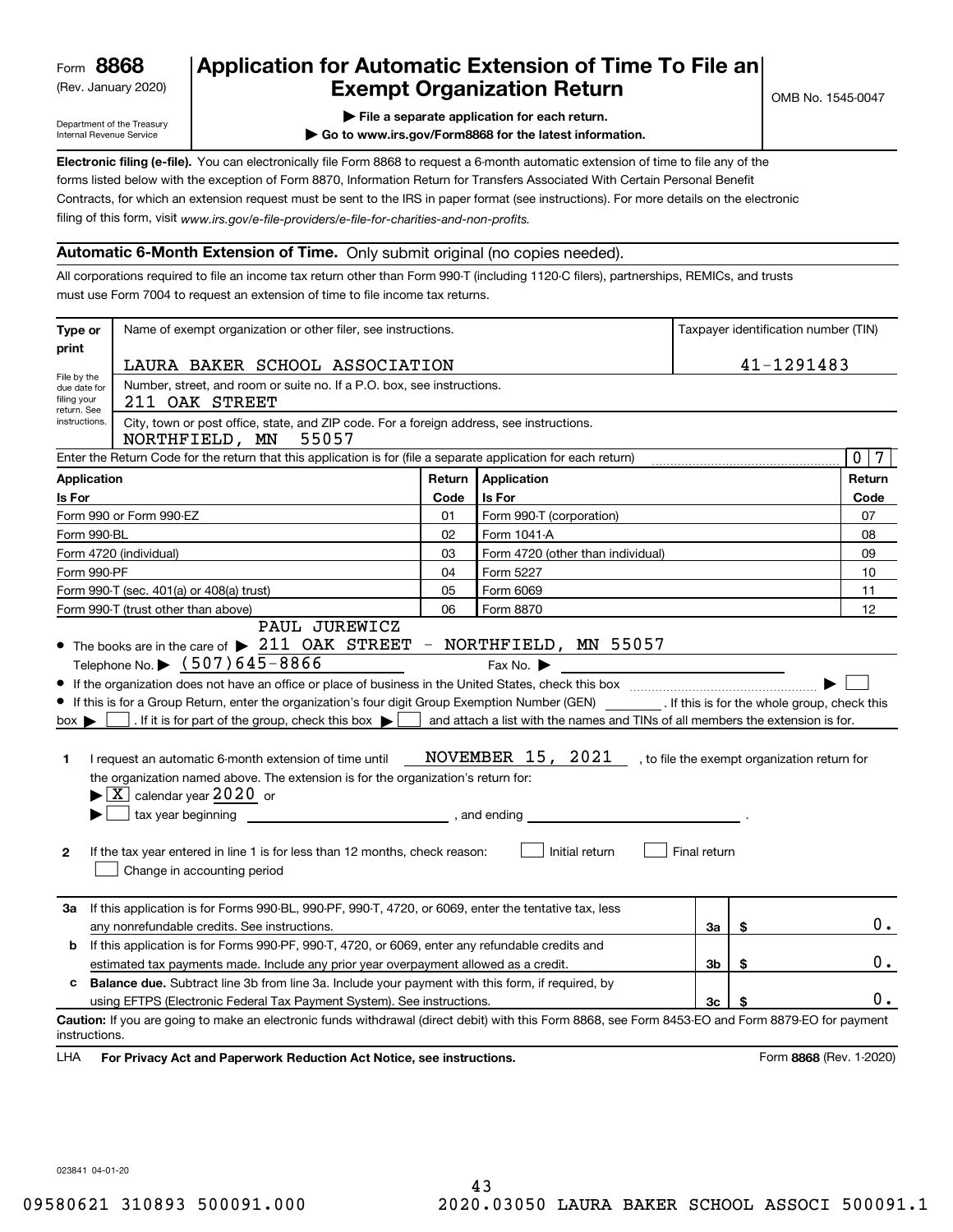|                                                        |       | EXTENDED TO NOVEMBER 15, 2021                                                                                                                                                                            |                   |                                                               |  |  |  |  |  |
|--------------------------------------------------------|-------|----------------------------------------------------------------------------------------------------------------------------------------------------------------------------------------------------------|-------------------|---------------------------------------------------------------|--|--|--|--|--|
| Form 990-T                                             |       | <b>Exempt Organization Business Income Tax Return</b>                                                                                                                                                    |                   |                                                               |  |  |  |  |  |
|                                                        |       | (and proxy tax under section 6033(e))                                                                                                                                                                    |                   |                                                               |  |  |  |  |  |
|                                                        |       | For calendar year 2020 or other tax year beginning<br>and ending                                                                                                                                         |                   | 2020                                                          |  |  |  |  |  |
| Department of the Treasury<br>Internal Revenue Service |       | Go to www.irs.gov/Form990T for instructions and the latest information.<br>bo not enter SSN numbers on this form as it may be made public if your organization is a $501(c)(3)$ .                        |                   | Open to Public Inspection for<br>501(c)(3) Organizations Only |  |  |  |  |  |
| Check box if<br>address changed.                       |       | Name of organization ( $\Box$ Check box if name changed and see instructions.)                                                                                                                           |                   | DEmployer identification number                               |  |  |  |  |  |
| <b>B</b> Exempt under section                          | Print | LAURA BAKER SCHOOL ASSOCIATION                                                                                                                                                                           |                   | 41-1291483                                                    |  |  |  |  |  |
| $X \mid 501(c)$ (3)                                    | 0ľ    | Number, street, and room or suite no. If a P.O. box, see instructions.                                                                                                                                   |                   | E Group exemption number<br>(see instructions)                |  |  |  |  |  |
| 220(e)<br>408(e)                                       | Type  | 211 OAK STREET                                                                                                                                                                                           |                   |                                                               |  |  |  |  |  |
| 530(a)<br>408A                                         |       | City or town, state or province, country, and ZIP or foreign postal code                                                                                                                                 |                   |                                                               |  |  |  |  |  |
| 529(a)<br><b>529S</b>                                  |       | NORTHFIELD, MN<br>55057                                                                                                                                                                                  |                   | Check box if                                                  |  |  |  |  |  |
|                                                        |       | 5,823,798.<br>C Book value of all assets at end of year                                                                                                                                                  |                   | an amended return.                                            |  |  |  |  |  |
| Check organization type $\blacktriangleright$<br>G     |       | $\boxed{\textbf{X}}$ 501(c) corporation<br>$501(c)$ trust<br>$401(a)$ trust<br>Other trust                                                                                                               |                   | Applicable reinsurance entity                                 |  |  |  |  |  |
| H<br>Check if filing only to $\blacktriangleright$     |       | Claim credit from Form 8941<br>Claim a refund shown on Form 2439                                                                                                                                         |                   |                                                               |  |  |  |  |  |
|                                                        |       |                                                                                                                                                                                                          |                   |                                                               |  |  |  |  |  |
|                                                        |       | Enter the number of attached Schedules A (Form 990-T)                                                                                                                                                    |                   |                                                               |  |  |  |  |  |
| ĸ.                                                     |       | During the tax year, was the corporation a subsidiary in an affiliated group or a parent-subsidiary controlled group?                                                                                    |                   | $\overline{X}$ No<br>Yes                                      |  |  |  |  |  |
|                                                        |       | If "Yes," enter the name and identifying number of the parent corporation.                                                                                                                               |                   |                                                               |  |  |  |  |  |
| Part I                                                 |       | Telephone number $\blacktriangleright$ (507)645-8866<br>The books are in care of PAUL JUREWICZ<br><b>Total Unrelated Business Taxable Income</b>                                                         |                   |                                                               |  |  |  |  |  |
|                                                        |       |                                                                                                                                                                                                          |                   |                                                               |  |  |  |  |  |
| 1                                                      |       | Total of unrelated business taxable income computed from all unrelated trades or businesses (see                                                                                                         |                   | $-1, 129.$                                                    |  |  |  |  |  |
| instructions)<br>Reserved                              |       |                                                                                                                                                                                                          | 1<br>$\mathbf{2}$ |                                                               |  |  |  |  |  |
| $\mathbf{2}$<br>Add lines 1 and 2<br>3                 |       |                                                                                                                                                                                                          | 3                 | $-1, 129.$                                                    |  |  |  |  |  |
| 4                                                      |       | Charitable contributions (see instructions for limitation rules)                                                                                                                                         | 4                 | 0.                                                            |  |  |  |  |  |
| 5                                                      |       |                                                                                                                                                                                                          | 5                 | $-1, 129.$                                                    |  |  |  |  |  |
| 6                                                      |       | Deduction for net operating loss. See instructions                                                                                                                                                       | 6                 | 0.                                                            |  |  |  |  |  |
| $\overline{7}$                                         |       | Total of unrelated business taxable income before specific deduction and section 199A deduction.                                                                                                         |                   |                                                               |  |  |  |  |  |
| Subtract line 6 from line 5                            |       |                                                                                                                                                                                                          | $\overline{7}$    |                                                               |  |  |  |  |  |
| 8                                                      |       | Specific deduction (generally \$1,000, but see instructions for exceptions) [11] [11] [11] Specific deduction (generally \$1,000, but see instructions for exceptions) [11] [12] [12] [12] $\frac{1}{2}$ | 8                 | $\frac{-1,129.}{1,000.}$                                      |  |  |  |  |  |
| 9                                                      |       | <b>Trusts.</b> Section 199A deduction. See instructions                                                                                                                                                  | 9                 |                                                               |  |  |  |  |  |
| <b>Total deductions.</b> Add lines 8 and 9<br>10       |       |                                                                                                                                                                                                          | 10                | 1,000.                                                        |  |  |  |  |  |
| 11                                                     |       | Unrelated business taxable income. Subtract line 10 from line 7. If line 10 is greater than line 7,                                                                                                      |                   |                                                               |  |  |  |  |  |
| enter zero                                             |       |                                                                                                                                                                                                          | 11                | 0.                                                            |  |  |  |  |  |
| <b>Tax Computation</b><br>Part II                      |       |                                                                                                                                                                                                          |                   |                                                               |  |  |  |  |  |
| 1                                                      |       |                                                                                                                                                                                                          | 1.                | 0.                                                            |  |  |  |  |  |
| 2                                                      |       | Trusts taxable at trust rates. See instructions for tax computation. Income tax on the amount on                                                                                                         |                   |                                                               |  |  |  |  |  |
| Part I, line 11 from:                                  |       | Tax rate schedule or                                                                                                                                                                                     | 2                 |                                                               |  |  |  |  |  |
| Proxy tax. See instructions<br>з                       |       |                                                                                                                                                                                                          | 3                 |                                                               |  |  |  |  |  |
| Other tax amounts. See instructions<br>4               |       |                                                                                                                                                                                                          | 4                 |                                                               |  |  |  |  |  |
| Alternative minimum tax (trusts only)<br>5             |       |                                                                                                                                                                                                          | 5                 |                                                               |  |  |  |  |  |
| 6                                                      |       | Tax on noncompliant facility income. See instructions                                                                                                                                                    | 6                 |                                                               |  |  |  |  |  |
| 7                                                      |       | Total. Add lines 3 through 6 to line 1 or 2, whichever applies                                                                                                                                           | $\overline{7}$    | $0$ .                                                         |  |  |  |  |  |
| LHA                                                    |       | For Paperwork Reduction Act Notice, see instructions.                                                                                                                                                    |                   | Form 990-T (2020)                                             |  |  |  |  |  |

LHA

023701 02-02-21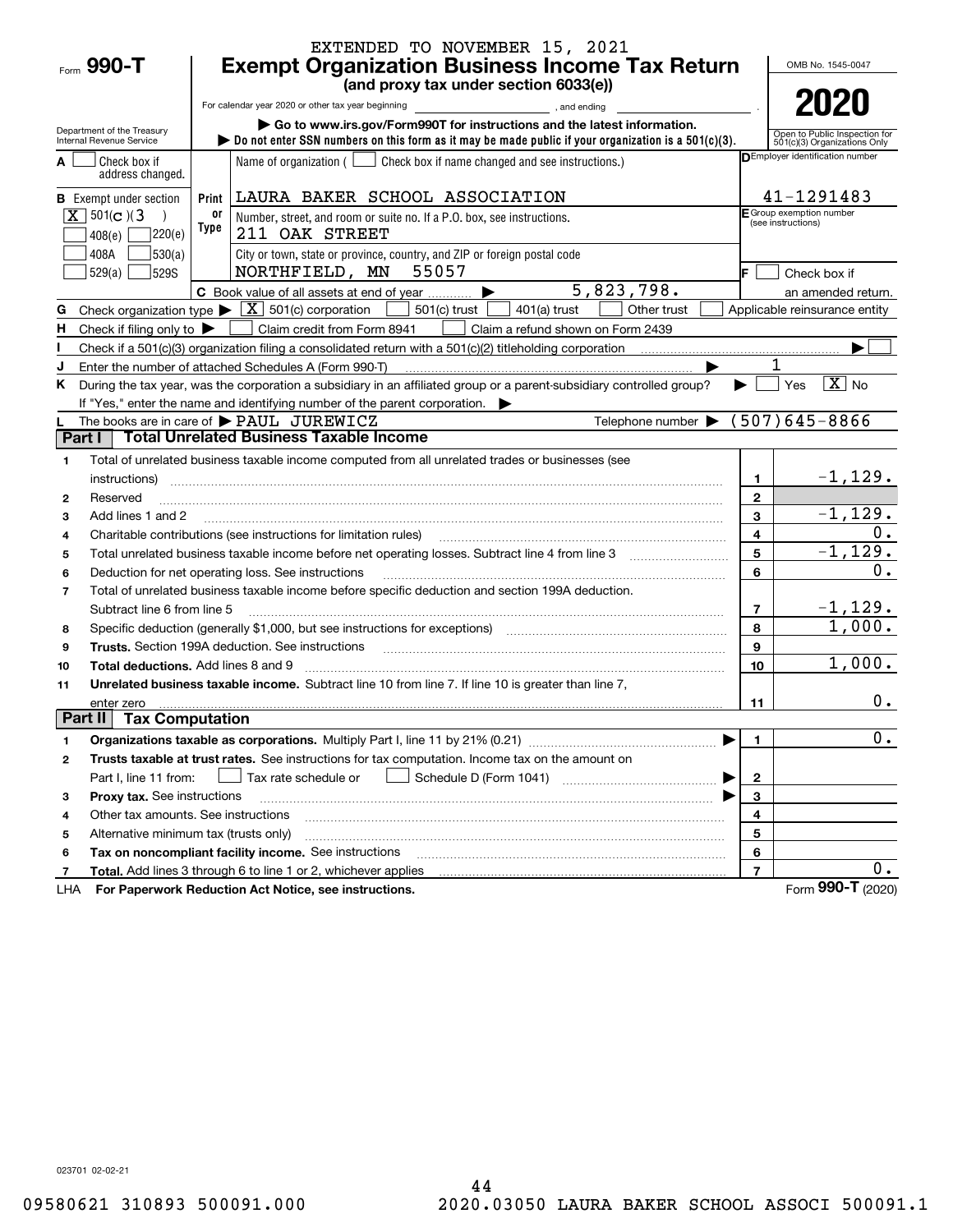|                 | Form 990-T (2020)                                                                                                       |              |  |     | Page 2           |  |
|-----------------|-------------------------------------------------------------------------------------------------------------------------|--------------|--|-----|------------------|--|
| <b>Part III</b> | <b>Tax and Payments</b>                                                                                                 |              |  |     |                  |  |
| 1a              | Foreign tax credit (corporations attach Form 1118; trusts attach Form 1116)<br>1a                                       |              |  |     |                  |  |
| b               | Other credits (see instructions)<br>1b                                                                                  |              |  |     |                  |  |
| C               | 1c                                                                                                                      |              |  |     |                  |  |
| d               | 1 <sub>d</sub>                                                                                                          |              |  |     |                  |  |
| е               | Total credits. Add lines 1a through 1d                                                                                  | 1e           |  |     |                  |  |
| 2               | Subtract line 1e from Part II, line 7                                                                                   | $\mathbf{2}$ |  |     | 0.               |  |
| 3               | Form 8611<br>Form 8697<br>Form 4255<br>Form 8866<br>Other taxes. Check if from:<br>$\mathbf{1}$                         |              |  |     |                  |  |
|                 | Other (attach statement)                                                                                                | 3            |  |     |                  |  |
| 4               | Check if includes tax previously deferred under<br>Total tax. Add lines 2 and 3 (see instructions).                     |              |  |     |                  |  |
|                 | section 1294. Enter tax amount here                                                                                     | 4            |  |     | 0.               |  |
| 5               | 2020 net 965 tax liability paid from Form 965-A or Form 965-B, Part II, column (k), line 4                              | 5            |  |     | $\overline{0}$ . |  |
| 6a              | Payments: A 2019 overpayment credited to 2020 [11] [11] maximum materials: A 2019 overpayment credited to 2020<br>6a    |              |  |     |                  |  |
| b               | 2020 estimated tax payments. Check if section 643(g) election applies $\qquad \qquad \bullet$<br>6b                     |              |  |     |                  |  |
| c               | Tax deposited with Form 8868<br>6c                                                                                      |              |  |     |                  |  |
| d               | Foreign organizations: Tax paid or withheld at source (see instructions) [<br>6d                                        |              |  |     |                  |  |
| e               | 6e                                                                                                                      |              |  |     |                  |  |
| f               | 6f                                                                                                                      |              |  |     |                  |  |
| g               | Other credits, adjustments, and payments:   Form 2439                                                                   |              |  |     |                  |  |
|                 | Other $\overline{\hspace{1cm}}$ Total $\blacktriangleright$ $\overline{\hspace{1cm}}$ 6g<br>Form 4136                   |              |  |     |                  |  |
| 7               |                                                                                                                         | 7            |  |     |                  |  |
| 8               | Estimated tax penalty (see instructions). Check if Form 2220 is attached                                                | 8            |  |     |                  |  |
| 9               | Tax due. If line 7 is smaller than the total of lines 4, 5, and 8, enter amount owed <b>Face and Conservers</b> in the  | 9            |  |     |                  |  |
| 10              |                                                                                                                         | 10           |  |     |                  |  |
| 11              | Enter the amount of line 10 you want: Credited to 2021 estimated tax<br>Refunded $\blacktriangleright$                  | 11           |  |     |                  |  |
| <b>Part IV</b>  | <b>Statements Regarding Certain Activities and Other Information</b> (see instructions)                                 |              |  |     |                  |  |
| 1               | At any time during the 2020 calendar year, did the organization have an interest in or a signature or other authority   |              |  | Yes | No               |  |
|                 | over a financial account (bank, securities, or other) in a foreign country? If "Yes," the organization may have to file |              |  |     |                  |  |
|                 | FinCEN Form 114, Report of Foreign Bank and Financial Accounts. If "Yes," enter the name of the foreign country         |              |  |     |                  |  |
|                 | here $\blacktriangleright$                                                                                              |              |  |     | х                |  |
| 2               | During the tax year, did the organization receive a distribution from, or was it the grantor of, or transferor to, a    |              |  |     |                  |  |
|                 |                                                                                                                         |              |  |     | X                |  |
|                 | If "Yes," see instructions for other forms the organization may have to file.                                           |              |  |     |                  |  |
| 3               | Enter the amount of tax-exempt interest received or accrued during the tax year manufactured $\blacktriangleright$ \$   |              |  |     |                  |  |
| 4a              | Did the organization change its method of accounting? (see instructions)                                                |              |  |     |                  |  |
| b               | If 4a is "Yes," has the organization described the change on Form 990, 990-EZ, 990-PF, or Form 1128? If "No,"           |              |  |     |                  |  |
|                 | explain in Part V                                                                                                       |              |  |     |                  |  |
| <b>Part V</b>   | <b>Supplemental Information</b>                                                                                         |              |  |     |                  |  |

Provide the explanation required by Part IV, line 4b. Also, provide any other additional information. See instructions.

| Sign            | Under penalties of perjury, I declare that I have examined this return, including accompanying schedules and statements, and to the best of my knowledge and belief, it is true,<br>correct, and complete. Declaration of preparer (other than taxpayer) is based on all information of which preparer has any knowledge. |                                     |          |                    |                                                                                                                           |                     |  |  |  |
|-----------------|---------------------------------------------------------------------------------------------------------------------------------------------------------------------------------------------------------------------------------------------------------------------------------------------------------------------------|-------------------------------------|----------|--------------------|---------------------------------------------------------------------------------------------------------------------------|---------------------|--|--|--|
| Here            | Signature of officer                                                                                                                                                                                                                                                                                                      | EXECUTIVE DIRECTOR<br>Date<br>Title |          |                    | May the IRS discuss this return with<br>the preparer shown below (see<br>instructions)? $\boxed{\mathbf{X}}$<br>Yes<br>No |                     |  |  |  |
|                 | Print/Type preparer's name                                                                                                                                                                                                                                                                                                | Preparer's signature                | Date     | Check              | if                                                                                                                        | PTIN                |  |  |  |
| Paid            |                                                                                                                                                                                                                                                                                                                           |                                     |          | self-employed      |                                                                                                                           |                     |  |  |  |
| <b>Preparer</b> | KRAY<br>DARREN                                                                                                                                                                                                                                                                                                            |                                     | 06/21/21 |                    |                                                                                                                           | P00296781           |  |  |  |
| <b>Use Only</b> | Firm's name LB CARLSON,<br>LLP                                                                                                                                                                                                                                                                                            | Firm's EIN ▶                        |          | 41-1504933         |                                                                                                                           |                     |  |  |  |
|                 |                                                                                                                                                                                                                                                                                                                           | 169,<br>SUITE 650<br>605 HIGHWAY    |          |                    |                                                                                                                           |                     |  |  |  |
|                 | MINNEAPOLIS,<br>Firm's address $\blacktriangleright$                                                                                                                                                                                                                                                                      | Phone no.                           |          | $763 - 535 - 8150$ |                                                                                                                           |                     |  |  |  |
|                 |                                                                                                                                                                                                                                                                                                                           |                                     |          |                    |                                                                                                                           | Form 990-T $(2020)$ |  |  |  |

023711 02-02-21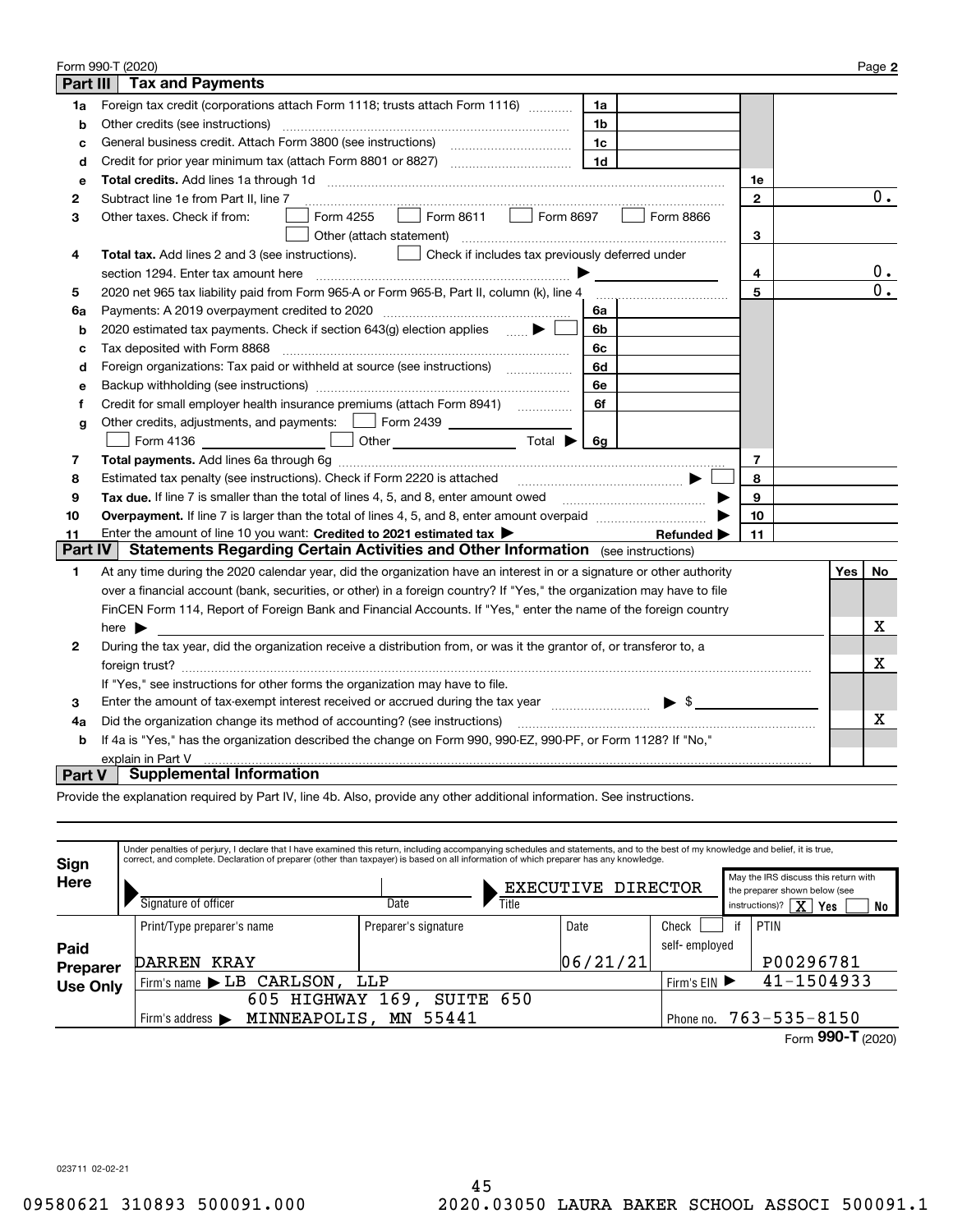| <b>SCHEDULE A</b> |
|-------------------|
| (Form 990-T)      |

Department of the Treasury Internal Revenue Service

### **Unrelated Business Taxable Income From an Unrelated Trade or Business**

**| Go to www.irs.gov/Form990T for instructions and the latest information.**

**Do not enter SSN numbers on this form as it may be made public if your organization is a 501(c)(3). |** 

Open to Public Inspection for 501(c)(3) Organizations Only

**2020**

#### Name of the organization **mumber and the organization number contracts the organization number BEEnployer identification number A**

|  |  |  |  |  | LAURA BAKER SCHOOL ASSOCIATIO |
|--|--|--|--|--|-------------------------------|
|--|--|--|--|--|-------------------------------|

**CD** Sequence:  $\begin{matrix} 1 & 0 & 1 \end{matrix}$ Unrelated business activity code (see instructions)  $\triangleright$  561300  $\vert$  D Sequence: 1 of

# LAURA BAKER SCHOOL ASSOCIATION 41-1291483

ENTITY

#### **E**Describe the unrelated trade or business  $\blacktriangleright \text{FINGERPRINTING}$  SERVICES

| Part I         | <b>Unrelated Trade or Business Income</b>                                                                                                                            |                               | (A) Income                   | (B) Expenses | (C) Net    |
|----------------|----------------------------------------------------------------------------------------------------------------------------------------------------------------------|-------------------------------|------------------------------|--------------|------------|
| b<br>2<br>3    | 978.<br><b>1a</b> Gross receipts or sales<br>4a Capital gain net income (attach Sch D (Form 1041 or Form                                                             | 1c<br>$\mathbf{2}$<br>3<br>4a | 978.<br>2,107.<br>$-1, 129.$ |              | $-1, 129.$ |
| c.<br>5        | <b>b</b> Net gain (loss) (Form 4797) (attach Form 4797) (see instructions)<br>Income (loss) from a partnership or an S corporation (attach                           | 4b<br>4c<br>5                 |                              |              |            |
| 6<br>7<br>8    | Interest, annuities, royalties, and rents from a controlled                                                                                                          | 6<br>$\overline{7}$<br>8      |                              |              |            |
| 9<br>10        | Investment income of section $501(c)(7)$ , (9), or (17)                                                                                                              | 9<br>10                       |                              |              |            |
| 11<br>12<br>13 | Other income (see instructions; attach statement)<br>m – 1111 Dedicatione Net Telesa Fleecdeaux (One instrumings for limitations on dedicational Dedications must be | 11<br>12<br>13                | $-1, 129.$                   |              | $-1, 129.$ |

**Part II Deductions Not Taken Elsewhere** (See instructions for limitations on deductions) Deductions must be directly connected with the unrelated business income

| 1  | Compensation of officers, directors, and trustees (Part X) [11] [2010] [2010] [2010] [2010] [2010] [2010] [2010] [2010] [2010] [2010] [2010] [2010] [2010] [2010] [2010] [2010] [2010] [2010] [2010] [2010] [2010] [2010] [201 |  |  | 1            |                                     |
|----|--------------------------------------------------------------------------------------------------------------------------------------------------------------------------------------------------------------------------------|--|--|--------------|-------------------------------------|
| 2  | Salaries and wages with the continuum contract of the contract of the contract of the contract of the contract of the contract of the contract of the contract of the contract of the contract of the contract of the contract |  |  | $\mathbf{2}$ |                                     |
| 3  | Repairs and maintenance material content content content and maintenance material content and maintenance material content and maintenance material content and maintenance material content and material content and material |  |  | 3            |                                     |
| 4  |                                                                                                                                                                                                                                |  |  | 4            |                                     |
| 5  | Interest (attach statement) (see instructions) [11] material content and according to the statement of the statement of the statement of the statement of the statement of the statement of the statement of the statement of  |  |  | 5            |                                     |
| 6  | Taxes and licenses <b>with a construction of the construction of the construction of the construction</b>                                                                                                                      |  |  | 6            |                                     |
| 7  |                                                                                                                                                                                                                                |  |  |              |                                     |
| 8  | Depreciation (attach Form 4562) (see instructions)<br>Less depreciation claimed in Part III and elsewhere on return<br><b>8a</b>                                                                                               |  |  | 8b           |                                     |
| 9  |                                                                                                                                                                                                                                |  |  | 9            |                                     |
| 10 | Contributions to deferred compensation plans                                                                                                                                                                                   |  |  | 10           |                                     |
| 11 |                                                                                                                                                                                                                                |  |  | 11           |                                     |
| 12 | Excess exempt expenses (Part VIII) material content content and all of the set of the set of the set of the set of the set of the set of the set of the set of the set of the set of the set of the set of the set of the set  |  |  | 12           |                                     |
| 13 |                                                                                                                                                                                                                                |  |  | 13           |                                     |
| 14 | Other deductions (attach statement) material content and a statement of the content of the deductions (attach statement)                                                                                                       |  |  | 14           |                                     |
| 15 |                                                                                                                                                                                                                                |  |  | 15           | 0.                                  |
| 16 | Unrelated business income before net operating loss deduction. Subtract line 15 from Part I, line 13,                                                                                                                          |  |  |              |                                     |
|    | column (C)                                                                                                                                                                                                                     |  |  | 16           | $-1, 129.$                          |
| 17 | Deduction for net operating loss (see instructions) manufactions.com/manufactions.com/manufactions.com/manufactions.com/manufactions.com/manufactions.com/manufactions.com/manufactions.com/manufactions.com/manufactions.com/ |  |  | 17           | 0.                                  |
| 18 |                                                                                                                                                                                                                                |  |  | 18           | $-1, 129.$                          |
|    | LHA For Paperwork Reduction Act Notice, see instructions.                                                                                                                                                                      |  |  |              | <b>Schedule A (Form 990-T) 2020</b> |

023741 12-23-20

2

|  | OMB No. 1545-0047 |
|--|-------------------|
|  |                   |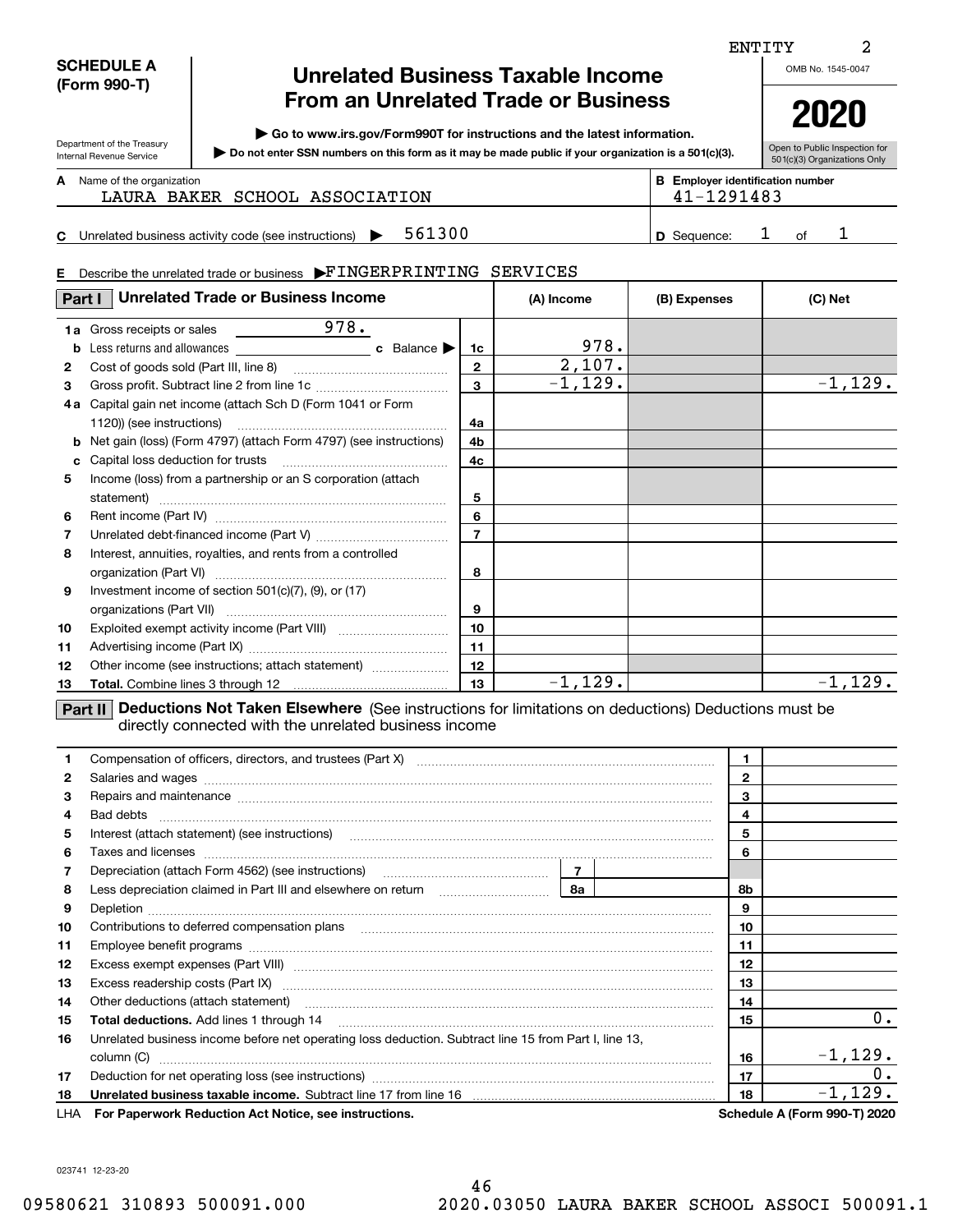| Part III                | Schedule A (Form 990-T) 2020<br><b>Cost of Goods Sold</b>                                                                                                                                                                                   |                                     |                      |   |                              | Page 2                    |
|-------------------------|---------------------------------------------------------------------------------------------------------------------------------------------------------------------------------------------------------------------------------------------|-------------------------------------|----------------------|---|------------------------------|---------------------------|
|                         |                                                                                                                                                                                                                                             | Enter method of inventory valuation | $\triangleright$ N/A |   |                              | $0$ .                     |
| 1<br>2                  | Inventory at beginning of year [11,2001] [2003] [2003] [2004] [3004] [3004] [3004] [3004] [3004] [3004] [3004] [3004] [3004] [3004] [3004] [3004] [3004] [3004] [3004] [3004] [3004] [3004] [3004] [3004] [3004] [3004] [3004]<br>Purchases |                                     |                      |   | $\mathbf{1}$<br>$\mathbf{2}$ | 0.                        |
| з                       |                                                                                                                                                                                                                                             |                                     |                      |   | 3                            | 0.                        |
| 4                       | Additional section 263A costs (attach statement) material content and according to the Additional section 263A                                                                                                                              |                                     |                      |   | 4                            | 0.                        |
| 5                       | Other costs (attach statement) measurement control of STATEMENT 1                                                                                                                                                                           |                                     |                      |   | 5                            | 2,107.                    |
| 6                       | Total. Add lines 1 through 5 [11, 12] manuscription of the contract of the contract of the contract of the contract of the contract of the contract of the contract of the contract of the contract of the contract of the con              |                                     |                      |   | 6                            | $\overline{2,107}$ .      |
| 7                       | Inventory at end of year                                                                                                                                                                                                                    |                                     |                      |   | $\overline{7}$               | 0.                        |
| 8                       | Cost of goods sold. Subtract line 7 from line 6. Enter here and in Part I, line 2 [11, 1111] Cost of goods sold. Subtract line 7 from line 6. Enter here and in Part I, line 2                                                              |                                     |                      |   | 8                            | 2,107.                    |
| 9                       | Do the rules of section 263A (with respect to property produced or acquired for resale) apply to the organization?                                                                                                                          |                                     |                      |   |                              | Yes $\boxed{\text{X}}$ No |
| Part IV                 | Rent Income (From Real Property and Personal Property Leased with Real Property)                                                                                                                                                            |                                     |                      |   |                              |                           |
| 1                       | Description of property (property street address, city, state, ZIP code). Check if a dual-use (see instructions)                                                                                                                            |                                     |                      |   |                              |                           |
|                         | Α                                                                                                                                                                                                                                           |                                     |                      |   |                              |                           |
|                         | В                                                                                                                                                                                                                                           |                                     |                      |   |                              |                           |
|                         | C                                                                                                                                                                                                                                           |                                     |                      |   |                              |                           |
|                         | D                                                                                                                                                                                                                                           |                                     |                      |   |                              |                           |
|                         |                                                                                                                                                                                                                                             | Α                                   | В                    | C |                              | D                         |
| 2                       | Rent received or accrued                                                                                                                                                                                                                    |                                     |                      |   |                              |                           |
| a                       | From personal property (if the percentage of                                                                                                                                                                                                |                                     |                      |   |                              |                           |
|                         | rent for personal property is more than 10%                                                                                                                                                                                                 |                                     |                      |   |                              |                           |
|                         |                                                                                                                                                                                                                                             |                                     |                      |   |                              |                           |
| b                       | From real and personal property (if the                                                                                                                                                                                                     |                                     |                      |   |                              |                           |
|                         | percentage of rent for personal property exceeds                                                                                                                                                                                            |                                     |                      |   |                              |                           |
|                         | 50% or if the rent is based on profit or income)<br>$\ldots$                                                                                                                                                                                |                                     |                      |   |                              |                           |
| c                       | Total rents received or accrued by property.                                                                                                                                                                                                |                                     |                      |   |                              |                           |
|                         | Add lines 2a and 2b, columns A through D                                                                                                                                                                                                    |                                     |                      |   |                              |                           |
|                         | Total rents received or accrued. Add line 2c columns A through D. Enter here and on Part I, line 6, column (A)<br>Deductions directly connected with the income<br>in lines $2(a)$ and $2(b)$ (attach statement) $\ldots$                   |                                     |                      |   |                              | 0.                        |
| 1                       | <b>Unrelated Debt-Financed Income</b> (see instructions)<br>Description of debt-financed property (street address, city, state, ZIP code). Check if a dual-use (see instructions)<br>А<br>В                                                 |                                     |                      |   |                              | 0.                        |
|                         | C                                                                                                                                                                                                                                           |                                     |                      |   |                              |                           |
| 4<br>5                  | D                                                                                                                                                                                                                                           | Α                                   | В                    | C |                              | D                         |
| 2                       | Gross income from or allocable to debt-financed                                                                                                                                                                                             |                                     |                      |   |                              |                           |
|                         | property                                                                                                                                                                                                                                    | 0.                                  |                      |   |                              |                           |
| 3                       | Deductions directly connected with or allocable                                                                                                                                                                                             |                                     |                      |   |                              |                           |
|                         | to debt-financed property                                                                                                                                                                                                                   |                                     |                      |   |                              |                           |
|                         |                                                                                                                                                                                                                                             | 0.                                  |                      |   |                              |                           |
| 3<br><b>Part V</b><br>b | Straight line depreciation (attach statement)                                                                                                                                                                                               | $\overline{0}$ .                    |                      |   |                              |                           |
| c                       | Total deductions (add lines 3a and 3b,                                                                                                                                                                                                      |                                     |                      |   |                              |                           |
|                         |                                                                                                                                                                                                                                             |                                     |                      |   |                              |                           |
| 4                       | Amount of average acquisition debt on or allocable                                                                                                                                                                                          |                                     |                      |   |                              |                           |
|                         |                                                                                                                                                                                                                                             | 0.                                  |                      |   |                              |                           |
| 5                       | to debt-financed property (attach statement)<br>Average adjusted basis of or allocable to debt-                                                                                                                                             |                                     |                      |   |                              |                           |
|                         |                                                                                                                                                                                                                                             | 0.                                  |                      |   |                              |                           |
|                         |                                                                                                                                                                                                                                             | .00%                                | %                    |   | %                            |                           |
|                         | Gross income reportable. Multiply line 2 by line 6                                                                                                                                                                                          | $\overline{0}$ .                    |                      |   |                              |                           |
|                         |                                                                                                                                                                                                                                             |                                     |                      |   |                              | %<br>$\overline{0}$ .     |
|                         |                                                                                                                                                                                                                                             |                                     |                      |   |                              |                           |
| 6<br>7<br>8<br>9        | Allocable deductions. Multiply line 3c by line 6                                                                                                                                                                                            | 0.                                  |                      |   |                              |                           |
| 10                      | Total allocable deductions. Add line 9, columns A through D. Enter here and on Part I, line 7, column (B)<br>Total dividends-received deductions included in line 10                                                                        |                                     |                      |   |                              | 0.<br>$\overline{0}$ .    |

09580621 310893 500091.000 2020.03050 LAURA BAKER SCHOOL ASSOCI 500091.1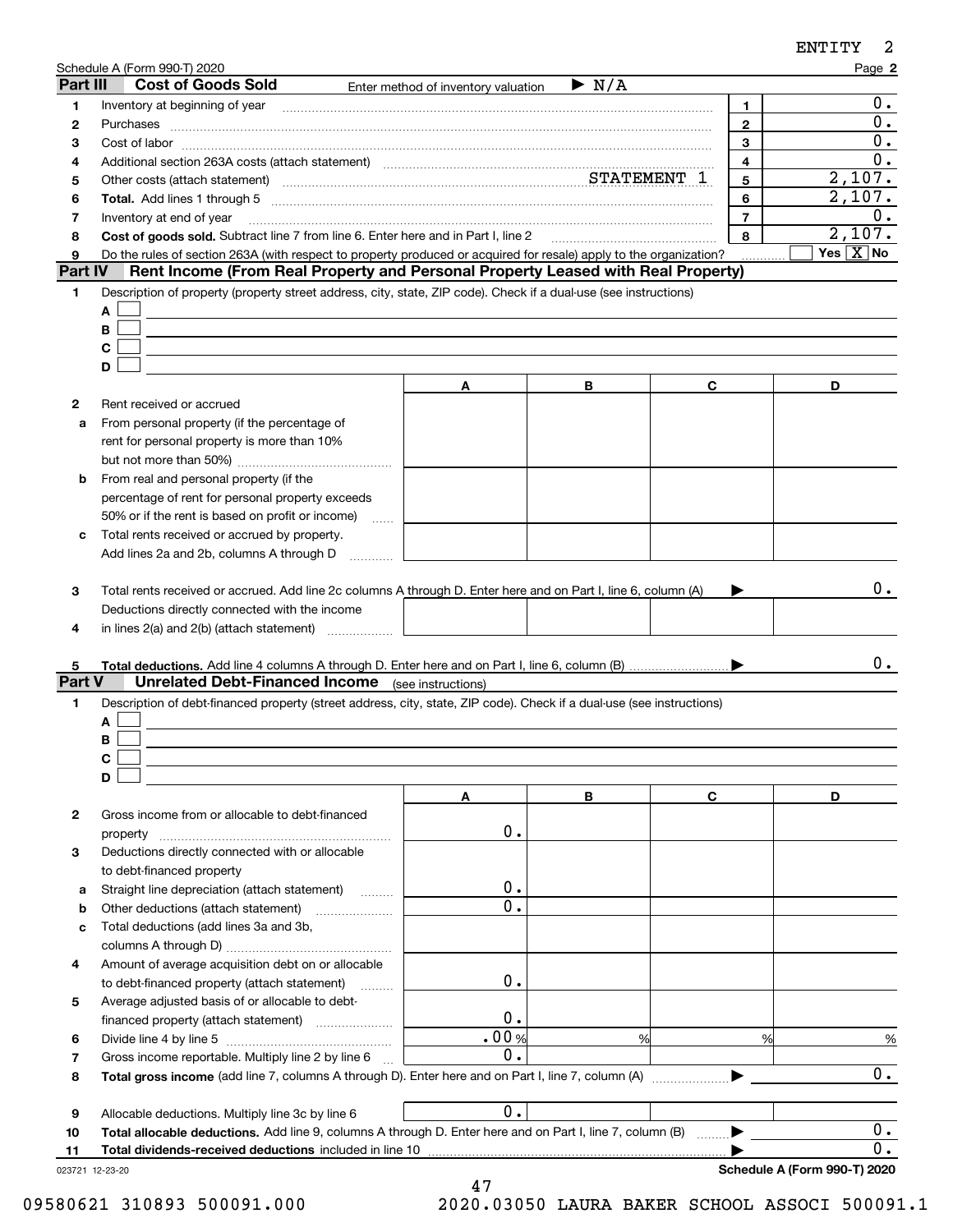|                           |                                       |                                                                                                                                                                                                                         |  |                                                                                |    |                                                                                      |                                                                         |                                     |              | <b>CNIIII</b>                                                                             |
|---------------------------|---------------------------------------|-------------------------------------------------------------------------------------------------------------------------------------------------------------------------------------------------------------------------|--|--------------------------------------------------------------------------------|----|--------------------------------------------------------------------------------------|-------------------------------------------------------------------------|-------------------------------------|--------------|-------------------------------------------------------------------------------------------|
|                           | Schedule A (Form 990-T) 2020          | Part VI Interest, Annuities, Royalties, and Rents from Controlled Organizations                                                                                                                                         |  |                                                                                |    |                                                                                      |                                                                         | (see instructions)                  |              | Page 3                                                                                    |
|                           |                                       | <b>Exempt Controlled Organizations</b>                                                                                                                                                                                  |  |                                                                                |    |                                                                                      |                                                                         |                                     |              |                                                                                           |
|                           | 1. Name of controlled<br>organization | 2. Employer<br>identification<br>number                                                                                                                                                                                 |  | 3. Net unrelated<br>income (loss)<br>(see instructions)                        |    | 4. Total of specified<br>payments made                                               | 5. Part of column 4<br>that is included in the<br>controlling organiza- |                                     |              | 6. Deductions directly<br>connected with<br>income in column 5                            |
| (1)                       |                                       |                                                                                                                                                                                                                         |  |                                                                                |    |                                                                                      |                                                                         | tion's gross income                 |              |                                                                                           |
| (2)                       |                                       |                                                                                                                                                                                                                         |  |                                                                                |    |                                                                                      |                                                                         |                                     |              |                                                                                           |
| (3)                       |                                       |                                                                                                                                                                                                                         |  |                                                                                |    |                                                                                      |                                                                         |                                     |              |                                                                                           |
| $\left(4\right)$          |                                       |                                                                                                                                                                                                                         |  |                                                                                |    |                                                                                      |                                                                         |                                     |              |                                                                                           |
|                           |                                       |                                                                                                                                                                                                                         |  | Nonexempt Controlled Organizations                                             |    |                                                                                      |                                                                         |                                     |              |                                                                                           |
|                           | 7. Taxable Income                     | 8. Net unrelated<br>income (loss)<br>(see instructions)                                                                                                                                                                 |  | 9. Total of specified<br>payments made                                         |    | <b>10.</b> Part of column 9<br>that is included in the<br>controlling organization's | gross income                                                            |                                     |              | <b>11.</b> Deductions directly<br>connected with<br>income in column 10                   |
| <u>(1)</u>                |                                       |                                                                                                                                                                                                                         |  |                                                                                |    |                                                                                      |                                                                         |                                     |              |                                                                                           |
| (2)                       |                                       |                                                                                                                                                                                                                         |  |                                                                                |    |                                                                                      |                                                                         |                                     |              |                                                                                           |
| (3)                       |                                       |                                                                                                                                                                                                                         |  |                                                                                |    |                                                                                      |                                                                         |                                     |              |                                                                                           |
| (4)                       |                                       |                                                                                                                                                                                                                         |  |                                                                                |    |                                                                                      |                                                                         |                                     |              |                                                                                           |
|                           |                                       |                                                                                                                                                                                                                         |  |                                                                                |    | Enter here and on Part I,<br>line 8, column (A)                                      |                                                                         | 0.                                  |              | Enter here and on Part I,<br>line $8$ , column $(B)$                                      |
| Totals<br><b>Part VII</b> |                                       | Investment Income of a Section 501(c)(7), (9), or (17) Organization                                                                                                                                                     |  |                                                                                |    |                                                                                      |                                                                         |                                     |              | $0$ .                                                                                     |
|                           |                                       | 1. Description of income                                                                                                                                                                                                |  | 2. Amount of                                                                   |    | 3. Deductions                                                                        |                                                                         | (see instructions)<br>4. Set-asides |              | 5. Total deductions                                                                       |
|                           |                                       |                                                                                                                                                                                                                         |  | income                                                                         |    | directly connected<br>(attach statement)                                             |                                                                         | (attach statement)                  |              | and set-asides<br>(add cols 3 and 4)                                                      |
| (1)                       |                                       |                                                                                                                                                                                                                         |  |                                                                                | Ο. |                                                                                      | ο.                                                                      |                                     | 0.           | $0$ .                                                                                     |
| (2)                       |                                       |                                                                                                                                                                                                                         |  |                                                                                |    |                                                                                      |                                                                         |                                     |              |                                                                                           |
| (3)                       |                                       |                                                                                                                                                                                                                         |  |                                                                                |    |                                                                                      |                                                                         |                                     |              |                                                                                           |
| (4)                       |                                       |                                                                                                                                                                                                                         |  |                                                                                |    |                                                                                      |                                                                         |                                     |              |                                                                                           |
| <b>Totals</b>             |                                       |                                                                                                                                                                                                                         |  | Add amounts in<br>column 2. Enter<br>here and on Part I,<br>line 9, column (A) | Ο. |                                                                                      |                                                                         |                                     |              | Add amounts in<br>column 5. Enter<br>here and on Part I,<br>line $9$ , column $(B)$<br>0. |
| <b>Part VIII</b>          |                                       | <b>Exploited Exempt Activity Income, Other Than Advertising Income</b>                                                                                                                                                  |  |                                                                                |    |                                                                                      |                                                                         | (see instructions)                  |              |                                                                                           |
| 1                         | Description of exploited activity:    |                                                                                                                                                                                                                         |  |                                                                                |    |                                                                                      |                                                                         |                                     |              |                                                                                           |
| $\mathbf{2}$              |                                       | Gross unrelated business income from trade or business. Enter here and on Part I, line 10, column (A)                                                                                                                   |  |                                                                                |    |                                                                                      |                                                                         |                                     | $\mathbf{2}$ |                                                                                           |
| 3                         | line 10, column (B)                   | Expenses directly connected with production of unrelated business income. Enter here and on Part I,                                                                                                                     |  |                                                                                |    |                                                                                      |                                                                         |                                     | 3            |                                                                                           |
| 4                         |                                       | Net income (loss) from unrelated trade or business. Subtract line 3 from line 2. If a gain, complete                                                                                                                    |  |                                                                                |    |                                                                                      |                                                                         |                                     |              |                                                                                           |
|                           | lines 5 through 7                     |                                                                                                                                                                                                                         |  |                                                                                |    |                                                                                      |                                                                         |                                     | 4            |                                                                                           |
| 5<br>6                    |                                       |                                                                                                                                                                                                                         |  |                                                                                |    |                                                                                      |                                                                         |                                     | 5<br>6       |                                                                                           |
| 7                         |                                       | Expenses attributable to income entered on line 5 [111] [12] manufacture attributable to income entered on line 5<br>Excess exempt expenses. Subtract line 5 from line 6, but do not enter more than the amount on line |  |                                                                                |    |                                                                                      |                                                                         |                                     |              |                                                                                           |
|                           |                                       |                                                                                                                                                                                                                         |  |                                                                                |    |                                                                                      |                                                                         |                                     | 7            |                                                                                           |

**Schedule A (Form 990-T) 2020**

023731 12-23-20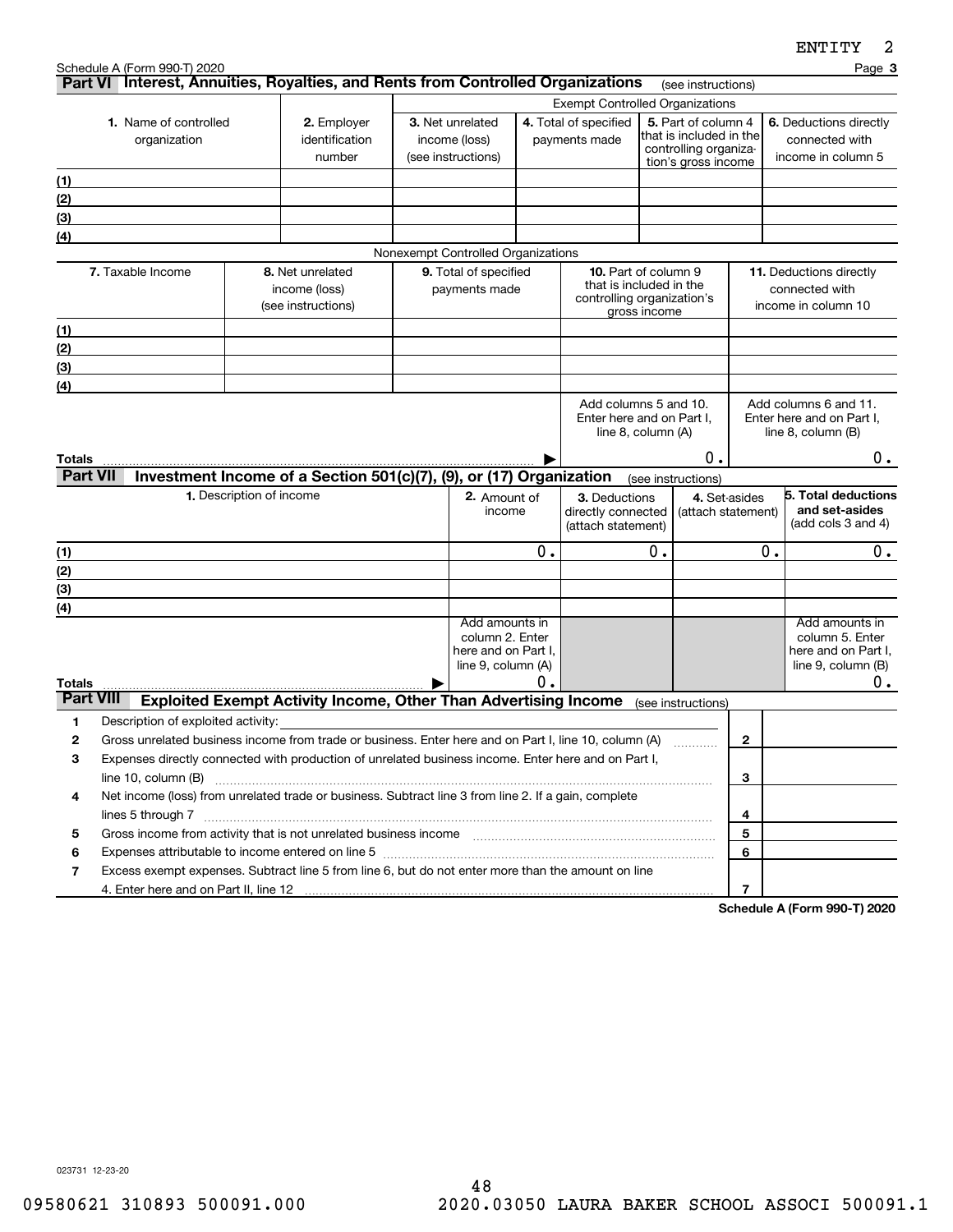| Part IX        | Schedule A (Form 990-T) 2020<br><b>Advertising Income</b>                                            |          |   |                 | Page 4             |
|----------------|------------------------------------------------------------------------------------------------------|----------|---|-----------------|--------------------|
| 1              | Name(s) of periodical(s). Check box if reporting two or more periodicals on a consolidated basis.    |          |   |                 |                    |
|                | A                                                                                                    |          |   |                 |                    |
|                | B                                                                                                    |          |   |                 |                    |
|                | C                                                                                                    |          |   |                 |                    |
|                | D                                                                                                    |          |   |                 |                    |
|                | Enter amounts for each periodical listed above in the corresponding column.                          |          |   |                 |                    |
|                |                                                                                                      | A        | в | C               | D                  |
| 2              | Gross advertising income                                                                             |          |   |                 |                    |
|                |                                                                                                      |          |   |                 | 0.                 |
| a              |                                                                                                      |          |   |                 |                    |
| 3              | Direct advertising costs by periodical                                                               |          |   |                 |                    |
| a              |                                                                                                      |          |   |                 | 0.                 |
|                |                                                                                                      |          |   |                 |                    |
| 4              | Advertising gain (loss). Subtract line 3 from line                                                   |          |   |                 |                    |
|                | 2. For any column in line 4 showing a gain,                                                          |          |   |                 |                    |
|                | complete lines 5 through 8. For any column in                                                        |          |   |                 |                    |
|                | line 4 showing a loss or zero, do not complete                                                       |          |   |                 |                    |
|                | lines 5 through 7, and enter zero on line 8                                                          |          |   |                 |                    |
| 5              |                                                                                                      |          |   |                 |                    |
| 6              |                                                                                                      |          |   |                 |                    |
| 7              | Excess readership costs. If line 6 is less than                                                      |          |   |                 |                    |
|                | line 5, subtract line 6 from line 5. If line 5 is less                                               |          |   |                 |                    |
|                |                                                                                                      |          |   |                 |                    |
| 8              | Excess readership costs allowed as a                                                                 |          |   |                 |                    |
|                | deduction. For each column showing a gain on                                                         |          |   |                 |                    |
|                | line 4, enter the lesser of line 4 or line 7                                                         |          |   |                 |                    |
| a              | Add line 8, columns A through D. Enter the greater of the line 8a, columns total or zero here and on |          |   |                 |                    |
|                | Part II, line 13                                                                                     |          |   |                 | 0.                 |
| Part X         | <b>Compensation of Officers, Directors, and Trustees</b> (see instructions)                          |          |   |                 |                    |
|                |                                                                                                      |          |   | 3. Percentage   | 4. Compensation    |
|                | 1. Name                                                                                              | 2. Title |   | of time devoted | attributable to    |
|                |                                                                                                      |          |   | to business     | unrelated business |
|                |                                                                                                      |          |   | %               |                    |
| (1)            |                                                                                                      |          |   | %               |                    |
| (2)            |                                                                                                      |          |   | %               |                    |
| (3)            |                                                                                                      |          |   |                 |                    |
| (4)            |                                                                                                      |          |   | %               |                    |
|                |                                                                                                      |          |   |                 |                    |
| <b>Part XI</b> | Total. Enter here and on Part II, line 1                                                             |          |   |                 | $0$ .              |
|                | <b>Supplemental Information</b> (see instructions)                                                   |          |   |                 |                    |
|                |                                                                                                      |          |   |                 |                    |
|                |                                                                                                      |          |   |                 |                    |

023732 12-23-20

**Schedule A (Form 990-T) 2020** 49 09580621 310893 500091.000 2020.03050 LAURA BAKER SCHOOL ASSOCI 500091.1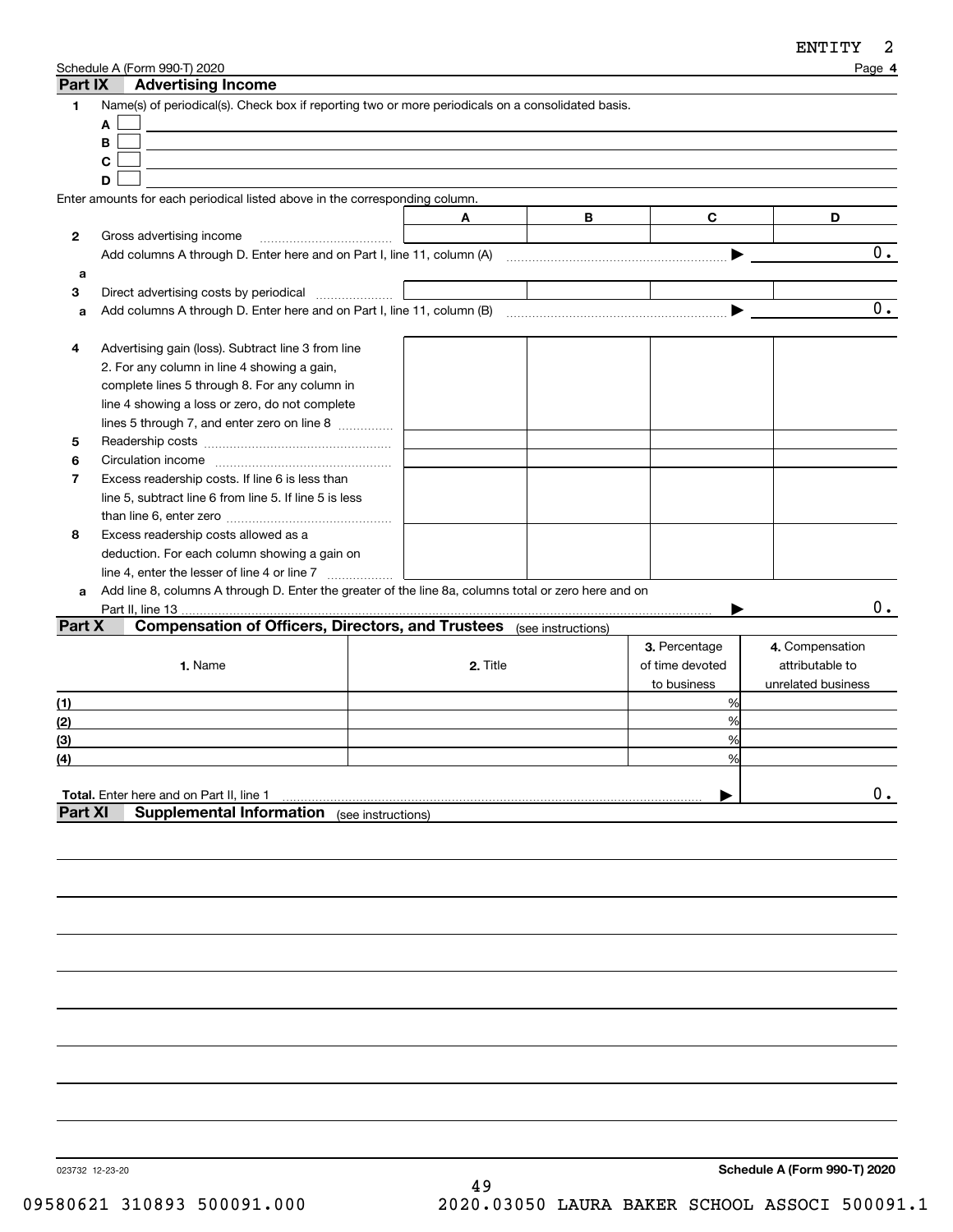| FORM $990-T (A)$                        | COST OF GOODS SOLD - OTHER COSTS |  |  | STATEMENT 1 |
|-----------------------------------------|----------------------------------|--|--|-------------|
| DESCRIPTION                             |                                  |  |  | AMOUNT      |
| FINGERPRINTING EXPENSES                 |                                  |  |  | 2,107.      |
| TOTAL TO FORM 990-T, SCHEDULE A, LINE 5 |                                  |  |  | 2,107.      |

}}}}}}}}}}}}}}}}}}}}}}}}}}}}}} }}}}}}}}}}

~~~~~~~~~~~~~~~~~~~~~~~~~~~~~~~~~~~~~~~~~~~~~~~~~~~~~~~~~~~~~~~~~~~~~~~~~~~~~~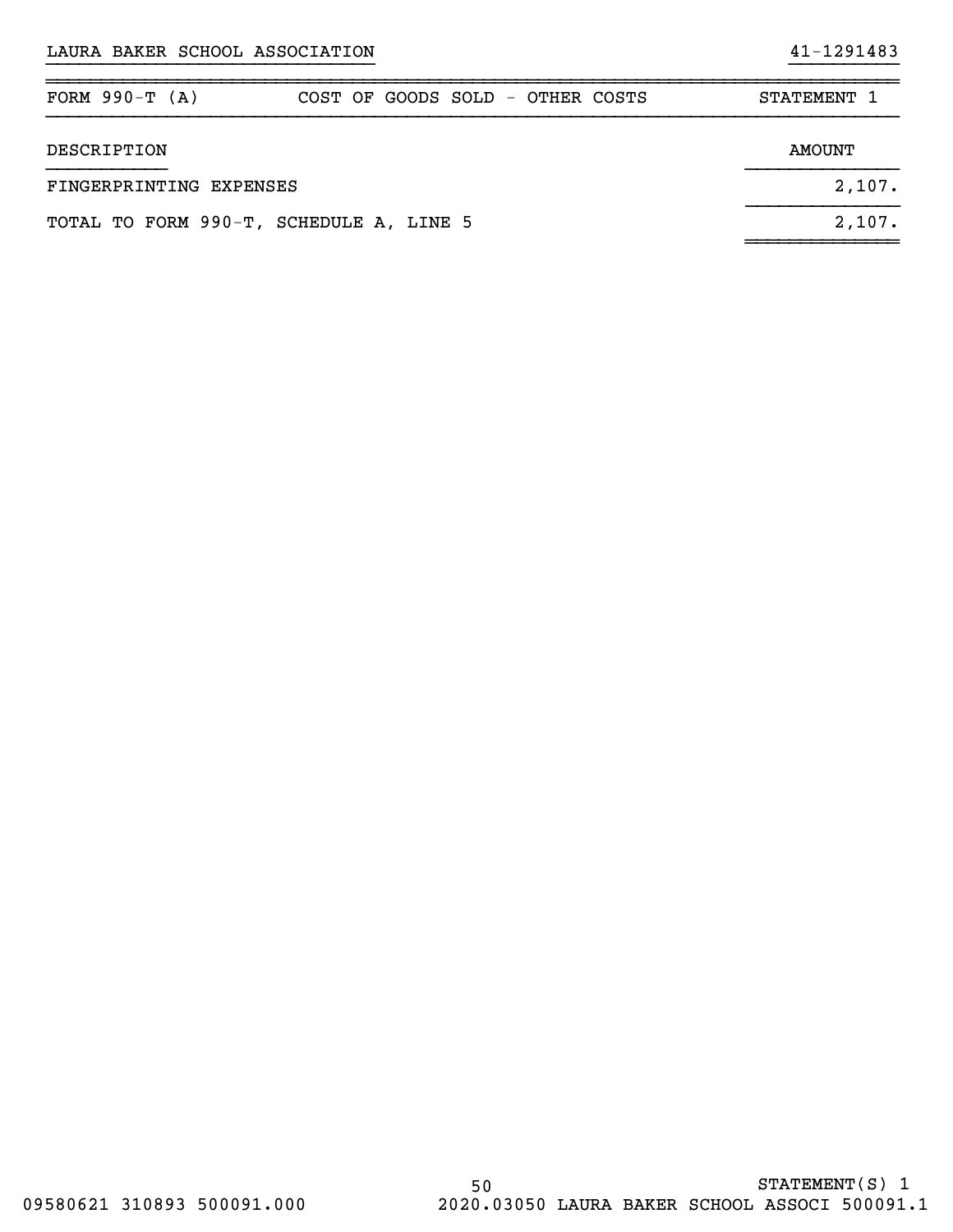## **TAX RETURN FILING INSTRUCTIONS**

MINNESOTA FORM M4NP

### **FOR THE YEAR ENDING**

December 31, 2020

### **Prepared For:**

Laura Baker School Association 211 Oak Street Northfield, MN 55057

### **Prepared By:**

LB CARLSON, LLP 605 HIGHWAY 169, SUITE 650 MINNEAPOLIS, MN 55441

### **To be Signed and Dated By:**

The authorized individual(s).

### **Amount of Tax:**

| Total Tax                   |  |
|-----------------------------|--|
| Less: payments and credits  |  |
| Plus: other amount          |  |
| Plus: nterest and penalties |  |
| No payment required         |  |
|                             |  |

### **Overpayment:**

| Credited to your estimated tax |  |
|--------------------------------|--|
| Other amount                   |  |
| Refunded to you                |  |
|                                |  |

### **Make Check Payable To:**

Not applicable

### **Mail Tax Return and Check (if applicable) To:**

Minnesota Revenue Mail Station 1257 St. Paul, MN 55146-1257

**Return Must be Mailed On or Before:**

**Special Instructions:**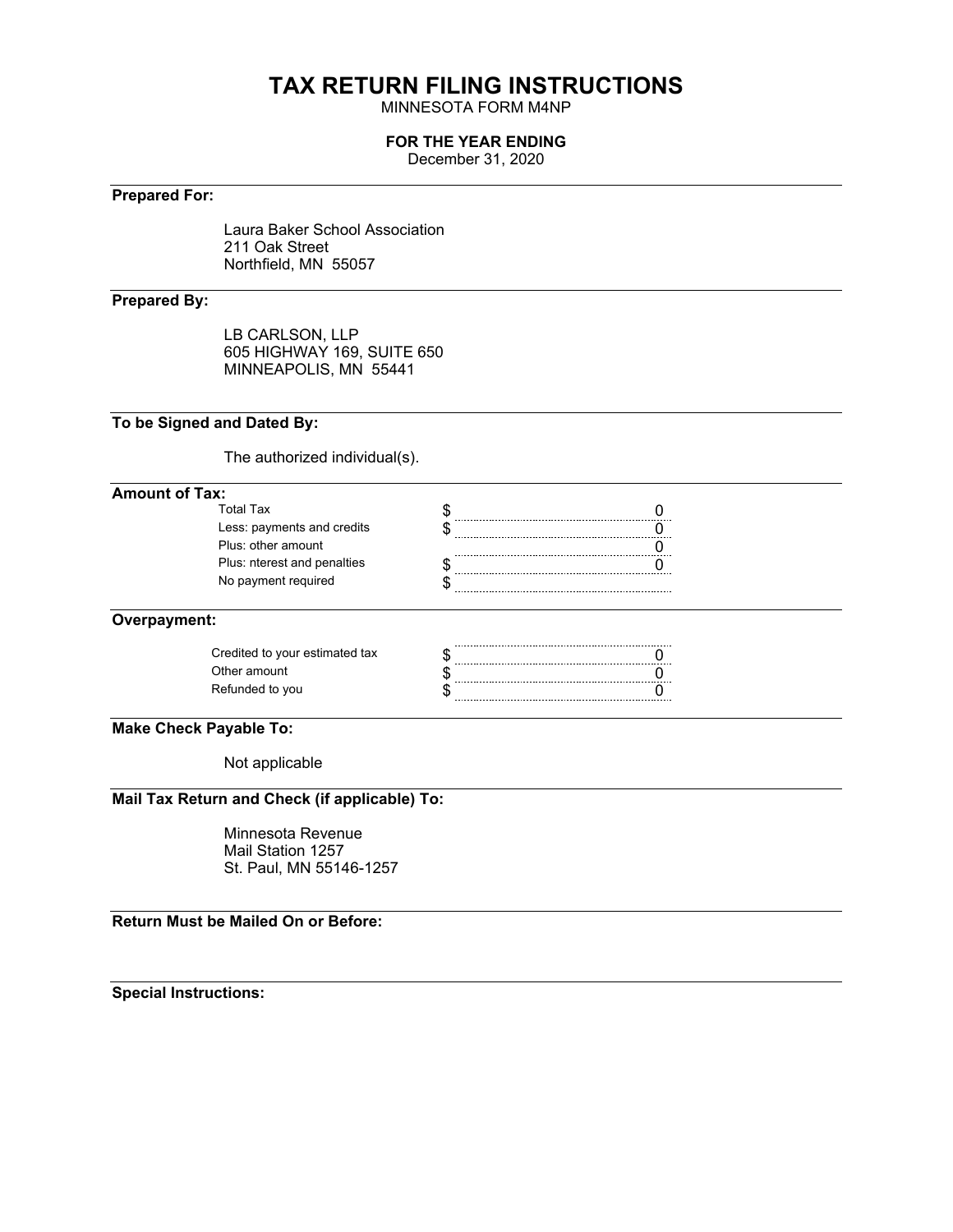# **TAX RETURN FILING INSTRUCTIONS**

MINNESOTA ANNUAL REPORT

### **FOR THE YEAR ENDING**

December 31, 2020

### **Prepared For:**

Laura Baker School Association 211 Oak Street Northfield, MN 55057

### **Prepared By:**

LB CARLSON, LLP 605 HIGHWAY 169, SUITE 650 MINNEAPOLIS, MN 55441

### **Amount of Tax:**

Balance due of \$25

### **Make Check Payable To:**

State of Minnesota

### **Mail Tax Return To:**

Minnesota Attorney Generals Office Charities Division 445 Minnesota Street, Suite 1200 St. Paul, MN 55101-2130

### **Return Must Be Mailed On Or Before:**

July 15, 2021

### **Special Instructions:**

The report should be signed and dated by an authorized individual(s).

Include the organization's Federal Employer Identification Number and 2020 Annual Report on the check or money order.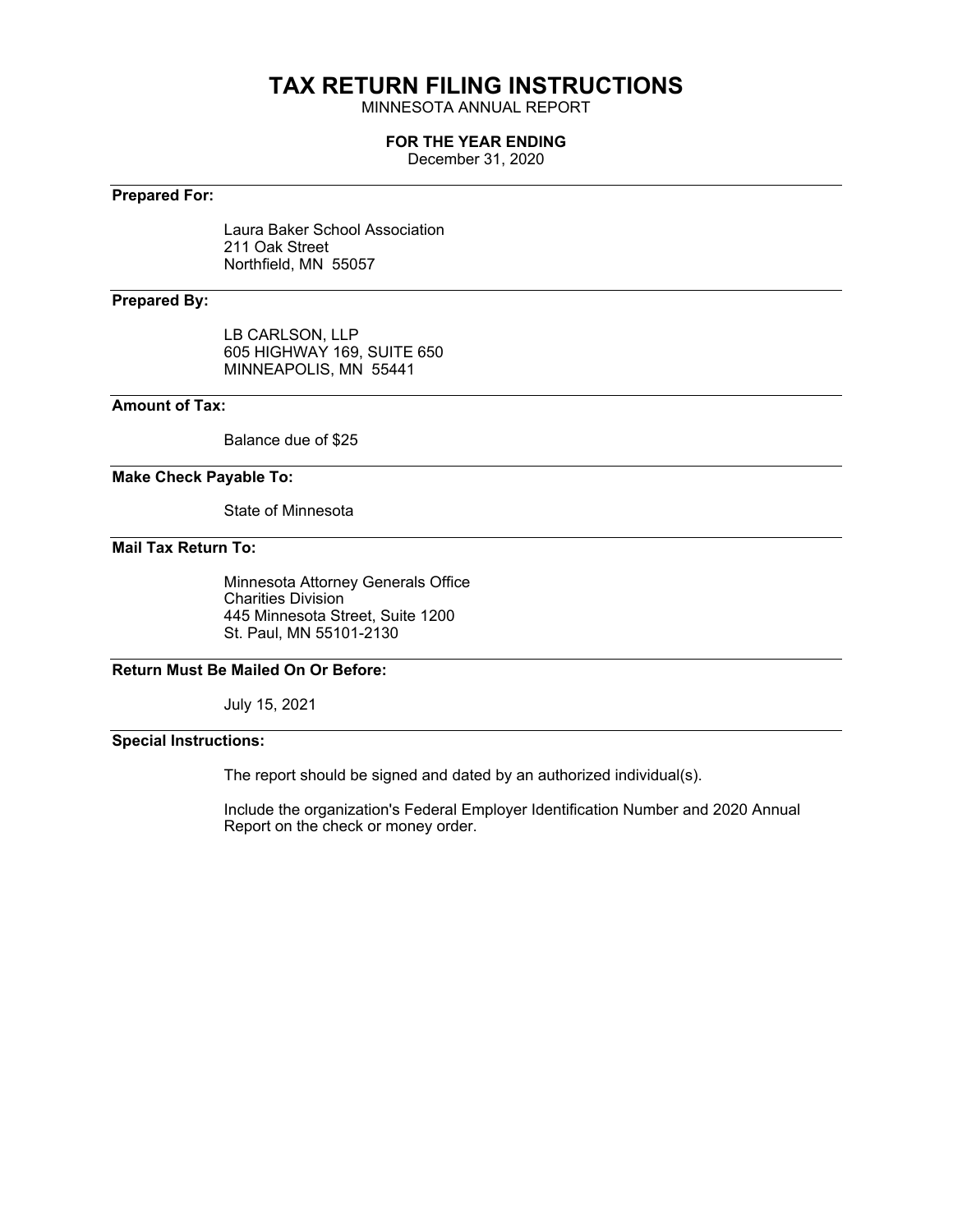Minnesota Attorney General's Office Charities Division 445 Minnesota Street, Suite 1200 St. Paul, MN 55101-2130 **Mail To:**

**Website Address:**

*www.ag.state.mn.us/charity*

### **CHARITABLE ORGANIZATION ANNUAL REPORT FORM**

(Pursuant to Minn. Stat. ch. 309)

**SECTION A: Organization Information**

| Legal Name of Organization LAURA BAKER SCHOOL ASSOCIATION                                                                                            |                                                                        |  |  |  |  |
|------------------------------------------------------------------------------------------------------------------------------------------------------|------------------------------------------------------------------------|--|--|--|--|
| 41-1291483<br><b>Federal EIN:</b>                                                                                                                    | 12312020<br><b>Fiscal Year-End:</b>                                    |  |  |  |  |
|                                                                                                                                                      | mm/dd/yyyy                                                             |  |  |  |  |
|                                                                                                                                                      | $\sqrt{X}$ No<br>Did the organization's fiscal year-end change?<br>Yes |  |  |  |  |
| <b>Mailing Address:</b><br>SANDRA GERDES                                                                                                             | <b>Physical Address:</b><br>SANDRA GERDES                              |  |  |  |  |
| <b>Contact Person</b><br>211 OAK STREET                                                                                                              | <b>Contact Person</b><br>211 OAK STREET                                |  |  |  |  |
| <b>Street Address</b><br>55057<br>NORTHFIELD, MN                                                                                                     | <b>Street Address</b><br>55057<br>NORTHFIELD, MN                       |  |  |  |  |
| City, State, and ZIP Code<br>$(507)645 - 8866$                                                                                                       | City, State, and ZIP Code<br>$(507)645 - 8866$                         |  |  |  |  |
| <b>Phone Number</b><br>SANDI@LAURABAKER.ORG                                                                                                          | <b>Phone Number</b><br>SANDI@LAURABAKER.ORG                            |  |  |  |  |
| <b>Email Address</b>                                                                                                                                 | <b>Email Address</b>                                                   |  |  |  |  |
| 1. Organization's website: WWW.LAURABAKER.ORG<br>2. List all of the organization's alternate and former names (attach list if more space is needed). |                                                                        |  |  |  |  |
|                                                                                                                                                      | Alternate<br>Former<br>Alternate<br>Former                             |  |  |  |  |
| 3. List all names under which the organization solicits contributions (attach list if more space is needed).<br>BSA LAURA BAKER SERVICES ASSOCIATION |                                                                        |  |  |  |  |
|                                                                                                                                                      |                                                                        |  |  |  |  |
| 4. Is the organization incorporated pursuant to Minn. Stat. ch. 317A?                                                                                | $ \overline{X} $ Yes<br>No                                             |  |  |  |  |
| 5. Total amount of contributions the organization received from Minnesota donors:                                                                    | 659,652.<br>$\frac{1}{2}$                                              |  |  |  |  |
| 6. Has the organization's tax-exempt status with the IRS changed?<br>$\boxed{\text{X}}$ No<br>Yes<br>If yes, attach explanation.                     |                                                                        |  |  |  |  |
| 7. Has the organization significantly changed its purpose(s) or program(s)?<br>$\boxed{\mathbf{X}}$ No<br>Yes<br>If yes, attach explanation.         |                                                                        |  |  |  |  |

085471 04-01-20

**C2**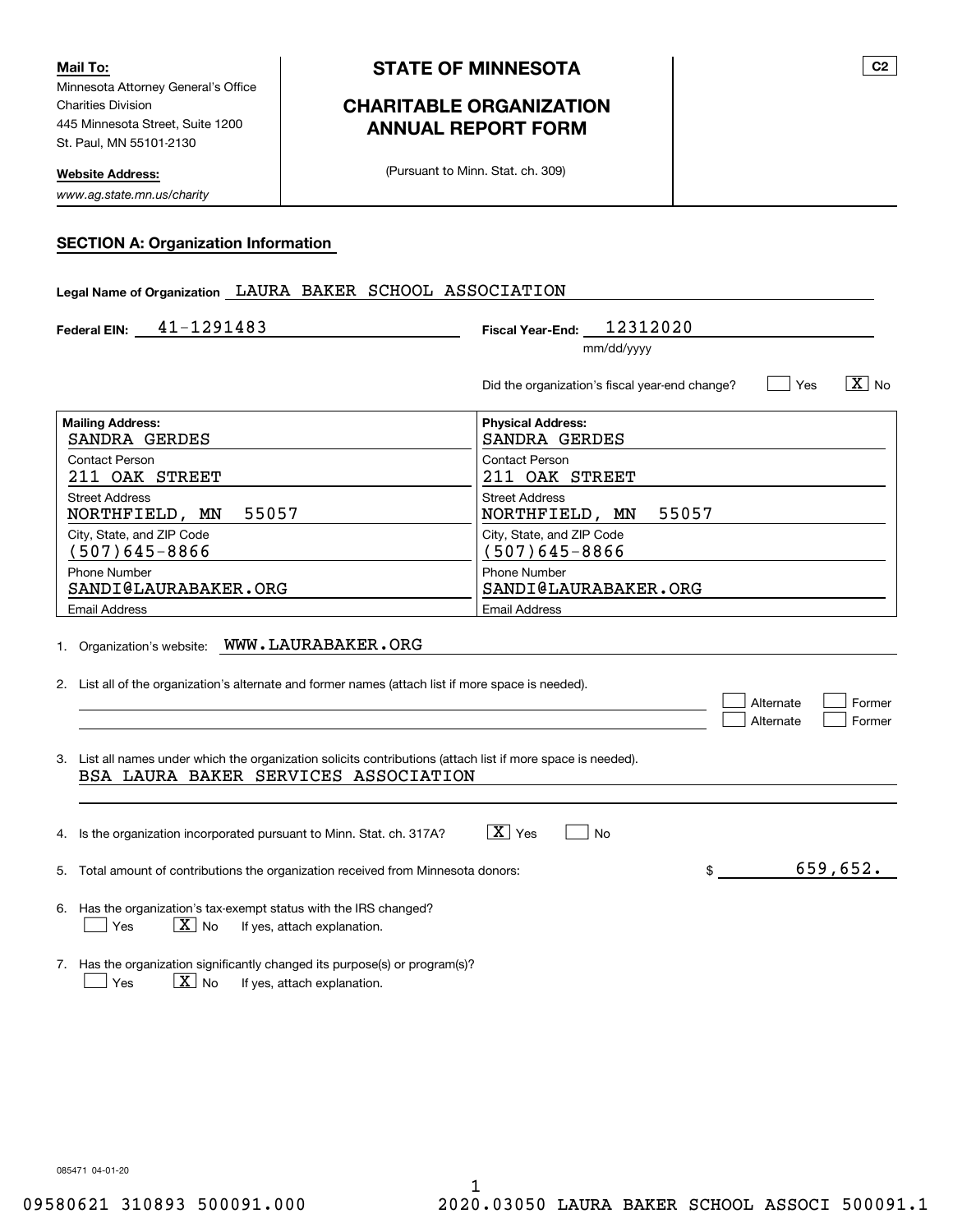### **CHARITABLE ORGANIZATION ANNUAL REPORT FORM (Continued)**

|    | 8. Has the organization been denied the right to solicit contributions by any court or government agency?<br>$\lfloor \underline{X} \rfloor$ No<br>If yes, attach explanation.<br>Yes                                                                                                                                                                                                                                                                                                                                                       |                           |                    |  |  |  |
|----|---------------------------------------------------------------------------------------------------------------------------------------------------------------------------------------------------------------------------------------------------------------------------------------------------------------------------------------------------------------------------------------------------------------------------------------------------------------------------------------------------------------------------------------------|---------------------------|--------------------|--|--|--|
| 9. | Does the organization use the services of a professional fundraiser (outside solicitor or consultant) to<br>$ X _{\text{No}}$<br>solicit contributions in Minnesota?<br>Yes<br>If yes, provide the following information for each (attach list if more space is needed):                                                                                                                                                                                                                                                                    |                           |                    |  |  |  |
|    | Name of Professional Fundraiser                                                                                                                                                                                                                                                                                                                                                                                                                                                                                                             | Compensation              |                    |  |  |  |
|    | <b>Street Address</b>                                                                                                                                                                                                                                                                                                                                                                                                                                                                                                                       | City, State, and ZIP Code |                    |  |  |  |
|    | $X$ No<br>10. Is the organization a food shelf?<br>Yes<br>Yes, audit attached<br>If yes, is the organization required to file an audit?<br>No<br>Note: An organization that has total revenue of more than \$750,000 is required to file an audit prepared in<br>accordance with generally accepted accounting principles by an independent CPA or LPA. The value of<br>donated food to a nonprofit food shelf may be excluded from the total revenue if the food is donated for<br>subsequent distribution at no charge and is not resold. |                           |                    |  |  |  |
|    | 11. Do any directors, officers, or employees of the organization or its related organization(s) receive total<br>$\mid$ $\rm X\mid$ Yes<br>compensation* of more than \$100,000?<br><b>No</b><br>If yes, provide the following information for the five highest paid individuals:                                                                                                                                                                                                                                                           |                           |                    |  |  |  |
|    | Name and title                                                                                                                                                                                                                                                                                                                                                                                                                                                                                                                              | Compensation*             | Other compensation |  |  |  |
|    | SANDRA GERDES<br>EXECUTIVE<br>DIRECTOR                                                                                                                                                                                                                                                                                                                                                                                                                                                                                                      | 105,591.                  | $6,201$ .          |  |  |  |

\*Compensation is defined as the total amount reported on Form W-2 (Box 5) or Form 1099-MISC (Box 7)

issued by the organization and its related organizations to the individual. S<sub>ee</sub> Minn. Stat. § 309.53, subd.

3(i) and Minn. Stat. § 317A.011 for definitions.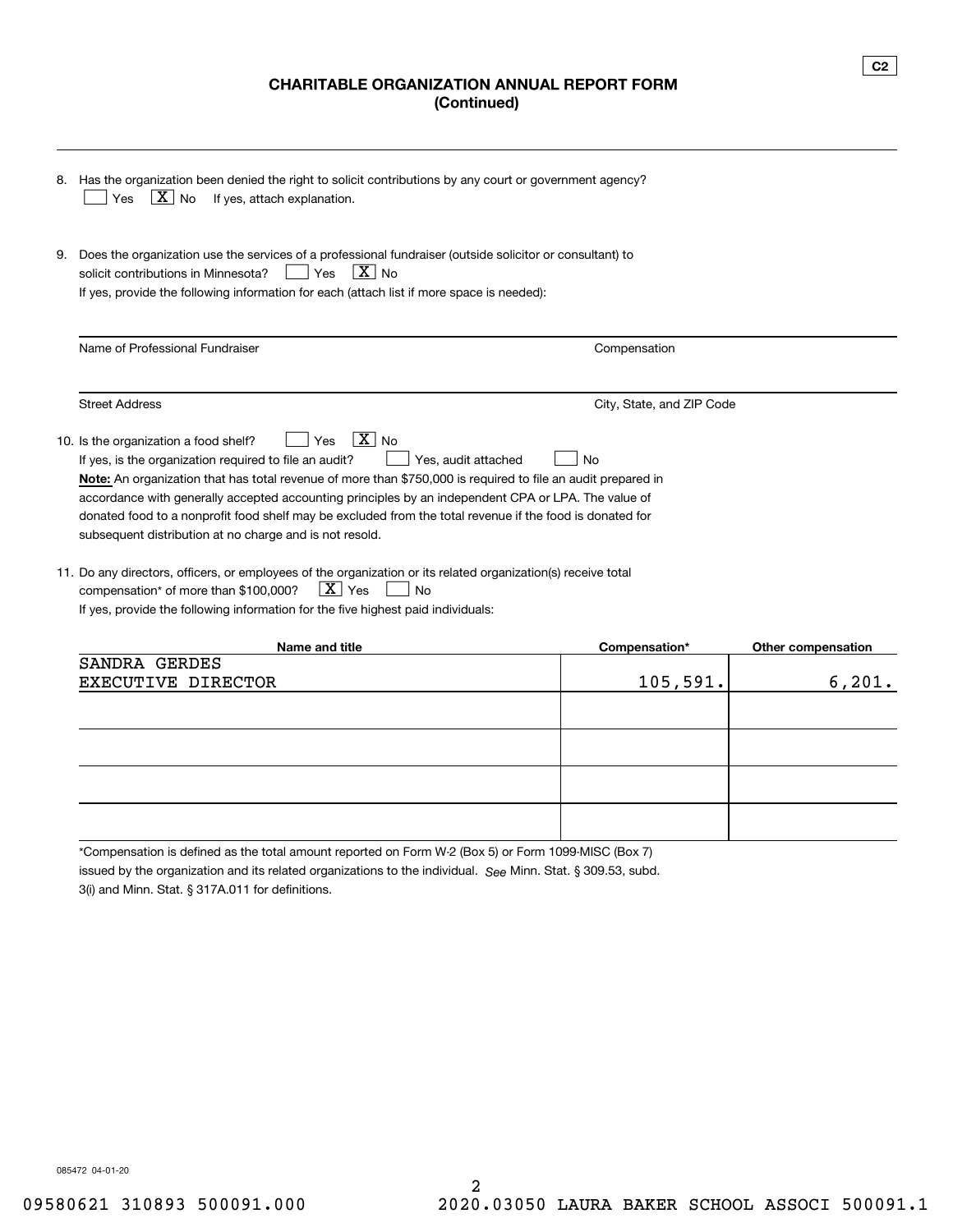### **SECTION B: Financial Information**

This section must be completed by organizations that file an IRS Form 990-EZ, 990-PF, or 990-N. Organizations that file an IRS Form 990 may skip Section B and go directly to Section C.

### **INCOME**

| $\mathbf{1}$ . | <b>Contributions Received</b>   | \$                                                        |                                                                                             |
|----------------|---------------------------------|-----------------------------------------------------------|---------------------------------------------------------------------------------------------|
| 2.             | <b>Government Grants</b>        | \$                                                        | $\overline{c}$                                                                              |
| 3.             | Program Service Revenue         | \$                                                        | 3<br><u> 1989 - Johann Barn, fransk politik (</u>                                           |
| 4.             | Other Revenue                   |                                                           |                                                                                             |
| 5.             | <b>TOTAL INCOME</b>             | \$                                                        | 5                                                                                           |
|                | <b>EXPENSES</b>                 |                                                           |                                                                                             |
| 6.             | Program Expenses                |                                                           | 6                                                                                           |
| 7 <sub>1</sub> | Management & General Expenses   | \$<br><u> 1989 - Andrea Station Barbara, amerikan per</u> | $\overline{7}$                                                                              |
| 8.             | <b>Fund-raising Expenses</b>    | \$                                                        | $\begin{array}{c c} \hline \begin{array}{ccc} \hline \end{array} & 8 \\ \hline \end{array}$ |
| 9.             | <b>TOTAL EXPENSES</b>           |                                                           | 9                                                                                           |
| 10.            | <b>EXCESS or DEFICIT</b>        | \$                                                        | 10<br><u> 1990 - Jan Barbara III, martx</u>                                                 |
|                | (Line 5 minus Line 9)           |                                                           |                                                                                             |
| <b>ASSETS</b>  |                                 |                                                           |                                                                                             |
|                | 11. Cash                        | $\mathsf{\$}$                                             | 11                                                                                          |
|                | 12. Land, Buildings & Equipment |                                                           | 12                                                                                          |
|                | 13. Other Assets                |                                                           | 13                                                                                          |
|                | 14. TOTAL ASSETS                | \$                                                        | 14                                                                                          |
|                | <b>LIABILITIES</b>              |                                                           |                                                                                             |
|                | 15. Accounts Payable            | <u> 1980 - Johann Barbara, martxa a</u>                   | 15                                                                                          |
|                | 16. Grants Payable              | $\frac{1}{2}$                                             | 16                                                                                          |
|                | 17. Other Liabilities           |                                                           | 17                                                                                          |
|                | <b>18. TOTAL LIABILITIES</b>    | \$                                                        | 18<br><u> 1980 - Jan Salaman Salaman (</u>                                                  |
|                | <b>FUND BALANCE/NET WORTH</b>   | \$                                                        |                                                                                             |
|                | (Line 14 minus Line 18)         |                                                           |                                                                                             |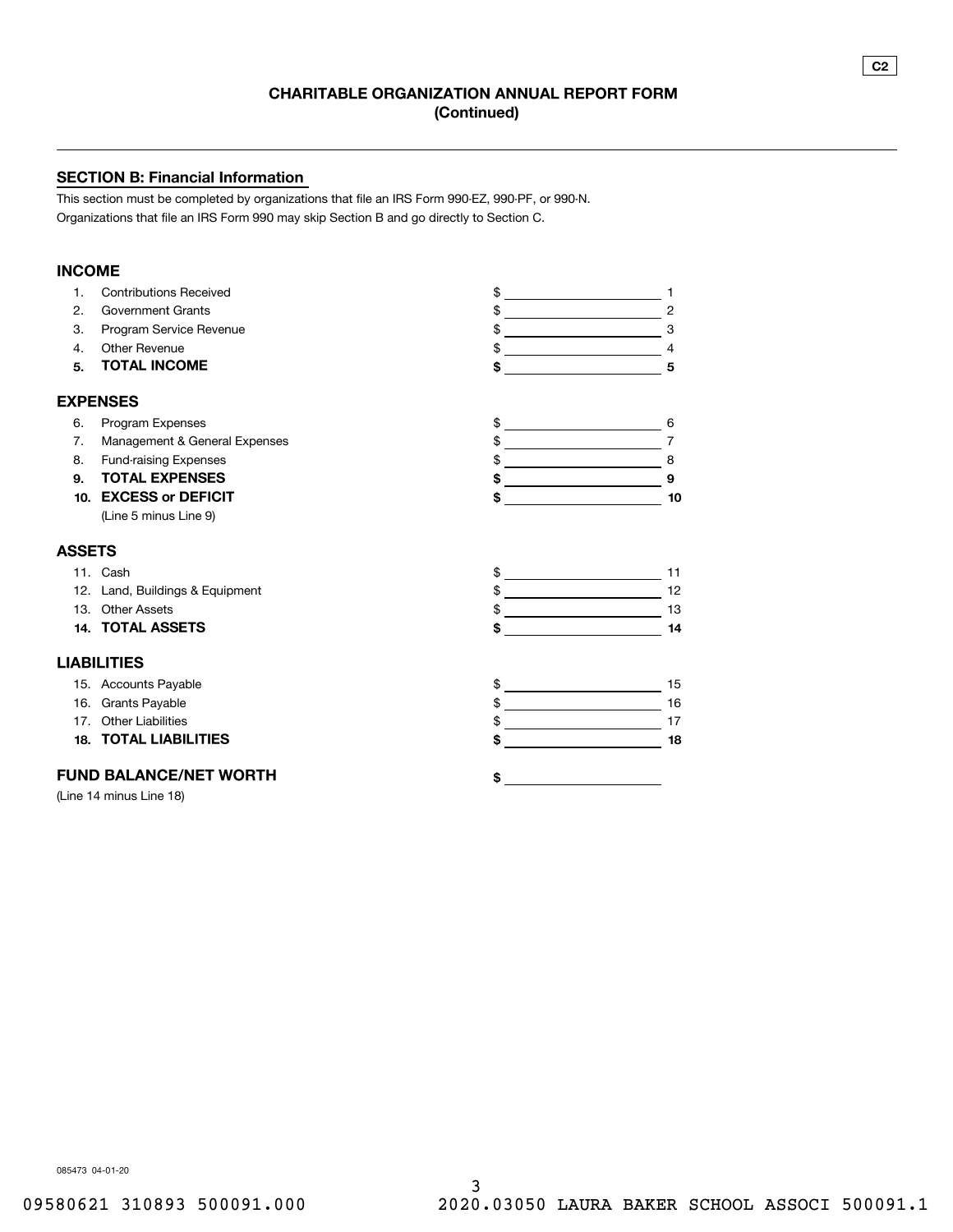### **CHARITABLE ORGANIZATION ANNUAL REPORT FORM (Continued)**

### **Section B (continued): Statement of Functional Expenses**

This expense statement must be prepared in accordance with generally accepted accounting principles. Each column must be completed, and Columns B, C, and D must equal Column A. The amount on Line 25, Column A must match Line 17 of IRS Form 990-EZ or Line 26 of IRS Form 990-PF.

|          | ovidiniis D, O, dha D mast egaar oolaniir) t. The ameant on Eine 20, Oolaniir) t mast materi Eine Tr or into Ferni ooo EZ                                           | (A)<br>Total expenses | (B)<br>Program service<br>expenses | (C)<br>Management and<br>general expenses | (D)<br>Fundraising<br>expenses |
|----------|---------------------------------------------------------------------------------------------------------------------------------------------------------------------|-----------------------|------------------------------------|-------------------------------------------|--------------------------------|
| 1.       | Grants and other assistance to governments                                                                                                                          |                       |                                    |                                           |                                |
|          | and organizations in the U.S.                                                                                                                                       |                       |                                    |                                           |                                |
| 2.       | Grants and other assistance to individuals in the U.S.                                                                                                              |                       |                                    |                                           |                                |
| З.       | Grants and other assistance to governments,                                                                                                                         |                       |                                    |                                           |                                |
|          | organizations, and individuals outside the U.S.                                                                                                                     |                       |                                    |                                           |                                |
| 4.       | Benefits paid to or for members                                                                                                                                     |                       |                                    |                                           |                                |
| 5.       | Compensation of current officers, directors,                                                                                                                        |                       |                                    |                                           |                                |
|          | trustees, and key employees                                                                                                                                         |                       |                                    |                                           |                                |
| 6.       | Compensation not included above, to disqualified                                                                                                                    |                       |                                    |                                           |                                |
|          | persons (as defined under section 4958(f)(1) and                                                                                                                    |                       |                                    |                                           |                                |
|          | persons described in section 4958(c)(3)(B)                                                                                                                          |                       |                                    |                                           |                                |
| 7.       | Other salaries and wages                                                                                                                                            |                       |                                    |                                           |                                |
| 8.       | Pension plan contributions (include section                                                                                                                         |                       |                                    |                                           |                                |
|          | 401(k) and section 403(b) employer contributions)                                                                                                                   |                       |                                    |                                           |                                |
| 9.       | Other employee benefits                                                                                                                                             |                       |                                    |                                           |                                |
| 10.      | Payroll taxes                                                                                                                                                       |                       |                                    |                                           |                                |
| 11.      | Fees for services (non-employees):                                                                                                                                  |                       |                                    |                                           |                                |
|          | a. Management                                                                                                                                                       |                       |                                    |                                           |                                |
|          | b. Legal                                                                                                                                                            |                       |                                    |                                           |                                |
|          | c. Accounting                                                                                                                                                       |                       |                                    |                                           |                                |
|          | d. Lobbying                                                                                                                                                         |                       |                                    |                                           |                                |
|          | e. Professional fundraising services                                                                                                                                |                       |                                    |                                           |                                |
|          | f. Investment management fees                                                                                                                                       |                       |                                    |                                           |                                |
|          | g. Other                                                                                                                                                            |                       |                                    |                                           |                                |
| 12.      | Advertising and promotion                                                                                                                                           |                       |                                    |                                           |                                |
| 13.      | Office expenses                                                                                                                                                     |                       |                                    |                                           |                                |
| 14.      | Information technology                                                                                                                                              |                       |                                    |                                           |                                |
| 15.      | Royalties                                                                                                                                                           |                       |                                    |                                           |                                |
| 16.      | Occupancy                                                                                                                                                           |                       |                                    |                                           |                                |
| 17.      | Travel                                                                                                                                                              |                       |                                    |                                           |                                |
| 18.      | Payments of travel or entertainment expenses                                                                                                                        |                       |                                    |                                           |                                |
|          | for any federal, state, or local public officials                                                                                                                   |                       |                                    |                                           |                                |
| 19.      | Conferences, conventions, and meetings                                                                                                                              |                       |                                    |                                           |                                |
| 20.      | Interest                                                                                                                                                            |                       |                                    |                                           |                                |
| 21.      | Payments to affiliates                                                                                                                                              |                       |                                    |                                           |                                |
| 22.      | Depreciation, depletion, and amortization                                                                                                                           |                       |                                    |                                           |                                |
| 23.      | Insurance                                                                                                                                                           |                       |                                    |                                           |                                |
| 24.      | Other expenses. Itemize expenses not covered                                                                                                                        |                       |                                    |                                           |                                |
|          | above. Expenses labeled miscellaneous may                                                                                                                           |                       |                                    |                                           |                                |
|          | not exceed 5% of total expenses (Line 25).                                                                                                                          |                       |                                    |                                           |                                |
| a.       |                                                                                                                                                                     |                       |                                    |                                           |                                |
| b.       |                                                                                                                                                                     |                       |                                    |                                           |                                |
| c.<br>d. |                                                                                                                                                                     |                       |                                    |                                           |                                |
|          |                                                                                                                                                                     |                       |                                    |                                           |                                |
| 25.      | Total functional expenses. Add lines 1 through 24d<br>Joint costs. Check here<br>if following                                                                       |                       |                                    |                                           |                                |
| 26.      | SOP 98-2. Complete this line only if the organi-<br>zation reported in Column B joint costs from a<br>combined educational campaign and<br>fundraising solicitation |                       |                                    |                                           |                                |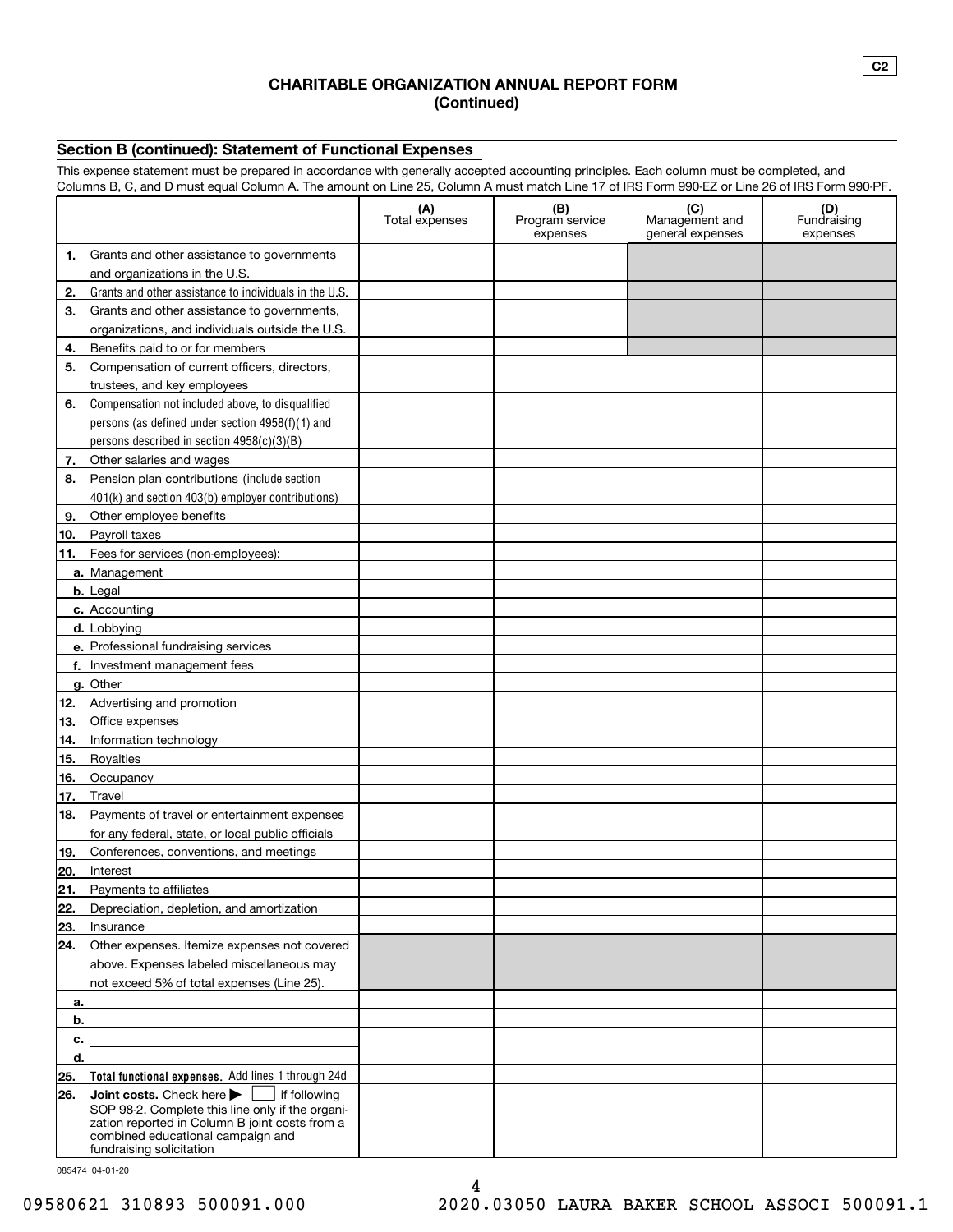### **CHARITABLE ORGANIZATION ANNUAL REPORT FORM (Continued)**

| <b>Section C: Board of Directors Signatures and Acknowledgment</b>                                                                                   |                                                                                  |  |  |  |
|------------------------------------------------------------------------------------------------------------------------------------------------------|----------------------------------------------------------------------------------|--|--|--|
| The form must be executed pursuant to a resolution of the board of directors, trustees, or managing group and                                        |                                                                                  |  |  |  |
| must be signed by two officers of the organization. See Minn. Stat. § 309.52, subd. 3.                                                               |                                                                                  |  |  |  |
|                                                                                                                                                      |                                                                                  |  |  |  |
| We, the undersigned, state and acknowledge that we are duly constituted officers of this organization, being the                                     |                                                                                  |  |  |  |
|                                                                                                                                                      | (Title) respectively, and                                                        |  |  |  |
| that we execute this document on behalf of the organization pursuant to the resolution of the                                                        |                                                                                  |  |  |  |
|                                                                                                                                                      | (Board of Directors, Trustees, or Managing Group) adopted on the                 |  |  |  |
|                                                                                                                                                      |                                                                                  |  |  |  |
|                                                                                                                                                      | (Board of Directors, Trustees, or Managing Group) has assumed, and will continue |  |  |  |
| to assume, responsibility for determining matters of policy, and have supervised, and will continue to supervise, the operations and finances of the |                                                                                  |  |  |  |
| organization. We further state that the information supplied is true, correct and complete to the best of our knowledge.                             |                                                                                  |  |  |  |
|                                                                                                                                                      |                                                                                  |  |  |  |
| SANDRA GERDES                                                                                                                                        |                                                                                  |  |  |  |
| Name (Print)                                                                                                                                         | Name (Print)                                                                     |  |  |  |
| Signature                                                                                                                                            | Signature                                                                        |  |  |  |
| EXECUTIVE DIRECTOR                                                                                                                                   |                                                                                  |  |  |  |
| Title                                                                                                                                                | Title                                                                            |  |  |  |
| Date                                                                                                                                                 | Date                                                                             |  |  |  |
|                                                                                                                                                      |                                                                                  |  |  |  |

**C2**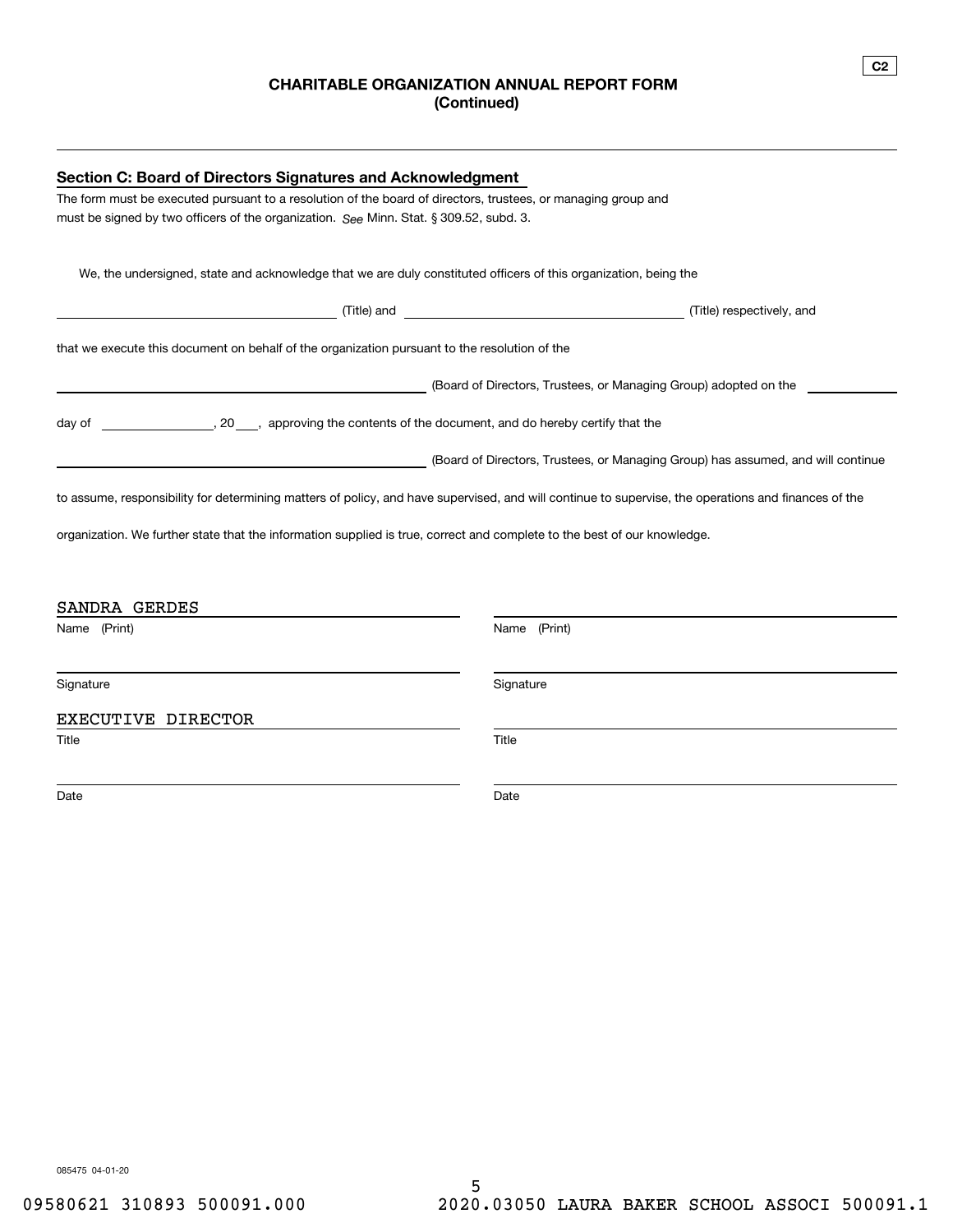# **MAD** DEPARTMENT



### **2020 M4NP Unrelated Business Income Tax (UBIT) Return**

income. See 2020 Unrelated Business Income Tax Return Instructions on our website at www.revenue.state.mn.us. For tax-exempt organizations, cooperatives, homeowners associations, and political organizations with unrelated business

Tax year beginning (MM/DD/YYYY)  $\quad 01$  / $01$   $\,$  /2020  $\,$  , and ending (MM/DD/YYYY)  $\qquad 12$  /31  $\,$  /2020 (required)

| LAURA BAKER SCHOOL ASSOCIATION                                                                                                                                                                                                                                                                                       | 411291483                                                                                                                                                                                                                                                                                         | 5091143                                                       |
|----------------------------------------------------------------------------------------------------------------------------------------------------------------------------------------------------------------------------------------------------------------------------------------------------------------------|---------------------------------------------------------------------------------------------------------------------------------------------------------------------------------------------------------------------------------------------------------------------------------------------------|---------------------------------------------------------------|
| Name of Organization                                                                                                                                                                                                                                                                                                 |                                                                                                                                                                                                                                                                                                   | Minnesota Tax ID (required)                                   |
| 211 OAK STREET<br><b>Mailing Address</b><br>Check if New Address<br>55057<br>NORTHFIELD<br>MΝ<br>ZIP Code<br>County<br>State<br>City<br><b>Filing Under</b><br>Final Return (see inst., pg. 4)<br>Check All<br>Amended<br>an Extension<br>That Apply:<br>Enter Close Date:<br>Return                                 | This Organization Files Federal Form (check one)<br>X.<br>$ 990-T$<br>1120-C<br>Exempt Under IRS Section (check one)<br>$X \frac{1}{501(c)} \left( \frac{3}{2} \right)$<br>Enter your NAICS Codes (see instructions, pg. 4)<br>Was 100% of the business conducted in Minnesota for this tax year? | 1120-H<br>1120-POL<br>528<br>Other:                           |
| x<br>Are you filing a combined income return?<br><b>Yes</b><br>No                                                                                                                                                                                                                                                    | $X \rfloor_{\text{Yes}}$                                                                                                                                                                                                                                                                          | No (complete and attach Schedule M4NPA)                       |
| <b>1</b> Federal taxable income <b>before</b> net operating loss and specific deduction<br>(total from all federal Form 990-T Schedule As, Part II Line 16; 1120-c, line 25c; 1120-H,                                                                                                                                | 1.                                                                                                                                                                                                                                                                                                | You must round amounts<br>to nearest whole dollar.<br>$-1129$ |
|                                                                                                                                                                                                                                                                                                                      |                                                                                                                                                                                                                                                                                                   |                                                               |
| З                                                                                                                                                                                                                                                                                                                    |                                                                                                                                                                                                                                                                                                   | $-1129$                                                       |
| 4                                                                                                                                                                                                                                                                                                                    |                                                                                                                                                                                                                                                                                                   |                                                               |
| Federal taxable income (loss) after subtractions. (See instructions.) If you conducted business both<br>5.<br>within and outside Minnesota, complete Form M4NPA. (See instructions, pg. 4.) If 100% of your<br>activities were conducted in Minnesota, do not complete Form M4NPA. Enter line 5 on line 6 [11, 2016] |                                                                                                                                                                                                                                                                                                   | $-1129$                                                       |
| Minnesota taxable net income (loss) (from Form M4NPA, line 10.) If 100% of your activities                                                                                                                                                                                                                           |                                                                                                                                                                                                                                                                                                   | $-1129$                                                       |
| 7                                                                                                                                                                                                                                                                                                                    |                                                                                                                                                                                                                                                                                                   |                                                               |
|                                                                                                                                                                                                                                                                                                                      |                                                                                                                                                                                                                                                                                                   | 0                                                             |
|                                                                                                                                                                                                                                                                                                                      |                                                                                                                                                                                                                                                                                                   |                                                               |
|                                                                                                                                                                                                                                                                                                                      |                                                                                                                                                                                                                                                                                                   | 0                                                             |
| 11                                                                                                                                                                                                                                                                                                                   |                                                                                                                                                                                                                                                                                                   |                                                               |
|                                                                                                                                                                                                                                                                                                                      |                                                                                                                                                                                                                                                                                                   |                                                               |
|                                                                                                                                                                                                                                                                                                                      |                                                                                                                                                                                                                                                                                                   |                                                               |
| 14                                                                                                                                                                                                                                                                                                                   |                                                                                                                                                                                                                                                                                                   |                                                               |
| 15 Minnesota tax liability (subtract line 14 from line 13; if zero or less, enter zero)  15                                                                                                                                                                                                                          |                                                                                                                                                                                                                                                                                                   |                                                               |

*Continued next page*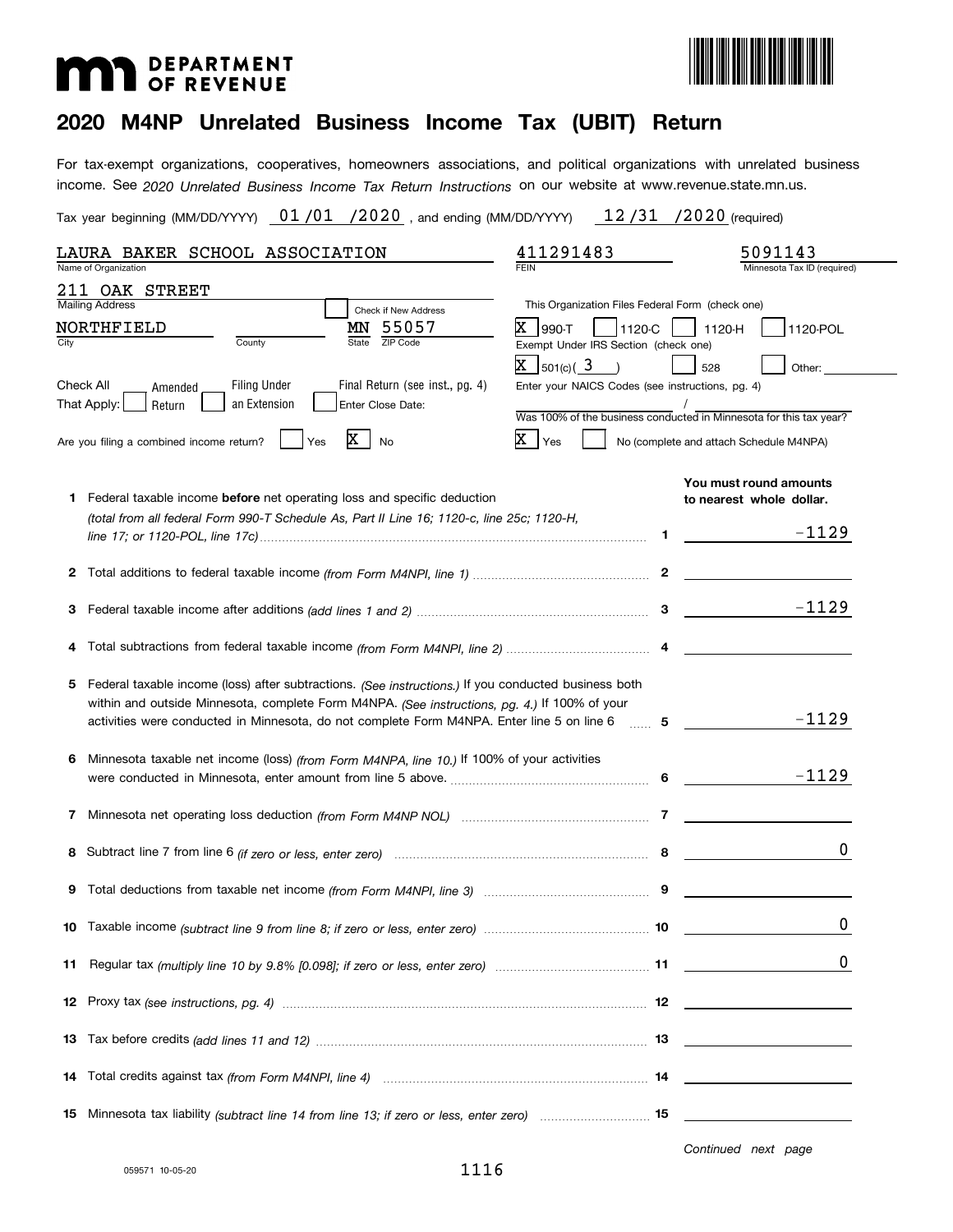# **2020 M4NP UBIT Return, Page 2** *(continued)*



|                      | LAURA BAKER SCHOOL ASSOCIATION                                                                        | <u>and the company of the company of the company of the company of the company of the company of the company of the company of the company of the company of the company of the company of the company of the company of the com</u> | 411291483                | 5091143                                                                                                                |
|----------------------|-------------------------------------------------------------------------------------------------------|--------------------------------------------------------------------------------------------------------------------------------------------------------------------------------------------------------------------------------------|--------------------------|------------------------------------------------------------------------------------------------------------------------|
|                      | Name of Organization                                                                                  |                                                                                                                                                                                                                                      | <b>FEIN</b>              | Minnesota Tax ID                                                                                                       |
|                      |                                                                                                       |                                                                                                                                                                                                                                      |                          |                                                                                                                        |
| 17                   | Add lines 15 and 16 <b>manual contract and 16</b> and 16 <b>manual contract and 17 17 17 17 17 11</b> |                                                                                                                                                                                                                                      |                          |                                                                                                                        |
| 18                   | Total refundable credits (from Form M4NPI, line 5)  18                                                |                                                                                                                                                                                                                                      |                          |                                                                                                                        |
| 19                   |                                                                                                       |                                                                                                                                                                                                                                      |                          |                                                                                                                        |
| 20                   |                                                                                                       |                                                                                                                                                                                                                                      |                          |                                                                                                                        |
| 21                   |                                                                                                       |                                                                                                                                                                                                                                      |                          |                                                                                                                        |
| 22                   |                                                                                                       |                                                                                                                                                                                                                                      |                          |                                                                                                                        |
| 23                   |                                                                                                       |                                                                                                                                                                                                                                      |                          |                                                                                                                        |
| 24                   |                                                                                                       |                                                                                                                                                                                                                                      |                          |                                                                                                                        |
| 25                   |                                                                                                       |                                                                                                                                                                                                                                      |                          |                                                                                                                        |
| 26<br>27             | Tax, Nongame Wildlife Fund donation, penalty, interest and additional                                 |                                                                                                                                                                                                                                      |                          |                                                                                                                        |
|                      |                                                                                                       |                                                                                                                                                                                                                                      |                          |                                                                                                                        |
| 28                   |                                                                                                       |                                                                                                                                                                                                                                      |                          | <u> Territoria de la contenentación de la contenentación de la contenentación de la contenentación de la contene</u>   |
| 29                   |                                                                                                       |                                                                                                                                                                                                                                      |                          |                                                                                                                        |
|                      |                                                                                                       |                                                                                                                                                                                                                                      |                          | <u> 1980 - John Stein, mars and de Branch and de Branch and de Branch and de Branch and de Branch and de Branch an</u> |
|                      |                                                                                                       |                                                                                                                                                                                                                                      |                          |                                                                                                                        |
|                      | Payment method:<br>Electronic (see inst., pg. 2)                                                      |                                                                                                                                                                                                                                      | Check (see inst., pg. 2) | Amended return payment by check<br>(see inst., pg. 2)                                                                  |
|                      | <b>OVERPAYMENT.</b> If line 29 is more than line 28,<br>subtract line 28 from line 29                 | 31                                                                                                                                                                                                                                   |                          |                                                                                                                        |
|                      | Amount of line 31 to be credited to your 2021 estimated tax  32                                       |                                                                                                                                                                                                                                      |                          |                                                                                                                        |
|                      |                                                                                                       |                                                                                                                                                                                                                                      |                          |                                                                                                                        |
|                      | To have your refund direct deposited, enter your banking information below.                           |                                                                                                                                                                                                                                      |                          |                                                                                                                        |
| 30<br>31<br>32<br>33 | <b>Account Type:</b><br>Checking<br><b>Savings</b>                                                    |                                                                                                                                                                                                                                      |                          |                                                                                                                        |
|                      | <b>Routing Number</b>                                                                                 |                                                                                                                                                                                                                                      |                          | Account Number (use an account not associated with any foreign banks)                                                  |
|                      | I declare that this return is correct and complete to the best of my knowledge and belief.            |                                                                                                                                                                                                                                      |                          |                                                                                                                        |
|                      | Authorized Signature                                                                                  | EXECUTIVE DIRECTOR<br>Title                                                                                                                                                                                                          | Date (MM/DD/YYYY)        | 5076458866<br>Daytime Phone                                                                                            |
|                      |                                                                                                       | P00296781                                                                                                                                                                                                                            | 06/21/2021               |                                                                                                                        |
|                      | Signature of Preparer<br>SANDI@LAURABAKER.ORG                                                         | PTIN                                                                                                                                                                                                                                 | Date (MM/DD/YYYY         | 7635358150<br>Preparer's Daytime Phone                                                                                 |

| <b>STATISTICS</b> |  |         |  |
|-------------------|--|---------|--|
|                   |  | ×<br>۰. |  |

Department of Revenue to discuss this tax return with the paid preparer listed here.